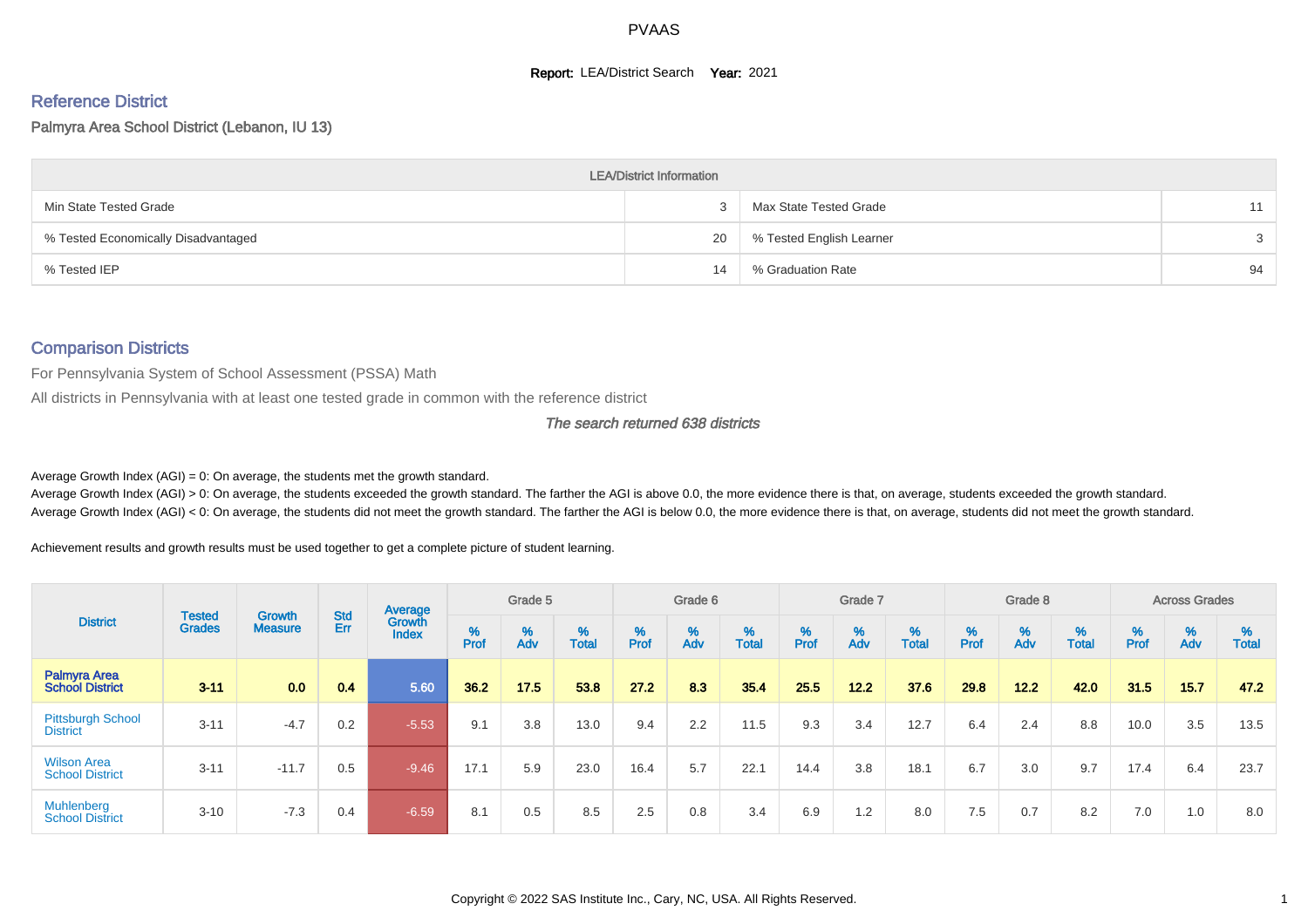|                                                    |                                |                                 | <b>Std</b> | <b>Average</b>         |           | Grade 5  |                   |           | Grade 6  |                   |              | Grade 7  |                   |           | Grade 8  |                   |           | <b>Across Grades</b> |            |
|----------------------------------------------------|--------------------------------|---------------------------------|------------|------------------------|-----------|----------|-------------------|-----------|----------|-------------------|--------------|----------|-------------------|-----------|----------|-------------------|-----------|----------------------|------------|
| <b>District</b>                                    | <b>Tested</b><br><b>Grades</b> | <b>Growth</b><br><b>Measure</b> | Err        | Growth<br><b>Index</b> | %<br>Prof | %<br>Adv | %<br><b>Total</b> | %<br>Prof | %<br>Adv | %<br><b>Total</b> | $\%$<br>Prof | %<br>Adv | %<br><b>Total</b> | %<br>Prof | %<br>Adv | %<br><b>Total</b> | %<br>Prof | %<br>Adv             | %<br>Total |
| <b>Palmyra Area</b><br><b>School District</b>      | $3 - 11$                       | 0.0                             | 0.4        | 5.60                   | 36.2      | 17.5     | 53.8              | 27.2      | 8.3      | 35.4              | 25.5         | 12.2     | 37.6              | 29.8      | 12.2     | 42.0              | 31.5      | 15.7                 | 47.2       |
| <b>Shaler Area</b><br><b>School District</b>       | $3 - 11$                       | $-6.1$                          | 0.4        | 1.00                   | 26.2      | 5.8      | 32.0              | 12.6      | 1.9      | 14.5              | 22.1         | 5.5      | 27.7              | 19.6      | 5.2      | 24.8              | 23.3      | 7.8                  | 31.2       |
| <b>West Mifflin Area</b><br><b>School District</b> | $3 - 12$                       | $-8.5$                          | 0.5        | $-2.29$                | 18.4      | 5.7      | 24.1              | 6.8       | 0.7      | 7.4               | 6.7          | 0.0      | 6.7               | 5.5       | 0.0      | 5.5               | 11.1      | 2.8                  | 13.9       |
| <b>MaST Community</b><br><b>Charter School</b>     | $3 - 10$                       | $-8.7$                          | 0.6        | $-3.76$                | 30.0      | 3.0      | 33.0              | 20.0      | 3.8      | 23.8              | 24.3         | 3.9      | 28.2              | 17.5      | 1.9      | 19.4              | 23.1      | 3.6                  | 26.7       |
| <b>Baldwin-Whitehall</b><br><b>School District</b> | $3 - 11$                       | $-5.8$                          | 0.4        | $-2.93$                | 24.7      | 6.6      | 31.4              | 18.6      | 1.2      | 19.8              | 16.0         | 1.6      | 17.7              | 11.5      | 2.1      | 13.6              | 22.2      | 6.8                  | 29.0       |
| <b>Abington School</b><br><b>District</b>          | $3 - 10$                       | $-3.8$                          | 0.3        | 0.35                   | 25.7      | 12.4     | 38.1              | 30.8      | 10.8     | 41.6              | 23.9         | 6.4      | 30.2              | 14.9      | 1.1      | 15.9              | 26.9      | 10.4                 | 37.3       |
| <b>Pennridge School</b><br><b>District</b>         | $3 - 10$                       | $-1.2$                          | 0.3        | 6.80                   | 35.5      | 15.4     | 50.9              | 19.1      | 2.9      | 22.0              | 21.4         | 13.9     | 35.3              | 21.6      | 3.4      | 25.1              | 28.5      | 12.0                 | 40.5       |
| <b>Allentown City</b><br><b>School District</b>    | $3 - 12$                       | $-4.5$                          | 0.3        | $-9.09$                |           |          |                   | 2.0       | 0.7      | 2.8               | 2.2          | 0.3      | 2.5               |           |          |                   | 4.3       | 1.1                  | 5.4        |
| <b>Parkland School</b><br><b>District</b>          | $3 - 11$                       | $-3.5$                          | 0.3        | $-5.03$                | 33.6      | 26.4     | 60.0              | 33.4      | 15.9     | 49.3              | 27.1         | 18.6     | 45.7              | 23.1      | 11.8     | 34.9              | 30.8      | 24.1                 | 54.9       |
| <b>Wyoming Area</b><br><b>School District</b>      | $3 - 10$                       | $-7.7$                          | 0.6        | $-1.00$                | 22.1      | 8.8      | 31.0              | 4.8       | 1.0      | 5.8               | 9.3          | 3.1      | 12.4              | 7.4       | 1.8      | 9.3               | 14.1      | 4.3                  | 18.4       |
| <b>MaST Community</b><br><b>Charter School II</b>  | $3 - 10$                       | $-8.4$                          | 0.7        | $-4.62$                | 5.0       | 2.0      | 6.9               | 7.2       | 1.0      | 8.2               | 8.9          | 2.0      | 10.9              |           |          |                   | 12.6      | 3.2                  | 15.8       |
| <b>Pittston Area</b><br><b>School District</b>     | $3 - 11$                       | $-8.4$                          | 0.8        | 0.10                   | 5.7       | 0.0      | 5.7               | 4.2       | 0.0      | 4.2               | 4.8          | 3.2      | 7.9               | 7.1       | 1.8      | 8.9               | 10.7      | 3.8                  | 14.4       |
| <b>Seneca Valley</b><br><b>School District</b>     | $3 - 11$                       | $-2.1$                          | 0.3        | 1.45                   | 28.8      | 15.8     | 44.6              | 33.8      | 9.8      | 43.6              | 26.6         | 12.0     | 38.5              | 18.6      | 6.0      | 24.6              | 30.0      | 14.4                 | 44.4       |
| <b>Woodland Hills</b><br><b>School District</b>    | $3 - 12$                       | $-6.1$                          | 0.5        | $-2.24$                | 5.7       | 5.1      | 10.8              | 4.8       | 1.4      | 6.2               | 8.7          | 2.9      | 11.6              | 2.3       | 3.0      | 5.3               | 7.9       | 2.7                  | 10.6       |
| <b>Kiski Area School</b><br><b>District</b>        | $3 - 11$                       | $-4.9$                          | 0.4        | $-1.08$                | 15.4      | 5.6      | 21.0              | 11.1      | 1.8      | 13.0              | 22.9         | 5.0      | 27.9              | 9.6       | 2.8      | 12.4              | 20.2      | 7.5                  | 27.7       |
| <b>Lancaster School</b><br><b>District</b>         | $3 - 12$                       | $-3.2$                          | 0.3        | $-3.06$                | 8.8       | 3.0      | 11.8              | 3.9       | 0.8      | 4.7               | 4.4          | 0.9      | 5.3               | 2.3       | 0.6      | 3.0               | 7.4       | 1.9                  | 9.3        |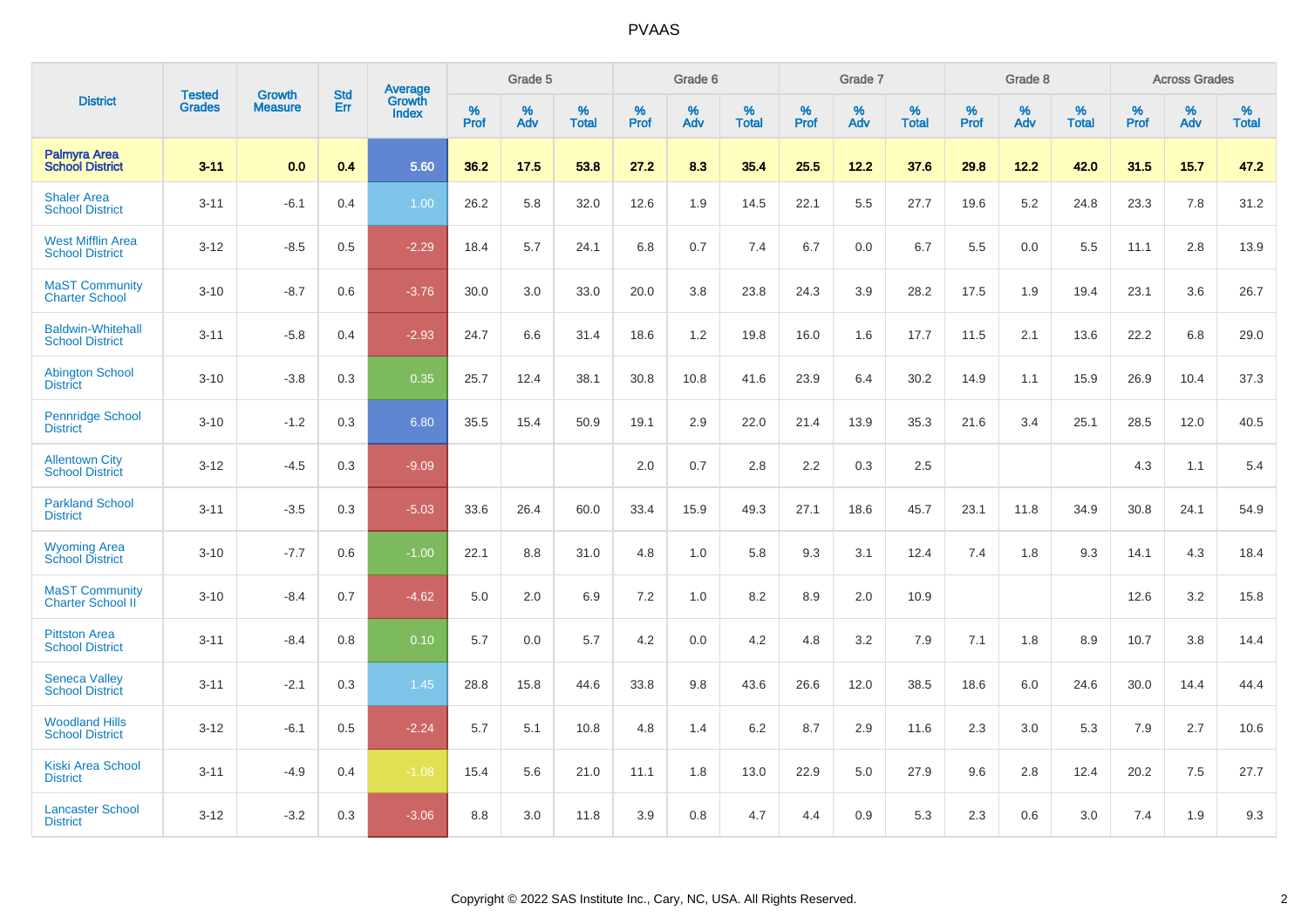|                                                                |                                |                          | <b>Std</b> | Average         |           | Grade 5  |                   |           | Grade 6  |                   |           | Grade 7  |                   |           | Grade 8  |                   |           | <b>Across Grades</b> |                   |
|----------------------------------------------------------------|--------------------------------|--------------------------|------------|-----------------|-----------|----------|-------------------|-----------|----------|-------------------|-----------|----------|-------------------|-----------|----------|-------------------|-----------|----------------------|-------------------|
| <b>District</b>                                                | <b>Tested</b><br><b>Grades</b> | Growth<br><b>Measure</b> | Err        | Growth<br>Index | %<br>Prof | %<br>Adv | %<br><b>Total</b> | %<br>Prof | %<br>Adv | %<br><b>Total</b> | %<br>Prof | %<br>Adv | %<br><b>Total</b> | %<br>Prof | %<br>Adv | %<br><b>Total</b> | %<br>Prof | %<br>Adv             | %<br><b>Total</b> |
| <b>Palmyra Area</b><br><b>School District</b>                  | $3 - 11$                       | 0.0                      | 0.4        | 5.60            | 36.2      | 17.5     | 53.8              | 27.2      | 8.3      | 35.4              | 25.5      | 12.2     | 37.6              | 29.8      | 12.2     | 42.0              | 31.5      | 15.7                 | 47.2              |
| <b>Dallas School</b><br><b>District</b>                        | $3 - 11$                       | $-5.7$                   | 0.5        | 5.42            | 43.8      | 15.6     | 59.4              | 24.3      | 2.8      | 27.1              | 18.1      | 6.3      | 24.4              | 17.9      | 0.0      | 17.9              | 30.9      | 12.9                 | 43.8              |
| Southeastern<br><b>Greene School</b><br><b>District</b>        | $3 - 10$                       | $-11.8$                  | 1.0        | $-3.05$         | 34.5      | 13.8     | 48.3              | 32.4      | 2.9      | 35.3              | 8.2       | 4.1      | 12.2              | 25.6      | 2.3      | 27.9              | 26.6      | 12.9                 | 39.5              |
| <b>Bristol Township</b><br><b>School District</b>              | $3 - 11$                       | $-4.1$                   | 0.4        | $-1.98$         | 12.4      | 2.9      | 15.3              | 2.7       | 0.7      | 3.4               | 7.5       | 1.1      | 8.6               | 3.8       | 0.4      | 4.2               | 10.6      | 2.1                  | 12.7              |
| <b>Central Bucks</b><br><b>School District</b>                 | $3 - 11$                       | 0.2                      | 0.2        | 7.38            | 36.0      | 18.4     | 54.4              | 31.8      | 16.6     | 48.4              | 29.2      | 13.4     | 42.6              | 22.8      | 7.4      | 30.1              | 32.0      | 16.6                 | 48.6              |
| <b>Pine-Richland</b><br><b>School District</b>                 | $3 - 11$                       | $-1.8$                   | 0.3        | 0.90            | 35.0      | 21.7     | 56.7              | 35.6      | 11.5     | 47.1              | 37.1      | 18.2     | 55.4              | 30.1      | 15.8     | 45.9              | 34.9      | 21.2                 | 56.1              |
| Northwestern<br><b>School District</b>                         | $3 - 11$                       | $-6.8$                   | 0.6        | $-3.84$         | 34.7      | 6.3      | 41.0              | 21.8      | 1.2      | 23.0              | 16.8      | 7.5      | 24.3              | 9.1       | 1.8      | 10.9              | 25.1      | 6.0                  | 31.1              |
| Wissahickon<br><b>Charter School</b>                           | $3-8$                          | $-0.8$                   | 0.7        | 4.54            | 0.0       | 0.0      | 0.0               | 2.4       | 0.0      | 2.4               | 3.7       | 0.0      | 3.7               | 1.5       | 0.0      | 1.5               | 4.0       | 0.2                  | 4.2               |
| <b>Owen J Roberts</b><br><b>School District</b>                | $3 - 11$                       | $-3.2$                   | 0.3        | $-0.55$         | 35.7      | 21.9     | 57.7              | 29.6      | 17.3     | 46.9              | 28.3      | 12.5     | 40.8              | 22.8      | 5.5      | 28.4              | 31.9      | 16.7                 | 48.6              |
| <b>Gateway School</b><br><b>District</b>                       | $3 - 11$                       | $-4.4$                   | 0.4        | $-2.08$         | 15.3      | 7.4      | 22.7              | 16.5      | 7.1      | 23.6              | 14.6      | 4.2      | 18.8              | 16.2      | 6.9      | 23.2              | 21.5      | 9.7                  | 31.2              |
| <b>Conrad Weiser</b><br><b>Area School</b><br><b>District</b>  | $3 - 11$                       | $-1.9$                   | 0.5        | 2.69            | 15.3      | 1.8      | 17.2              | 18.5      | 2.6      | 21.2              | 15.6      | 1.6      | 17.2              | 9.4       | 3.0      | 12.3              | 17.9      | 5.0                  | 23.0              |
| <b>Trinity Area School</b><br><b>District</b>                  | $3 - 11$                       | $-4.0$                   | 0.4        | 3.77            | 35.4      | 13.4     | 48.9              | 20.9      | 3.2      | 24.1              | 21.5      | 8.0      | 29.5              | 15.3      | 3.2      | 18.6              | 25.6      | 9.6                  | 35.2              |
| Penn-Trafford<br><b>School District</b>                        | $3 - 11$                       | $-3.6$                   | 0.4        | 3.72            | 40.3      | 24.6     | 64.9              | 36.1      | 20.9     | 57.0              | 33.3      | 18.7     | 52.0              | 19.3      | 3.7      | 23.0              | 34.4      | 21.1                 | 55.5              |
| <b>Tuscarora School</b><br><b>District</b>                     | $3 - 11$                       | $-2.4$                   | 0.5        | 3.82            | 16.5      | 7.4      | 23.9              | 11.3      | 2.7      | 14.0              | 13.4      | 4.5      | 17.9              | 11.0      | 2.1      | 13.1              | 17.7      | 6.0                  | 23.6              |
| <b>Mount Pleasant</b><br><b>Area School</b><br><b>District</b> | $3 - 11$                       | $-5.7$                   | 0.5        | $-0.96$         | 18.0      | 1.6      | 19.7              | 12.8      | 2.4      | 15.2              | 12.7      | 2.8      | 15.5              | 7.4       | 0.8      | 8.3               | 18.3      | 4.3                  | 22.6              |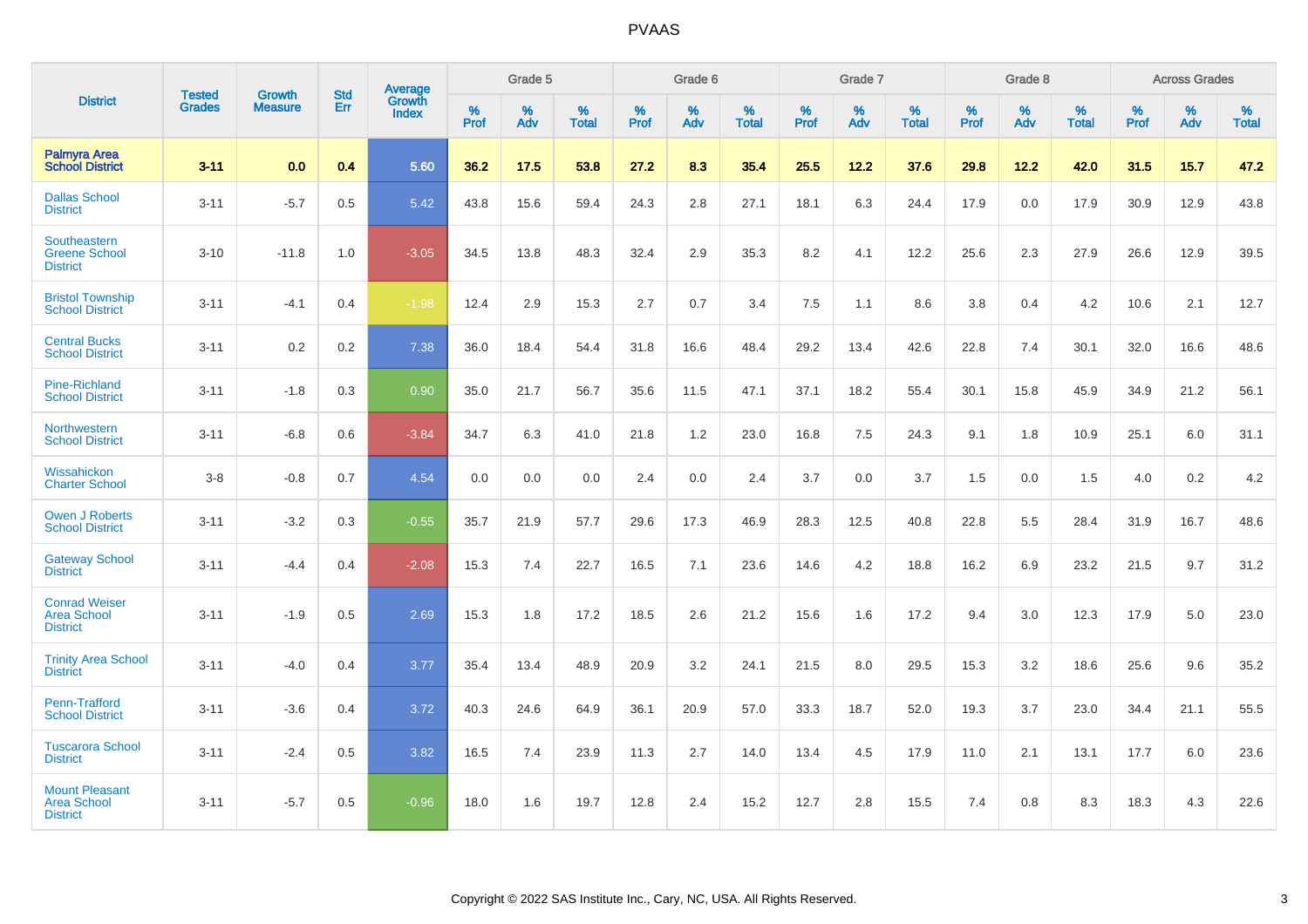|                                                                   |                                |                                 | <b>Std</b> | Average                       |           | Grade 5  |                   |           | Grade 6  |                   |           | Grade 7  |                   |           | Grade 8  |                   |           | <b>Across Grades</b> |                   |
|-------------------------------------------------------------------|--------------------------------|---------------------------------|------------|-------------------------------|-----------|----------|-------------------|-----------|----------|-------------------|-----------|----------|-------------------|-----------|----------|-------------------|-----------|----------------------|-------------------|
| <b>District</b>                                                   | <b>Tested</b><br><b>Grades</b> | <b>Growth</b><br><b>Measure</b> | Err        | <b>Growth</b><br><b>Index</b> | %<br>Prof | %<br>Adv | %<br><b>Total</b> | %<br>Prof | %<br>Adv | %<br><b>Total</b> | %<br>Prof | %<br>Adv | %<br><b>Total</b> | %<br>Prof | %<br>Adv | %<br><b>Total</b> | %<br>Prof | %<br>Adv             | %<br><b>Total</b> |
| <b>Palmyra Area</b><br><b>School District</b>                     | $3 - 11$                       | 0.0                             | 0.4        | 5.60                          | 36.2      | 17.5     | 53.8              | 27.2      | 8.3      | 35.4              | 25.5      | 12.2     | 37.6              | 29.8      | 12.2     | 42.0              | 31.5      | 15.7                 | 47.2              |
| Penn-Delco School<br><b>District</b>                              | $3 - 11$                       | $-4.5$                          | 0.4        | $-1.99$                       | 31.7      | 11.9     | 43.6              | 20.2      | 6.6      | 26.8              | 22.0      | 6.8      | 28.8              | 10.9      | 1.6      | 12.5              | 25.2      | 8.0                  | 33.2              |
| <b>Ringgold School</b><br><b>District</b>                         | $3 - 11$                       | $-4.9$                          | 0.5        | $-3.96$                       | 13.5      | 1.8      | 15.3              | 5.7       | 0.0      | 5.7               | 8.3       | 1.2      | 9.5               | 6.4       | 0.5      | 6.9               | 12.7      | 1.7                  | 14.4              |
| <b>Springfield School</b><br><b>District</b>                      | $3 - 11$                       | $-3.6$                          | 0.4        | $-2.60$                       | 35.0      | 20.1     | 55.1              | 30.6      | 7.7      | 38.4              | 35.8      | 10.7     | 46.5              | 26.0      | 12.6     | 38.6              | 33.8      | 18.4                 | 52.2              |
| Penn Hills School<br><b>District</b>                              | $3 - 11$                       | $-4.0$                          | 0.5        | 1.96                          | 4.7       | 1.8      | 6.4               | 2.7       | 0.7      | 3.4               | 2.1       | 1.6      | 3.7               | 3.4       | 0.0      | 3.4               | 6.8       | 2.1                  | 8.9               |
| <b>Nazareth Area</b><br><b>School District</b>                    | $3 - 11$                       | $-2.2$                          | 0.4        | 3.03                          | 30.3      | 13.0     | 43.3              | 27.3      | 13.5     | 40.8              | 27.8      | 6.8      | 34.6              | 17.3      | 3.5      | 20.9              | 28.9      | 10.3                 | 39.2              |
| <b>Connellsville Area</b><br><b>School District</b>               | $3 - 11$                       | $-3.8$                          | 0.4        | $-0.77$                       | 19.0      | 7.5      | 26.5              | 10.8      | 3.6      | 14.3              | 9.5       | 2.4      | 11.9              | 9.4       | 2.2      | 11.6              | 15.5      | 4.5                  | 20.0              |
| <b>East Stroudsburg</b><br><b>Area School</b><br><b>District</b>  | $3 - 11$                       | $-4.6$                          | 0.5        | $-0.82$                       | 19.0      | 5.3      | 24.3              | 8.8       | 1.6      | 10.4              | 9.7       | 3.0      | 12.7              | 7.7       | 1.9      | 9.7               | 16.0      | 4.5                  | 20.5              |
| <b>Eastern Lebanon</b><br><b>County School</b><br><b>District</b> | $3 - 11$                       | $-3.3$                          | 0.5        | 2.09                          | 19.8      | 7.9      | 27.7              | 9.1       | 0.6      | 9.7               | 13.1      | 3.1      | 16.2              | 8.9       | 1.8      | 10.6              | 17.0      | 5.0                  | 22.0              |
| <b>Pottstown School</b><br><b>District</b>                        | $3 - 12$                       | $-5.0$                          | 0.5        | $-2.29$                       | 6.0       | 3.6      | 9.5               | 2.1       | 0.0      | 2.1               | 5.3       | 0.7      | 5.9               | 5.6       | 0.0      | 5.6               | 6.5       | 1.2                  | 7.7               |
| <b>Beaver Area</b><br><b>School District</b>                      | $3 - 10$                       | $-4.4$                          | 0.6        | 1.92                          | 36.2      | 23.8     | 60.0              | 37.3      | 28.8     | 66.1              | 22.6      | 13.0     | 35.6              | 17.1      | 7.2      | 24.3              | 29.2      | 25.6                 | 54.8              |
| <b>Greensburg Salem</b><br><b>School District</b>                 | $3 - 11$                       | $-3.8$                          | 0.5        | $-1.81$                       | 31.1      | 7.9      | 39.0              | 12.0      | 1.2      | 13.2              | 16.5      | 3.8      | 20.3              | 17.6      | 4.6      | 22.2              | 20.7      | 7.4                  | 28.2              |
| Susquehanna<br><b>Township School</b><br><b>District</b>          | $3 - 12$                       | $-3.4$                          | 0.5        | 0.05                          | 13.7      | 3.7      | 17.4              | 3.0       | 0.5      | 3.5               | 6.2       | 2.3      | 8.5               | 9.8       | 0.5      | 10.3              | 11.5      | 3.0                  | 14.4              |
| <b>York Suburban</b><br><b>School District</b>                    | $3 - 11$                       | $-1.0$                          | 0.5        | 6.95                          | 28.6      | 23.2     | 51.7              | 17.1      | 6.5      | 23.6              | 23.6      | 15.3     | 38.9              | 20.6      | 9.2      | 29.9              | 27.3      | 17.9                 | 45.3              |
| <b>Pleasant Valley</b><br><b>School District</b>                  | $3 - 11$                       | $-2.3$                          | 0.4        | 2.77                          | 20.4      | 6.2      | 26.6              | 17.4      | 2.3      | 19.7              | 23.2      | 3.5      | 26.8              | 8.3       | 3.2      | 11.5              | 20.4      | 5.0                  | 25.4              |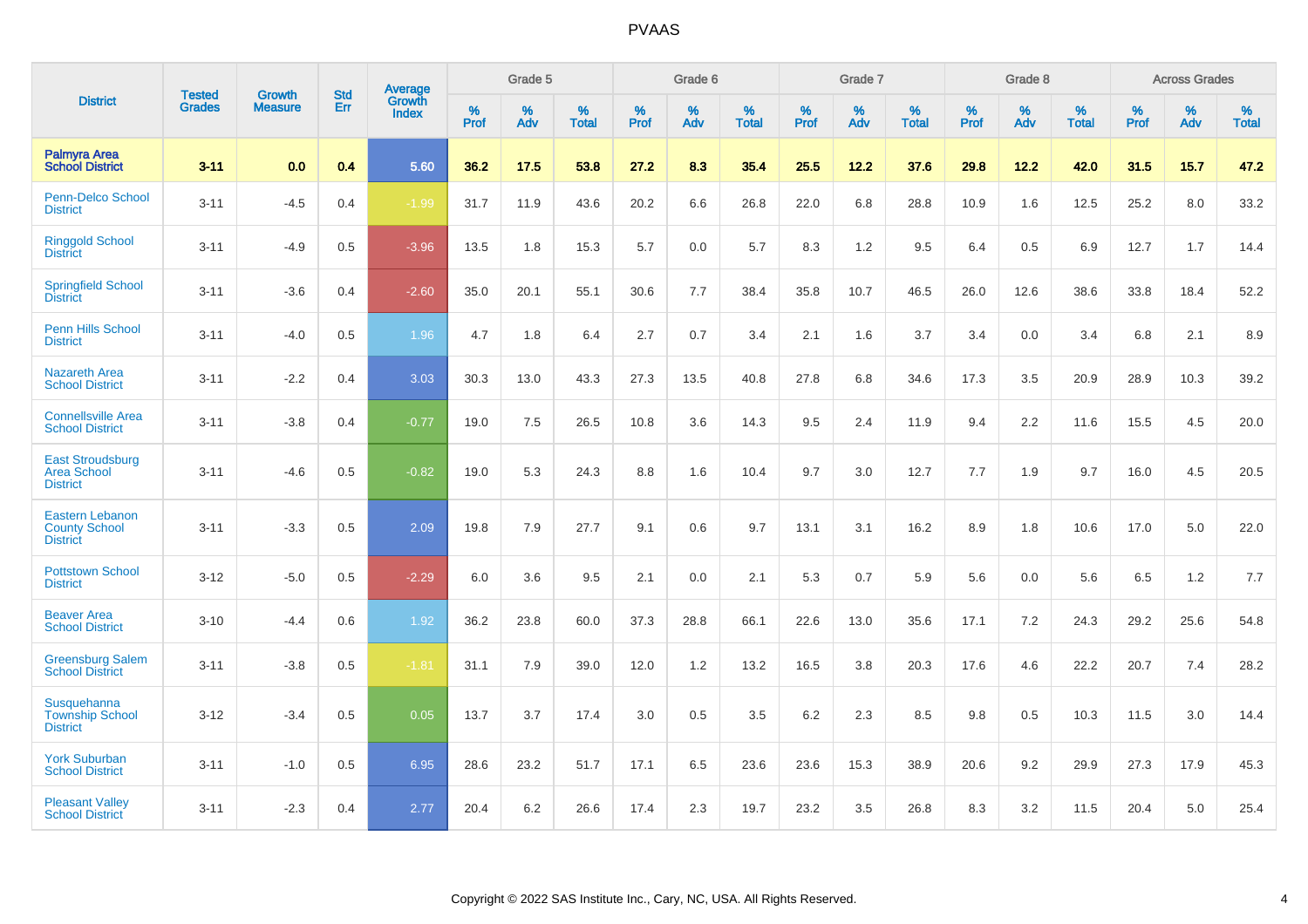|                                                      |                                | <b>Growth</b>  | <b>Std</b> | Average                |              | Grade 5  |                      |              | Grade 6     |                      |              | Grade 7  |                      |              | Grade 8     |                      |              | <b>Across Grades</b> |                      |
|------------------------------------------------------|--------------------------------|----------------|------------|------------------------|--------------|----------|----------------------|--------------|-------------|----------------------|--------------|----------|----------------------|--------------|-------------|----------------------|--------------|----------------------|----------------------|
| <b>District</b>                                      | <b>Tested</b><br><b>Grades</b> | <b>Measure</b> | Err        | Growth<br><b>Index</b> | $\%$<br>Prof | %<br>Adv | $\%$<br><b>Total</b> | $\%$<br>Prof | $\%$<br>Adv | $\%$<br><b>Total</b> | $\%$<br>Prof | %<br>Adv | $\%$<br><b>Total</b> | $\%$<br>Prof | $\%$<br>Adv | $\%$<br><b>Total</b> | $\%$<br>Prof | $\%$<br>Adv          | $\%$<br><b>Total</b> |
| <b>Palmyra Area</b><br><b>School District</b>        | $3 - 11$                       | 0.0            | 0.4        | 5.60                   | 36.2         | 17.5     | 53.8                 | 27.2         | 8.3         | 35.4                 | 25.5         | 12.2     | 37.6                 | 29.8         | 12.2        | 42.0                 | 31.5         | 15.7                 | 47.2                 |
| <b>Crestwood School</b><br><b>District</b>           | $3 - 11$                       | $-2.8$         | 0.5        | 3.04                   | 19.1         | 5.6      | 24.7                 | 24.3         | 7.7         | 32.0                 | 21.0         | 8.7      | 29.7                 | 19.0         | 6.6         | 25.6                 | 23.4         | 8.3                  | 31.7                 |
| <b>Pennsbury School</b><br><b>District</b>           | $3 - 11$                       | $-2.3$         | 0.3        | 0.78                   | 32.1         | 19.0     | 51.1                 | 23.0         | 10.9        | 34.0                 | 19.4         | 7.0      | 26.4                 | 15.8         | 9.8         | 25.6                 | 26.7         | 15.5                 | 42.2                 |
| <b>Neshaminy School</b><br><b>District</b>           | $3 - 11$                       | $-0.6$         | 0.3        | 4.21                   | 26.6         | 8.4      | 35.0                 | 18.4         | 3.5         | 21.9                 | 21.1         | 6.5      | 27.6                 | 17.0         | 5.4         | 22.4                 | 24.8         | 10.8                 | 35.6                 |
| <b>Plum Borough</b><br><b>School District</b>        | $3 - 11$                       | $-3.1$         | 0.4        | 3.08                   | 34.5         | 8.4      | 42.9                 | 32.3         | 19.5        | 51.8                 | 22.5         | 13.0     | 35.5                 | 17.6         | 4.3         | 21.9                 | 28.8         | 15.8                 | 44.6                 |
| Jefferson-Morgan<br><b>School District</b>           | $3 - 10$                       | $-0.4$         | 0.8        | 4.12                   | 7.1          | 1.4      | 8.6                  | 23.6         | 0.0         | 23.6                 | 10.9         | 3.6      | 14.6                 | 24.4         | 2.2         | 26.7                 | 17.1         | 4.8                  | 21.9                 |
| <b>Tacony Academy</b><br><b>Charter School</b>       | $3 - 11$                       | $-3.3$         | 0.8        | 3.79                   | 4.1          | 1.4      | 5.5                  | 2.9          | 0.0         | 2.9                  | 6.8          | 0.0      | 6.8                  | 5.7          | 2.9         | 8.6                  | 5.0          | 1.0                  | $6.0\,$              |
| <b>Philadelphia City</b><br><b>School District</b>   | $3 - 12$                       | $-0.5$         | 0.2        | 3.67                   | 8.4          | 4.9      | 13.3                 | 9.6          | 3.1         | 12.7                 | 10.6         | 4.5      | 15.1                 | 5.0          | 4.4         | 9.4                  | 9.8          | 5.2                  | 15.0                 |
| <b>North Penn School</b><br><b>District</b>          | $3 - 11$                       | 0.9            | 0.2        | 9.59                   | 30.6         | 14.1     | 44.6                 | 25.7         | 14.1        | 39.7                 | 29.4         | 8.8      | 38.2                 | 25.4         | 7.7         | 33.2                 | 29.6         | 14.0                 | 43.7                 |
| <b>Whitehall-Coplay</b><br><b>School District</b>    | $3 - 11$                       | $-3.3$         | 0.4        | $-2.64$                | 23.4         | 6.6      | 30.0                 | 12.7         | 1.9         | 14.7                 | 11.1         | 2.5      | 13.6                 | 10.5         | 3.2         | 13.7                 | 18.5         | 4.9                  | 23.5                 |
| Downingtown Area<br><b>School District</b>           | $3 - 11$                       | $-1.3$         | 0.3        | 5.44                   | 40.5         | 24.2     | 64.7                 | 28.9         | 24.6        | 53.5                 | 31.4         | 21.1     | 52.5                 | 27.1         | 28.6        | 55.7                 | 36.8         | 25.9                 | 62.7                 |
| Manheim<br><b>Township School</b><br><b>District</b> | $3 - 12$                       | $-0.7$         | 0.3        | 6.38                   | 29.8         | 17.1     | 46.9                 | 33.2         | 23.2        | 56.3                 | 28.9         | 9.6      | 38.6                 | 18.1         | 11.2        | 29.3                 | 28.7         | 21.3                 | 49.9                 |
| <b>Shippensburg Area</b><br><b>School District</b>   | $3 - 11$                       | $-3.6$         | 0.4        | 1.09                   | 18.3         | 13.7     | 32.0                 | 12.9         | 4.2         | 17.0                 | 13.4         | 2.4      | 15.8                 | 13.6         | 4.0         | 17.7                 | 17.3         | 7.6                  | 24.9                 |
| <b>Interboro School</b><br><b>District</b>           | $3 - 12$                       | $-3.0$         | 0.4        | 0.02                   | 13.5         | 2.2      | 15.8                 | 11.8         | 2.4         | 14.2                 | 14.4         | 3.4      | 17.8                 | 10.7         | 2.1         | 12.8                 | 16.4         | 3.1                  | 19.6                 |
| <b>Burgettstown Area</b><br><b>School District</b>   | $3 - 11$                       | $-6.3$         | 0.7        | $-3.35$                | 16.9         | 2.6      | 19.5                 | 15.4         | 0.0         | 15.4                 | 3.6          | 2.4      | 6.0                  | 9.3          | 4.0         | 13.3                 | 15.1         | 3.7                  | 18.9                 |
| <b>Yough School</b><br><b>District</b>               | $3 - 10$                       | $-4.9$         | 0.6        | $-3.11$                | 19.1         | 5.3      | 24.4                 | 17.8         | 5.2         | 23.0                 | 16.5         | 1.0      | 17.5                 | 6.6          | 0.8         | 7.4                  | 19.1         | 4.3                  | 23.4                 |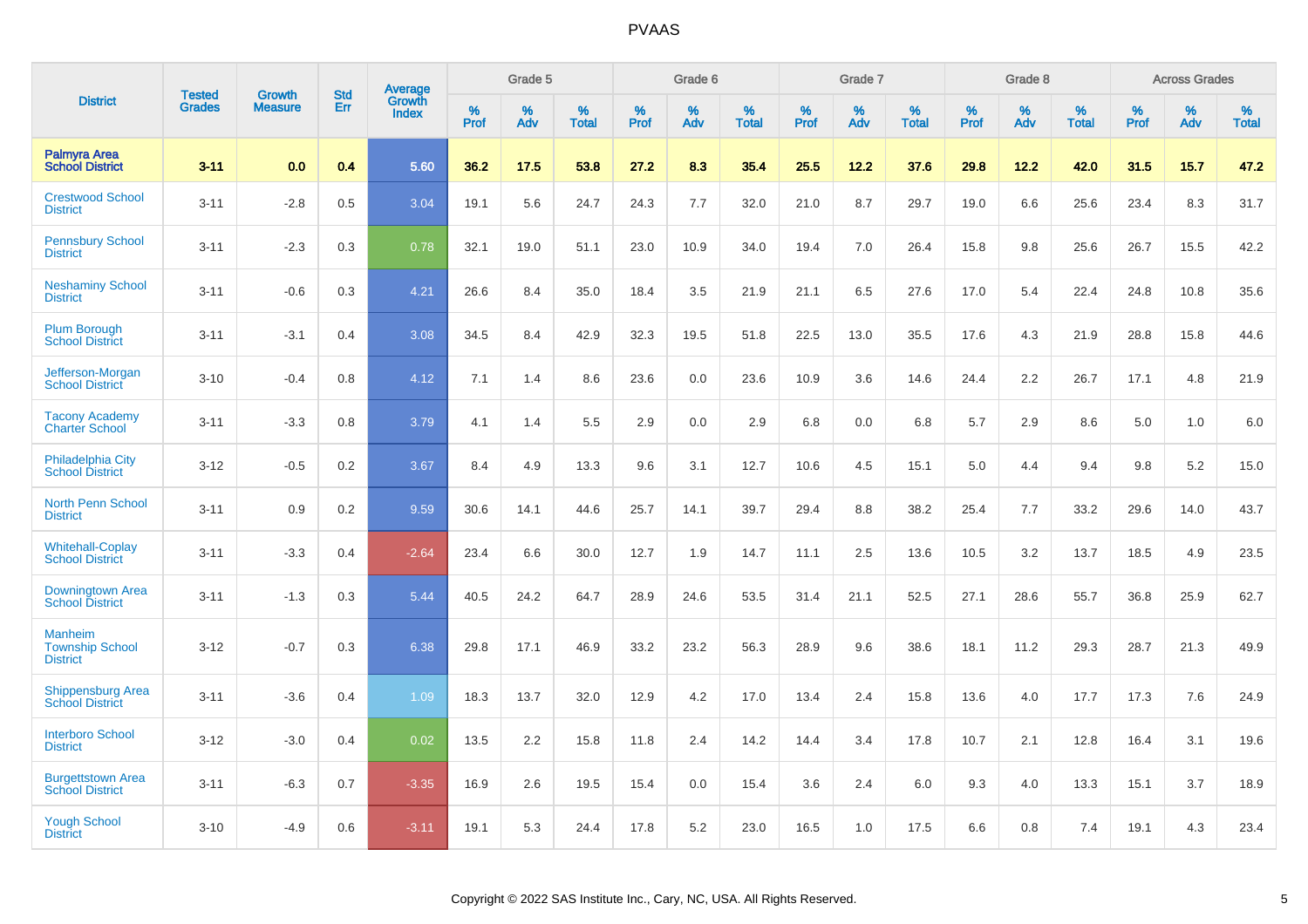|                                                        |                                |                                 | <b>Std</b> | Average                |                     | Grade 5  |                      |                     | Grade 6  |                      |              | Grade 7  |                      |                     | Grade 8  |                      |                     | <b>Across Grades</b> |                      |
|--------------------------------------------------------|--------------------------------|---------------------------------|------------|------------------------|---------------------|----------|----------------------|---------------------|----------|----------------------|--------------|----------|----------------------|---------------------|----------|----------------------|---------------------|----------------------|----------------------|
| <b>District</b>                                        | <b>Tested</b><br><b>Grades</b> | <b>Growth</b><br><b>Measure</b> | <b>Err</b> | Growth<br><b>Index</b> | $\%$<br><b>Prof</b> | %<br>Adv | $\%$<br><b>Total</b> | $\%$<br><b>Prof</b> | %<br>Adv | $\%$<br><b>Total</b> | $\%$<br>Prof | %<br>Adv | $\%$<br><b>Total</b> | $\%$<br><b>Prof</b> | %<br>Adv | $\%$<br><b>Total</b> | $\%$<br><b>Prof</b> | $\%$<br>Adv          | $\%$<br><b>Total</b> |
| <b>Palmyra Area</b><br><b>School District</b>          | $3 - 11$                       | 0.0                             | 0.4        | 5.60                   | 36.2                | 17.5     | 53.8                 | 27.2                | 8.3      | 35.4                 | 25.5         | 12.2     | 37.6                 | 29.8                | 12.2     | 42.0                 | 31.5                | 15.7                 | 47.2                 |
| <b>Phoenixville Area</b><br><b>School District</b>     | $3 - 11$                       | $-3.6$                          | 0.4        | 4.13                   | 37.1                | 16.7     | 53.8                 | 17.6                | 8.6      | 26.1                 | 18.6         | 3.8      | 22.5                 | 13.4                | 3.6      | 17.0                 | 25.5                | 11.8                 | 37.3                 |
| Philipsburg-<br>Osceola Area<br><b>School District</b> | $3 - 11$                       | $-4.9$                          | 0.6        | 0.04                   | 35.5                | 10.5     | 46.0                 | 27.8                | 7.4      | 35.2                 | 23.0         | 3.2      | 26.2                 | 15.6                | 5.2      | 20.8                 | 27.5                | 12.4                 | 40.0                 |
| <b>Blackhawk School</b><br><b>District</b>             | $3 - 11$                       | $-1.6$                          | 0.5        | 4.57                   | 38.0                | 8.8      | 46.7                 | 28.3                | 8.8      | 37.1                 | 27.3         | 7.4      | 34.8                 | 13.5                | 1.7      | 15.2                 | 28.7                | 9.2                  | 37.8                 |
| <b>Riverview School</b><br><b>District</b>             | $3 - 11$                       | $-6.6$                          | 0.8        | $-0.07$                | 28.8                | 5.8      | 34.6                 | 29.9                | 9.1      | 39.0                 | 21.7         | 3.3      | 25.0                 | 12.7                | 5.1      | 17.7                 | 25.8                | 15.0                 | 40.8                 |
| <b>Laurel Highlands</b><br><b>School District</b>      | $3 - 11$                       | $-4.3$                          | 0.5        | $-1.98$                | 13.3                | 5.7      | 19.0                 | 9.7                 | 7.1      | 16.8                 | 11.0         | 3.9      | 15.0                 | 12.6                | 4.8      | 17.5                 | 17.1                | 7.0                  | 24.1                 |
| <b>North Hills School</b><br><b>District</b>           | $3 - 11$                       | $-3.1$                          | 0.4        | $-1.31$                | 34.1                | 14.0     | 48.1                 | 30.1                | 11.4     | 41.5                 | 28.1         | 11.5     | 39.6                 | 21.9                | 9.6      | 31.5                 | 30.4                | 13.8                 | 44.2                 |
| <b>Hopewell Area</b><br><b>School District</b>         | $3 - 11$                       | $-1.6$                          | 0.5        | 4.04                   | 31.1                | 8.2      | 39.3                 | 28.6                | 11.8     | 40.3                 | 18.7         | 4.5      | 23.1                 | 12.5                | 2.5      | 15.0                 | 23.5                | 8.4                  | 32.0                 |
| <b>Governor Mifflin</b><br><b>School District</b>      | $3 - 11$                       | $-1.6$                          | 0.4        | 2.23                   | 20.4                | 9.3      | 29.6                 | 18.8                | 4.8      | 23.6                 | 20.6         | 3.2      | 23.7                 | 11.2                | 2.2      | 13.4                 | 20.0                | 7.5                  | 27.4                 |
| <b>Bethlehem-Center</b><br><b>School District</b>      | $3 - 10$                       | $-6.4$                          | 0.7        | $-0.87$                | 5.6                 | 1.4      | 6.9                  | 0.0                 | 0.0      | 0.0                  | 4.0          | 0.0      | 4.0                  | 3.2                 | 1.6      | 4.8                  | 9.6                 | 3.9                  | 13.6                 |
| <b>West Chester Area</b><br><b>School District</b>     | $3 - 11$                       | $-1.3$                          | 0.3        | 6.72                   | 35.0                | 18.9     | 53.9                 | 29.1                | 9.5      | 38.7                 | 26.7         | 11.1     | 37.8                 | 22.1                | 13.0     | 35.1                 | 32.0                | 17.9                 | 49.8                 |
| <b>Central Dauphin</b><br><b>School District</b>       | $3 - 11$                       | $-0.5$                          | 0.2        | 4.10                   | 22.0                | 11.6     | 33.6                 | 14.9                | 2.6      | 17.4                 | 14.8         | 7.0      | 21.8                 | 12.5                | 4.2      | 16.7                 | 19.3                | 7.8                  | 27.1                 |
| <b>Central Valley</b><br><b>School District</b>        | $3 - 10$                       | $-3.2$                          | 0.5        | 2.71                   | 24.6                | 4.9      | 29.6                 | 22.1                | 2.2      | 24.3                 | 20.3         | 7.2      | 27.4                 | 20.4                | 8.0      | 28.5                 | 26.6                | 9.0                  | 35.6                 |
| <b>Norristown Area</b><br><b>School District</b>       | $3 - 12$                       | $-2.3$                          | 0.4        | 0.04                   | 10.2                | 0.6      | 10.8                 | 9.0                 | 1.1      | 10.0                 | 9.3          | 1.3      | 10.7                 | 7.4                 | 3.0      | 10.4                 | 11.0                | 1.9                  | 13.0                 |
| Northern Lebanon<br><b>School District</b>             | $3 - 11$                       | $-3.8$                          | 0.5        | $-1.80$                | 30.5                | 8.6      | 39.1                 | 12.8                | 0.8      | 13.6                 | 8.1          | 2.7      | 10.8                 | 7.2                 | 0.6      | 7.8                  | 19.9                | 7.9                  | 27.9                 |
| Renaissance<br><b>Academy Charter</b><br>School        | $3 - 11$                       | $-5.7$                          | 0.7        | $-3.32$                | 16.7                | 11.1     | 27.8                 | 19.2                | 4.1      | 23.3                 | 20.0         | 1.3      | 21.3                 | 10.1                | 7.2      | 17.4                 | 18.7                | 5.7                  | 24.4                 |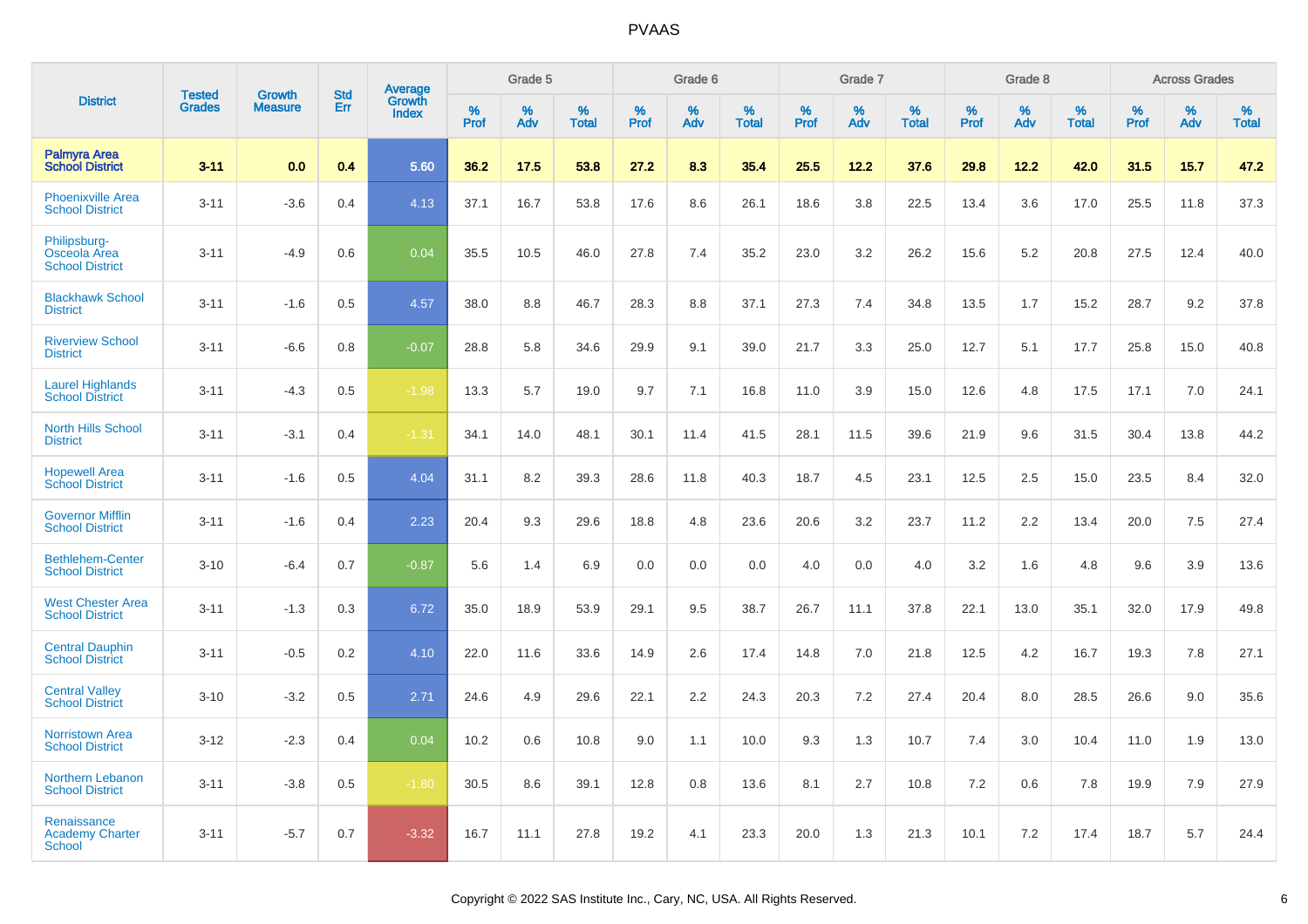|                                                      | <b>Tested</b> | <b>Growth</b>  | <b>Std</b> |                                          |              | Grade 5  |                      |              | Grade 6  |                   |              | Grade 7  |                   |              | Grade 8  |                      |              | <b>Across Grades</b> |                   |
|------------------------------------------------------|---------------|----------------|------------|------------------------------------------|--------------|----------|----------------------|--------------|----------|-------------------|--------------|----------|-------------------|--------------|----------|----------------------|--------------|----------------------|-------------------|
| <b>District</b>                                      | <b>Grades</b> | <b>Measure</b> | Err        | <b>Average</b><br>Growth<br><b>Index</b> | $\%$<br>Prof | %<br>Adv | $\%$<br><b>Total</b> | $\%$<br>Prof | %<br>Adv | %<br><b>Total</b> | $\%$<br>Prof | %<br>Adv | %<br><b>Total</b> | $\%$<br>Prof | %<br>Adv | $\%$<br><b>Total</b> | $\%$<br>Prof | %<br>Adv             | %<br><b>Total</b> |
| <b>Palmyra Area</b><br><b>School District</b>        | $3 - 11$      | 0.0            | 0.4        | 5.60                                     | 36.2         | 17.5     | 53.8                 | 27.2         | 8.3      | 35.4              | 25.5         | 12.2     | 37.6              | 29.8         | 12.2     | 42.0                 | 31.5         | 15.7                 | 47.2              |
| Mt Lebanon<br><b>School District</b>                 | $3 - 11$      | $-2.1$         | 0.4        | 4.72                                     | 39.7         | 34.6     | 74.3                 | 42.0         | 15.7     | 57.7              | 32.6         | 20.7     | 53.3              | 31.6         | 17.4     | 49.1                 | 36.2         | 29.4                 | 65.5              |
| <b>Chartiers Valley</b><br><b>School District</b>    | $3 - 11$      | $-2.3$         | 0.4        | 1.51                                     | 33.8         | 14.7     | 48.5                 | 16.8         | 5.3      | 22.1              | 15.6         | 7.4      | 22.9              | 10.8         | 4.2      | 15.1                 | 23.4         | 11.6                 | 35.0              |
| <b>Ridley School</b><br><b>District</b>              | $3 - 12$      | $-1.6$         | 0.3        | 0.71                                     | 24.4         | 10.9     | 35.3                 | 16.6         | 2.2      | 18.8              | 11.2         | 6.6      | 17.8              | 12.6         | 6.5      | 19.1                 | 19.6         | 9.1                  | 28.7              |
| <b>Council Rock</b><br><b>School District</b>        | $3 - 11$      | $-0.6$         | 0.2        | 4.05                                     | 30.5         | 16.8     | 47.3                 | 33.6         | 14.1     | 47.6              | 27.3         | 16.1     | 43.4              | 21.3         | 13.1     | 34.4                 | 31.0         | 18.6                 | 49.7              |
| <b>Tri-Valley School</b><br><b>District</b>          | $3 - 10$      | $-6.5$         | 0.8        | $-1.14$                                  | 13.2         | 2.4      | 15.7                 | 13.2         | 0.0      | 13.2              | 7.3          | 0.0      | 7.3               | 2.4          | 7.3      | 9.8                  | 15.8         | 3.7                  | 19.4              |
| <b>School Lane</b><br><b>Charter School</b>          | $3 - 11$      | $-4.8$         | 0.7        | 0.49                                     | 26.9         | 7.5      | 34.3                 | 11.9         | 1.7      | 13.6              | 7.0          | 2.8      | 9.9               | 18.8         | 3.1      | 21.9                 | 21.0         | 6.5                  | 27.5              |
| Octorara Area<br><b>School District</b>              | $3 - 11$      | $-2.8$         | 0.6        | 1.31                                     | 25.9         | 6.5      | 32.4                 | 17.5         | 4.2      | 21.7              | 13.9         | 0.0      | 13.9              | 10.2         | 0.0      | 10.2                 | 21.2         | 4.1                  | 25.4              |
| <b>Pottsgrove School</b><br><b>District</b>          | $3 - 11$      | $-3.5$         | 0.4        | $-0.89$                                  | 27.2         | 6.5      | 33.7                 | 10.2         | 5.4      | 15.6              | 21.6         | 4.1      | 25.7              | 9.8          | 1.6      | 11.4                 | 19.2         | 4.4                  | 23.5              |
| <b>Wilson School</b><br><b>District</b>              | $3 - 12$      | $-3.7$         | 0.5        | $-3.10$                                  | 27.9         | 12.6     | 40.5                 | 24.6         | 4.2      | 28.8              | 19.9         | 7.0      | 26.9              | 13.0         | 9.8      | 22.8                 | 28.3         | 14.3                 | 42.6              |
| <b>Marple Newtown</b><br><b>School District</b>      | $3 - 11$      | $-3.4$         | 0.4        | $-1.81$                                  | 36.2         | 21.4     | 57.6                 | 31.7         | 20.2     | 51.9              | 27.1         | 8.3      | 35.4              | 20.5         | 6.0      | 26.5                 | 32.9         | 20.2                 | 53.1              |
| <b>Morrisville Borough</b><br><b>School District</b> | $3 - 11$      | $-6.7$         | 0.9        | $-1.42$                                  | 9.8          | 0.0      | 9.8                  | 1.9          | 0.0      | 1.9               | 3.9          | 0.0      | 3.9               | 0.0          | 0.0      | 0.0                  | 5.1          | 0.6                  | 5.7               |
| <b>Charleroi School</b><br><b>District</b>           | $3 - 11$      | $-4.8$         | 0.6        | 2.44                                     | 10.8         | 1.0      | 11.8                 | 13.1         | 0.0      | 13.1              | 8.5          | 3.8      | 12.3              | 11.6         | 1.0      | 12.6                 | 12.5         | 2.4                  | 14.9              |
| <b>Carmichaels Area</b><br><b>School District</b>    | $3 - 10$      | $-5.5$         | 0.7        | 1.91                                     | 13.8         | 1.2      | 15.0                 | 1.5          | 0.0      | 1.5               | 3.0          | 3.0      | 6.0               | 6.8          | 0.0      | 6.8                  | 11.3         | 2.2                  | 13.4              |
| <b>Berwick Area</b><br><b>School District</b>        | $3 - 11$      | $-3.7$         | 0.5        | $-0.18$                                  | 17.8         | 6.3      | 24.1                 | 18.3         | 3.0      | 21.3              | 16.8         | 3.2      | 20.0              | 12.0         | 2.0      | 14.0                 | 20.4         | 9.0                  | 29.4              |
| <b>Tyrone Area</b><br><b>School District</b>         | $3 - 12$      | $-0.7$         | 0.5        | 4.35                                     | 18.0         | 3.8      | 21.8                 | 12.4         | 4.6      | 17.0              | 18.0         | 2.5      | 20.5              | 12.4         | 5.3      | 17.7                 | 20.5         | 8.1                  | 28.6              |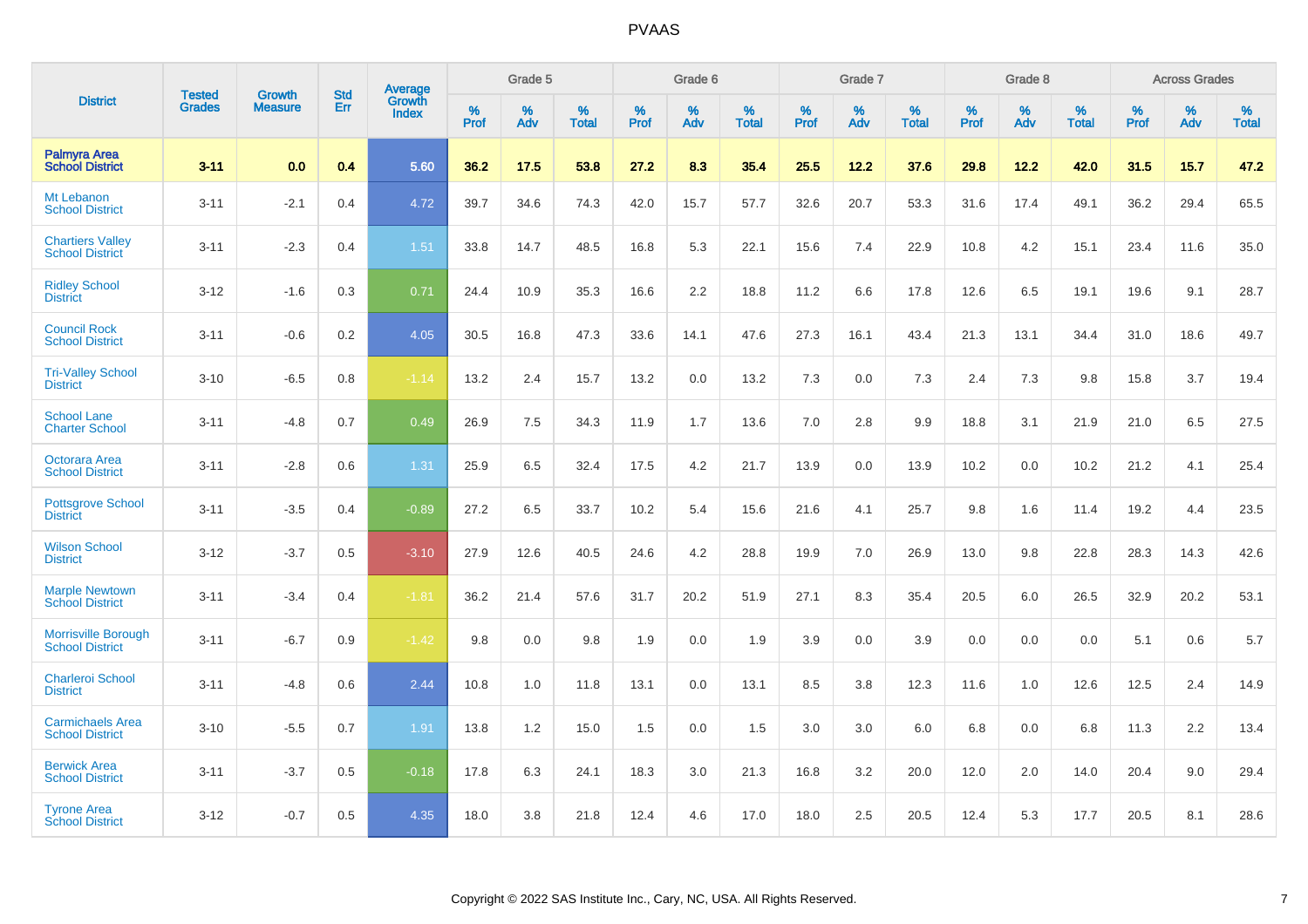|                                                                            | <b>Tested</b> | <b>Growth</b>  | <b>Std</b> | Average                |           | Grade 5  |                   |           | Grade 6  |                   |           | Grade 7  |                   |           | Grade 8  |                   |           | <b>Across Grades</b> |                   |
|----------------------------------------------------------------------------|---------------|----------------|------------|------------------------|-----------|----------|-------------------|-----------|----------|-------------------|-----------|----------|-------------------|-----------|----------|-------------------|-----------|----------------------|-------------------|
| <b>District</b>                                                            | <b>Grades</b> | <b>Measure</b> | Err        | Growth<br><b>Index</b> | %<br>Prof | %<br>Adv | %<br><b>Total</b> | %<br>Prof | %<br>Adv | %<br><b>Total</b> | %<br>Prof | %<br>Adv | %<br><b>Total</b> | %<br>Prof | %<br>Adv | %<br><b>Total</b> | %<br>Prof | %<br>Adv             | %<br><b>Total</b> |
| <b>Palmyra Area</b><br><b>School District</b>                              | $3 - 11$      | 0.0            | 0.4        | 5.60                   | 36.2      | 17.5     | 53.8              | 27.2      | 8.3      | 35.4              | 25.5      | 12.2     | 37.6              | 29.8      | 12.2     | 42.0              | 31.5      | 15.7                 | 47.2              |
| <b>Maritime Academy</b><br><b>Charter School</b>                           | $3 - 10$      | $-3.7$         | 0.6        | 1.10                   | 3.5       | 1.2      | 4.7               | 1.2       | 3.6      | 4.8               | 7.9       | 5.6      | 13.5              | 3.3       | 0.0      | 3.3               | 4.6       | 2.1                  | 6.7               |
| <b>Uniontown Area</b><br><b>School District</b>                            | $3 - 11$      | $-4.0$         | 0.6        | $-0.51$                | 17.1      | 3.8      | 21.0              | 18.7      | 3.7      | 22.4              | 6.5       | 0.9      | 7.5               | 0.0       | 0.0      | 0.0               | 15.0      | 4.4                  | 19.3              |
| <b>Souderton Area</b><br><b>School District</b>                            | $3 - 11$      | 0.8            | 0.3        | 7.15                   | 35.8      | 26.1     | 61.9              | 29.8      | 8.6      | 38.4              | 30.6      | 10.4     | 41.0              | 24.3      | 4.2      | 28.5              | 30.8      | 18.3                 | 49.1              |
| <b>Erie City School</b><br><b>District</b>                                 | $3 - 12$      | $-1.7$         | 0.3        | 1.03                   | 7.6       | 2.4      | 10.0              | 2.9       | 0.5      | 3.4               | 5.9       | 1.6      | 7.4               | 5.2       | 0.3      | 5.5               | 6.4       | 1.4                  | 7.8               |
| <b>Clearfield Area</b><br><b>School District</b>                           | $3 - 10$      | $-3.9$         | 0.5        | $-2.41$                | 16.5      | 3.3      | 19.8              | 4.7       | 1.6      | 6.3               | 9.3       | 0.8      | 10.1              | 6.3       | 3.5      | 9.8               | 12.1      | 2.5                  | 14.6              |
| <b>Chester Charter</b><br><b>Scholars Academy</b><br><b>Charter School</b> | $3 - 12$      | $-3.3$         | 0.8        | 2.00                   | 0.0       | 0.0      | 0.0               | 2.1       | 0.0      | 2.1               | 6.2       | 0.0      | 6.2               | 0.0       | 0.0      | 0.0               | 1.8       | 0.4                  | 2.2               |
| <b>Hampton Township</b><br><b>School District</b>                          | $3 - 11$      | 0.5            | 0.4        | 5.96                   | 33.5      | 35.2     | 68.7              | 30.6      | 12.9     | 43.6              | 33.3      | 26.9     | 60.2              | 33.0      | 21.4     | 54.3              | 33.4      | 29.9                 | 63.3              |
| <b>Boyertown Area</b><br><b>School District</b>                            | $3 - 11$      | $-2.5$         | 0.3        | 1.59                   | 29.0      | 8.5      | 37.4              | 24.6      | 4.6      | 29.2              | 28.2      | 14.4     | 42.6              | 24.8      | 6.0      | 30.8              | 29.1      | 9.0                  | 38.2              |
| <b>Brentwood</b><br><b>Borough School</b><br><b>District</b>               | $3 - 11$      | $-2.3$         | 0.7        | 3.94                   | 25.6      | 4.6      | 30.2              | 8.5       | 2.4      | 11.0              | 9.2       | 0.0      | 9.2               | 19.4      | 1.4      | 20.8              | 19.6      | 5.3                  | 24.9              |
| <b>Scranton School</b><br><b>District</b>                                  | $3 - 12$      | $-3.3$         | 0.5        | $-1.47$                | 10.4      | 0.8      | 11.2              | 2.1       | 1.3      | 3.4               | 3.7       | 1.1      | 4.8               | 3.4       | 2.3      | 5.7               | 7.0       | 1.7                  | 8.6               |
| <b>Colonial School</b><br><b>District</b>                                  | $3 - 11$      | $-0.9$         | 0.3        | 2.48                   | 32.7      | 27.3     | 60.0              | 35.6      | 15.3     | 50.9              | 29.4      | 16.8     | 46.2              | 21.2      | 15.0     | 36.2              | 31.5      | 21.3                 | 52.8              |
| <b>Reynolds School</b><br><b>District</b>                                  | $3 - 10$      | $-3.3$         | 0.8        | 0.34                   | 13.0      | 1.4      | 14.5              | 18.2      | 1.3      | 19.5              | 14.0      | 10.0     | 24.0              | 11.8      | 1.5      | 13.2              | 15.2      | 2.8                  | 18.0              |
| <b>Ligonier Valley</b><br><b>School District</b>                           | $3 - 11$      | $-3.6$         | 0.7        | 1.35                   | 14.6      | 3.7      | 18.3              | 16.5      | 0.0      | 16.5              | 12.3      | 0.0      | 12.3              | 6.9       | 0.0      | 6.9               | 17.2      | 2.9                  | 20.0              |
| <b>North Pocono</b><br><b>School District</b>                              | $3 - 11$      | $-3.6$         | 0.6        | 0.08                   | 34.1      | 6.2      | 40.3              | 12.8      | 1.8      | 14.7              | 24.2      | 8.3      | 32.5              | 19.3      | 7.9      | 27.2              | 27.9      | 10.4                 | 38.3              |
| <b>Lower Dauphin</b><br><b>School District</b>                             | $3 - 11$      | $-1.8$         | 0.4        | 2.03                   | 29.8      | 22.8     | 52.6              | 23.7      | 4.8      | 28.5              | 22.0      | 6.4      | 28.4              | 18.6      | 9.5      | 28.0              | 25.6      | 14.4                 | 39.9              |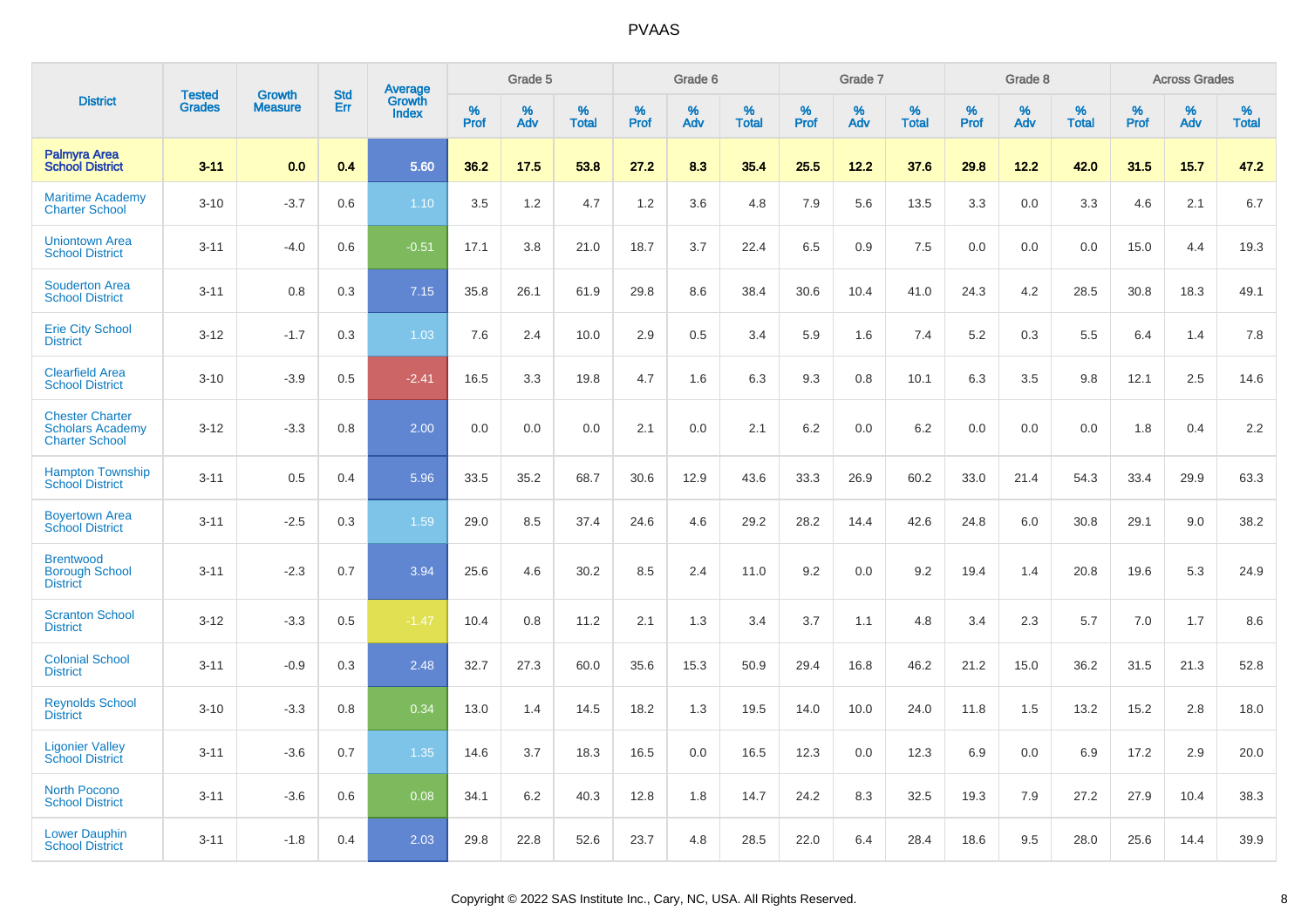|                                                                |                                |                                 | <b>Std</b> | Average                |           | Grade 5  |                   |           | Grade 6  |                   |           | Grade 7  |                      |              | Grade 8  |                   |           | <b>Across Grades</b> |                   |
|----------------------------------------------------------------|--------------------------------|---------------------------------|------------|------------------------|-----------|----------|-------------------|-----------|----------|-------------------|-----------|----------|----------------------|--------------|----------|-------------------|-----------|----------------------|-------------------|
| <b>District</b>                                                | <b>Tested</b><br><b>Grades</b> | <b>Growth</b><br><b>Measure</b> | Err        | Growth<br><b>Index</b> | %<br>Prof | %<br>Adv | %<br><b>Total</b> | %<br>Prof | %<br>Adv | %<br><b>Total</b> | %<br>Prof | %<br>Adv | $\%$<br><b>Total</b> | $\%$<br>Prof | %<br>Adv | %<br><b>Total</b> | %<br>Prof | %<br>Adv             | %<br><b>Total</b> |
| Palmyra Area<br><b>School District</b>                         | $3 - 11$                       | 0.0                             | 0.4        | 5.60                   | 36.2      | 17.5     | 53.8              | 27.2      | 8.3      | 35.4              | 25.5      | 12.2     | 37.6                 | 29.8         | 12.2     | 42.0              | 31.5      | 15.7                 | 47.2              |
| <b>Oil City Area</b><br><b>School District</b>                 | $3 - 11$                       | $-3.7$                          | 0.5        | 0.74                   | 15.5      | 2.8      | 18.3              | 7.9       | 0.8      | 8.7               | 10.2      | 2.4      | 12.6                 | 3.8          | 0.0      | 3.8               | 13.2      | 2.5                  | 15.8              |
| <b>Arts Academy</b><br><b>Charter School</b>                   | $5 - 8$                        | $-7.7$                          | 1.1        | $-2.90$                | 7.7       | 0.0      | 7.7               | 2.4       | 0.0      | 2.4               | 8.3       | 0.0      | 8.3                  | 0.0          | 0.0      | 0.0               | 4.4       | 0.0                  | 4.4               |
| <b>Derry Area School</b><br><b>District</b>                    | $3 - 11$                       | $-0.6$                          | 0.6        | 4.16                   | 21.3      | 14.8     | 36.1              | 32.5      | 13.0     | 45.5              | 11.9      | 6.8      | 18.6                 | 10.2         | 6.5      | 16.7              | 23.2      | 13.2                 | 36.4              |
| <b>Wyomissing Area</b><br><b>School District</b>               | $3 - 12$                       | $-3.5$                          | 0.6        | 1.22                   | 32.2      | 13.6     | 45.8              | 30.0      | 7.3      | 37.3              | 12.3      | 6.6      | 18.8                 | 13.6         | 6.4      | 20.0              | 25.7      | 12.9                 | 38.6              |
| Southmoreland<br><b>School District</b>                        | $3 - 11$                       | $-3.6$                          | 0.6        | 3.41                   | 12.6      | 4.2      | 16.8              | 15.6      | 3.7      | 19.3              | 11.1      | 2.8      | 13.9                 | 10.5         | 1.0      | 11.4              | 17.8      | 4.1                  | 21.9              |
| <b>Moon Area School</b><br><b>District</b>                     | $3 - 11$                       | $-2.5$                          | 0.4        | $-1.68$                | 32.1      | 15.8     | 48.0              | 26.9      | 9.1      | 36.0              | 28.0      | 11.5     | 39.4                 | 20.6         | 10.9     | 31.5              | 29.3      | 16.9                 | 46.2              |
| <b>Alliance For</b><br><b>Progress Charter</b><br>School       | $3 - 8$                        | $-5.0$                          | 1.1        | 2.70                   | 0.0       | 0.0      | 0.0               | 0.0       | 0.0      | 0.0               | 0.0       | 0.0      | 0.0                  | 0.0          | 0.0      | 0.0               | 0.6       | 0.0                  | 0.6               |
| <b>Daniel Boone Area</b><br><b>School District</b>             | $3 - 12$                       | $-1.1$                          | 0.5        | 3.78                   | 27.2      | 11.1     | 38.3              | 28.7      | 6.6      | 35.4              | 18.6      | 7.8      | 26.4                 | 13.8         | 2.4      | 16.2              | 25.4      | 7.1                  | 32.4              |
| <b>Danville Area</b><br><b>School District</b>                 | $3 - 11$                       | 1.2                             | 0.5        | 7.01                   | 33.8      | 25.6     | 59.4              | 26.4      | 8.3      | 34.7              | 24.5      | 14.6     | 39.1                 | 19.6         | 9.8      | 29.4              | 27.8      | 17.7                 | 45.5              |
| Chambersburg<br><b>Area School</b><br><b>District</b>          | $3 - 11$                       | $-1.4$                          | 0.3        | 3.43                   | 20.2      | 6.3      | 26.5              | 14.1      | 3.8      | 17.9              | 15.1      | 4.9      | 20.0                 | 11.2         | 4.5      | 15.7              | 16.9      | 5.3                  | 22.3              |
| <b>Keystone Oaks</b><br><b>School District</b>                 | $3 - 11$                       | $-3.0$                          | 0.6        | 0.82                   | 26.0      | 20.3     | 46.3              | 19.5      | 11.5     | 31.0              | 19.5      | 10.6     | 30.1                 | 17.5         | 12.3     | 29.8              | 25.2      | 15.8                 | 41.0              |
| <b>East Pennsboro</b><br><b>Area School</b><br><b>District</b> | $3 - 11$                       | $-2.6$                          | 0.5        | 1.39                   | 24.8      | 3.0      | 27.8              | 9.9       | 3.7      | 13.7              | 11.8      | 2.4      | 14.1                 | 10.3         | 4.2      | 14.6              | 18.3      | $6.2\,$              | 24.5              |
| Columbia Borough<br><b>School District</b>                     | $3 - 12$                       | $-4.8$                          | 0.7        | $-0.49$                | 15.1      | 1.4      | 16.4              | 1.4       | 0.0      | 1.4               | 6.2       | 1.5      | 7.7                  | 0.0          | 0.0      | 0.0               | 8.7       | 1.4                  | 10.0              |
| <b>Bensalem</b><br><b>Township School</b><br><b>District</b>   | $3 - 11$                       | $-2.0$                          | 0.3        | 0.26                   | 9.4       | 4.3      | 13.7              | 13.0      | 2.3      | 15.3              | 9.8       | 4.6      | 14.3                 | 8.2          | 1.9      | 10.1              | 12.0      | 3.5                  | 15.5              |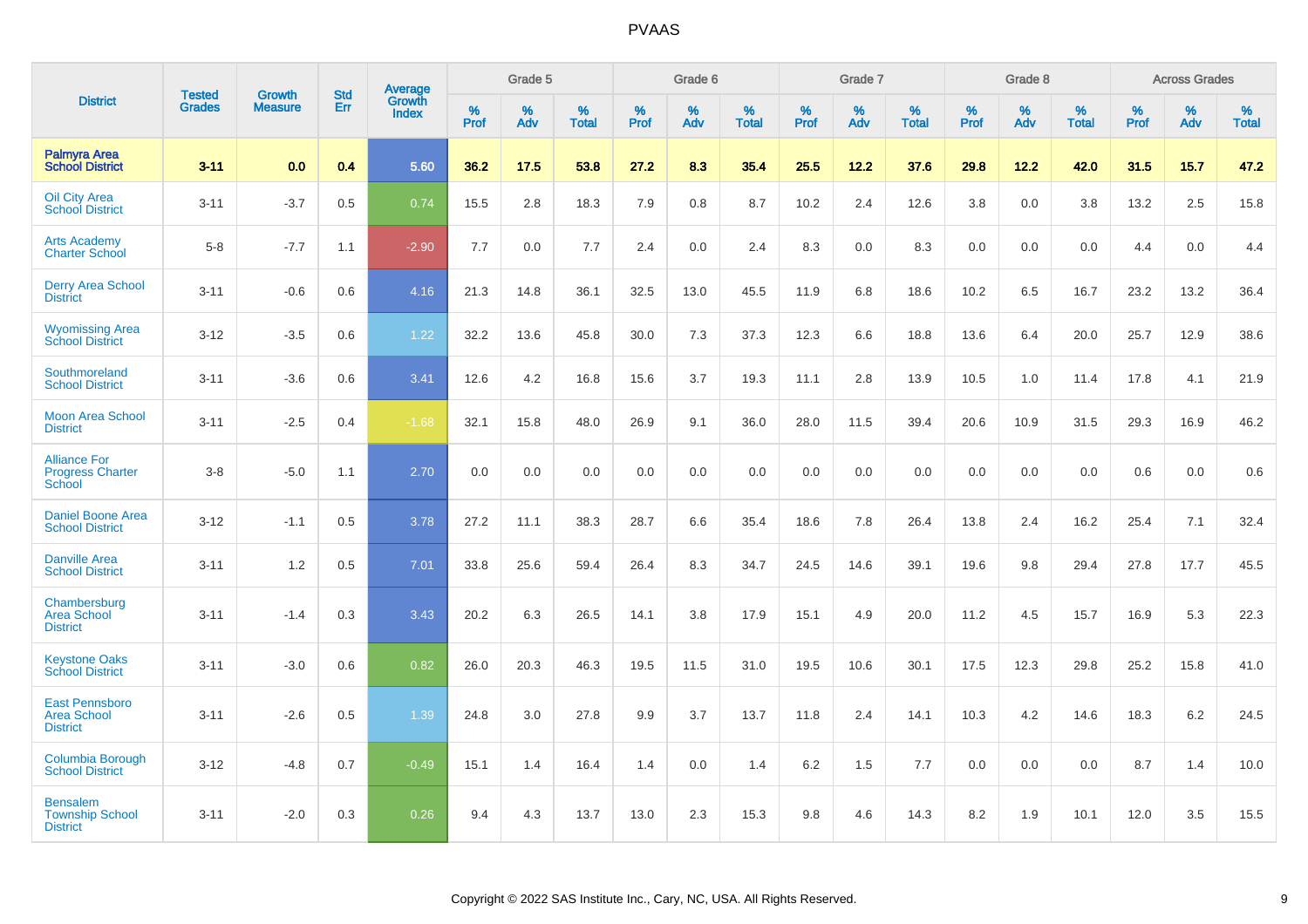|                                                                         | <b>Tested</b> |                                 | <b>Std</b> | Average                |           | Grade 5  |                   |           | Grade 6  |                   |           | Grade 7  |                   |           | Grade 8  |                   |           | <b>Across Grades</b> |                   |
|-------------------------------------------------------------------------|---------------|---------------------------------|------------|------------------------|-----------|----------|-------------------|-----------|----------|-------------------|-----------|----------|-------------------|-----------|----------|-------------------|-----------|----------------------|-------------------|
| <b>District</b>                                                         | <b>Grades</b> | <b>Growth</b><br><b>Measure</b> | Err        | Growth<br><b>Index</b> | %<br>Prof | %<br>Adv | %<br><b>Total</b> | %<br>Prof | %<br>Adv | %<br><b>Total</b> | %<br>Prof | %<br>Adv | %<br><b>Total</b> | %<br>Prof | %<br>Adv | %<br><b>Total</b> | %<br>Prof | %<br>Adv             | %<br><b>Total</b> |
| <b>Palmyra Area</b><br><b>School District</b>                           | $3 - 11$      | 0.0                             | 0.4        | 5.60                   | 36.2      | 17.5     | 53.8              | 27.2      | 8.3      | 35.4              | 25.5      | 12.2     | 37.6              | 29.8      | 12.2     | 42.0              | 31.5      | 15.7                 | 47.2              |
| Mechanicsburg<br><b>Area School</b><br><b>District</b>                  | $3 - 11$      | $-1.3$                          | 0.4        | 1.94                   | 27.0      | 14.7     | 41.8              | 16.3      | 2.8      | 19.1              | 20.3      | 5.4      | 25.8              | 14.5      | 4.6      | 19.1              | 24.3      | 10.0                 | 34.2              |
| <b>Armstrong School</b><br><b>District</b>                              | $3 - 11$      | 0.7                             | 0.3        | 11.41                  | 25.3      | 10.5     | 35.8              | 26.6      | 13.3     | 39.9              | 21.4      | 4.3      | 25.7              | 20.5      | 3.8      | 24.3              | 25.7      | 9.4                  | 35.1              |
| <b>People For People</b><br><b>Charter School</b>                       | $3 - 12$      | $-1.1$                          | 1.0        | 3.27                   | 0.0       | 0.0      | 0.0               | 0.0       | 0.0      | 0.0               | 2.4       | 0.0      | 2.4               | 0.0       | 0.0      | 0.0               | 1.3       | 0.0                  | 1.3               |
| <b>Peters Township</b><br><b>School District</b>                        | $3 - 11$      | 0.5                             | 0.4        | 5.86                   | 37.8      | 32.6     | 70.4              | 35.7      | 24.9     | 60.6              | 33.1      | 29.1     | 62.2              | 35.1      | 13.0     | 48.2              | 35.8      | 30.6                 | 66.3              |
| Elizabethtown<br><b>Area School</b><br><b>District</b>                  | $3 - 12$      | 0.2                             | 0.4        | 10.73                  | 29.9      | 22.6     | 52.6              | 22.2      | 10.9     | 33.1              | 20.8      | 2.8      | 23.7              | 20.8      | 3.3      | 24.1              | 26.7      | 14.6                 | 41.2              |
| <b>Tulpehocken Area</b><br><b>School District</b>                       | $3 - 12$      | $-1.2$                          | 0.6        | 1.70                   | 29.9      | 18.4     | 48.3              | 15.7      | 11.8     | 27.4              | 18.4      | 5.8      | 24.3              | 14.3      | 2.7      | 17.0              | 21.6      | 11.0                 | 32.6              |
| <b>Weatherly Area</b><br><b>School District</b>                         | $3 - 11$      | $-6.9$                          | 1.1        | $-1.18$                | 26.9      | 7.7      | 34.6              | 12.1      | 0.0      | 12.1              | 6.9       | 0.0      | 6.9               | 5.6       | 0.0      | 5.6               | 15.1      | 4.0                  | 19.1              |
| <b>Community</b><br>Academy Of<br>Philadelphia<br><b>Charter School</b> | $3 - 11$      | $-5.7$                          | 0.9        | $-0.37$                | 4.9       | 2.4      | 7.3               | 0.0       | 0.0      | 0.0               | 0.0       | 0.0      | 0.0               | 0.0       | 0.0      | 0.0               | 2.4       | 1.0                  | 3.5               |
| Shenandoah<br><b>Valley School</b><br><b>District</b>                   | $3 - 11$      | $-5.1$                          | 0.8        | 0.47                   | 11.9      | 3.0      | 14.9              | 19.6      | 2.0      | 21.6              | 1.7       | 3.4      | 5.1               | 3.6       | 0.0      | 3.6               | 12.0      | 3.5                  | 15.5              |
| <b>Neshannock</b><br><b>Township School</b><br><b>District</b>          | $3 - 10$      | $-3.2$                          | 0.7        | 0.96                   | 26.7      | 15.6     | 42.2              | 30.9      | 13.2     | 44.1              | 20.0      | 7.0      | 27.0              | 15.6      | 3.9      | 19.5              | 23.6      | 9.2                  | 32.8              |
| <b>Harbor Creek</b><br><b>School District</b>                           | $3 - 11$      | $-3.0$                          | 0.5        | 0.88                   | 35.1      | 17.5     | 52.6              | 35.8      | 14.2     | 50.0              | 25.9      | 13.3     | 39.2              | 20.8      | 7.1      | 27.9              | 32.8      | 17.9                 | 50.6              |
| <b>West Jefferson</b><br><b>Hills School District</b>                   | $3 - 11$      | $-1.1$                          | 0.4        | 3.34                   | 35.0      | 17.5     | 52.5              | 24.8      | 3.3      | 28.0              | 22.8      | 6.3      | 29.1              | 21.7      | 4.4      | 26.1              | 30.8      | 13.4                 | 44.3              |
| <b>Ambridge Area</b><br><b>School District</b>                          | $3 - 12$      | $-3.4$                          | 0.6        | $-0.98$                | 17.8      | 5.1      | 22.9              | 13.2      | 0.9      | 14.2              | 11.9      | 0.8      | 12.7              | 10.7      | 0.8      | 11.6              | 15.7      | 5.2                  | 20.8              |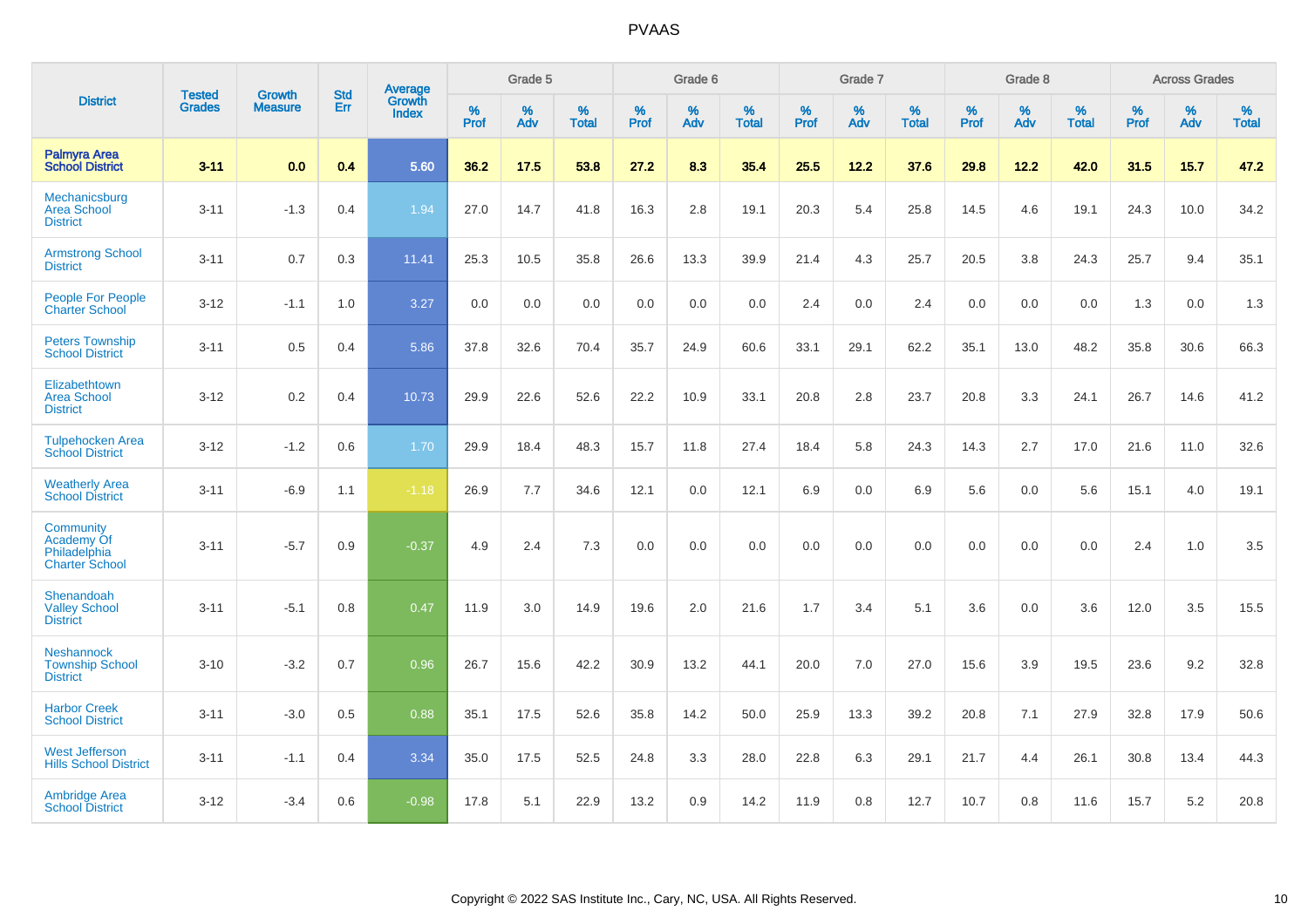|                                                                        | <b>Tested</b> | <b>Growth</b>  | <b>Std</b> | Average                       |           | Grade 5  |                   |           | Grade 6  |                   |           | Grade 7  |                   |           | Grade 8  |                   |           | <b>Across Grades</b> |                   |
|------------------------------------------------------------------------|---------------|----------------|------------|-------------------------------|-----------|----------|-------------------|-----------|----------|-------------------|-----------|----------|-------------------|-----------|----------|-------------------|-----------|----------------------|-------------------|
| <b>District</b>                                                        | <b>Grades</b> | <b>Measure</b> | Err        | <b>Growth</b><br><b>Index</b> | %<br>Prof | %<br>Adv | %<br><b>Total</b> | %<br>Prof | %<br>Adv | %<br><b>Total</b> | %<br>Prof | %<br>Adv | %<br><b>Total</b> | %<br>Prof | %<br>Adv | %<br><b>Total</b> | %<br>Prof | %<br>Adv             | %<br><b>Total</b> |
| <b>Palmyra Area</b><br><b>School District</b>                          | $3 - 11$      | 0.0            | 0.4        | 5.60                          | 36.2      | 17.5     | 53.8              | 27.2      | 8.3      | 35.4              | 25.5      | 12.2     | 37.6              | 29.8      | 12.2     | 42.0              | 31.5      | 15.7                 | 47.2              |
| <b>Lincoln Park</b><br><b>Performing Arts</b><br><b>Charter School</b> | $7 - 11$      | $-4.4$         | 1.0        | $-0.45$                       |           |          |                   |           |          |                   | 33.9      | 5.4      | 39.3              | 11.5      | 3.4      | 14.9              | 20.3      | 4.2                  | 24.5              |
| <b>Lakeland School</b><br><b>District</b>                              | $3 - 11$      | $-2.1$         | 0.6        | 0.56                          | 29.3      | 2.7      | 32.0              | 25.5      | 6.4      | 31.9              | 26.9      | 4.8      | 31.7              | 5.7       | 0.0      | 5.7               | 24.0      | 5.5                  | 29.5              |
| <b>Penn Cambria</b><br><b>School District</b>                          | $3 - 11$      | $-1.7$         | 0.6        | 3.05                          | 23.8      | 1.8      | 25.7              | 20.6      | 2.0      | 22.6              | 12.3      | 0.0      | 12.3              | 11.8      | 1.6      | 13.4              | 18.9      | 3.5                  | 22.5              |
| <b>Collegium Charter</b><br>School                                     | $3 - 10$      | $-1.0$         | 0.4        | 2.29                          | 15.6      | 3.0      | 18.6              | 10.6      | 1.1      | 11.6              | 8.0       | 2.3      | 10.3              | 7.6       | 2.8      | 10.3              | 14.4      | 3.4                  | 17.8              |
| <b>Wyoming Valley</b><br>West School<br><b>District</b>                | $3 - 11$      | $-0.6$         | 0.5        | 1.83                          | 9.2       | 2.7      | 11.9              | 13.8      | 2.1      | 15.9              | 10.8      | 0.0      | 10.8              | 10.5      | 2.9      | 13.4              | 11.8      | 2.4                  | 14.3              |
| <b>Millersburg Area</b><br><b>School District</b>                      | $3 - 11$      | $-2.3$         | 0.8        | 3.45                          | 37.2      | 19.6     | 56.9              | 15.1      | 3.8      | 18.9              | 18.8      | 1.6      | 20.3              | 8.1       | 1.6      | 9.7               | 23.6      | 9.2                  | 32.8              |
| <b>Propel Charter</b><br>School - East                                 | $3 - 8$       | $-4.2$         | 1.0        | 1.61                          | 2.5       | 0.0      | 2.5               | 11.4      | 0.0      | 11.4              | 9.4       | 3.1      | 12.5              | 0.0       | 0.0      | 0.0               | 9.4       | 0.5                  | 9.9               |
| <b>West Allegheny</b><br><b>School District</b>                        | $3 - 12$      | 1.0            | 0.4        | 10.83                         | 32.7      | 40.9     | 73.6              | 33.6      | 21.4     | 55.0              | 27.5      | 20.6     | 48.1              | 23.4      | 11.2     | 34.6              | 31.3      | 30.8                 | 62.1              |
| <b>Wyalusing Area</b><br><b>School District</b>                        | $3 - 12$      | 1.6            | 0.6        | 7.67                          | 12.0      | 4.8      | 16.9              | 17.8      | 4.0      | 21.8              | 14.6      | 7.9      | 22.5              | 9.6       | 1.0      | 10.6              | 16.5      | 5.1                  | 21.5              |
| <b>Palisades School</b><br><b>District</b>                             | $3 - 11$      | 1.0            | 0.6        | 4.66                          | 33.3      | 16.7     | 50.0              | 27.6      | 4.1      | 31.6              | 32.4      | 6.9      | 39.2              | 19.3      | 1.1      | 20.4              | 31.4      | 13.6                 | 45.0              |
| <b>West Shore School</b><br><b>District</b>                            | $3 - 12$      | $-1.6$         | 0.3        | $-1.96$                       | 26.7      | 11.3     | 38.1              | 24.5      | 4.3      | 28.8              | 13.5      | 7.4      | 20.9              | 16.1      | 7.2      | 23.3              | 22.8      | 10.8                 | 33.5              |
| <b>South Allegheny</b><br><b>School District</b>                       | $3 - 11$      | $-5.4$         | 0.9        | $-1.61$                       | 25.9      | 1.7      | 27.6              | 2.0       | 2.0      | 4.1               | 7.9       | 2.6      | 10.5              | 12.5      | 2.5      | 15.0              | 16.9      | 2.7                  | 19.6              |
| <b>New Kensington-</b><br><b>Arnold School</b><br><b>District</b>      | $3 - 11$      | $-1.9$         | 0.6        | 6.23                          | 9.1       | 0.9      | 10.0              | 12.5      | 5.8      | 18.3              | 4.4       | $0.0\,$  | 4.4               | 1.2       | 0.0      | 1.2               | 11.4      | 2.6                  | 14.0              |
| <b>East Allegheny</b><br><b>School District</b>                        | $3 - 11$      | $-3.9$         | 0.7        | $-0.28$                       | 9.1       | 3.4      | 12.5              | 8.5       | 2.4      | 11.0              | 13.8      | 0.0      | 13.8              | 5.8       | 0.0      | 5.8               | 9.0       | 2.1                  | 11.1              |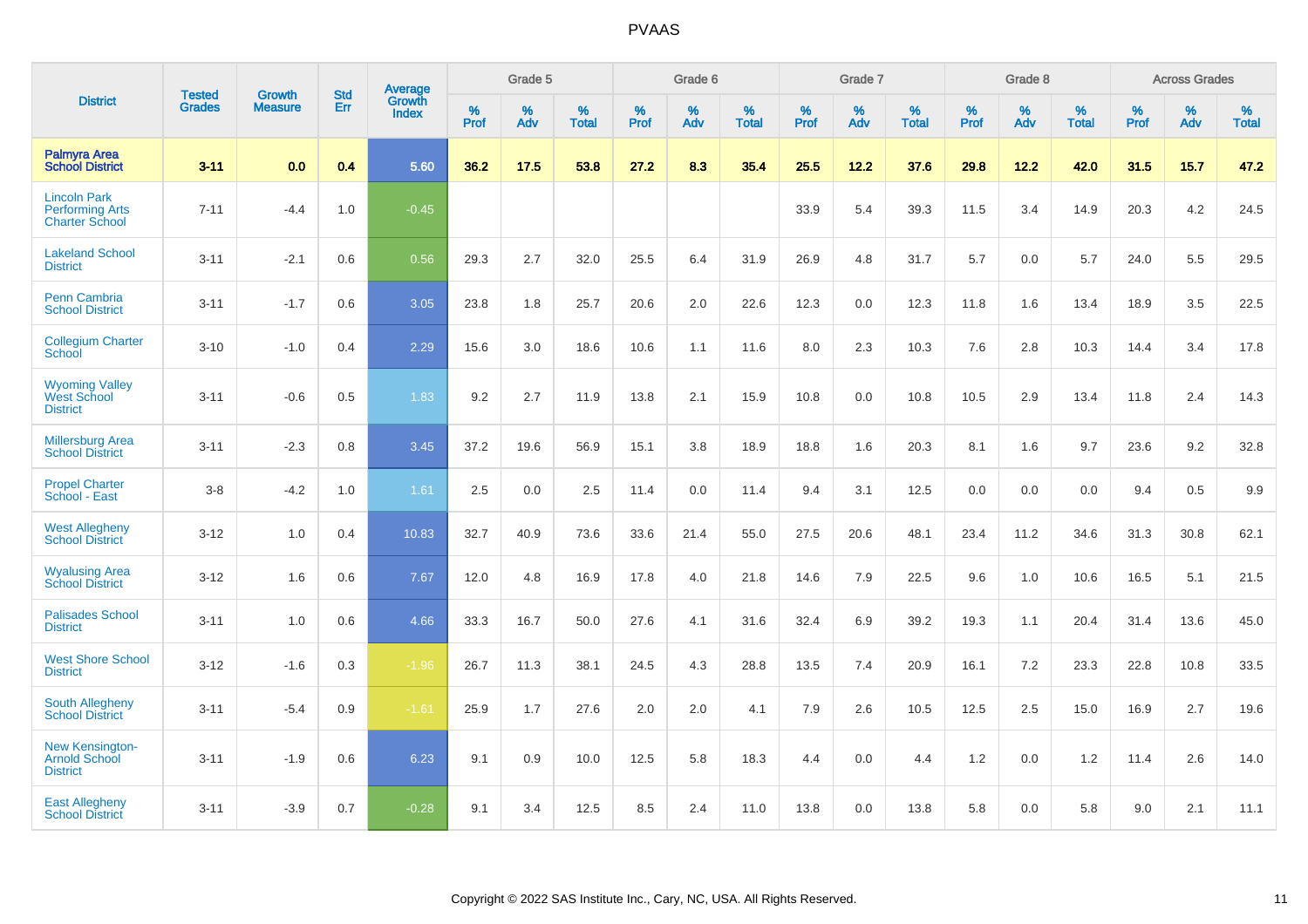|                                                                  | <b>Tested</b> | <b>Growth</b>  | <b>Std</b> | Average                |                  | Grade 5  |                   |                  | Grade 6  |                   |           | Grade 7  |                   |           | Grade 8  |                   |           | <b>Across Grades</b> |                   |
|------------------------------------------------------------------|---------------|----------------|------------|------------------------|------------------|----------|-------------------|------------------|----------|-------------------|-----------|----------|-------------------|-----------|----------|-------------------|-----------|----------------------|-------------------|
| <b>District</b>                                                  | <b>Grades</b> | <b>Measure</b> | Err        | Growth<br><b>Index</b> | %<br><b>Prof</b> | %<br>Adv | %<br><b>Total</b> | %<br><b>Prof</b> | %<br>Adv | %<br><b>Total</b> | %<br>Prof | %<br>Adv | %<br><b>Total</b> | %<br>Prof | %<br>Adv | %<br><b>Total</b> | %<br>Prof | %<br>Adv             | %<br><b>Total</b> |
| <b>Palmyra Area</b><br><b>School District</b>                    | $3 - 11$      | 0.0            | 0.4        | 5.60                   | 36.2             | 17.5     | 53.8              | 27.2             | 8.3      | 35.4              | 25.5      | 12.2     | 37.6              | 29.8      | 12.2     | 42.0              | 31.5      | 15.7                 | 47.2              |
| <b>Steel Valley</b><br><b>School District</b>                    | $3 - 11$      | $-2.8$         | 0.7        | 4.51                   | 12.0             | 2.4      | 14.5              | 11.3             | 6.4      | 17.7              | 18.1      | 4.8      | 22.9              | 9.5       | 4.0      | 13.5              | 18.3      | 7.3                  | 25.6              |
| <b>Schuylkill Haven</b><br><b>Area School</b><br><b>District</b> | $3 - 11$      | $-3.0$         | 0.7        | 2.62                   | 11.9             | 1.2      | 13.1              | 4.9              | 1.2      | 6.2               | 20.0      | 4.2      | 24.2              | 5.8       | 0.0      | 5.8               | 17.6      | 5.5                  | 23.1              |
| <b>Abington Heights</b><br><b>School District</b>                | $3 - 11$      | $-1.7$         | 0.5        | 0.31                   | 29.2             | 13.3     | 42.5              | 21.1             | 6.7      | 27.8              | 31.5      | 7.9      | 39.4              |           |          |                   | 30.5      | 14.3                 | 44.8              |
| <b>Fairview School</b><br><b>District</b>                        | $3 - 11$      | $-0.6$         | 0.5        | 3.58                   | 31.8             | 12.7     | 44.4              | 24.8             | 11.3     | 36.1              | 29.4      | 11.6     | 41.1              | 30.8      | 12.0     | 42.9              | 32.4      | 15.4                 | 47.7              |
| <b>Dover Area School</b><br><b>District</b>                      | $3 - 12$      | $-1.9$         | 0.4        | 0.24                   | 24.5             | 8.2      | 32.7              | 24.5             | 3.6      | 28.1              | 22.4      | 9.0      | 31.4              | 14.1      | $6.2\,$  | 20.3              | 24.8      | 10.2                 | 35.0              |
| <b>Mifflin County</b><br><b>School District</b>                  | $3 - 11$      | 1.8            | 0.3        | 8.99                   | 26.6             | 10.4     | 37.0              | 13.8             | 4.6      | 18.4              | 10.3      | 3.8      | 14.1              | 10.7      | 1.5      | 12.2              | 17.7      | 5.5                  | 23.2              |
| <b>Roberto Clemente</b><br><b>Charter School</b>                 | $3 - 12$      | $-4.0$         | 0.9        | 1.79                   | 5.6              | 0.0      | 5.6               | 0.0              | 0.0      | 0.0               | 0.0       | 0.0      | 0.0               | 0.0       | 0.0      | 0.0               | 3.0       | 0.0                  | 3.0               |
| <b>Spring Grove Area</b><br><b>School District</b>               | $3 - 11$      | $-1.9$         | 0.4        | 1.46                   | 30.9             | 11.5     | 42.4              | 31.2             | 15.8     | 47.0              | 23.2      | 11.2     | 34.4              | 5.2       | 3.2      | 8.4               | 26.1      | 15.4                 | 41.5              |
| <b>Garnet Valley</b><br><b>School District</b>                   | $3 - 10$      | $-2.1$         | 0.4        | $-2.57$                | 26.5             | 22.8     | 49.3              | 30.8             | 18.2     | 49.0              | 28.0      | 20.7     | 48.7              | 21.5      | 10.3     | 31.8              | 29.2      | 18.6                 | 47.8              |
| Lampeter-<br><b>Strasburg School</b><br><b>District</b>          | $3 - 12$      | $-0.2$         | 0.4        | 3.38                   | 38.6             | 13.5     | 52.2              | 32.4             | 4.9      | 37.2              | 36.0      | 7.1      | 43.2              | 22.6      | 10.6     | 33.2              | 34.5      | 12.8                 | 47.4              |
| <b>Butler Area School</b><br><b>District</b>                     | $3 - 11$      | 0.7            | 0.3        | 9.95                   | 36.3             | 13.7     | 50.0              | 23.1             | 5.4      | 28.5              | 15.2      | 9.0      | 24.2              | 16.4      | 9.0      | 25.4              | 25.4      | 11.6                 | 37.0              |
| <b>Cornell School</b><br><b>District</b>                         | $3 - 11$      | $-3.1$         | 1.1        | 4.74                   | 10.0             | 6.7      | 16.7              | 14.0             | 0.0      | 14.0              | $7.7$     | 0.0      | 7.7               | 0.0       | 0.0      | 0.0               | 12.2      | $2.8\,$              | 15.0              |
| <b>South Middleton</b><br><b>School District</b>                 | $3 - 11$      | $-1.1$         | 0.5        | 2.74                   | 28.8             | 22.7     | 51.5              | 23.8             | 4.0      | 27.8              | 20.7      | 7.1      | 27.8              | 16.8      | 9.2      | 26.0              | 25.9      | 15.1                 | 41.0              |
| Wissahickon<br><b>School District</b>                            | $3 - 10$      | $-0.4$         | 0.3        | 4.99                   | 32.3             | 30.1     | 62.4              | 34.5             | 16.2     | 50.7              | 31.3      | 19.5     | 50.8              | 20.0      | 17.9     | 37.9              | 30.3      | 27.2                 | 57.4              |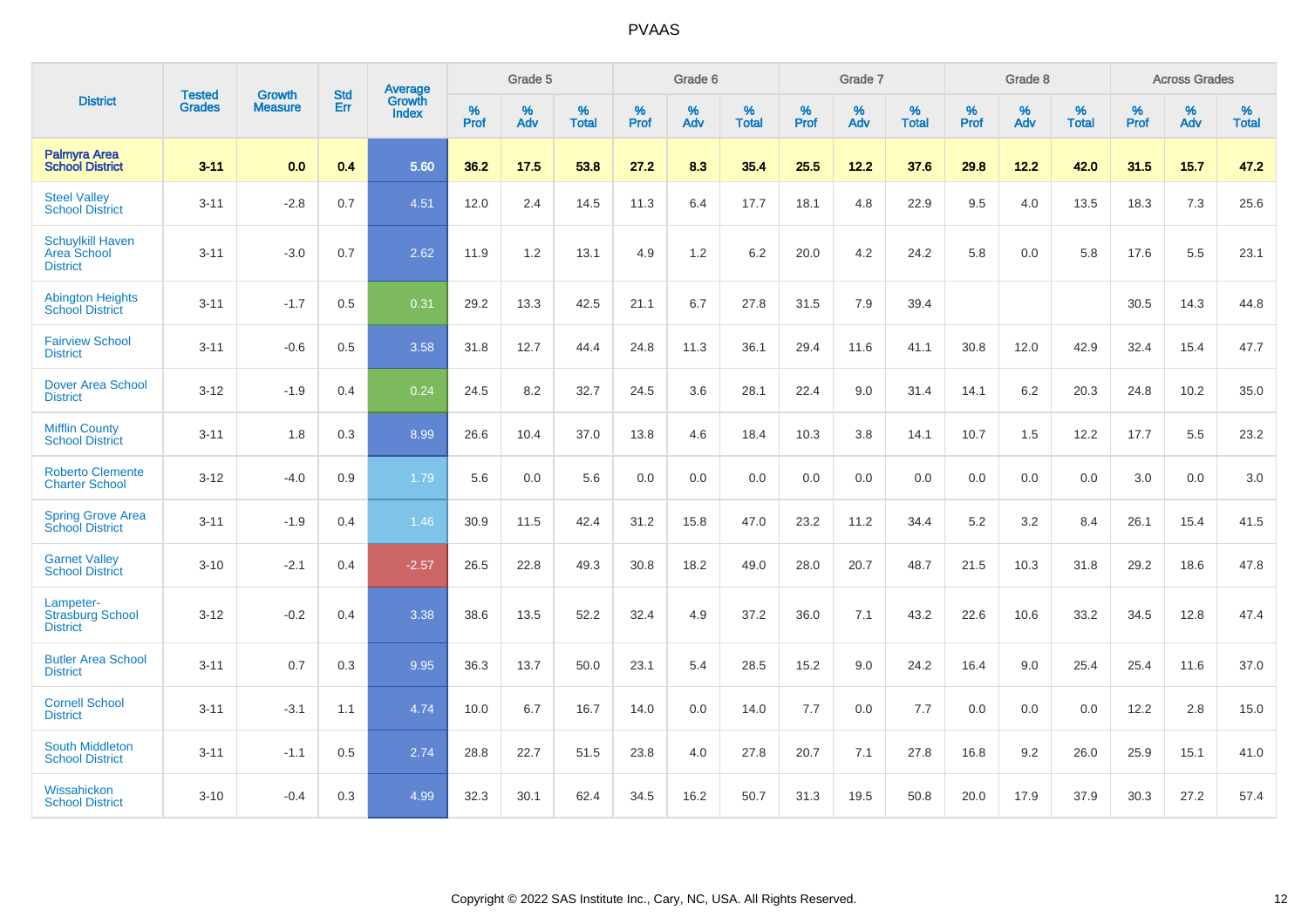|                                                                   |                                |                                 | <b>Std</b> |                                          |                  | Grade 5  |                   |           | Grade 6  |                   |           | Grade 7  |                   |           | Grade 8  |                   |              | <b>Across Grades</b> |                   |
|-------------------------------------------------------------------|--------------------------------|---------------------------------|------------|------------------------------------------|------------------|----------|-------------------|-----------|----------|-------------------|-----------|----------|-------------------|-----------|----------|-------------------|--------------|----------------------|-------------------|
| <b>District</b>                                                   | <b>Tested</b><br><b>Grades</b> | <b>Growth</b><br><b>Measure</b> | Err        | <b>Average</b><br>Growth<br><b>Index</b> | %<br><b>Prof</b> | %<br>Adv | %<br><b>Total</b> | %<br>Prof | %<br>Adv | %<br><b>Total</b> | %<br>Prof | %<br>Adv | %<br><b>Total</b> | %<br>Prof | %<br>Adv | %<br><b>Total</b> | $\%$<br>Prof | %<br>Adv             | %<br><b>Total</b> |
| <b>Palmyra Area</b><br><b>School District</b>                     | $3 - 11$                       | 0.0                             | 0.4        | 5.60                                     | 36.2             | 17.5     | 53.8              | 27.2      | 8.3      | 35.4              | 25.5      | 12.2     | 37.6              | 29.8      | 12.2     | 42.0              | 31.5         | 15.7                 | 47.2              |
| <b>Lehigh Valley</b><br>Academy Regional<br><b>Charter School</b> | $3 - 11$                       | $-3.0$                          | 0.5        | $-1.04$                                  | 22.5             | 7.5      | 30.0              | 16.4      | 3.1      | 19.5              | 7.4       | 1.8      | 9.3               | 5.5       | 0.9      | 6.4               | 17.4         | 4.4                  | 21.8              |
| <b>Southern York</b><br><b>County School</b><br><b>District</b>   | $3 - 11$                       | $-0.3$                          | 0.5        | 7.16                                     | 25.6             | 7.0      | 32.7              | 36.1      | 8.9      | 45.0              | 18.8      | 5.4      | 24.3              | 11.5      | 3.0      | 14.5              | 25.1         | 8.0                  | 33.0              |
| <b>Central Greene</b><br><b>School District</b>                   | $3 - 11$                       | $-1.8$                          | 0.6        | 2.52                                     | 16.5             | 2.9      | 19.4              | 17.1      | 0.0      | 17.1              | 11.7      | 5.8      | 17.5              | 9.3       | 0.9      | 10.2              | 14.7         | 3.7                  | 18.4              |
| <b>Blairsville-</b><br><b>Saltsburg School</b><br><b>District</b> | $3 - 11$                       | $-2.7$                          | 0.6        | 2.20                                     | 28.9             | 20.6     | 49.5              | 15.4      | 9.9      | 25.3              | 19.4      | 8.2      | 27.6              | 18.8      | 8.2      | 27.1              | 22.2         | 12.6                 | 34.8              |
| <b>Upper Merion Area</b><br><b>School District</b>                | $3 - 11$                       | $-1.3$                          | 0.4        | 3.72                                     | 34.4             | 16.7     | 51.1              | 27.9      | 11.7     | 39.6              | 26.4      | 7.1      | 33.5              | 11.7      | 7.8      | 19.4              | 26.8         | 17.0                 | 43.8              |
| <b>Upper Darby</b><br><b>School District</b>                      | $3 - 12$                       | $-0.4$                          | 0.3        | 5.21                                     | 12.6             | 3.0      | 15.6              | 6.9       | 0.7      | 7.6               | 5.4       | 2.9      | 8.3               | 7.5       | 1.4      | 8.8               | 10.5         | 2.2                  | 12.8              |
| <b>Moniteau School</b><br><b>District</b>                         | $3 - 11$                       | $-2.7$                          | 0.7        | $-0.13$                                  | 32.5             | 8.4      | 41.0              | 22.9      | 8.4      | 31.3              | 11.0      | 2.4      | 13.4              | 11.1      | 0.0      | 11.1              | 23.7         | 9.2                  | 32.9              |
| <b>York Academy</b><br><b>Regional Charter</b><br>School          | $3 - 11$                       | $-4.4$                          | 0.8        | 1.08                                     | 10.0             | 11.7     | 21.7              | 13.6      | 6.8      | 20.3              | 7.3       | 5.4      | 12.7              | 19.3      | 0.0      | 19.3              | 18.4         | 9.5                  | 27.9              |
| <b>Propel Charter</b><br>School-Montour                           | $3 - 10$                       | $-2.8$                          | 0.7        | 1.07                                     | 4.9              | 1.6      | 6.6               | 4.6       | 0.0      | 4.6               | 3.1       | 0.0      | 3.1               | 3.2       | 0.0      | 3.2               | 4.8          | 1.6                  | 6.4               |
| <b>North Allegheny</b><br><b>School District</b>                  | $3 - 11$                       | 0.3                             | 0.3        | 4.51                                     | 38.5             | 35.1     | 73.5              | 35.2      | 13.4     | 48.6              | 31.8      | 23.8     | 55.6              | 25.9      | 16.5     | 42.4              | 34.1         | 26.8                 | 60.9              |
| <b>South Fayette</b><br><b>Township School</b><br><b>District</b> | $3 - 11$                       | 0.2                             | 0.4        | 6.88                                     | 37.5             | 23.5     | 61.0              | 40.8      | 18.4     | 59.2              | 35.5      | 24.3     | 59.8              | 30.9      | 20.9     | 51.8              | 35.4         | 28.3                 | 63.7              |
| <b>Chichester School</b><br><b>District</b>                       | $3 - 11$                       | $-3.7$                          | 0.7        | 1.84                                     | 6.7              | 1.1      | 7.9               | 6.8       | 2.7      | 9.5               | 5.0       | 6.2      | 11.2              | 4.2       | 0.0      | 4.2               | 9.0          | 3.2                  | 12.2              |
| <b>Valley View School</b><br><b>District</b>                      | $3 - 11$                       | $-2.3$                          | 0.8        | 1.14                                     | 26.2             | 0.9      | 27.1              | 5.8       | 1.2      | 6.9               | 9.8       | 2.4      | 12.2              | 7.9       | 0.0      | 7.9               | 18.2         | 2.7                  | 20.9              |
| <b>Mid Valley School</b><br><b>District</b>                       | $3 - 10$                       | 1.5                             | 0.6        | 5.23                                     | 22.9             | 10.4     | 33.3              | 15.0      | 2.4      | 17.3              | 15.3      | 0.0      | 15.3              | 6.7       | 0.7      | 7.4               | 17.5         | 4.6                  | 22.0              |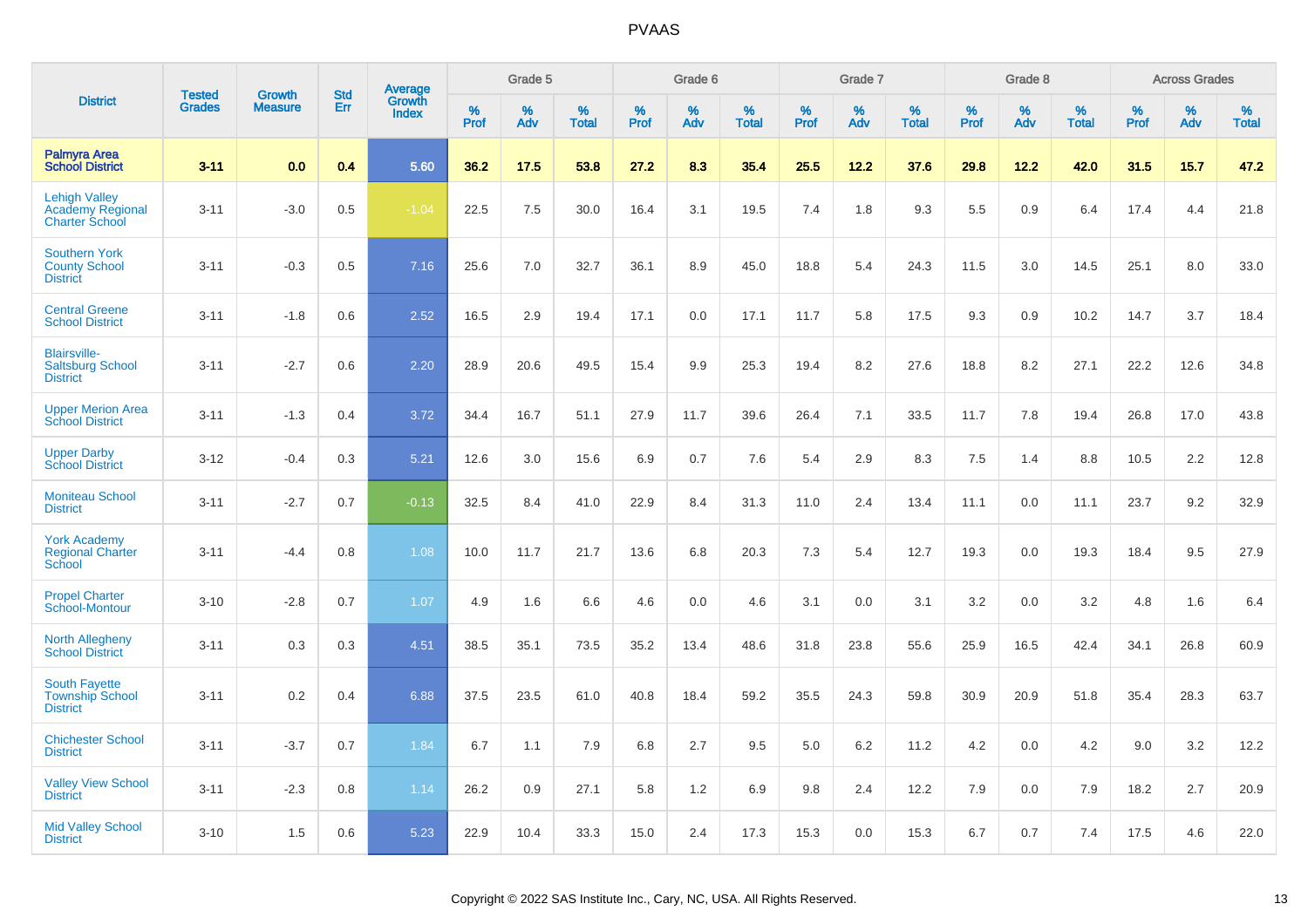|                                                              | <b>Tested</b> |                                 | <b>Std</b> |                                          |              | Grade 5  |                   |              | Grade 6  |                   |              | Grade 7  |                   |              | Grade 8  |                   |              | <b>Across Grades</b> |                   |
|--------------------------------------------------------------|---------------|---------------------------------|------------|------------------------------------------|--------------|----------|-------------------|--------------|----------|-------------------|--------------|----------|-------------------|--------------|----------|-------------------|--------------|----------------------|-------------------|
| <b>District</b>                                              | <b>Grades</b> | <b>Growth</b><br><b>Measure</b> | Err        | <b>Average</b><br>Growth<br><b>Index</b> | $\%$<br>Prof | %<br>Adv | %<br><b>Total</b> | $\%$<br>Prof | %<br>Adv | %<br><b>Total</b> | $\%$<br>Prof | %<br>Adv | %<br><b>Total</b> | $\%$<br>Prof | %<br>Adv | %<br><b>Total</b> | $\%$<br>Prof | %<br>Adv             | %<br><b>Total</b> |
| <b>Palmyra Area</b><br><b>School District</b>                | $3 - 11$      | 0.0                             | 0.4        | 5.60                                     | 36.2         | 17.5     | 53.8              | 27.2         | 8.3      | 35.4              | 25.5         | 12.2     | 37.6              | 29.8         | 12.2     | 42.0              | 31.5         | 15.7                 | 47.2              |
| <b>Commodore Perry</b><br><b>School District</b>             | $3 - 11$      | $-5.2$                          | 1.1        | 0.56                                     | 38.7         | 9.7      | 48.4              | 9.7          | 0.0      | 9.7               | 8.1          | 2.7      | 10.8              | 20.0         | 8.0      | 28.0              | 20.6         | 7.2                  | 27.8              |
| Northwood<br><b>Academy Charter</b><br><b>School</b>         | $3 - 8$       | $-3.7$                          | 0.7        | $-0.69$                                  | 6.6          | 1.3      | 7.9               | 5.2          | 0.0      | 5.2               | 8.7          | 1.4      | 10.1              | 10.7         | 1.8      | 12.5              | 6.3          | 0.9                  | 7.2               |
| <b>Franklin Towne</b><br>Charter<br><b>Elementary School</b> | $3 - 8$       | $-6.2$                          | 1.2        | $-2.25$                                  | 24.1         | 10.3     | 34.5              | 18.5         | 14.8     | 33.3              | 14.3         | 3.6      | 17.9              | 4.6          | 0.0      | 4.6               | 24.3         | 9.6                  | 33.9              |
| <b>North Star School</b><br><b>District</b>                  | $3 - 11$      | $-2.8$                          | 0.7        | $-0.18$                                  | 12.5         | 12.5     | 25.0              | 23.4         | 4.7      | 28.1              | 11.1         | 1.4      | 12.5              | 14.1         | 2.2      | 16.3              | 22.6         | 10.0                 | 32.6              |
| Spring-Ford Area<br><b>School District</b>                   | $3 - 11$      | 1.6                             | 0.3        | 9.56                                     | 36.6         | 13.0     | 49.6              | 33.2         | 16.5     | 49.7              | 34.3         | 16.3     | 50.6              | 23.1         | 9.8      | 32.9              | 34.2         | 19.2                 | 53.4              |
| <b>Propel Charter</b><br>School-Pitcairn                     | $3 - 8$       | $-5.7$                          | 1.1        | $-1.88$                                  | 0.0          | 0.0      | 0.0               | 7.4          | 0.0      | 7.4               | 0.0          | 0.0      | 0.0               | 0.0          | 0.0      | 0.0               | 5.5          | 0.0                  | 5.5               |
| Pocono Mountain<br><b>School District</b>                    | $3 - 12$      | $-3.0$                          | 0.6        | 0.33                                     | 23.9         | 8.1      | 32.0              | 12.4         | 4.3      | 16.7              | 10.6         | 3.5      | 14.2              | 7.8          | 2.9      | 10.8              | 18.3         | 6.6                  | 24.9              |
| 21st Century Cyber<br><b>Charter School</b>                  | $6 - 12$      | $-3.4$                          | 0.7        | $-1.54$                                  |              |          |                   | 19.1         | 9.1      | 28.2              | 21.6         | 6.0      | 27.6              | 11.3         | 3.3      | 14.7              | 17.0         | 5.8                  | 22.8              |
| <b>Lakeview School</b><br><b>District</b>                    | $3 - 11$      | $-3.9$                          | 0.8        | 0.54                                     | 28.6         | 18.4     | 46.9              | 30.0         | 7.1      | 37.1              | 22.2         | 1.6      | 23.8              | 21.0         | 1.6      | 22.6              | 28.3         | 13.3                 | 41.6              |
| <b>Norwin School</b><br><b>District</b>                      | $3 - 11$      | $-0.5$                          | 0.3        | 3.82                                     | 31.7         | 25.2     | 56.9              | 37.2         | 20.7     | 58.0              | 42.6         | 14.9     | 57.4              | 32.4         | 5.4      | 37.7              | 36.5         | 21.0                 | 57.4              |
| <b>Conewago Valley</b><br><b>School District</b>             | $3 - 12$      | 1.2                             | 0.4        | 6.92                                     | 26.3         | 8.6      | 35.0              | 29.9         | 10.6     | 40.5              | 19.9         | 3.8      | 23.6              | 17.4         | 1.1      | 18.4              | 25.3         | 8.6                  | 33.9              |
| Independence<br><b>Charter School</b>                        | $3 - 8$       | 1.4                             | 0.7        | 5.93                                     | 13.7         | 4.1      | 17.8              | 26.8         | 4.9      | 31.7              | 21.0         | 4.9      | 25.9              | 24.1         | 8.6      | 32.8              | 19.7         | 7.2                  | 26.9              |
| <b>Williams Valley</b><br><b>School District</b>             | $3 - 11$      | 0.1                             | 0.8        | 3.83                                     | 31.8         | 6.8      | 38.6              | 5.2          | 0.0      | 5.2               | 8.0          | 1.3      | 9.3               | 9.4          | 1.6      | 10.9              | 12.8         | 1.6                  | 14.4              |
| <b>Rockwood Area</b><br><b>School District</b>               | $3 - 11$      | $-2.1$                          | 0.9        | 2.50                                     | 34.2         | 12.2     | 46.3              | 16.7         | 21.4     | 38.1              | 15.6         | 2.2      | 17.8              | 12.7         | 7.9      | 20.6              | 19.1         | 9.4                  | 28.5              |
| <b>Montoursville Area</b><br><b>School District</b>          | $3 - 12$      | $-1.9$                          | 0.5        | $-0.02$                                  | 31.1         | 12.9     | 43.9              | 28.8         | 8.0      | 36.8              | 25.2         | 6.7      | 31.8              | 19.9         | 8.5      | 28.4              | 28.2         | 11.2                 | 39.4              |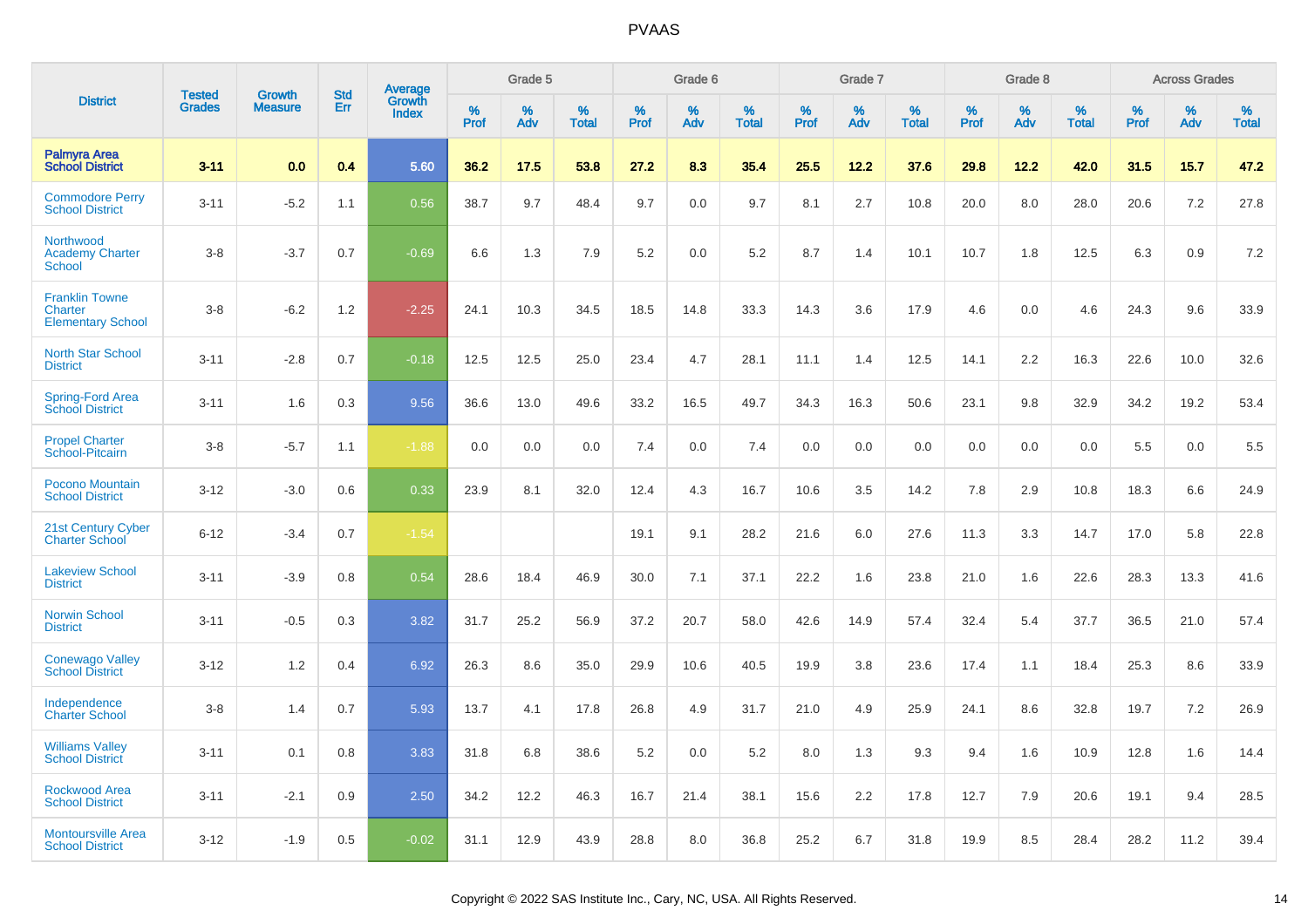|                                                                    | <b>Tested</b> | <b>Growth</b>  | <b>Std</b> | Average                |                     | Grade 5  |                   |              | Grade 6  |                   |                     | Grade 7  |                   |                     | Grade 8  |                   |              | <b>Across Grades</b> |                   |
|--------------------------------------------------------------------|---------------|----------------|------------|------------------------|---------------------|----------|-------------------|--------------|----------|-------------------|---------------------|----------|-------------------|---------------------|----------|-------------------|--------------|----------------------|-------------------|
| <b>District</b>                                                    | <b>Grades</b> | <b>Measure</b> | Err        | Growth<br><b>Index</b> | $\%$<br><b>Prof</b> | %<br>Adv | %<br><b>Total</b> | $\%$<br>Prof | %<br>Adv | %<br><b>Total</b> | $\%$<br><b>Prof</b> | %<br>Adv | %<br><b>Total</b> | $\%$<br><b>Prof</b> | %<br>Adv | %<br><b>Total</b> | $\%$<br>Prof | %<br>Adv             | %<br><b>Total</b> |
| <b>Palmyra Area</b><br><b>School District</b>                      | $3 - 11$      | 0.0            | 0.4        | 5.60                   | 36.2                | 17.5     | 53.8              | 27.2         | 8.3      | 35.4              | 25.5                | 12.2     | 37.6              | 29.8                | 12.2     | 42.0              | 31.5         | 15.7                 | 47.2              |
| <b>Jenkintown School</b><br><b>District</b>                        | $3 - 11$      | $-5.2$         | 1.0        | $-0.07$                | 35.4                | 12.5     | 47.9              | 18.9         | 8.1      | 27.0              | 16.0                | 0.0      | 16.0              | 8.0                 | 4.0      | 12.0              | 29.0         | 16.2                 | 45.2              |
| Pan American<br><b>Academy Charter</b><br><b>School</b>            | $3-8$         | 0.3            | 0.8        | 2.25                   | 1.7                 | 0.0      | 1.7               | 2.3          | 0.0      | 2.3               | 3.4                 | 0.0      | 3.4               | 0.0                 | 0.0      | 0.0               | 2.4          | 0.3                  | 2.7               |
| <b>Green Woods</b><br><b>Charter School</b>                        | $3-8$         | $-0.3$         | 0.8        | 2.38                   | 16.7                | 3.3      | 20.0              | 27.1         | 11.9     | 39.0              | 16.1                | 5.4      | 21.4              | 17.3                | 3.8      | 21.2              | 21.3         | 8.3                  | 29.6              |
| <b>Mcguffey School</b><br><b>District</b>                          | $3 - 11$      | $-2.0$         | 0.6        | 2.55                   | 25.9                | 2.8      | 28.7              | 13.7         | 2.0      | 15.7              | 4.7                 | 0.0      | 4.7               | 5.6                 | 3.2      | 8.9               | 17.6         | 5.0                  | 22.6              |
| <b>Upper Moreland</b><br><b>Township School</b><br><b>District</b> | $3 - 11$      | $-0.1$         | 0.4        | 4.58                   | 28.5                | 10.6     | 39.1              | 16.1         | 10.8     | 26.9              | 21.7                | 10.6     | 32.3              | 18.9                | 12.1     | 31.1              | 23.9         | 11.6                 | 35.5              |
| <b>Belmont Charter</b><br>School                                   | $3 - 10$      | $-0.8$         | 0.8        | 2.15                   | 1.6                 | 0.0      | 1.6               | 4.0          | 0.0      | 4.0               | 0.0                 | 0.0      | 0.0               | 5.6                 | 0.0      | 5.6               | 2.8          | 0.6                  | 3.4               |
| <b>Big Beaver Falls</b><br>Area School<br><b>District</b>          | $3 - 11$      | $-1.7$         | 0.6        | 1.44                   | 19.6                | 2.0      | 21.6              | 5.4          | 0.9      | 6.4               | 8.3                 | 1.0      | 9.4               | 1.0                 | 1.0      | 2.1               | 12.5         | 1.1                  | 13.6              |
| <b>Innovative Arts</b><br><b>Academy Charter</b><br><b>School</b>  | $6 - 11$      | $-1.5$         | 0.8        | 5.73                   |                     |          |                   | 0.0          | 0.0      | 0.0               | 0.0                 | 0.0      | 0.0               | 3.4                 | 0.0      | 3.4               | 1.4          | 0.0                  | 1.4               |
| <b>Fort Cherry School</b><br><b>District</b>                       | $3 - 10$      | $-3.8$         | 0.8        | $-0.22$                | 19.3                | 19.3     | 38.6              | 29.8         | 8.8      | 38.6              | 14.3                | 5.4      | 19.6              | 9.3                 | 4.6      | 14.0              | 21.9         | 9.6                  | 31.5              |
| <b>Chartiers-Houston</b><br><b>School District</b>                 | $3 - 10$      | $-2.5$         | 0.7        | 1.15                   | 25.6                | 12.2     | 37.8              | 35.1         | 2.6      | 37.7              | 20.5                | 1.3      | 21.8              | 18.3                | 5.6      | 23.9              | 28.7         | 8.2                  | 36.9              |
| <b>First Philadelphia</b><br>Preparatory<br><b>Charter School</b>  | $3 - 8$       | $-2.3$         | 0.6        | 1.67                   | 1.2                 | 0.0      | 1.2               | 1.1          | 0.0      | 1.1               | 1.3                 | 0.0      | 1.3               | 4.0                 | 0.0      | 4.0               | 2.4          | 0.0                  | 2.4               |
| <b>Western Wayne</b><br><b>School District</b>                     | $3 - 11$      | $-2.5$         | 0.6        | 0.99                   | 28.3                | 9.4      | 37.7              | 18.7         | 0.9      | 19.6              | 21.6                | 2.9      | 24.5              | 14.1                | 5.4      | 19.6              | 23.6         | 9.6                  | 33.2              |
| Altoona Area<br><b>School District</b>                             | $3 - 12$      | $-0.5$         | 0.3        | 1.50                   | 24.7                | 8.0      | 32.7              | 17.8         | 5.2      | 23.0              | 14.6                | 4.9      | 19.5              | 15.8                | 4.3      | 20.1              | 19.6         | 6.6                  | 26.2              |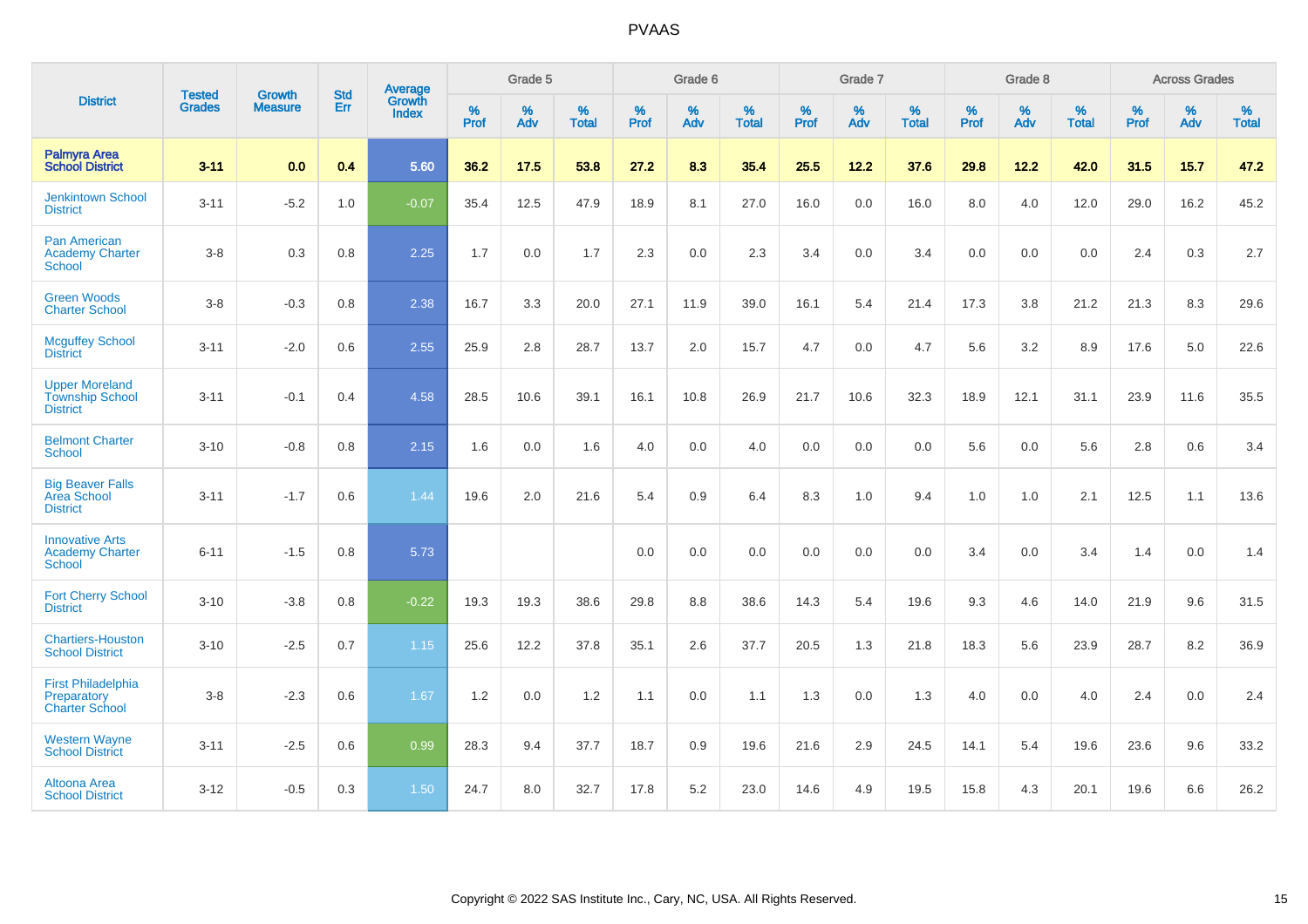|                                                                       | <b>Tested</b> | <b>Growth</b>  | <b>Std</b> | Average                |              | Grade 5  |                   |           | Grade 6  |                   |           | Grade 7  |                   |           | Grade 8  |                   |              | <b>Across Grades</b> |                   |
|-----------------------------------------------------------------------|---------------|----------------|------------|------------------------|--------------|----------|-------------------|-----------|----------|-------------------|-----------|----------|-------------------|-----------|----------|-------------------|--------------|----------------------|-------------------|
| <b>District</b>                                                       | <b>Grades</b> | <b>Measure</b> | Err        | Growth<br><b>Index</b> | $\%$<br>Prof | %<br>Adv | %<br><b>Total</b> | %<br>Prof | %<br>Adv | %<br><b>Total</b> | %<br>Prof | %<br>Adv | %<br><b>Total</b> | %<br>Prof | %<br>Adv | %<br><b>Total</b> | $\%$<br>Prof | $\%$<br>Adv          | %<br><b>Total</b> |
| <b>Palmyra Area</b><br><b>School District</b>                         | $3 - 11$      | 0.0            | 0.4        | 5.60                   | 36.2         | 17.5     | 53.8              | 27.2      | 8.3      | 35.4              | 25.5      | 12.2     | 37.6              | 29.8      | 12.2     | 42.0              | 31.5         | 15.7                 | 47.2              |
| <b>Southern</b><br><b>Huntingdon County</b><br><b>School District</b> | $3 - 11$      | $-2.5$         | 0.7        | $-0.14$                | 18.8         | 10.1     | 29.0              | 9.0       | 1.3      | 10.3              | 10.1      | 1.1      | 11.2              | 6.1       | 0.0      | 6.1               | 15.5         | 3.9                  | 19.4              |
| <b>New Brighton Area</b><br><b>School District</b>                    | $3 - 11$      | $-2.4$         | 0.6        | 1.31                   | 18.0         | 1.1      | 19.1              | 7.9       | 0.0      | 7.9               | 8.9       | 3.0      | 11.9              | 4.8       | 1.0      | 5.8               | 11.1         | 1.9                  | 13.0              |
| <b>Northampton Area</b><br><b>School District</b>                     | $3 - 11$      | $-3.1$         | 0.7        | 0.02                   | 28.5         | 9.3      | 37.8              | 23.7      | 5.3      | 29.0              | 18.7      | 5.3      | 24.0              | 13.3      | 1.7      | 15.0              | 29.6         | 9.8                  | 39.4              |
| Philadelphia<br><b>Performing Arts</b><br><b>Charter School</b>       | $3-9$         | $-0.4$         | 0.7        | 4.01                   | 19.2         | 9.0      | 28.2              | 19.6      | 3.6      | 23.2              | 23.0      | 14.9     | 37.9              | 18.0      | 8.0      | 26.0              | 25.2         | 9.7                  | 34.9              |
| <b>Oxford Area</b><br><b>School District</b>                          | $3 - 11$      | 2.0            | 0.4        | 10.25                  | 24.0         | 8.0      | 32.0              | 28.3      | 7.3      | 35.6              | 20.2      | 9.9      | 30.0              | 11.5      | 5.5      | 17.0              | 21.8         | 8.2                  | 30.0              |
| <b>Hazleton Area</b><br><b>School District</b>                        | $3 - 11$      | $-0.5$         | 0.4        | 1.77                   | 5.8          | 1.7      | 7.5               | 5.2       | 1.1      | 6.3               | 2.8       | 0.5      | 3.3               | 6.6       | 0.6      | 7.1               | 6.4          | 1.2                  | 7.7               |
| Wallingford-<br>Swarthmore<br><b>School District</b>                  | $3 - 10$      | 0.4            | 0.4        | 8.13                   | 38.3         | 33.9     | 72.2              | 29.9      | 20.5     | 50.4              | 27.6      | 17.6     | 45.3              | 29.4      | 14.7     | 44.2              | 33.9         | 27.8                 | 61.7              |
| <b>Coatesville Area</b><br><b>School District</b>                     | $3 - 11$      | $-0.5$         | 0.4        | 1.87                   | 14.8         | 4.8      | 19.6              | 8.5       | 0.0      | 8.5               | 8.9       | 1.3      | 10.1              | 6.9       | 0.5      | 7.4               | 10.9         | 3.9                  | 14.8              |
| <b>Jim Thorpe Area</b><br><b>School District</b>                      | $3 - 11$      | $-2.3$         | 0.6        | 0.76                   | 14.1         | 1.0      | 15.2              | 12.3      | 0.9      | 13.2              | 9.2       | 8.5      | 17.7              | 10.0      | 1.5      | 11.5              | 14.9         | 4.3                  | 19.2              |
| Pennsylvania<br><b>Leadership Charter</b><br><b>School</b>            | $3 - 11$      | $-1.4$         | 0.5        | 2.15                   | 24.7         | 11.5     | 36.2              | 24.9      | 6.4      | 31.2              | 13.4      | 19.6     | 33.0              | 16.7      | 6.2      | 22.9              | 23.9         | 12.4                 | 36.4              |
| <b>Ad Prima Charter</b><br><b>School</b>                              | $3-8$         | 1.5            | 0.8        | 4.76                   | 8.3          | 0.0      | 8.3               | 15.7      | 0.0      | 15.7              | 8.2       | 1.6      | 9.8               | 9.8       | 1.6      | 11.5              | 10.9         | 0.7                  | 11.6              |
| <b>Clarion-Limestone</b><br><b>Area School</b><br><b>District</b>     | $3 - 12$      | $-1.1$         | 0.9        | 4.00                   | 40.0         | 27.3     | 67.3              | 36.5      | 5.8      | 42.3              | 27.9      | 11.6     | 39.5              | 7.8       | 3.9      | 11.8              | 28.4         | 13.2                 | 41.6              |
| <b>Freeport Area</b><br><b>School District</b>                        | $3 - 10$      | 0.9            | 0.5        | 6.32                   | 30.5         | 9.9      | 40.5              | 26.6      | 15.3     | 41.9              | 34.3      | 12.7     | 47.0              | 19.1      | 9.9      | 29.0              | 29.3         | 13.4                 | 42.8              |
| <b>MaST Community</b><br><b>Charter School III</b>                    | $3-6$         | $-3.6$         | 0.8        | $-2.16$                | 3.8          | 0.0      | 3.8               | 6.8       | 1.5      | 8.3               |           |          |                   |           |          |                   | 8.3          | 2.2                  | 10.5              |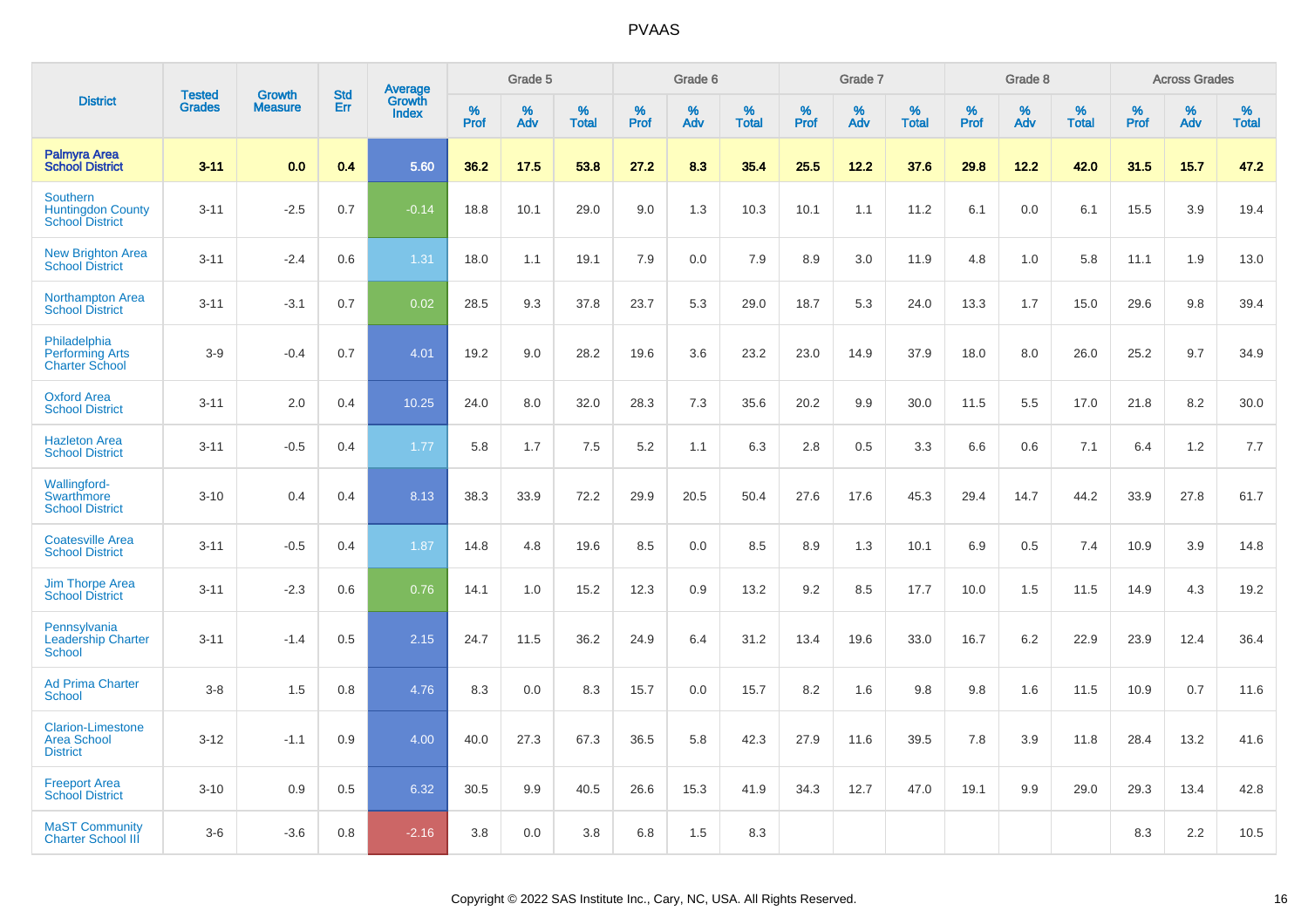|                                                                     |                                | <b>Growth</b>  | <b>Std</b> |                                          |              | Grade 5  |                   |           | Grade 6  |                   |              | Grade 7  |                   |              | Grade 8  |                   |              | <b>Across Grades</b> |                   |
|---------------------------------------------------------------------|--------------------------------|----------------|------------|------------------------------------------|--------------|----------|-------------------|-----------|----------|-------------------|--------------|----------|-------------------|--------------|----------|-------------------|--------------|----------------------|-------------------|
| <b>District</b>                                                     | <b>Tested</b><br><b>Grades</b> | <b>Measure</b> | <b>Err</b> | <b>Average</b><br>Growth<br><b>Index</b> | $\%$<br>Prof | %<br>Adv | %<br><b>Total</b> | %<br>Prof | %<br>Adv | %<br><b>Total</b> | $\%$<br>Prof | %<br>Adv | %<br><b>Total</b> | $\%$<br>Prof | %<br>Adv | %<br><b>Total</b> | $\%$<br>Prof | %<br>Adv             | %<br><b>Total</b> |
| <b>Palmyra Area</b><br><b>School District</b>                       | $3 - 11$                       | 0.0            | 0.4        | 5.60                                     | 36.2         | 17.5     | 53.8              | 27.2      | 8.3      | 35.4              | 25.5         | 12.2     | 37.6              | 29.8         | 12.2     | 42.0              | 31.5         | 15.7                 | 47.2              |
| <b>Delaware Valley</b><br><b>School District</b>                    | $3 - 11$                       | 0.1            | 0.4        | 4.58                                     | 26.1         | 11.6     | 37.8              | 19.0      | 8.6      | 27.6              | 21.8         | 8.2      | 30.0              | 17.9         | 3.4      | 21.3              | 25.0         | 9.4                  | 34.4              |
| <b>Lindley Academy</b><br><b>Charter School At</b><br><b>Birney</b> | $3 - 8$                        | $-3.0$         | 0.7        | 0.43                                     | 1.3          | 0.0      | 1.3               | 2.6       | 0.0      | 2.6               | 0.0          | 0.0      | 0.0               | 0.0          | 1.6      | 1.6               | 1.0          | 0.3                  | 1.3               |
| Antonia Pantoja<br>Community<br><b>Charter School</b>               | $3 - 8$                        | $-3.9$         | 0.8        | $-1.30$                                  | 1.5          | 0.0      | 1.5               | 0.0       | 0.0      | 0.0               | 4.6          | 2.3      | 7.0               | 5.6          | 0.0      | 5.6               | 1.8          | 0.9                  | 2.8               |
| <b>Towanda Area</b><br><b>School District</b>                       | $3 - 11$                       | 2.2            | 0.6        | 7.65                                     | 22.7         | 15.1     | 37.8              | 22.6      | 11.3     | 34.0              | 14.5         | 7.7      | 22.2              | 17.1         | 8.6      | 25.6              | 19.2         | 10.3                 | 29.5              |
| Environmental<br><b>Charter School At</b><br><b>Frick Park</b>      | $3-9$                          | $-0.2$         | 0.7        | 3.70                                     | 18.2         | 10.4     | 28.6              | 17.0      | 4.3      | 21.3              | 16.3         | 10.9     | 27.2              | 10.0         | 4.3      | 14.3              | 22.6         | 13.4                 | 36.0              |
| <b>Sharpsville Area</b><br><b>School District</b>                   | $3 - 11$                       | $-2.3$         | 0.8        | 2.39                                     | 29.0         | 9.7      | 38.7              | 16.4      | 1.5      | 17.9              | 21.9         | 3.1      | 25.0              | 20.0         | 7.1      | 27.1              | 27.3         | 8.8                  | 36.1              |
| <b>Saint Marys Area</b><br><b>School District</b>                   | $3 - 11$                       | $-2.5$         | 0.5        | $-0.36$                                  | 35.6         | 8.7      | 44.4              | 21.8      | 1.6      | 23.4              | 10.0         | 5.4      | 15.4              | 13.3         | 1.3      | 14.7              | 24.9         | 7.3                  | 32.3              |
| <b>Southern Fulton</b><br><b>School District</b>                    | $3 - 11$                       | $-2.2$         | 0.9        | 0.85                                     | 21.3         | 6.4      | 27.7              | 15.2      | 10.2     | 25.4              | 12.3         | 1.8      | 14.0              | 5.9          | 3.9      | 9.8               | 18.9         | 4.4                  | 23.3              |
| <b>Mariana Bracetti</b><br><b>Academy Charter</b><br><b>School</b>  | $3 - 10$                       | $-3.1$         | 0.9        | 2.21                                     | 8.6          | 0.0      | 8.6               | 2.2       | 0.0      | 2.2               | 7.3          | 0.0      | 7.3               | 0.0          | 0.0      | 0.0               | 4.4          | 0.0                  | 4.4               |
| <b>Southern Lehigh</b><br><b>School District</b>                    | $3 - 11$                       | $-1.1$         | 0.4        | 2.10                                     | 33.9         | 21.0     | 54.8              | 28.3      | 16.8     | 45.1              | 40.2         | 13.1     | 53.3              | 32.0         | 12.7     | 44.8              | 35.0         | 20.7                 | 55.8              |
| <b>Forbes Road</b><br><b>School District</b>                        | $3 - 11$                       | $-5.7$         | 1.4        | $-0.81$                                  | 38.7         | 3.2      | 41.9              | 26.7      | 0.0      | 26.7              | 44.4         | 0.0      | 44.4              | 15.0         | 0.0      | 15.0              | 31.9         | 2.9                  | 34.8              |
| <b>Glendale School</b><br><b>District</b>                           | $3 - 10$                       | 1.2            | 0.8        | 3.21                                     | 42.9         | 4.8      | 47.6              | 26.4      | 5.7      | 32.1              | 22.7         | 15.2     | 37.9              | 7.8          | 2.0      | 9.8               | 27.0         | 7.8                  | 34.8              |
| Canon-Mcmillan<br><b>School District</b>                            | $3 - 11$                       | $-1.3$         | 0.3        | 2.20                                     | 29.4         | 22.3     | 51.7              | 28.2      | 9.8      | 38.0              | 26.1         | 10.4     | 36.5              | 27.7         | 10.6     | 38.4              | 30.0         | 14.6                 | 44.6              |
| <b>Burrell School</b><br><b>District</b>                            | $3 - 11$                       | $-3.1$         | 0.7        | 1.18                                     | 22.5         | 1.8      | 24.3              | 15.4      | 3.8      | 19.2              | 21.5         | 7.6      | 29.1              | 17.2         | 0.0      | 17.2              | 25.3         | 6.1                  | 31.4              |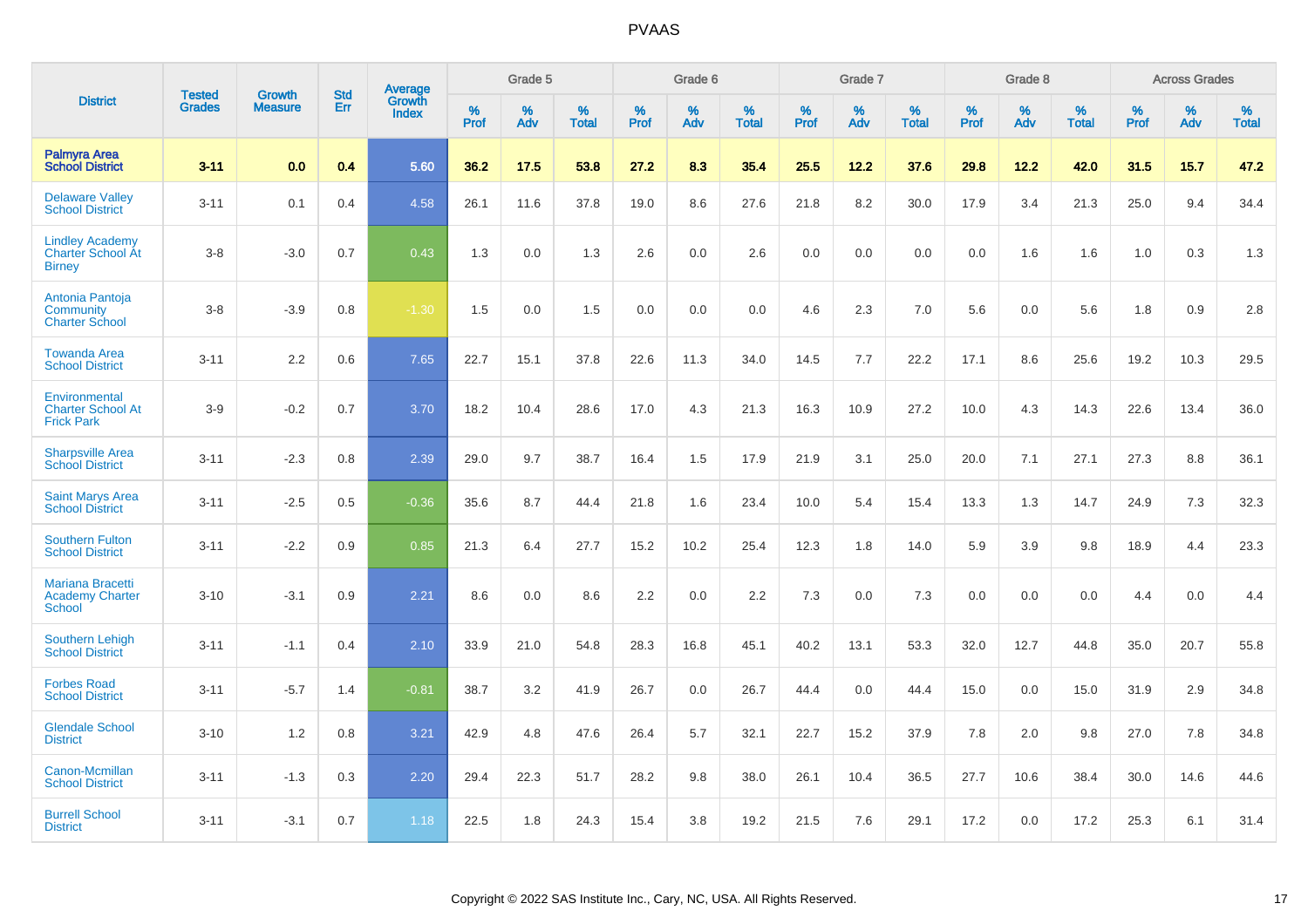|                                                                                 |                                |                                 | <b>Std</b> | Average                       |           | Grade 5  |                   |           | Grade 6  |                   |           | Grade 7  |                   |           | Grade 8  |                   |           | <b>Across Grades</b> |                   |
|---------------------------------------------------------------------------------|--------------------------------|---------------------------------|------------|-------------------------------|-----------|----------|-------------------|-----------|----------|-------------------|-----------|----------|-------------------|-----------|----------|-------------------|-----------|----------------------|-------------------|
| <b>District</b>                                                                 | <b>Tested</b><br><b>Grades</b> | <b>Growth</b><br><b>Measure</b> | Err        | <b>Growth</b><br><b>Index</b> | %<br>Prof | %<br>Adv | %<br><b>Total</b> | %<br>Prof | %<br>Adv | %<br><b>Total</b> | %<br>Prof | %<br>Adv | %<br><b>Total</b> | %<br>Prof | %<br>Adv | %<br><b>Total</b> | %<br>Prof | %<br>Adv             | %<br><b>Total</b> |
| <b>Palmyra Area</b><br><b>School District</b>                                   | $3 - 11$                       | 0.0                             | 0.4        | 5.60                          | 36.2      | 17.5     | 53.8              | 27.2      | 8.3      | 35.4              | 25.5      | 12.2     | 37.6              | 29.8      | 12.2     | 42.0              | 31.5      | 15.7                 | 47.2              |
| <b>Hanover Public</b><br><b>School District</b>                                 | $3 - 11$                       | $-2.3$                          | 0.5        | $-0.22$                       | 24.4      | 4.6      | 29.0              | 19.7      | 2.2      | 21.9              | 17.8      | 5.4      | 23.3              | 11.4      | 4.9      | 16.3              | 20.4      | 9.6                  | 30.0              |
| <b>Williamsport Area</b><br><b>School District</b>                              | $3 - 11$                       | 2.8                             | 0.3        | 10.28                         | 24.6      | 10.7     | 35.3              | 20.4      | 12.0     | 32.4              | 21.5      | 8.3      | 29.8              | 16.1      | 5.1      | 21.2              | 22.0      | 11.0                 | 33.1              |
| John B. Stetson<br><b>Charter School</b>                                        | $5-8$                          | 0.5                             | 0.6        | 4.84                          | 1.6       | 0.0      | 1.6               | 0.8       | 0.0      | 0.8               | 0.0       | 0.0      | 0.0               | 0.0       | 0.0      | 0.0               | 0.4       | 0.0                  | 0.4               |
| <b>Methacton School</b><br><b>District</b>                                      | $3 - 11$                       | $-1.5$                          | 0.3        | 2.62                          | 30.5      | 14.2     | 44.7              | 28.2      | 9.9      | 38.1              | 27.0      | 11.2     | 38.2              | 20.1      | 12.5     | 32.6              | 30.9      | 13.6                 | 44.5              |
| <b>Insight PA Cyber</b><br>Charter School                                       | $3 - 11$                       | $-6.7$                          | 1.5        | $-1.06$                       | 5.6       | 11.1     | 16.7              | 0.0       | 0.0      | 0.0               | 3.7       | 3.7      | 7.4               | 11.1      | 3.7      | 14.8              | 9.0       | 3.7                  | 12.7              |
| Quakertown<br><b>Community School</b><br><b>District</b>                        | $3 - 12$                       | $-0.7$                          | 0.3        | 3.64                          | 31.8      | 16.7     | 48.5              | 31.0      | $7.5\,$  | 38.4              | 17.8      | 8.4      | 26.2              | 21.0      | 9.1      | 30.1              | 26.2      | 12.7                 | 38.9              |
| <b>Elizabeth Forward</b><br><b>School District</b>                              | $3 - 11$                       | $-1.6$                          | 0.5        | 2.70                          | 29.4      | 11.4     | 40.8              | 29.6      | 10.5     | 40.1              | 21.6      | 5.2      | 26.8              | 16.8      | 2.9      | 19.6              | 27.0      | 11.3                 | 38.3              |
| <b>Fort Leboeuf</b><br><b>School District</b>                                   | $3 - 11$                       | $-0.7$                          | 0.5        | 1.49                          | 33.8      | 31.2     | 64.9              | 25.7      | 18.8     | 44.4              | 21.6      | 14.4     | 35.9              | 22.6      | 11.6     | 34.2              | 28.5      | 22.7                 | 51.2              |
| <b>Pine Grove Area</b><br><b>School District</b>                                | $3 - 11$                       | $-2.2$                          | 0.6        | 0.60                          | 23.2      | 4.2      | 27.4              | 19.7      | 3.4      | 23.1              | 17.1      | 0.8      | 17.9              | 20.9      | 0.8      | 21.7              | 24.6      | 7.8                  | 32.4              |
| <b>Executive</b><br><b>Education</b><br><b>Academy Charter</b><br><b>School</b> | $3 - 10$                       | $-2.5$                          | 1.7        | 1.63                          | 0.0       | 0.0      | 0.0               |           |          |                   | 18.2      | 0.0      | 18.2              | 4.8       | 0.0      | 4.8               | 9.1       | 1.7                  | 10.9              |
| <b>Minersville Area</b><br><b>School District</b>                               | $3 - 11$                       | $-0.9$                          | 0.7        | 4.90                          | 9.6       | 4.1      | 13.7              | 20.8      | 2.6      | 23.4              | 10.4      | 0.0      | 10.4              | 2.7       | 1.3      | 4.0               | 15.1      | 3.2                  | 18.3              |
| <b>Conemaugh Valley</b><br><b>School District</b>                               | $3 - 12$                       | $-2.6$                          | 0.8        | 1.06                          | 13.7      | 3.9      | 17.6              | 22.0      | 4.0      | 26.0              | 18.9      | 7.6      | 26.4              | 9.4       | 1.9      | 11.3              | 20.1      | 6.4                  | 26.5              |
| <b>Avon Grove</b><br><b>School District</b>                                     | $3 - 10$                       | 0.8                             | 0.4        | 5.13                          | 28.6      | 23.2     | 51.8              | 30.5      | 19.3     | 49.8              | 35.4      | 20.3     | 55.7              | 27.6      | 14.2     | 41.8              | 30.8      | 18.2                 | 49.0              |
| <b>Rose Tree Media</b><br><b>School District</b>                                | $3 - 10$                       | $-1.7$                          | 0.4        | $-0.25$                       | 29.7      | 19.6     | 49.3              | 31.4      | 15.3     | 46.7              | 31.6      | 20.9     | 52.4              | 18.4      | 13.9     | 32.3              | 31.5      | 20.2                 | 51.8              |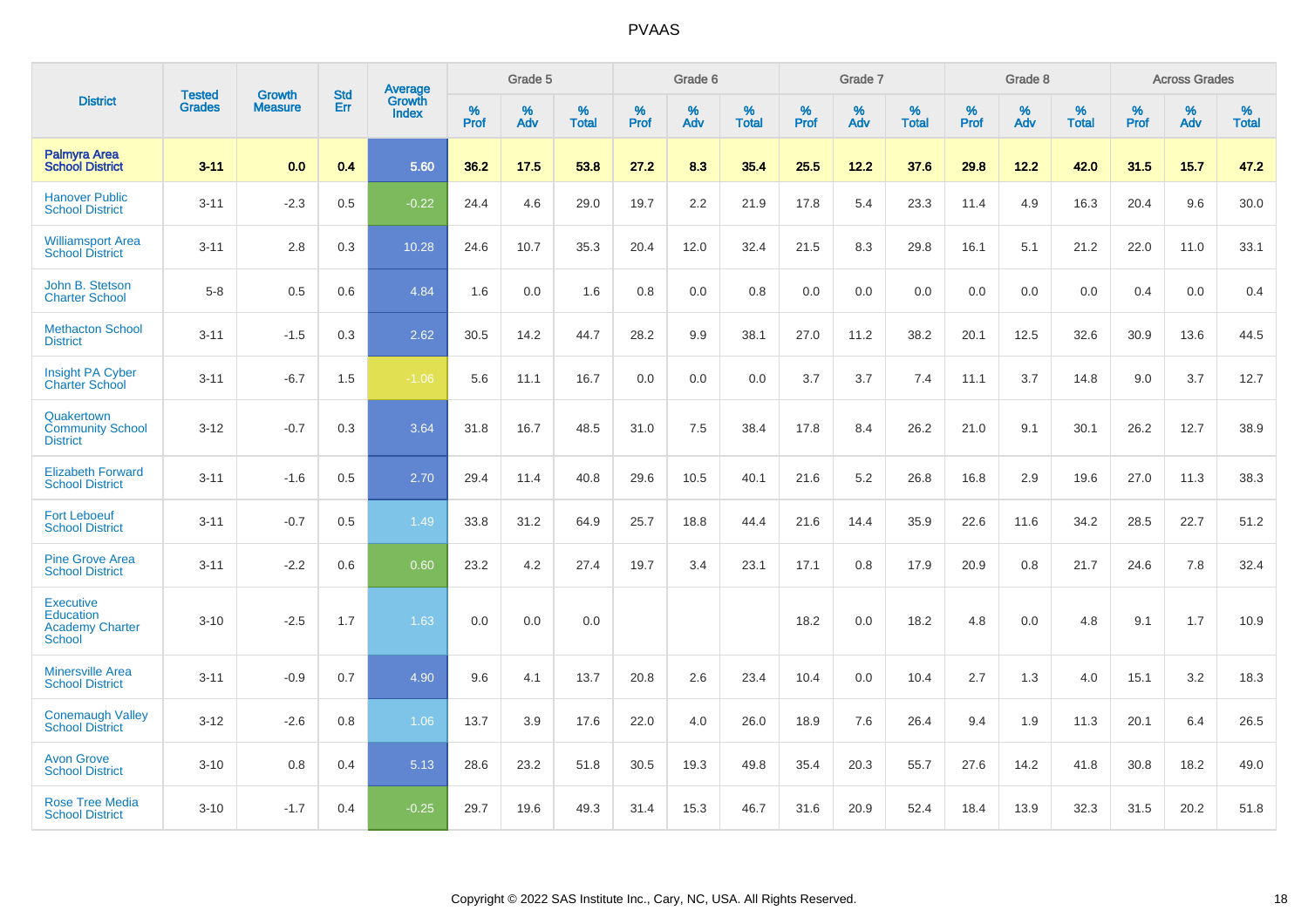|                                                                       |                                | <b>Growth</b>  | <b>Std</b> | Average                |                  | Grade 5  |                   |                  | Grade 6  |                   |                  | Grade 7  |                   |           | Grade 8  |                   |                  | <b>Across Grades</b> |                   |
|-----------------------------------------------------------------------|--------------------------------|----------------|------------|------------------------|------------------|----------|-------------------|------------------|----------|-------------------|------------------|----------|-------------------|-----------|----------|-------------------|------------------|----------------------|-------------------|
| <b>District</b>                                                       | <b>Tested</b><br><b>Grades</b> | <b>Measure</b> | Err        | Growth<br><b>Index</b> | %<br><b>Prof</b> | %<br>Adv | %<br><b>Total</b> | %<br><b>Prof</b> | %<br>Adv | %<br><b>Total</b> | %<br><b>Prof</b> | %<br>Adv | %<br><b>Total</b> | %<br>Prof | %<br>Adv | %<br><b>Total</b> | %<br><b>Prof</b> | %<br>Adv             | %<br><b>Total</b> |
| <b>Palmyra Area</b><br><b>School District</b>                         | $3 - 11$                       | 0.0            | 0.4        | 5.60                   | 36.2             | 17.5     | 53.8              | 27.2             | 8.3      | 35.4              | 25.5             | 12.2     | 37.6              | 29.8      | 12.2     | 42.0              | 31.5             | 15.7                 | 47.2              |
| <b>Perseus House</b><br><b>Charter School Of</b><br><b>Excellence</b> | $6 - 11$                       | $-4.8$         | 1.1        | $-1.31$                |                  |          |                   | 0.0              | 0.0      | 0.0               | 1.8              | 0.0      | 1.8               | 1.5       | 0.0      | 1.5               | 1.4              | 0.0                  | 1.4               |
| <b>Schuylkill Valley</b><br><b>School District</b>                    | $3 - 11$                       | $-1.0$         | 0.5        | 3.23                   | 24.8             | 8.5      | 33.3              | 25.6             | 5.8      | 31.4              | 15.3             | 9.9      | 25.2              | 8.2       | 2.7      | 10.9              | 21.3             | 7.6                  | 29.0              |
| Apollo-Ridge<br><b>School District</b>                                | $3-12$                         | $-2.9$         | 0.7        | $-0.77$                | 18.8             | 0.0      | 18.8              | 12.0             | 1.2      | 13.2              | 8.5              | 1.2      | 9.8               | 10.4      | 2.6      | 13.0              | 14.8             | 3.0                  | 17.7              |
| <b>Harrisburg City</b><br><b>School District</b>                      | $3 - 11$                       | 1.3            | 0.3        | 7.16                   | 2.0              | 0.8      | 2.8               | 2.0              | 1.0      | 3.0               | 2.9              | 0.8      | 3.7               | 2.7       | 0.3      | 3.0               | 2.7              | 0.7                  | 3.4               |
| Cornwall-Lebanon<br><b>School District</b>                            | $3 - 11$                       | $-0.5$         | 0.3        | 2.53                   | 31.1             | 9.0      | 40.1              | 18.2             | 6.2      | 24.4              | 16.1             | 4.9      | 21.0              | 16.4      | 9.4      | 25.8              | 23.1             | 8.6                  | 31.8              |
| <b>Kutztown Area</b><br><b>School District</b>                        | $3 - 12$                       | $-1.4$         | 0.8        | 3.35                   | 40.3             | 11.9     | 52.2              | 24.2             | 3.2      | 27.4              | 25.6             | 10.3     | 35.9              | 10.8      | 10.8     | 21.5              | 30.0             | 13.3                 | 43.3              |
| <b>Upper Dauphin</b><br><b>Area School</b><br><b>District</b>         | $3 - 11$                       | 1.0            | 0.7        | 6.60                   | 9.7              | 4.8      | 14.5              | 18.3             | 8.4      | 26.8              | 18.9             | 6.8      | 25.7              | 24.3      | 7.1      | 31.4              | 22.1             | 9.5                  | 31.6              |
| Salisbury<br><b>Township School</b><br><b>District</b>                | $3 - 11$                       | $-2.3$         | 0.6        | 0.96                   | 14.9             | 8.5      | 23.4              | 14.3             | 2.2      | 16.5              | 13.0             | 1.1      | 14.1              | 17.2      | 3.4      | 20.7              | 18.4             | 6.3                  | 24.7              |
| <b>Clairton City</b><br><b>School District</b>                        | $3 - 11$                       | 0.5            | 0.8        | 3.14                   | 6.1              | 2.0      | 8.2               | 1.5              | 0.0      | 1.5               | 1.6              | 0.0      | 1.6               | 0.0       | 0.0      | 0.0               | 3.5              | 0.3                  | 3.8               |
| <b>Frazier School</b><br><b>District</b>                              | $3 - 11$                       | $-2.4$         | 0.8        | 2.50                   | 7.8              | 0.0      | 7.8               | 17.5             | 2.5      | 20.0              | 15.1             | 10.5     | 25.6              | 3.9       | 0.0      | 3.9               | 16.1             | 4.2                  | 20.3              |
| <b>New Foundations</b><br><b>Charter School</b>                       | $3 - 11$                       | $-1.5$         | 0.7        | 2.37                   | 18.5             | 5.6      | 24.1              | 6.4              | 0.0      | 6.4               | 21.3             | 3.3      | 24.6              | 13.1      | 2.4      | 15.5              | 17.1             | 2.9                  | 20.0              |
| Commonwealth<br><b>Charter Academy</b><br><b>Charter School</b>       | $3 - 10$                       | $-2.6$         | 0.8        | 1.49                   | 25.4             | 3.4      | 28.8              | 26.0             | 4.0      | 30.0              | 17.2             | 3.4      | 20.7              | 14.6      | 2.1      | 16.7              | 23.9             | 5.7                  | 29.6              |
| <b>Tussey Mountain</b><br><b>School District</b>                      | $3 - 12$                       | 0.2            | 0.7        | 2.41                   | 20.7             | 1.7      | 22.4              | 12.4             | 0.0      | 12.4              | 11.3             | 3.2      | 14.5              | 12.5      | 1.4      | 13.9              | 16.3             | 5.5                  | 21.8              |
| <b>Lincoln Leadership</b><br><b>Academy Charter</b><br>School         | $3 - 12$                       | $-1.2$         | 0.9        | 2.09                   | 0.0              | 0.0      | 0.0               | 2.0              | 0.0      | 2.0               | 4.0              | 2.0      | 6.0               | 0.0       | 0.0      | 0.0               | 3.8              | 0.7                  | 4.4               |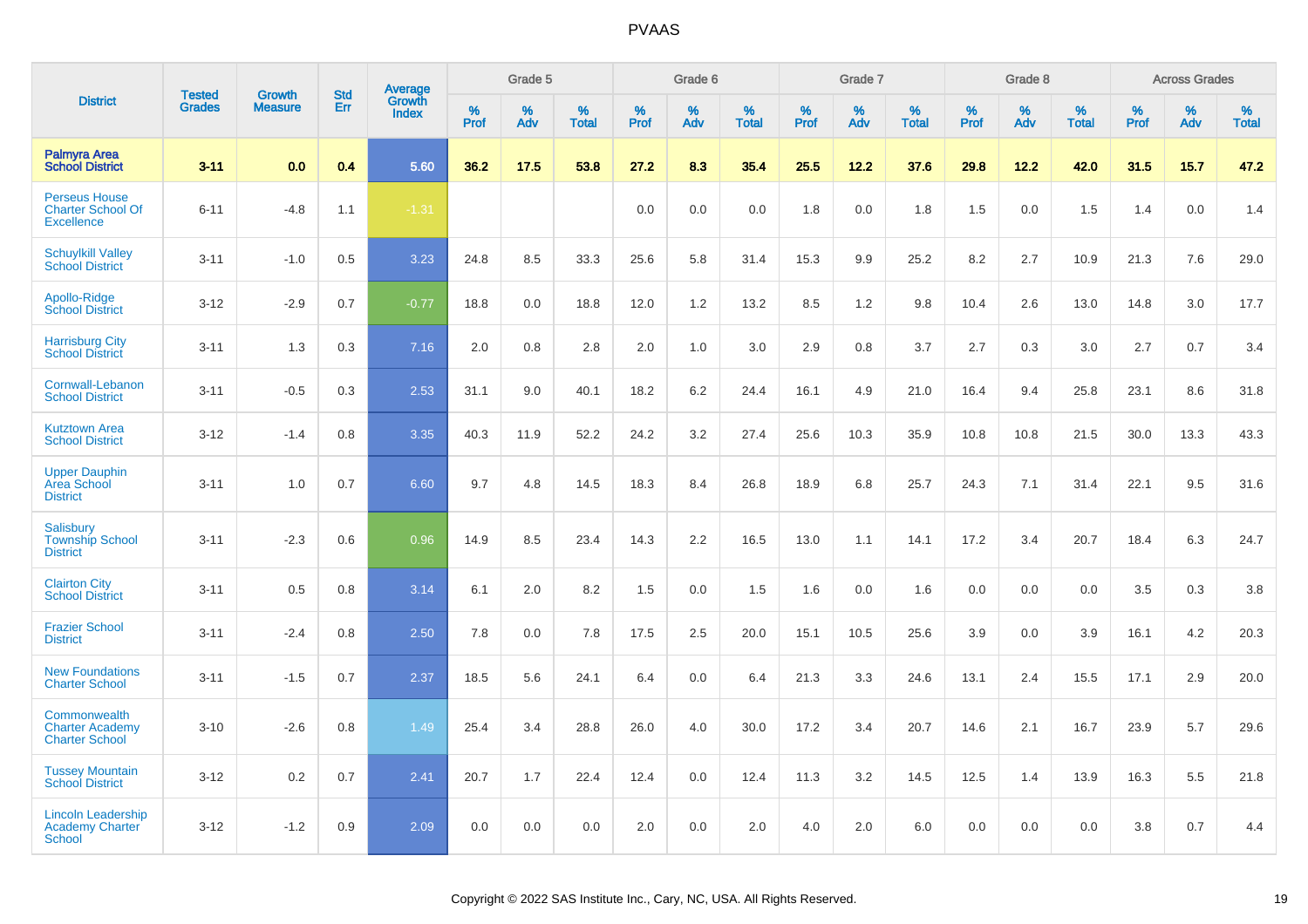|                                                                               | <b>Tested</b> | <b>Growth</b>  | <b>Std</b> | <b>Average</b>         |           | Grade 5  |                   |           | Grade 6  |                   |           | Grade 7  |                   |           | Grade 8  |                   |           | <b>Across Grades</b> |                   |
|-------------------------------------------------------------------------------|---------------|----------------|------------|------------------------|-----------|----------|-------------------|-----------|----------|-------------------|-----------|----------|-------------------|-----------|----------|-------------------|-----------|----------------------|-------------------|
| <b>District</b>                                                               | <b>Grades</b> | <b>Measure</b> | Err        | Growth<br><b>Index</b> | %<br>Prof | %<br>Adv | %<br><b>Total</b> | %<br>Prof | %<br>Adv | %<br><b>Total</b> | %<br>Prof | %<br>Adv | %<br><b>Total</b> | %<br>Prof | %<br>Adv | %<br><b>Total</b> | %<br>Prof | %<br>Adv             | %<br><b>Total</b> |
| <b>Palmyra Area</b><br><b>School District</b>                                 | $3 - 11$      | 0.0            | 0.4        | 5.60                   | 36.2      | 17.5     | 53.8              | 27.2      | 8.3      | 35.4              | 25.5      | 12.2     | 37.6              | 29.8      | 12.2     | 42.0              | 31.5      | 15.7                 | 47.2              |
| <b>Rochester Area</b><br><b>School District</b>                               | $3 - 11$      | $-1.6$         | 0.9        | 3.19                   | 27.1      | $6.2\,$  | 33.3              | 24.5      | 3.8      | 28.3              | 2.0       | 0.0      | 2.0               | 15.4      | 0.0      | 15.4              | 20.6      | 7.5                  | 28.1              |
| <b>Urban Academy Of</b><br><b>Greater Pittsburgh</b><br><b>Charter School</b> | $3-5$         | $-7.6$         | 1.9        | $-4.05$                | 2.7       | 0.0      | 2.7               |           |          |                   |           |          |                   |           |          |                   | 7.3       | 0.0                  | $7.3$             |
| <b>Propel Charter</b><br>School-Mckeesport                                    | $3-8$         | $-3.2$         | 1.0        | 1.02                   | 5.6       | 0.0      | 5.6               | 2.7       | 0.0      | 2.7               | 5.3       | 7.9      | 13.2              | 2.7       | 2.7      | 5.4               | 5.4       | 2.3                  | 7.7               |
| <b>Bentworth School</b><br><b>District</b>                                    | $3 - 11$      | $-1.7$         | 0.7        | 1.37                   | 29.9      | 7.8      | 37.7              | 9.6       | 0.0      | 9.6               | 16.9      | 7.8      | 24.7              | 21.2      | 1.5      | 22.7              | 22.6      | 9.6                  | 32.3              |
| <b>Northern Lehigh</b><br><b>School District</b>                              | $3 - 12$      | $-2.6$         | 0.7        | 0.19                   | 22.7      | 6.2      | 28.9              | 13.8      | 0.0      | 13.8              | 15.0      | 1.7      | 16.7              | 12.5      | 0.0      | 12.5              | 18.6      | 3.9                  | 22.5              |
| <b>Northgate School</b><br><b>District</b>                                    | $3 - 11$      | $-1.8$         | 0.8        | 1.33                   | 19.6      | 7.8      | 27.4              | 15.2      | 1.7      | 17.0              | 10.2      | 0.0      | 10.2              | 12.5      | 4.2      | 16.7              | 15.8      | 4.3                  | 20.1              |
| La Academia<br>Partnership<br><b>Charter School</b>                           | $6 - 11$      | $-5.6$         | 1.8        | $-0.91$                |           |          |                   | 0.0       | 0.0      | 0.0               | 0.0       | 0.0      | 0.0               | 0.0       | 0.0      | 0.0               | 0.0       | 0.0                  | 0.0               |
| <b>Bristol Borough</b><br><b>School District</b>                              | $3 - 12$      | $-2.4$         | 0.7        | $-0.27$                | 21.3      | 2.7      | 24.0              | 17.8      | 7.8      | 25.6              | 15.0      | 1.2      | 16.2              | 7.6       | 1.3      | 8.9               | 16.2      | 4.2                  | 20.3              |
| <b>Mercer Area</b><br><b>School District</b>                                  | $3 - 11$      | $-1.2$         | 0.7        | 2.42                   | 32.8      | 15.5     | 48.3              | 35.3      | 8.8      | 44.1              | 25.0      | 11.8     | 36.8              | 18.7      | 4.0      | 22.7              | 29.0      | 12.7                 | 41.7              |
| <b>Shamokin Area</b><br><b>School District</b>                                | $3 - 11$      | $-2.1$         | 0.5        | 0.50                   | 17.1      | 4.3      | 21.4              | 8.8       | 2.9      | 11.8              | 10.3      | 0.7      | 11.0              | 8.4       | 3.9      | 12.3              | 12.1      | 4.8                  | 16.9              |
| Pennsylvania<br><b>Distance Learning</b><br><b>Charter School</b>             | $3 - 12$      | $-1.7$         | 0.7        | 0.39                   | 6.5       | 0.0      | 6.5               | 1.3       | 0.0      | 1.3               | 4.6       | 1.2      | 5.8               | 2.3       | 0.0      | 2.3               | 5.4       | 0.4                  | 5.8               |
| <b>Perkiomen Valley</b><br><b>School District</b>                             | $3 - 11$      | $-0.2$         | 0.3        | 7.20                   | 35.2      | 22.4     | 57.5              | 21.5      | 11.3     | 32.7              | 27.3      | 16.9     | 44.2              | 21.6      | 7.2      | 28.7              | 30.6      | 16.6                 | 47.1              |
| <b>Belle Vernon Area</b><br><b>School District</b>                            | $3 - 11$      | $-1.7$         | 0.6        | 1.65                   | 22.5      | 6.3      | 28.8              | 27.6      | 7.8      | 35.3              | 11.0      | 0.9      | 11.9              | 10.6      | 2.4      | 12.9              | 22.3      | 6.8                  | 29.0              |
| <b>Cambria Heights</b><br><b>School District</b>                              | $3 - 10$      | $-2.3$         | 0.6        | $-0.70$                | 23.3      | 4.4      | 27.8              | 16.8      | 0.0      | 16.8              | 13.5      | 1.0      | 14.6              | 4.4       | 0.9      | 5.3               | 18.3      | 2.8                  | 21.2              |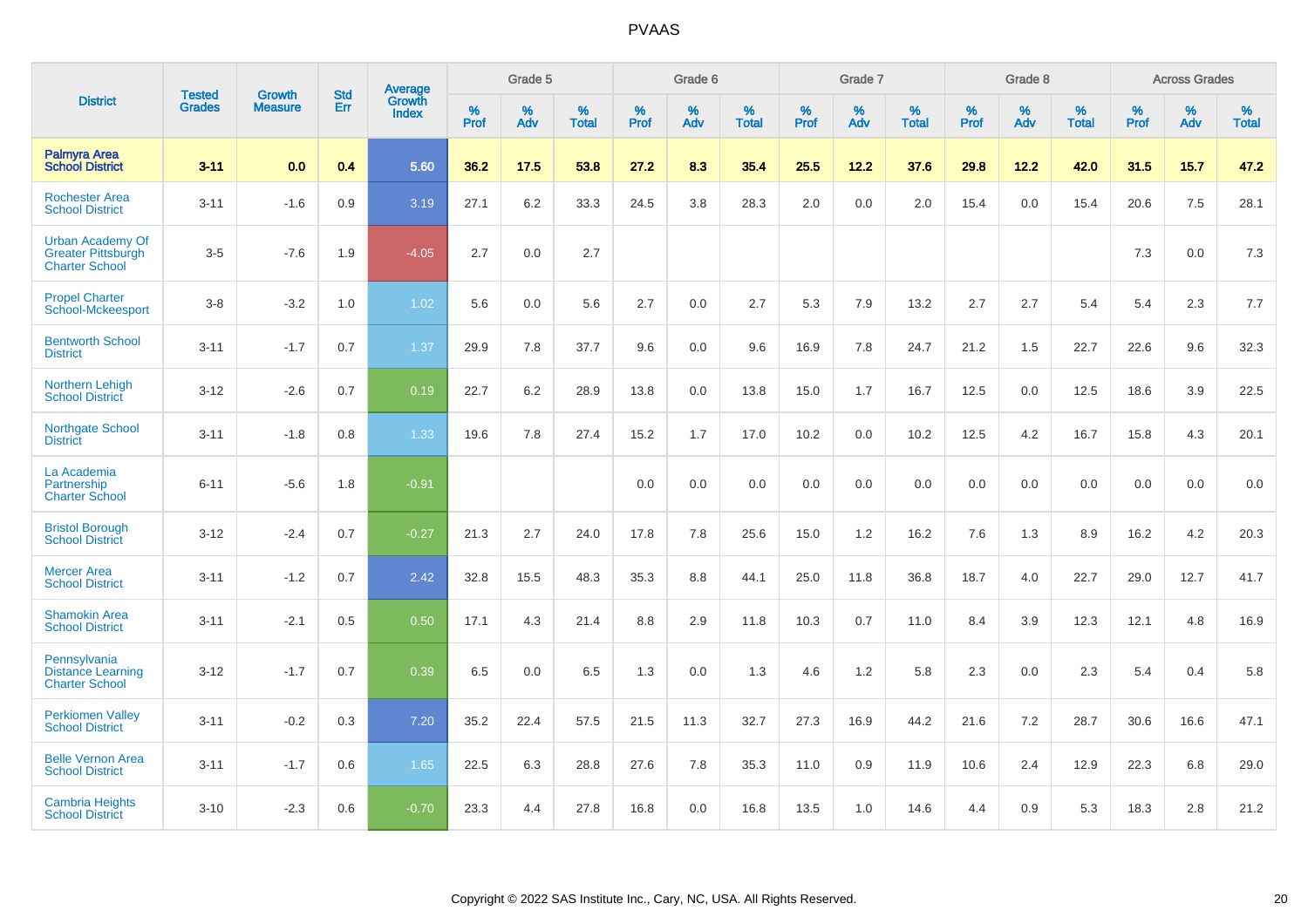|                                                                   | <b>Tested</b> |                                 | <b>Std</b> | Average                |              | Grade 5  |                   |              | Grade 6  |                   |              | Grade 7  |                   |              | Grade 8  |                   |              | <b>Across Grades</b> |                   |
|-------------------------------------------------------------------|---------------|---------------------------------|------------|------------------------|--------------|----------|-------------------|--------------|----------|-------------------|--------------|----------|-------------------|--------------|----------|-------------------|--------------|----------------------|-------------------|
| <b>District</b>                                                   | <b>Grades</b> | <b>Growth</b><br><b>Measure</b> | Err        | Growth<br><b>Index</b> | $\%$<br>Prof | %<br>Adv | %<br><b>Total</b> | $\%$<br>Prof | %<br>Adv | %<br><b>Total</b> | $\%$<br>Prof | %<br>Adv | %<br><b>Total</b> | $\%$<br>Prof | %<br>Adv | %<br><b>Total</b> | $\%$<br>Prof | %<br>Adv             | %<br><b>Total</b> |
| <b>Palmyra Area</b><br><b>School District</b>                     | $3 - 11$      | 0.0                             | 0.4        | 5.60                   | 36.2         | 17.5     | 53.8              | 27.2         | 8.3      | 35.4              | 25.5         | 12.2     | 37.6              | 29.8         | 12.2     | 42.0              | 31.5         | 15.7                 | 47.2              |
| <b>Unionville-Chadds</b><br><b>Ford School</b><br><b>District</b> | $3 - 11$      | 0.5                             | 0.4        | 5.10                   | 38.8         | 29.9     | 68.7              | 38.4         | 17.1     | 55.5              | 37.6         | 16.8     | 54.5              | 29.8         | 24.9     | 54.7              | 36.9         | 27.5                 | 64.4              |
| <b>Leechburg Area</b><br><b>School District</b>                   | $3 - 11$      | $-3.5$                          | 0.9        | $-0.64$                | 15.6         | 2.2      | 17.8              | 16.2         | 5.4      | 21.6              | 8.0          | 0.0      | 8.0               | 23.8         | 7.1      | 31.0              | 22.5         | 5.9                  | 28.5              |
| <b>Hollidaysburg Area</b><br><b>School District</b>               | $3 - 11$      | 2.9                             | 0.4        | 8.32                   | 33.2         | 16.0     | 49.2              | 26.4         | 12.8     | 39.2              | 27.3         | 14.7     | 42.0              | 23.2         | 8.0      | 31.2              | 28.7         | 12.7                 | 41.4              |
| <b>Warrior Run</b><br><b>School District</b>                      | $3 - 11$      | $-0.7$                          | 0.6        | 1.21                   | 29.0         | 17.1     | 46.0              | 25.7         | 1.8      | 27.5              | 16.8         | 11.2     | 28.0              | 15.6         | 12.2     | 27.8              | 23.2         | 10.7                 | 34.0              |
| <b>Greater Johnstown</b><br><b>School District</b>                | $3 - 11$      | $-1.7$                          | 0.5        | 2.59                   | 5.9          | 0.7      | 6.6               | 4.8          | 0.0      | 4.8               | 7.4          | 0.0      | 7.4               | 0.6          | 0.6      | 1.3               | 6.8          | 1.2                  | 8.0               |
| Washington<br><b>School District</b>                              | $3 - 11$      | $-2.6$                          | 0.7        | $-0.09$                | 13.5         | 2.9      | 16.4              | 5.2          | 2.1      | 7.2               | 15.0         | 1.2      | 16.2              | 0.0          | 1.5      | 1.5               | 11.8         | 3.4                  | 15.2              |
| <b>Canton Area</b><br><b>School District</b>                      | $3 - 11$      | $-0.5$                          | 0.8        | 3.67                   | 34.6         | 11.5     | 46.2              | 32.3         | 3.2      | 35.5              | 9.1          | 1.8      | 10.9              | 4.8          | 0.0      | 4.8               | 23.4         | 6.2                  | 29.6              |
| <b>Somerset Area</b><br><b>School District</b>                    | $3 - 11$      | 0.0                             | 0.5        | 4.78                   | 27.4         | 11.1     | 38.5              | 28.2         | 9.2      | 37.4              | 20.4         | 9.5      | 29.9              | 24.5         | 4.9      | 29.4              | 26.3         | 10.2                 | 36.6              |
| <b>Central Fulton</b><br><b>School District</b>                   | $3 - 11$      | $-0.7$                          | 0.8        | 3.45                   | 30.3         | 6.6      | 36.8              | 15.9         | 1.4      | 17.4              | 13.0         | 14.5     | 27.5              | 12.7         | 14.6     | 27.3              | 24.6         | 8.3                  | 32.8              |
| <b>Hermitage School</b><br><b>District</b>                        | $3 - 12$      | 1.0                             | 0.5        | 4.16                   | 39.7         | 7.8      | 47.5              | 34.3         | 21.7     | 55.9              | 30.8         | 19.6     | 50.4              | 26.2         | 4.1      | 30.3              | 33.8         | 16.8                 | 50.6              |
| <b>Propel Charter</b><br><b>School-Northside</b>                  | $3 - 8$       | $-1.6$                          | 0.9        | 0.88                   | 0.0          | 0.0      | 0.0               | 2.4          | 0.0      | 2.4               | 0.0          | 0.0      | 0.0               | 0.0          | 0.0      | 0.0               | 0.4          | 0.0                  | 0.4               |
| <b>Pottsville Area</b><br><b>School District</b>                  | $3 - 12$      | $-0.7$                          | 0.5        | 1.25                   | 21.4         | 12.2     | 33.6              | 17.6         | 4.7      | 22.3              | 14.2         | 4.3      | 18.5              | 16.1         | 2.4      | 18.4              | 18.0         | 6.0                  | 23.9              |
| Wallenpaupack<br><b>Area School</b><br><b>District</b>            | $3 - 11$      | 0.7                             | 0.5        | 7.55                   | 27.0         | 6.1      | 33.1              | 11.1         | 3.7      | 14.8              | 30.6         | 8.2      | 38.8              | 13.2         | 3.5      | 16.7              | 24.0         | 7.0                  | 31.1              |
| <b>Fleetwood Area</b><br><b>School District</b>                   | $3 - 10$      | $-1.9$                          | 0.5        | 0.68                   | 21.5         | 3.7      | 25.2              | 19.9         | 4.0      | 23.8              | 20.7         | 4.8      | 25.5              | 21.4         | 2.5      | 23.9              | 21.9         | 5.2                  | 27.1              |
| <b>Greater Latrobe</b><br><b>School District</b>                  | $3 - 11$      | 1.6                             | 0.4        | 8.54                   | 36.4         | 15.5     | 51.9              | 37.0         | 5.3      | 42.3              | 32.2         | 18.5     | 50.7              | 23.4         | 8.0      | 31.4              | 34.1         | 15.0                 | 49.1              |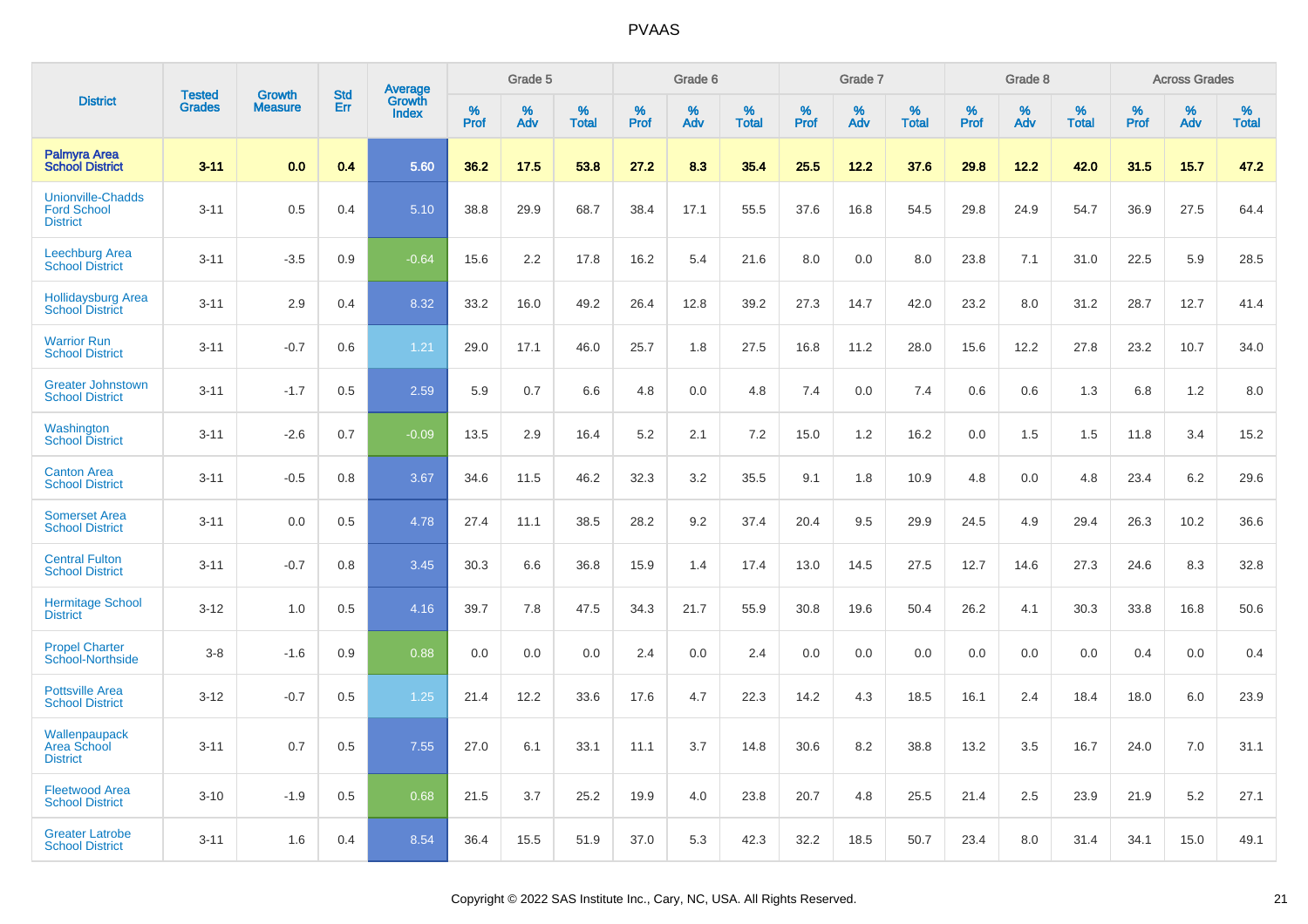|                                                                    |                                |                                 | <b>Std</b> | Average                |                  | Grade 5  |                   |                  | Grade 6  |                   |                  | Grade 7  |                   |           | Grade 8  |                   |                  | <b>Across Grades</b> |                   |
|--------------------------------------------------------------------|--------------------------------|---------------------------------|------------|------------------------|------------------|----------|-------------------|------------------|----------|-------------------|------------------|----------|-------------------|-----------|----------|-------------------|------------------|----------------------|-------------------|
| <b>District</b>                                                    | <b>Tested</b><br><b>Grades</b> | <b>Growth</b><br><b>Measure</b> | Err        | Growth<br><b>Index</b> | %<br><b>Prof</b> | %<br>Adv | %<br><b>Total</b> | %<br><b>Prof</b> | %<br>Adv | %<br><b>Total</b> | %<br><b>Prof</b> | %<br>Adv | %<br><b>Total</b> | %<br>Prof | %<br>Adv | %<br><b>Total</b> | %<br><b>Prof</b> | %<br>Adv             | %<br><b>Total</b> |
| <b>Palmyra Area</b><br><b>School District</b>                      | $3 - 11$                       | 0.0                             | 0.4        | 5.60                   | 36.2             | 17.5     | 53.8              | 27.2             | 8.3      | 35.4              | 25.5             | 12.2     | 37.6              | 29.8      | 12.2     | 42.0              | 31.5             | 15.7                 | 47.2              |
| <b>Propel Charter</b><br>School - Braddock<br><b>Hills</b>         | $3 - 11$                       | $-2.4$                          | 0.8        | 3.05                   | 1.8              | 1.8      | 3.5               | 1.7              | 0.0      | 1.7               | 0.0              | 0.0      | 0.0               | 2.9       | 0.0      | 2.9               | 1.9              | 0.6                  | 2.5               |
| <b>Great Valley</b><br><b>School District</b>                      | $3 - 11$                       | 0.1                             | 0.4        | 2.46                   | 31.0             | 24.2     | 55.2              | 38.1             | 8.6      | 46.6              | 26.8             | 17.2     | 44.1              | 26.4      | 17.4     | 43.8              | 31.1             | 20.1                 | 51.2              |
| <b>Girard School</b><br><b>District</b>                            | $3 - 11$                       | 0.0                             | 0.6        | 2.99                   | 33.9             | 15.2     | 49.1              | 27.4             | 13.7     | 41.0              | 22.7             | 20.9     | 43.6              | 15.6      | 5.5      | 21.1              | 25.6             | 18.0                 | 43.6              |
| <b>Propel Charter</b><br>School-Homestead                          | $3 - 11$                       | $-2.7$                          | 1.0        | $-0.17$                | 2.7              | 0.0      | 2.7               | 0.0              | 5.4      | 5.4               | 2.9              | 0.0      | 2.9               | 0.0       | 0.0      | 0.0               | 2.7              | 1.4                  | 4.1               |
| <b>Southeast Delco</b><br><b>School District</b>                   | $3 - 10$                       | $-0.4$                          | 0.6        | 4.21                   | 3.3              | 1.7      | 5.0               | 1.8              | 0.0      | 1.8               | 3.0              | 0.8      | 3.8               | 6.9       | 0.8      | 7.7               | 5.7              | 0.7                  | 6.3               |
| <b>Penns Manor Area</b><br><b>School District</b>                  | $3 - 12$                       | 1.5                             | 0.8        | 4.02                   | 12.7             | 4.8      | 17.5              | 14.6             | 0.0      | 14.6              | 18.5             | 1.8      | 20.4              | 16.7      | 8.3      | 25.0              | 19.0             | 3.6                  | 22.6              |
| <b>Blue Ridge School</b><br><b>District</b>                        | $3 - 11$                       | $-1.1$                          | 0.7        | 2.21                   | 23.3             | 5.5      | 28.8              | 14.9             | 0.0      | 14.9              | 25.8             | 3.2      | 29.0              | 12.9      | 4.3      | 17.1              | 23.5             | 4.1                  | 27.7              |
| <b>Sullivan County</b><br><b>School District</b>                   | $3 - 10$                       | $-2.9$                          | 1.0        | 0.92                   | 21.4             | 0.0      | 21.4              | 30.0             | 4.0      | 34.0              | 18.8             | 0.0      | 18.8              | 9.1       | 0.0      | 9.1               | 22.0             | 4.1                  | 26.0              |
| <b>Windber Area</b><br><b>School District</b>                      | $3 - 11$                       | $-1.8$                          | 0.7        | 2.80                   | 28.8             | 20.0     | 48.8              | 20.9             | 9.0      | 29.8              | 14.7             | 9.3      | 24.0              | 28.6      | 13.1     | 41.7              | 24.4             | 15.1                 | 39.6              |
| <b>Northern Bedford</b><br><b>County School</b><br><b>District</b> | $3 - 11$                       | $-1.5$                          | 0.8        | 1.00                   | 24.5             | 8.2      | 32.6              | 30.5             | 1.7      | 32.2              | 19.0             | 1.7      | 20.7              | 9.4       | 3.1      | 12.5              | 24.6             | 5.2                  | 29.8              |
| <b>Penn Hills Charter</b><br>School of<br>Entrepreneurship         | $3-8$                          | $-0.2$                          | 0.9        | 1.98                   | 11.6             | 2.3      | 14.0              | 13.5             | 10.8     | 24.3              | 15.4             | 2.6      | 18.0              | 5.3       | 0.0      | 5.3               | 17.0             | 3.8                  | 20.8              |
| <b>Meyersdale Area</b><br><b>School District</b>                   | $3 - 11$                       | 1.9                             | 0.8        | 4.25                   | 35.2             | 9.3      | 44.4              | 26.6             | 15.6     | 42.2              | 18.9             | 0.0      | 18.9              | 11.9      | 8.5      | 20.3              | 24.6             | 9.4                  | 34.0              |
| <b>Manchester</b><br><b>Academic Charter</b><br><b>School</b>      | $3-8$                          | 0.6                             | 1.1        | 3.37                   | 3.6              | 0.0      | 3.6               | 3.4              | 0.0      | 3.4               | 3.6              | 0.0      | 3.6               | 0.0       | 0.0      | 0.0               | 4.9              | 0.5                  | 5.4               |
| Philadelphia<br><b>Academy Charter</b><br><b>School</b>            | $3 - 11$                       | $-2.5$                          | 0.7        | 0.18                   | 22.1             | 6.5      | 28.6              | 25.0             | 7.9      | 32.9              | 13.2             | 19.1     | 32.4              | 22.2      | 16.7     | 38.9              | 24.3             | 9.8                  | 34.2              |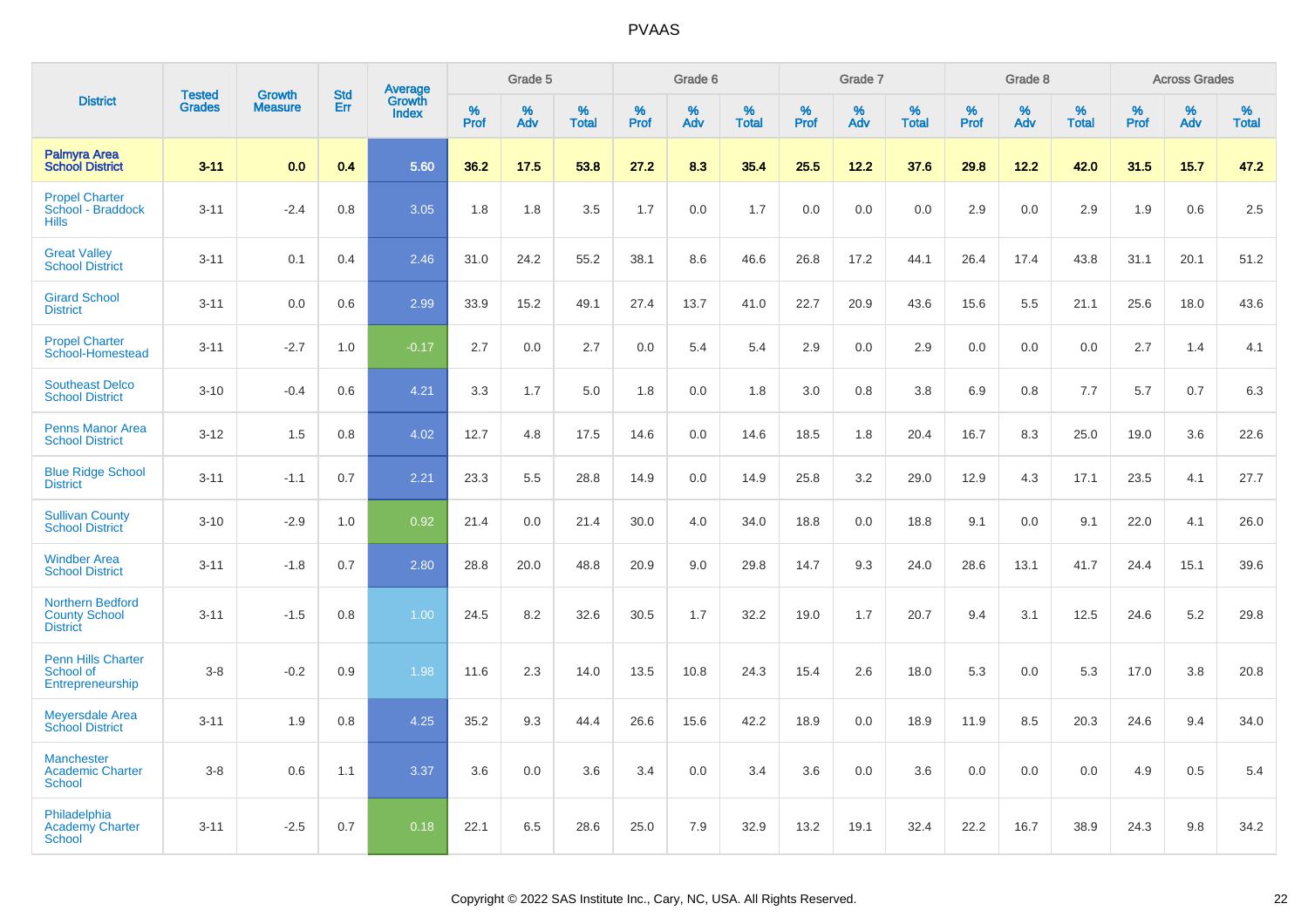|                                                                               |                                |                          | <b>Std</b> | Average                |           | Grade 5  |                      |           | Grade 6  |                   |           | Grade 7  |                      |           | Grade 8  |                   |           | <b>Across Grades</b> |                   |
|-------------------------------------------------------------------------------|--------------------------------|--------------------------|------------|------------------------|-----------|----------|----------------------|-----------|----------|-------------------|-----------|----------|----------------------|-----------|----------|-------------------|-----------|----------------------|-------------------|
| <b>District</b>                                                               | <b>Tested</b><br><b>Grades</b> | Growth<br><b>Measure</b> | Err        | Growth<br><b>Index</b> | %<br>Prof | %<br>Adv | $\%$<br><b>Total</b> | %<br>Prof | %<br>Adv | %<br><b>Total</b> | %<br>Prof | %<br>Adv | $\%$<br><b>Total</b> | %<br>Prof | %<br>Adv | %<br><b>Total</b> | %<br>Prof | %<br>Adv             | %<br><b>Total</b> |
| <b>Palmyra Area</b><br><b>School District</b>                                 | $3 - 11$                       | 0.0                      | 0.4        | 5.60                   | 36.2      | 17.5     | 53.8                 | 27.2      | 8.3      | 35.4              | 25.5      | 12.2     | 37.6                 | 29.8      | 12.2     | 42.0              | 31.5      | 15.7                 | 47.2              |
| <b>Redbank Valley</b><br><b>School District</b>                               | $3 - 11$                       | $-2.5$                   | 0.7        | 1.94                   | 34.3      | 20.0     | 54.3                 | 12.7      | 0.0      | 12.7              | 19.5      | 9.2      | 28.7                 | 9.5       | 0.0      | 9.5               | 21.8      | 10.1                 | 31.9              |
| <b>Mckeesport Area</b><br><b>School District</b>                              | $3 - 12$                       | $-0.2$                   | 0.5        | 1.94                   | 8.9       | 3.0      | 11.9                 | 3.9       | 0.0      | 3.9               | 1.0       | 0.0      | 1.0                  | 1.0       | 0.0      | 1.0               | 7.7       | 2.1                  | 9.7               |
| <b>State College Area</b><br><b>School District</b>                           | $3 - 11$                       | 0.6                      | 0.4        | 6.90                   | 29.6      | 33.7     | 63.3                 | 27.4      | 15.3     | 42.7              | 28.9      | 16.3     | 45.2                 | 20.8      | 8.9      | 29.7              | 29.0      | 27.0                 | 56.1              |
| <b>Young Scholars of</b><br><b>Greater Allegheny</b><br><b>Charter School</b> | $3 - 8$                        | $-1.4$                   | 1.6        | 1.32                   | 10.0      | 0.0      | 10.0                 | 6.2       | 0.0      | 6.2               | 10.0      | 0.0      | 10.0                 |           |          |                   | 6.6       | 0.0                  | 6.6               |
| <b>Freire Charter</b><br><b>School</b>                                        | $5 - 11$                       | 1.2                      | 0.6        | 3.54                   | 0.0       | 0.0      | 0.0                  | 1.5       | 0.0      | 1.5               | 3.0       | 0.0      | 3.0                  | 7.6       | 0.0      | 7.6               | 3.3       | 0.0                  | 3.3               |
| <b>West Greene</b><br><b>School District</b>                                  | $3 - 11$                       | $-1.6$                   | 0.9        | 2.26                   | 20.5      | 7.7      | 28.2                 | 7.7       | 7.7      | 15.4              | 9.3       | 11.1     | 20.4                 | 11.8      | 0.0      | 11.8              | 19.6      | 10.7                 | 30.2              |
| <b>Reading School</b><br><b>District</b>                                      | $3 - 11$                       | 0.0                      | 0.4        | 4.14                   | 3.8       | 1.2      | 5.0                  | 1.5       | 0.2      | 1.8               | 1.9       | 0.0      | 1.9                  | 1.5       | 0.4      | 1.9               | 3.6       | 1.1                  | 4.7               |
| <b>Wilkes-Barre Area</b><br><b>School District</b>                            | $3 - 11$                       | $-0.9$                   | 0.5        | 1.33                   | 8.1       | 1.7      | 9.8                  | 10.1      | 4.4      | 14.5              | 6.0       | 1.8      | 7.8                  | 3.1       | 1.3      | 4.4               | 9.8       | 3.0                  | 12.7              |
| <b>Universal Institute</b><br><b>Charter School</b>                           | $3 - 8$                        | $-2.3$                   | 0.7        | 0.12                   | 1.5       | 0.0      | 1.5                  | 1.3       | 0.0      | 1.3               | 0.0       | 0.0      | 0.0                  | 2.3       | 0.0      | 2.3               | 1.7       | 0.2                  | 2.0               |
| <b>Laboratory Charter</b><br>School                                           | $3 - 8$                        | $-0.7$                   | 1.1        | 2.78                   | 3.2       | 0.0      | 3.2                  | 2.3       | 0.0      | 2.3               | 6.4       | 0.0      | 6.4                  | 5.0       | 0.0      | 5.0               | 5.3       | 0.0                  | 5.3               |
| <b>South Side Area</b><br><b>School District</b>                              | $3 - 11$                       | 1.2                      | 0.8        | 4.65                   | 23.3      | 18.3     | 41.7                 | 17.7      | 0.0      | 17.7              | 26.6      | 7.8      | 34.4                 | 12.7      | 2.8      | 15.5              | 21.2      | 6.3                  | 27.6              |
| <b>Shenango Area</b><br><b>School District</b>                                | $3 - 11$                       | 0.1                      | 0.7        | 4.17                   | 25.0      | 7.1      | 32.1                 | 40.4      | 8.8      | 49.1              | 16.5      | 1.0      | 17.5                 | 14.4      | 1.1      | 15.6              | 22.5      | 7.6                  | 30.1              |
| <b>Panther Valley</b><br><b>School District</b>                               | $3 - 12$                       | 0.8                      | 0.6        | 5.00                   | 11.5      | 1.9      | 13.5                 | 10.2      | 1.7      | 11.9              | 11.1      | 1.8      | 13.0                 | 4.7       | 0.0      | 4.7               | 12.1      | 1.6                  | 13.6              |
| <b>Forest Hills School</b><br><b>District</b>                                 | $3 - 11$                       | 0.8                      | 0.5        | 4.44                   | 34.1      | 21.2     | 55.3                 | 20.8      | 3.3      | 24.2              | 18.6      | 5.6      | 24.2                 | 10.6      | 3.2      | 13.8              | 24.0      | 11.0                 | 35.1              |
| Cheltenham<br><b>School District</b>                                          | $3 - 11$                       | $-1.7$                   | 0.6        | 1.03                   | 19.8      | 16.7     | 36.5                 | 21.7      | 4.7      | 26.4              | 26.7      | 11.0     | 37.7                 | 12.1      | 3.3      | 15.4              | 23.0      | 11.2                 | 34.2              |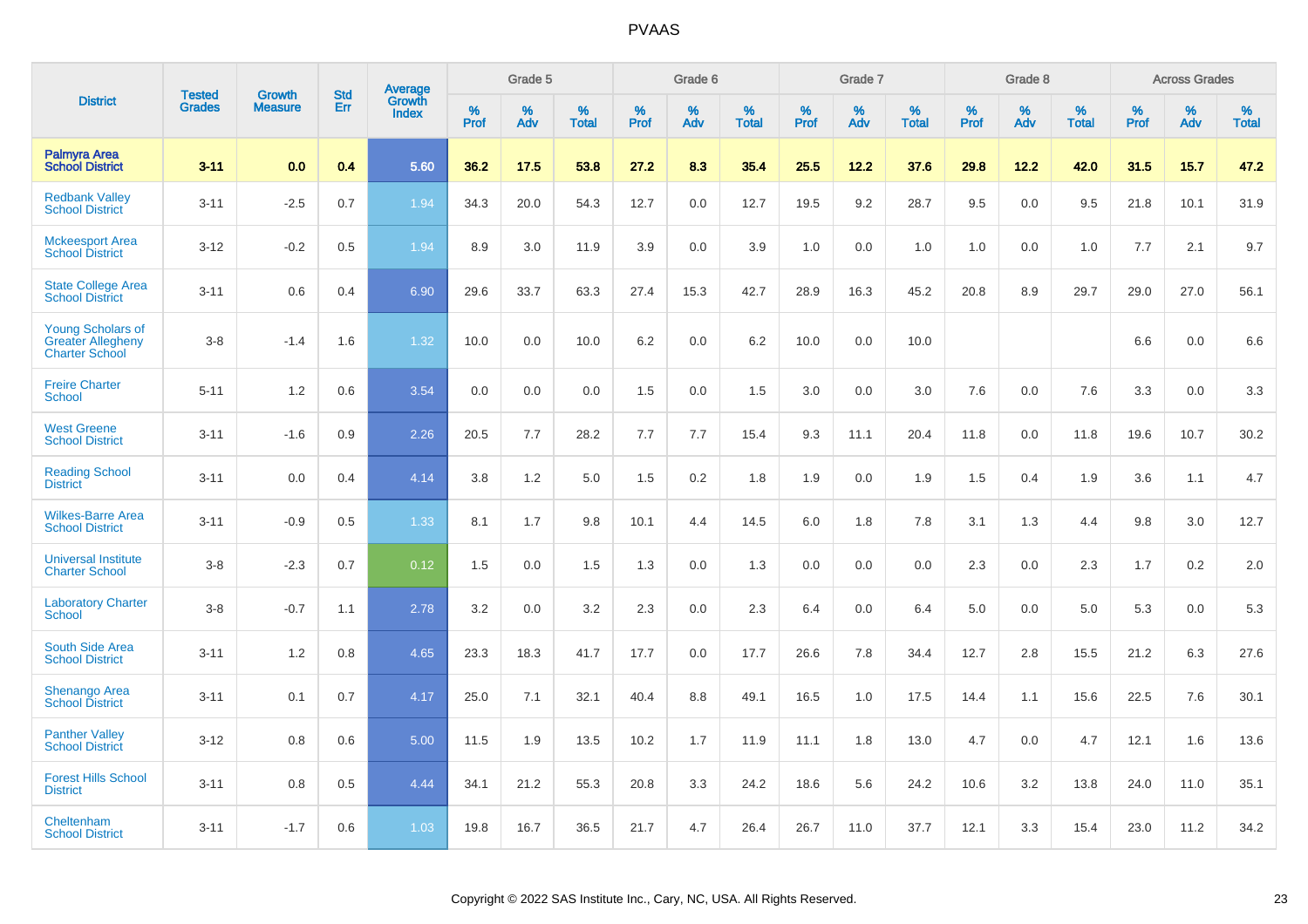|                                                                                   | <b>Tested</b> | <b>Growth</b>  | <b>Std</b> | <b>Average</b><br>Growth |                     | Grade 5  |                   |              | Grade 6  |                   |              | Grade 7  |                   |           | Grade 8  |                   |           | <b>Across Grades</b> |                   |
|-----------------------------------------------------------------------------------|---------------|----------------|------------|--------------------------|---------------------|----------|-------------------|--------------|----------|-------------------|--------------|----------|-------------------|-----------|----------|-------------------|-----------|----------------------|-------------------|
| <b>District</b>                                                                   | <b>Grades</b> | <b>Measure</b> | Err        | <b>Index</b>             | $\%$<br><b>Prof</b> | %<br>Adv | %<br><b>Total</b> | $\%$<br>Prof | %<br>Adv | %<br><b>Total</b> | $\%$<br>Prof | %<br>Adv | %<br><b>Total</b> | %<br>Prof | %<br>Adv | %<br><b>Total</b> | %<br>Prof | %<br>Adv             | %<br><b>Total</b> |
| <b>Palmyra Area</b><br><b>School District</b>                                     | $3 - 11$      | 0.0            | 0.4        | 5.60                     | 36.2                | 17.5     | 53.8              | 27.2         | 8.3      | 35.4              | 25.5         | 12.2     | 37.6              | 29.8      | 12.2     | 42.0              | 31.5      | 15.7                 | 47.2              |
| <b>Blue Mountain</b><br><b>School District</b>                                    | $3 - 10$      | 0.1            | 0.5        | 3.24                     | 33.3                | 19.2     | 52.6              | 24.3         | 0.6      | 24.8              | 16.3         | 10.1     | 26.4              | 20.3      | 6.1      | 26.4              | 27.5      | 11.1                 | 38.6              |
| <b>Titusville Area</b><br><b>School District</b>                                  | $3 - 11$      | $-1.7$         | 0.5        | 0.12                     | 28.5                | 13.8     | 42.3              | 18.9         | 4.2      | 23.1              | 18.0         | 3.9      | 21.9              | 8.0       | 3.6      | 11.6              | 21.8      | 10.0                 | 31.8              |
| <b>Agora Cyber</b><br><b>Charter School</b>                                       | $3 - 11$      | $-0.3$         | 0.6        | 3.62                     | 9.8                 | 2.0      | 11.8              | 7.8          | 0.7      | 8.5               | 6.2          | 2.1      | 8.3               | 3.3       | 1.3      | 4.6               | 9.7       | 2.4                  | 12.1              |
| <b>Sharon City School</b><br><b>District</b>                                      | $3 - 11$      | $-0.3$         | 0.5        | 1.32                     | 14.1                | 2.1      | 16.2              | 13.9         | 4.1      | 18.0              | 6.0          | 1.7      | 7.8               | 5.9       | 1.5      | 7.4               | 12.0      | 2.8                  | 14.8              |
| <b>Indiana Area</b><br><b>School District</b>                                     | $3 - 11$      | 1.8            | 0.4        | 7.21                     | 29.3                | 17.7     | 47.0              | 23.9         | 11.7     | 35.5              | 36.0         | 10.3     | 46.3              | 23.2      | 14.2     | 37.4              | 30.1      | 15.1                 | 45.2              |
| Susquehanna<br><b>Community School</b><br><b>District</b>                         | $3 - 11$      | $-2.8$         | 0.9        | $-1.20$                  | 19.6                | 9.8      | 29.4              | 15.5         | 1.7      | 17.2              | 13.3         | 11.1     | 24.4              | 2.0       | 2.0      | 4.1               | 19.6      | 6.3                  | 25.9              |
| <b>Palmyra Area</b><br><b>School District</b>                                     | $3 - 11$      | 0.0            | 0.4        | 5.60                     | 36.2                | 17.5     | 53.8              | 27.2         | 8.3      | 35.4              | 25.5         | $12.2$   | 37.6              | 29.8      | $12.2$   | 42.0              | 31.5      | 15.7                 | 47.2              |
| <b>Manheim Central</b><br><b>School District</b>                                  | $3 - 11$      | 2.8            | 0.4        | 9.93                     | 25.4                | 7.6      | 33.0              | 23.6         | 5.8      | 29.3              | 15.0         | $5.2\,$  | 20.2              | 20.9      | $6.2\,$  | 27.1              | 22.8      | 9.4                  | 32.2              |
| <b>Highlands School</b><br><b>District</b>                                        | $3 - 11$      | 0.4            | 0.5        | 2.41                     | 20.4                | 4.6      | 25.0              | 16.6         | 1.4      | 17.9              | 28.5         | 4.9      | 33.3              | 13.2      | 8.6      | 21.8              | 20.4      | 5.9                  | 26.3              |
| <b>Howard Gardner</b><br><b>Multiple</b><br>Intelligence<br><b>Charter School</b> | $3-8$         | $-3.7$         | 1.1        | $-1.27$                  | 16.7                | 6.7      | 23.3              | 9.4          | 0.0      | 9.4               | 9.1          | 0.0      | 9.1               | 7.4       | 11.1     | 18.5              | 14.7      | 3.5                  | 18.2              |
| <b>Inquiry Charter</b><br>School                                                  | $3-5$         | $-6.8$         | 2.1        | $-3.27$                  | 8.8                 | 2.9      | 11.8              |              |          |                   |              |          |                   |           |          |                   | 11.1      | 2.8                  | 13.9              |
| <b>Purchase Line</b><br><b>School District</b>                                    | $3 - 12$      | 1.0            | 0.8        | 4.29                     | 28.8                | 7.7      | 36.5              | 6.1          | 3.0      | 9.1               | 7.5          | 3.0      | 10.4              | 5.3       | 0.0      | 5.3               | 16.1      | 3.3                  | 19.4              |
| <b>Haverford</b><br><b>Township School</b><br><b>District</b>                     | $3 - 11$      | $-0.7$         | 0.3        | $-0.06$                  | 30.7                | 27.3     | 58.0              | 26.4         | 15.0     | 41.4              | 28.5         | 12.8     | 41.3              | 33.9      | 15.2     | 49.1              | 31.6      | 23.1                 | 54.7              |
| <b>Easton Area</b><br><b>School District</b>                                      | $3 - 12$      | $-1.1$         | 0.3        | $-0.56$                  | 22.4                | 5.9      | 28.3              | 14.6         | 3.3      | 17.9              | 11.0         | 6.9      | 18.0              | 10.3      | 2.2      | 12.4              | 18.5      | 8.4                  | 26.9              |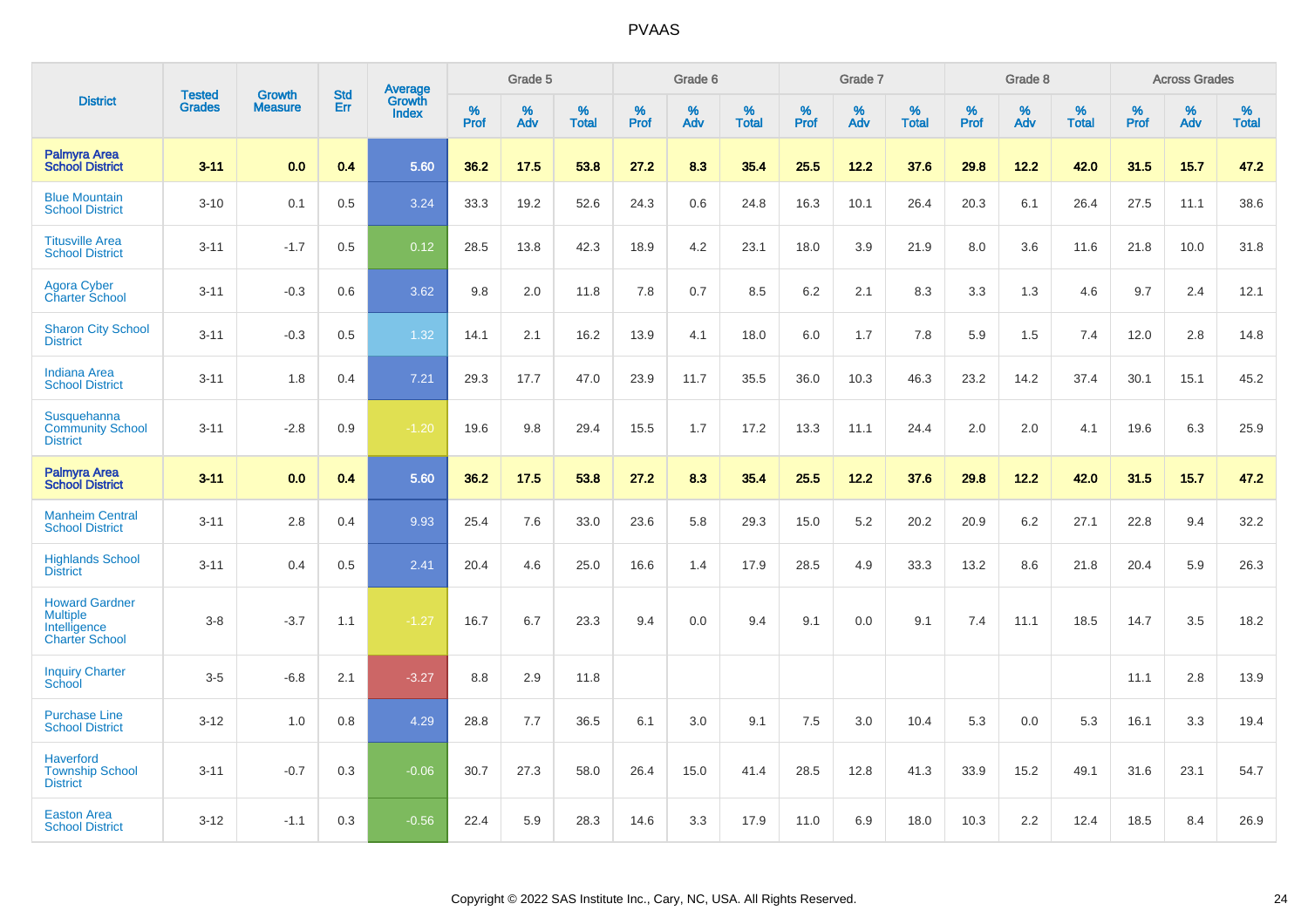|                                                                   |                                | <b>Growth</b>  |                          |                                   |           | Grade 5  |                   |                  | Grade 6  |                   |           | Grade 7  |                   |           | Grade 8  |                   |           | <b>Across Grades</b> |                   |
|-------------------------------------------------------------------|--------------------------------|----------------|--------------------------|-----------------------------------|-----------|----------|-------------------|------------------|----------|-------------------|-----------|----------|-------------------|-----------|----------|-------------------|-----------|----------------------|-------------------|
| <b>District</b>                                                   | <b>Tested</b><br><b>Grades</b> | <b>Measure</b> | <b>Std</b><br><b>Err</b> | Average<br>Growth<br><b>Index</b> | %<br>Prof | %<br>Adv | %<br><b>Total</b> | %<br><b>Prof</b> | %<br>Adv | %<br><b>Total</b> | %<br>Prof | %<br>Adv | %<br><b>Total</b> | %<br>Prof | %<br>Adv | %<br><b>Total</b> | %<br>Prof | %<br>Adv             | %<br><b>Total</b> |
| <b>Palmyra Area</b><br><b>School District</b>                     | $3 - 11$                       | 0.0            | 0.4                      | 5.60                              | 36.2      | 17.5     | 53.8              | 27.2             | 8.3      | 35.4              | 25.5      | 12.2     | 37.6              | 29.8      | 12.2     | 42.0              | 31.5      | 15.7                 | 47.2              |
| <b>Mastery Charter</b><br>School - Harrity<br>Campus              | $3 - 8$                        | $-0.7$         | 1.1                      | 2.42                              | 4.6       | 4.6      | 9.1               | 2.3              | 0.0      | 2.3               | 0.0       | 0.0      | 0.0               | 3.1       | 0.0      | 3.1               | 5.5       | 1.0                  | 6.5               |
| <b>Salisbury-Elk Lick</b><br><b>School District</b>               | $3 - 11$                       | $-4.2$         | 1.3                      | 0.13                              | 29.2      | 12.5     | 41.7              | 37.5             | 0.0      | 37.5              | 15.8      | 0.0      | 15.8              | 14.3      | 4.8      | 19.0              | 28.9      | 5.8                  | 34.7              |
| <b>Albert Gallatin</b><br><b>Area School</b><br><b>District</b>   | $3 - 11$                       | $-1.4$         | 0.5                      | 0.97                              | 19.0      | 10.2     | 29.3              | 18.6             | 1.6      | 20.2              | 12.8      | 2.8      | 15.6              | 14.8      | 2.0      | 16.8              | 17.4      | 4.9                  | 22.3              |
| <b>Carbondale Area</b><br><b>School District</b>                  | $3 - 10$                       | 1.1            | 0.6                      | 5.95                              | 10.3      | 1.2      | 11.5              | 4.2              | 0.0      | 4.2               | 4.8       | 3.6      | 8.4               | 13.9      | 0.0      | 13.9              | 9.4       | 0.8                  | 10.1              |
| <b>Fannett-Metal</b><br><b>School District</b>                    | $3 - 11$                       | $-2.4$         | 1.0                      | 2.68                              | 17.2      | 6.9      | 24.1              | 10.3             | 0.0      | 10.3              | 9.4       | 0.0      | 9.4               | 8.9       | 2.2      | 11.1              | 15.5      | 5.8                  | 21.3              |
| <b>Freedom Area</b><br><b>School District</b>                     | $3 - 11$                       | $-0.8$         | 0.7                      | 1.59                              | 13.6      | 3.7      | 17.3              | 21.4             | 2.4      | 23.8              | 18.6      | 2.9      | 21.6              | 10.7      | 1.3      | 12.0              | 17.8      | 3.7                  | 21.6              |
| <b>Richard Allen</b><br>Preparatory<br><b>Charter School</b>      | $5 - 8$                        | 0.8            | 0.7                      | 3.33                              | 0.0       | 0.0      | 0.0               | 1.0              | 0.0      | 1.0               | 1.8       | 0.9      | 2.7               | 0.9       | 0.0      | 0.9               | 1.1       | 0.3                  | 1.4               |
| <b>Troy Area School</b><br><b>District</b>                        | $3 - 10$                       | $-1.8$         | 0.6                      | 0.45                              | 11.1      | 4.0      | 15.2              | 4.0              | 4.0      | 8.0               | 14.1      | 0.0      | 14.1              | 6.8       | 0.8      | 7.7               | 11.9      | 2.1                  | 14.0              |
| <b>North Schuylkill</b><br><b>School District</b>                 | $3 - 11$                       | 0.5            | 0.5                      | 4.31                              | 8.2       | 3.0      | 11.2              | 4.8              | 0.8      | 5.6               | 5.8       | 3.9      | 9.7               | 11.8      | 6.7      | 18.5              | 12.1      | 4.1                  | 16.1              |
| <b>Middletown Area</b><br><b>School District</b>                  | $3 - 11$                       | $-1.6$         | 0.5                      | 0.08                              | 19.5      | 5.0      | 24.5              | 6.1              | 0.8      | 6.9               | 16.1      | 9.8      | 25.9              | 11.8      | 2.0      | 13.7              | 18.4      | 7.5                  | 25.9              |
| <b>Selinsgrove Area</b><br><b>School District</b>                 | $3 - 12$                       | 4.7            | 0.5                      | 11.20                             | 26.0      | 6.1      | 32.0              | 32.0             | 17.0     | 49.0              | 26.4      | 18.7     | 45.2              | 25.6      | 10.5     | 36.1              | 25.8      | 14.6                 | 40.4              |
| <b>Greater Nanticoke</b><br><b>Area School</b><br><b>District</b> | $3 - 12$                       | $-0.5$         | 0.6                      | 4.36                              | 13.6      | 2.7      | 16.4              | 2.6              | 0.0      | 2.6               | 3.6       | 0.0      | 3.6               | 4.2       | 1.7      | 5.9               | 7.6       | 2.0                  | 9.6               |
| Portage Area<br><b>School District</b>                            | $3 - 10$                       | 0.3            | 0.8                      | 2.06                              | 28.6      | 7.1      | 35.7              | 30.0             | 10.0     | 40.0              | 25.4      | 9.5      | 34.9              | 17.0      | 7.6      | 24.5              | 29.8      | 12.9                 | 42.6              |
| <b>Mount Carmel</b><br><b>Area School</b><br><b>District</b>      | $3 - 11$                       | 0.2            | 0.6                      | 3.89                              | 10.8      | 2.7      | 13.5              | 12.5             | 7.1      | 19.6              | 13.6      | 3.6      | 17.3              | 8.8       | 2.6      | 11.5              | 12.2      | 4.5                  | 16.7              |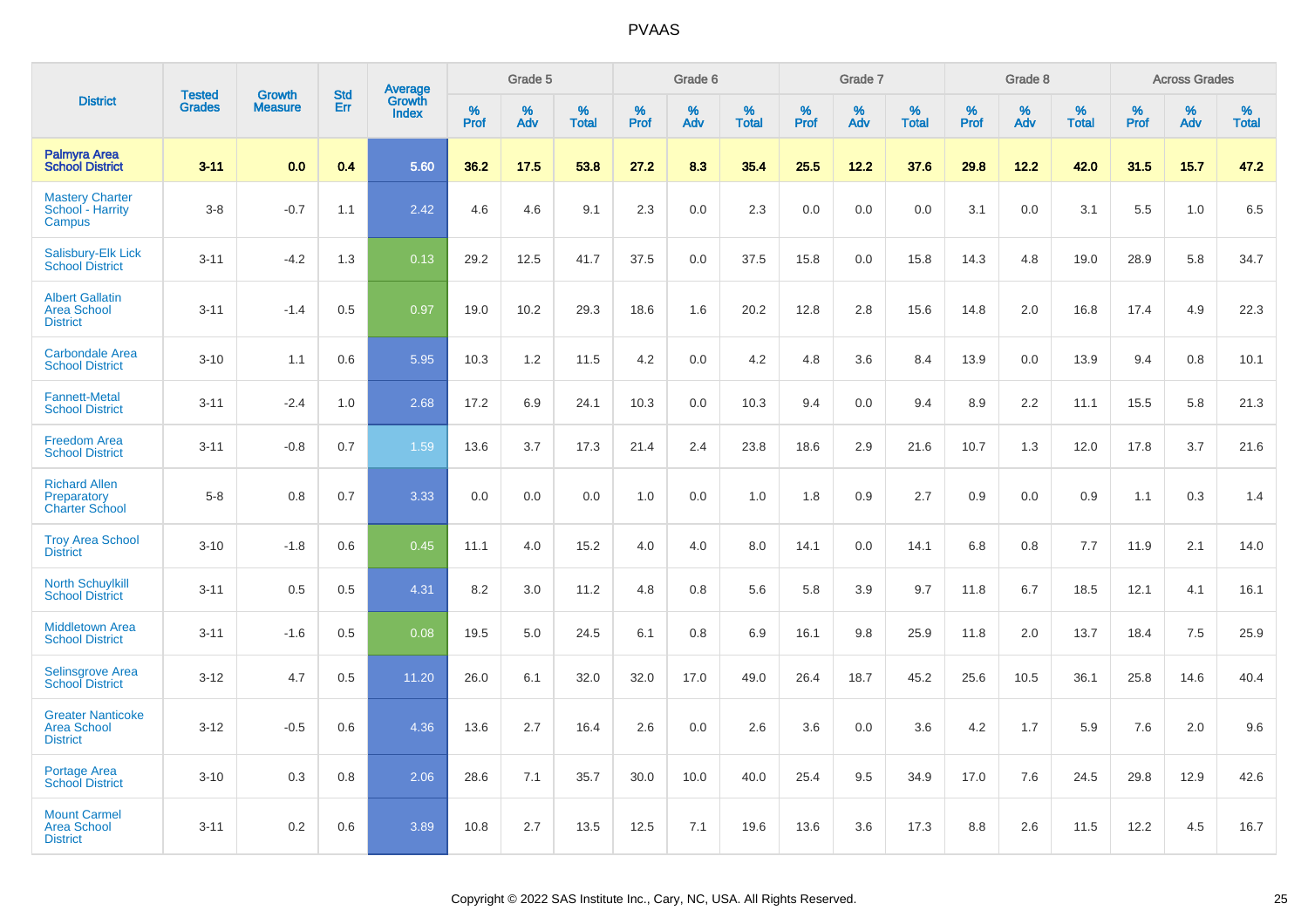|                                                                                            | <b>Tested</b> | <b>Growth</b>    | <b>Std</b> | Average                |                     | Grade 5  |                   |                     | Grade 6  |                   |              | Grade 7  |                   |                     | Grade 8  |                   |                     | <b>Across Grades</b> |                   |
|--------------------------------------------------------------------------------------------|---------------|------------------|------------|------------------------|---------------------|----------|-------------------|---------------------|----------|-------------------|--------------|----------|-------------------|---------------------|----------|-------------------|---------------------|----------------------|-------------------|
| <b>District</b>                                                                            | <b>Grades</b> | <b>Measure</b>   | <b>Err</b> | Growth<br><b>Index</b> | $\%$<br><b>Prof</b> | %<br>Adv | %<br><b>Total</b> | $\%$<br><b>Prof</b> | %<br>Adv | %<br><b>Total</b> | $\%$<br>Prof | %<br>Adv | %<br><b>Total</b> | $\%$<br><b>Prof</b> | %<br>Adv | %<br><b>Total</b> | $\%$<br><b>Prof</b> | %<br>Adv             | %<br><b>Total</b> |
| <b>Palmyra Area</b><br><b>School District</b>                                              | $3 - 11$      | 0.0              | 0.4        | 5.60                   | 36.2                | 17.5     | 53.8              | 27.2                | 8.3      | 35.4              | 25.5         | 12.2     | 37.6              | 29.8                | 12.2     | 42.0              | 31.5                | 15.7                 | 47.2              |
| <b>Lebanon School</b><br><b>District</b>                                                   | $3 - 11$      | 0.1              | 0.3        | 4.53                   | 10.8                | 2.5      | 13.2              | 5.4                 | 1.6      | 7.0               | 3.4          | 0.6      | 4.1               | 4.5                 | 0.8      | 5.4               | 7.2                 | 1.6                  | 8.8               |
| <b>Mastery Charter</b><br>School - Hardy<br><b>Williams</b>                                | $3 - 11$      | $-0.1$           | 1.2        | 1.30                   | 4.9                 | 0.0      | 4.9               | 11.4                | 2.9      | 14.3              | 5.6          | 0.0      | 5.6               |                     |          |                   | 6.9                 | 0.6                  | 7.5               |
| <b>Cameron County</b><br><b>School District</b>                                            | $3 - 12$      | 1.0              | 1.0        | 4.16                   | 48.4                | 0.0      | 48.4              | 29.0                | 2.6      | 31.6              | 7.3          | 2.4      | 9.8               | 13.5                | $0.0\,$  | 13.5              | 30.3                | 6.8                  | 37.2              |
| Johnsonburg Area<br><b>School District</b>                                                 | $3 - 11$      | $2.2\phantom{0}$ | 1.0        | 5.07                   | 17.5                | 7.5      | 25.0              | 21.2                | 12.1     | 33.3              | 18.6         | 7.0      | 25.6              | 15.6                | 2.2      | 17.8              | 25.5                | 10.2                 | 35.7              |
| <b>Marion Center</b><br><b>Area School</b><br><b>District</b>                              | $3 - 10$      | 0.9              | 0.7        | 5.76                   | 24.4                | 7.7      | 32.0              | 37.2                | 11.8     | 49.0              | 19.0         | 10.7     | 29.8              | 22.6                | 8.6      | 31.2              | 27.9                | 10.6                 | 38.4              |
| The Philadelphia<br><b>Charter School for</b><br><b>Arts and Sciences</b><br>at HR Edmunds | $3 - 8$       | 1.7              | 0.6        | 4.09                   | 6.4                 | 0.0      | 6.4               | 0.0                 | 0.0      | 0.0               | 2.1          | 0.0      | 2.1               | 2.2                 | 0.0      | 2.2               | 2.1                 | 0.2                  | 2.3               |
| Montgomery Area<br><b>School District</b>                                                  | $3 - 11$      | 0.8              | 0.8        | 4.18                   | 25.7                | 10.8     | 36.5              | 29.0                | 30.6     | 59.7              | 33.3         | 6.9      | 40.3              | 17.2                | 1.7      | 19.0              | 28.4                | 13.2                 | 41.6              |
| <b>Camp Hill School</b><br><b>District</b>                                                 | $3 - 12$      | $-2.0$           | 0.7        | $-0.33$                | 40.7                | 27.2     | 67.9              | 24.0                | 4.0      | 28.0              | 17.6         | 9.9      | 27.5              | 22.0                | 3.7      | 25.7              | 30.7                | 15.4                 | 46.1              |
| <b>Antietam School</b><br><b>District</b>                                                  | $3 - 10$      | $-2.5$           | 0.8        | $-0.25$                | 9.4                 | 1.6      | 10.9              | 10.0                | 3.3      | 13.3              | 5.6          | 0.0      | 5.6               | 5.8                 | 0.0      | 5.8               | 8.3                 | 1.2                  | 9.5               |
| <b>Franklin Area</b><br><b>School District</b>                                             | $3 - 11$      | 0.9              | 0.5        | 5.84                   | 22.0                | 7.1      | 29.1              | 25.8                | 3.1      | 28.9              | 10.1         | 4.2      | 14.3              | 8.2                 | 0.7      | 8.9               | 19.0                | 4.3                  | 23.2              |
| South Williamsport<br><b>Area School</b><br><b>District</b>                                | $3 - 10$      | $-0.6$           | 0.6        | 3.18                   | 20.4                | 1.1      | 21.5              | 25.8                | 4.5      | 30.3              | 15.5         | 2.4      | 17.9              | 15.1                | 0.0      | 15.1              | 20.2                | 2.8                  | 23.0              |
| <b>Deep Roots</b><br><b>Charter School</b>                                                 | $3-6$         | $-0.9$           | 1.3        | 2.28                   | 0.0                 | 0.0      | 0.0               | 0.0                 | 0.0      | 0.0               |              |          |                   |                     |          |                   | 1.3                 | 0.0                  | 1.3               |
| <b>Ellwood City Area</b><br><b>School District</b>                                         | $3 - 11$      | $-1.7$           | 0.6        | 1.08                   | 20.6                | 7.8      | 28.4              | 19.0                | 2.6      | 21.6              | 21.7         | 2.5      | 24.2              | 5.5                 | 2.8      | 8.3               | 17.5                | 4.7                  | 22.2              |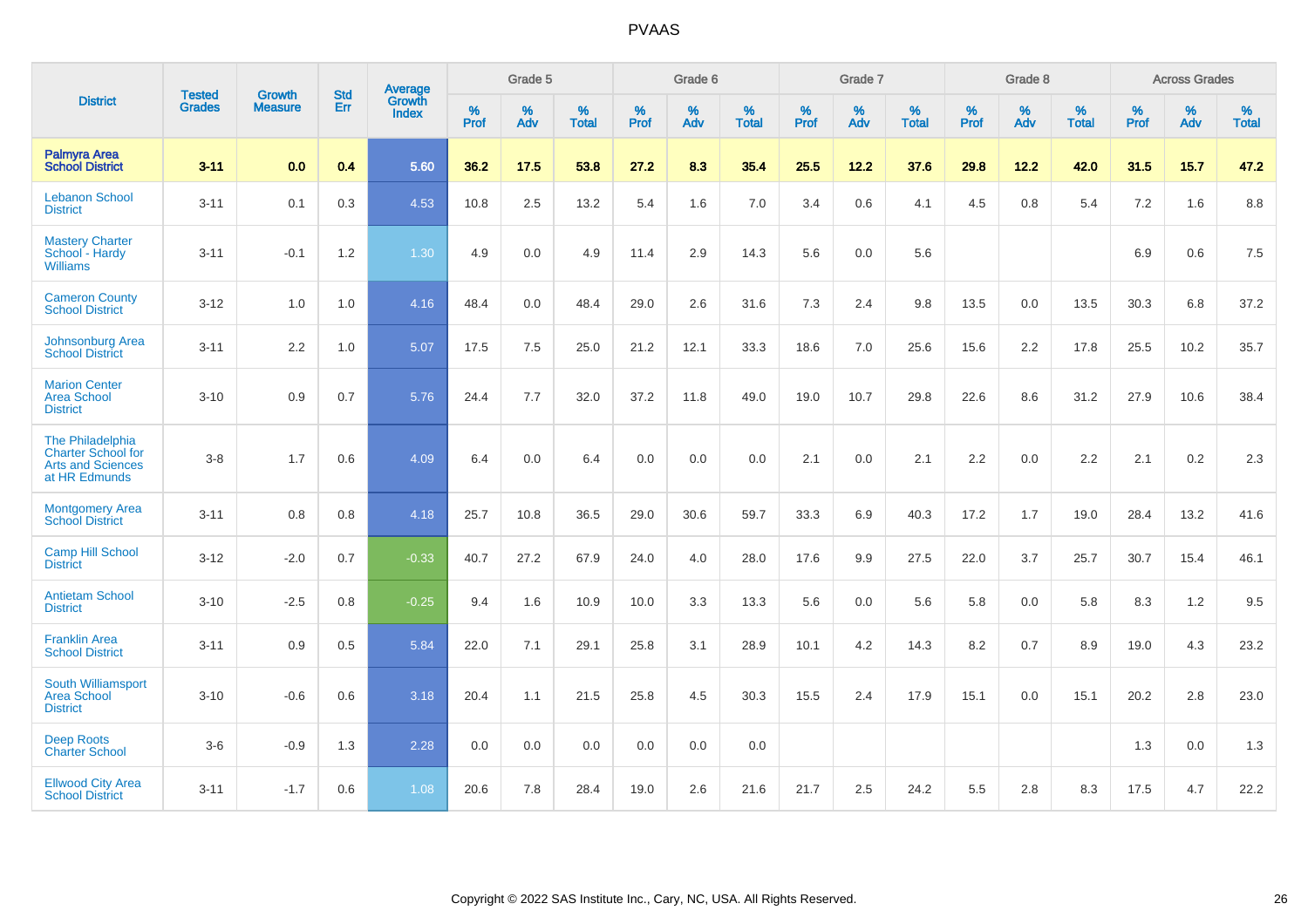|                                                                        |                                | <b>Growth</b>  | <b>Std</b> | Average<br>Growth |              | Grade 5  |                   |              | Grade 6  |                   |              | Grade 7  |                   |              | Grade 8  |                   |              | <b>Across Grades</b> |                   |
|------------------------------------------------------------------------|--------------------------------|----------------|------------|-------------------|--------------|----------|-------------------|--------------|----------|-------------------|--------------|----------|-------------------|--------------|----------|-------------------|--------------|----------------------|-------------------|
| <b>District</b>                                                        | <b>Tested</b><br><b>Grades</b> | <b>Measure</b> | <b>Err</b> | <b>Index</b>      | $\%$<br>Prof | %<br>Adv | %<br><b>Total</b> | $\%$<br>Prof | %<br>Adv | %<br><b>Total</b> | $\%$<br>Prof | %<br>Adv | %<br><b>Total</b> | $\%$<br>Prof | %<br>Adv | %<br><b>Total</b> | $\%$<br>Prof | %<br>Adv             | %<br><b>Total</b> |
| Palmyra Area<br><b>School District</b>                                 | $3 - 11$                       | 0.0            | 0.4        | 5.60              | 36.2         | 17.5     | 53.8              | 27.2         | 8.3      | 35.4              | 25.5         | 12.2     | 37.6              | 29.8         | 12.2     | 42.0              | 31.5         | 15.7                 | 47.2              |
| <b>West Middlesex</b><br><b>Area School</b><br><b>District</b>         | $3 - 10$                       | 0.9            | 0.9        | 4.10              | 21.7         | 21.7     | 43.5              | 39.3         | 4.9      | 44.3              | 30.0         | 2.0      | 32.0              | 7.1          | 0.0      | 7.1               | 30.3         | 7.4                  | 37.7              |
| <b>Gillingham Charter</b><br>School                                    | $3 - 11$                       | $-5.9$         | 2.0        | $-1.16$           | 9.1          | 0.0      | 9.1               | 0.0          | 0.0      | 0.0               |              |          |                   | 0.0          | 0.0      | 0.0               | 4.4          | 1.4                  | 5.8               |
| <b>Ferndale Area</b><br><b>School District</b>                         | $3 - 10$                       | $-0.9$         | 0.9        | 1.11              | 27.3         | 0.0      | 27.3              | 19.5         | 7.3      | 26.8              | 31.6         | 2.6      | 34.2              | 11.1         | 8.9      | 20.0              | 21.3         | 7.9                  | 29.1              |
| <b>Mastery Charter</b><br>School - Pickett<br>Campus                   | $6 - 10$                       | 1.2            | 1.1        | 2.33              |              |          |                   | 0.0          | 0.0      | 0.0               | 0.0          | 0.0      | 0.0               | 2.8          | 0.0      | 2.8               | 0.9          | 0.0                  | 0.9               |
| <b>Big Spring School</b><br><b>District</b>                            | $3 - 11$                       | $-1.2$         | 0.5        | 0.68              | 26.7         | 13.0     | 39.7              | 22.0         | 3.8      | 25.8              | 20.9         | 6.7      | 27.6              | 10.9         | 3.3      | 14.1              | 24.6         | 10.4                 | 35.0              |
| <b>Elk Lake School</b><br><b>District</b>                              | $3 - 11$                       | 1.9            | 0.7        | 7.96              | 17.5         | 3.8      | 21.2              | 35.8         | 12.6     | 48.4              | 11.4         | 3.4      | 14.8              | 8.5          | 4.9      | 13.4              | 21.4         | 7.2                  | 28.5              |
| <b>Forest City</b><br><b>Regional School</b><br><b>District</b>        | $3 - 12$                       | 1.5            | 0.9        | 4.76              | 22.2         | 11.1     | 33.3              | 14.3         | 2.0      | 16.3              | 18.9         | 10.8     | 29.7              | 31.9         | 10.6     | 42.6              | 22.1         | 10.7                 | 32.8              |
| <b>Hamburg Area</b><br><b>School District</b>                          | $3 - 11$                       | $-0.0$         | 0.5        | 1.79              | 29.1         | 6.4      | 35.5              | 28.4         | 2.4      | 30.7              | 10.1         | 3.8      | 13.8              | 9.9          | 2.1      | 12.1              | 20.9         | 6.6                  | 27.5              |
| <b>United School</b><br><b>District</b>                                | $3 - 11$                       | 0.3            | 0.8        | 3.96              | 27.0         | 1.6      | 28.6              | 31.8         | 12.7     | 44.4              | 29.2         | 10.8     | 40.0              | 20.9         | 9.0      | 29.8              | 28.1         | 9.4                  | 37.5              |
| <b>Valley Grove</b><br><b>School District</b>                          | $3 - 10$                       | $-2.4$         | 0.8        | $-1.21$           | 35.4         | 8.3      | 43.8              | 27.6         | 1.7      | 29.3              | 18.5         | 5.6      | 24.1              | 14.3         | 1.8      | 16.1              | 25.5         | 6.8                  | 32.2              |
| <b>Hanover Area</b><br><b>School District</b>                          | $3 - 11$                       | $-2.5$         | 0.9        | $-0.79$           | 3.4          | 3.4      | 6.8               | 10.0         | 4.0      | 14.0              | 5.3          | 1.8      | 7.0               | 0.0          | 0.0      | 0.0               | 7.4          | 1.9                  | 9.3               |
| <b>Gettysburg Area</b><br><b>School District</b>                       | $3 - 11$                       | 1.3            | 0.4        | 5.96              | 36.4         | 17.3     | 53.7              | 22.0         | 12.0     | 34.0              | 15.9         | 5.7      | 21.6              | 21.4         | 7.3      | 28.6              | 25.4         | 14.7                 | 40.1              |
| <b>Folk Arts-Cultural</b><br><b>Treasures Charter</b><br><b>School</b> | $3 - 7$                        | $-1.8$         | 1.0        | 1.12              | 22.7         | 6.8      | 29.6              | 28.9         | 4.4      | 33.3              | 20.4         | 2.3      | 22.7              |              |          |                   | 28.1         | $6.2\,$              | 34.4              |
| <b>Sayre Area School</b><br><b>District</b>                            | $3 - 11$                       | 1.9            | 0.7        | 6.31              | 21.3         | 6.6      | 27.9              | 36.2         | 5.0      | 41.2              | 21.4         | 3.6      | 25.0              | 13.4         | 0.0      | 13.4              | 25.9         | 6.1                  | 32.0              |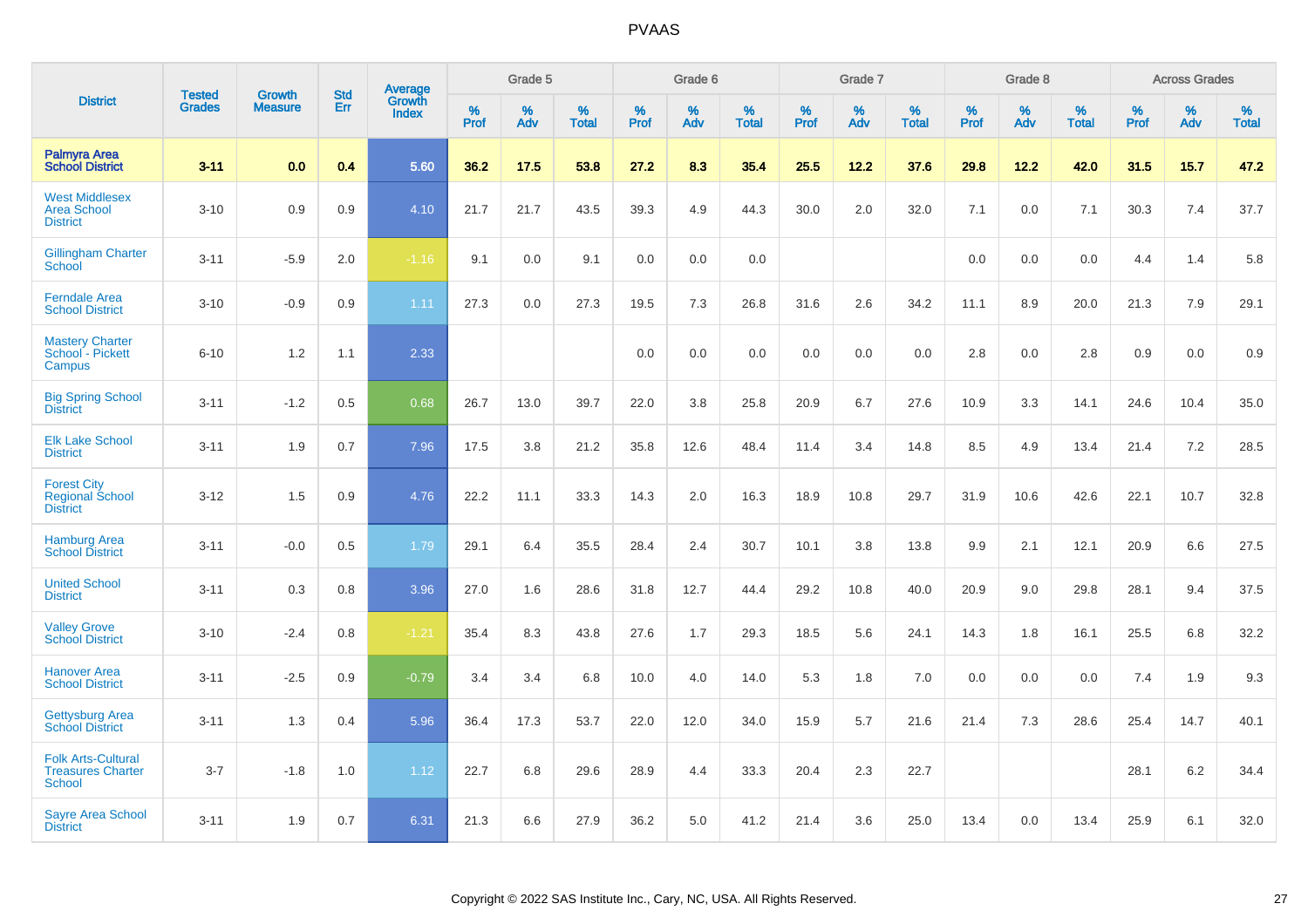|                                                                              |                                |                                 | <b>Std</b> | Average                       |           | Grade 5  |                   |           | Grade 6  |                   |           | Grade 7  |                   |           | Grade 8  |                   |           | <b>Across Grades</b> |                   |
|------------------------------------------------------------------------------|--------------------------------|---------------------------------|------------|-------------------------------|-----------|----------|-------------------|-----------|----------|-------------------|-----------|----------|-------------------|-----------|----------|-------------------|-----------|----------------------|-------------------|
| <b>District</b>                                                              | <b>Tested</b><br><b>Grades</b> | <b>Growth</b><br><b>Measure</b> | Err        | <b>Growth</b><br><b>Index</b> | %<br>Prof | %<br>Adv | %<br><b>Total</b> | %<br>Prof | %<br>Adv | %<br><b>Total</b> | %<br>Prof | %<br>Adv | %<br><b>Total</b> | %<br>Prof | %<br>Adv | %<br><b>Total</b> | %<br>Prof | %<br>Adv             | %<br><b>Total</b> |
| <b>Palmyra Area</b><br><b>School District</b>                                | $3 - 11$                       | 0.0                             | 0.4        | 5.60                          | 36.2      | 17.5     | 53.8              | 27.2      | 8.3      | 35.4              | 25.5      | 12.2     | 37.6              | 29.8      | 12.2     | 42.0              | 31.5      | 15.7                 | 47.2              |
| <b>Harmony Area</b><br><b>School District</b>                                | $3 - 10$                       | 0.9                             | 1.7        | 2.79                          | 31.2      | 6.2      | 37.5              | 41.7      | 4.2      | 45.8              | 0.0       | 0.0      | 0.0               |           |          |                   | 27.4      | 7.4                  | 34.7              |
| <b>Laurel School</b><br><b>District</b>                                      | $3 - 11$                       | $-0.4$                          | 0.7        | 1.59                          | 25.7      | 5.4      | 31.1              | 23.9      | 12.7     | 36.6              | 29.5      | 5.1      | 34.6              | 18.8      | 8.7      | 27.5              | 28.6      | 13.6                 | 42.2              |
| <b>Old Forge School</b><br><b>District</b>                                   | $3 - 12$                       | $-2.1$                          | 0.8        | 0.34                          | 11.8      | 2.9      | 14.7              | 11.3      | 0.0      | 11.3              | 19.0      | 4.8      | 23.8              | 5.9       | 0.0      | 5.9               | 14.0      | 2.9                  | 16.9              |
| <b>Universal Alcorn</b><br><b>Charter School</b>                             | $3 - 8$                        | $-0.7$                          | 0.8        | 0.93                          | 7.7       | 1.9      | 9.6               | 3.9       | 0.0      | 3.9               | 8.8       | 0.0      | 8.8               | 5.1       | 0.0      | 5.1               | 6.4       | 1.7                  | 8.1               |
| <b>Reach Cyber</b><br><b>Charter School</b>                                  | $3 - 11$                       | $-2.4$                          | 0.9        | $-0.45$                       | 19.4      | 9.7      | 29.0              | 9.1       | 0.0      | 9.1               | 17.0      | 3.8      | 20.8              | 17.5      | 5.3      | 22.8              | 21.3      | 4.7                  | 26.0              |
| <b>Cocalico School</b><br><b>District</b>                                    | $3 - 11$                       | 2.0                             | 0.4        | 5.70                          | 27.4      | 17.4     | 44.8              | 25.2      | 17.5     | 42.7              | 27.3      | 4.0      | 31.3              | 22.2      | $6.2\,$  | 28.4              | 28.3      | 12.1                 | 40.4              |
| <b>Waynesboro Area</b><br><b>School District</b>                             | $3 - 12$                       | $-0.5$                          | 0.4        | 2.30                          | 25.0      | 9.2      | 34.2              | 20.4      | 10.5     | 31.0              | 19.2      | 6.0      | 25.2              | 20.1      | 4.8      | 24.8              | 22.3      | 9.3                  | 31.6              |
| <b>Spring Cove</b><br><b>School District</b>                                 | $3 - 11$                       | 0.9                             | 0.5        | 5.97                          | 18.5      | 8.4      | 26.9              | 15.1      | 4.8      | 19.8              | 11.0      | 3.9      | 15.0              | 12.7      | 4.0      | 16.7              | 20.0      | 7.4                  | 27.4              |
| <b>Young Scholars Of</b><br>Western<br>Pennsylvania<br><b>Charter School</b> | $3 - 8$                        | $-0.4$                          | 1.1        | 1.25                          | 6.7       | 6.7      | 13.3              | 5.9       | 5.9      | 11.8              | 20.7      | 3.4      | 24.1              | 8.7       | 0.0      | 8.7               | 12.3      | 4.8                  | 17.1              |
| <b>Keystone School</b><br><b>District</b>                                    | $3 - 11$                       | $-1.0$                          | 0.8        | 1.11                          | 28.4      | 19.4     | 47.8              | 32.1      | 1.9      | 34.0              | 12.3      | 1.4      | 13.7              | 6.4       | 0.0      | 6.4               | 24.1      | 7.6                  | 31.6              |
| <b>New Castle Area</b><br><b>School District</b>                             | $3 - 12$                       | $-0.5$                          | 0.4        | 2.63                          | 4.3       | 0.5      | 4.8               | 3.3       | 1.9      | 5.2               | 7.7       | 1.4      | 9.1               | 3.3       | 0.9      | 4.2               | 4.4       | 1.1                  | 5.5               |
| <b>Vision Academy</b><br>Charter School                                      | $3 - 8$                        | 1.7                             | 1.1        | 3.72                          | 11.1      | 0.0      | 11.1              | 0.0       | 0.0      | 0.0               | 2.9       | 2.9      | 5.9               | 9.5       | 4.8      | 14.3              | 6.4       | 1.6                  | 8.0               |
| <b>Lower Moreland</b><br><b>Township School</b><br><b>District</b>           | $3 - 11$                       | 2.2                             | 0.5        | 4.65                          | 27.3      | 27.3     | 54.6              | 38.8      | 19.4     | 58.2              | 30.7      | 17.2     | 47.8              | 25.1      | 15.0     | 40.1              | 32.4      | 17.7                 | 50.0              |
| <b>Fairfield Area</b><br><b>School District</b>                              | $3 - 11$                       | $-1.2$                          | 0.8        | 1.99                          | 32.3      | 1.6      | 33.9              | 19.7      | 1.6      | 21.3              | 18.5      | 0.0      | 18.5              | 16.7      | 3.7      | 20.4              | 25.3      | 6.7                  | 32.0              |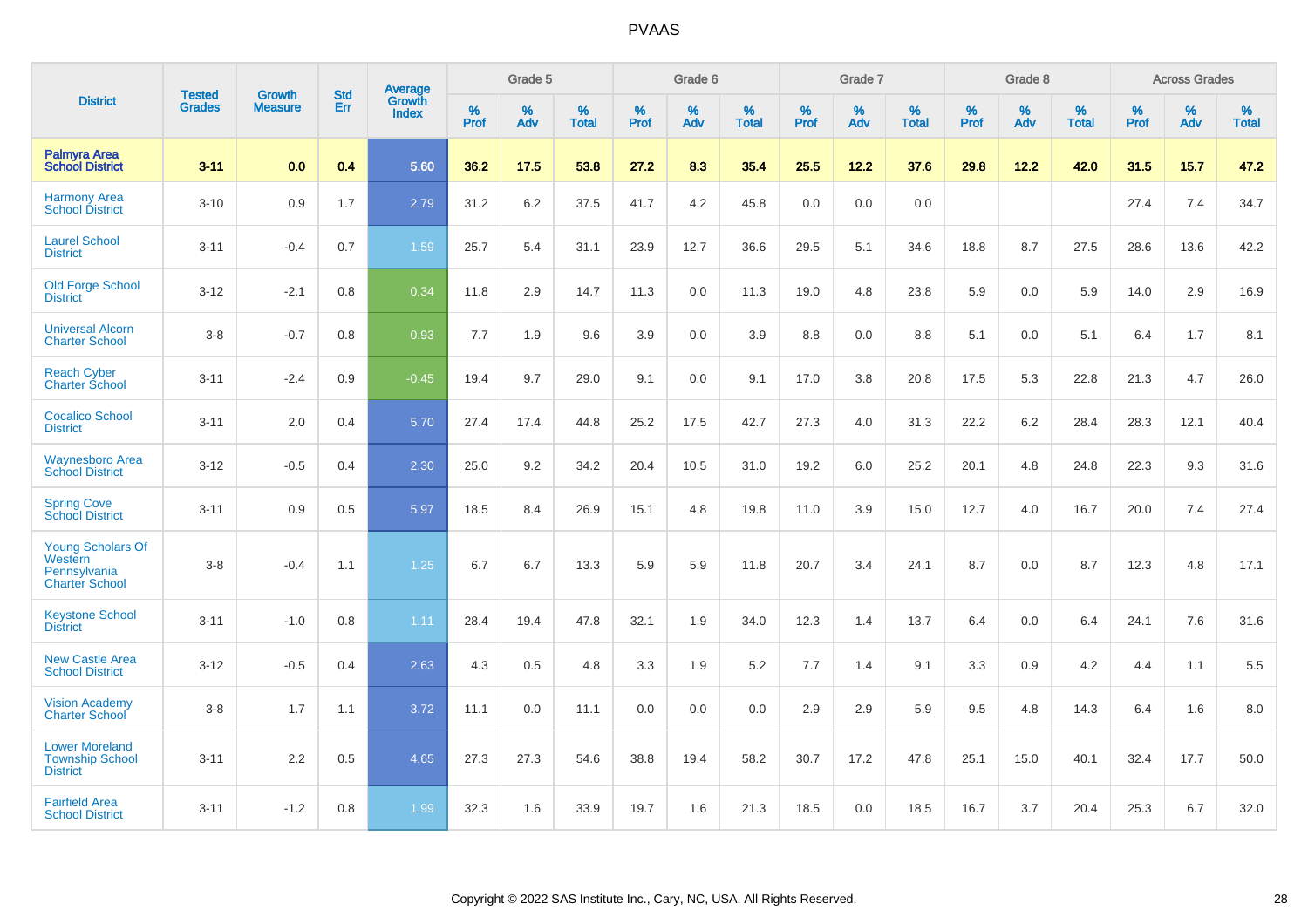|                                                             |                                | <b>Growth</b>  | <b>Std</b> | Average                |              | Grade 5     |                      |                     | Grade 6     |                      |              | Grade 7     |                      |              | Grade 8     |                   |                     | <b>Across Grades</b> |                      |
|-------------------------------------------------------------|--------------------------------|----------------|------------|------------------------|--------------|-------------|----------------------|---------------------|-------------|----------------------|--------------|-------------|----------------------|--------------|-------------|-------------------|---------------------|----------------------|----------------------|
| <b>District</b>                                             | <b>Tested</b><br><b>Grades</b> | <b>Measure</b> | Err        | Growth<br><b>Index</b> | $\%$<br>Prof | $\%$<br>Adv | $\%$<br><b>Total</b> | $\%$<br><b>Prof</b> | $\%$<br>Adv | $\%$<br><b>Total</b> | $\%$<br>Prof | $\%$<br>Adv | $\%$<br><b>Total</b> | $\%$<br>Prof | $\%$<br>Adv | %<br><b>Total</b> | $\%$<br><b>Prof</b> | $\%$<br>Adv          | $\%$<br><b>Total</b> |
| <b>Palmyra Area</b><br><b>School District</b>               | $3 - 11$                       | 0.0            | 0.4        | 5.60                   | 36.2         | 17.5        | 53.8                 | 27.2                | 8.3         | 35.4                 | 25.5         | 12.2        | 37.6                 | 29.8         | 12.2        | 42.0              | 31.5                | 15.7                 | 47.2                 |
| <b>Grove City Area</b><br><b>School District</b>            | $3 - 12$                       | $-0.0$         | 0.6        | 1.93                   | 21.8         | 16.8        | 38.6                 | 29.0                | 12.1        | 41.1                 | 28.1         | 13.2        | 41.2                 | 19.5         | 8.5         | 28.0              | 27.6                | 16.8                 | 44.3                 |
| <b>Russell Byers</b><br><b>Charter School</b>               | $3 - 8$                        | 1.5            | 0.8        | 5.07                   | 3.6          | 0.0         | 3.6                  | 0.0                 | 0.0         | 0.0                  | 0.0          | 0.0         | 0.0                  | 0.0          | 0.0         | 0.0               | 3.2                 | 1.9                  | 5.2                  |
| <b>Upper Dublin</b><br><b>School District</b>               | $3 - 12$                       | 0.6            | 0.4        | 2.59                   | 41.8         | 29.3        | 71.1                 | 38.5                | 24.8        | 63.3                 | 30.8         | 29.7        | 60.5                 | 24.1         | 14.8        | 38.9              | 35.7                | 29.8                 | 65.5                 |
| <b>Everett Area</b><br><b>School District</b>               | $3 - 11$                       | $-1.4$         | 0.7        | 1.92                   | 27.6         | 6.9         | 34.5                 | 19.8                | 2.3         | 22.1                 | 13.9         | 1.0         | 14.8                 | 10.7         | 6.7         | 17.3              | 19.7                | 5.5                  | 25.2                 |
| <b>Dunmore School</b><br><b>District</b>                    | $3 - 11$                       | $-0.4$         | 0.7        | 1.48                   | 26.4         | 9.7         | 36.1                 | 20.9                | 2.2         | 23.1                 | 10.4         | 0.9         | 11.3                 | 9.5          | 3.6         | 13.1              | 18.9                | 6.1                  | 25.0                 |
| <b>Carlynton School</b><br><b>District</b>                  | $3 - 11$                       | $-1.3$         | 0.7        | 0.95                   | 16.3         | 10.9        | 27.2                 | 35.7                | 7.1         | 42.9                 | 9.5          | 3.8         | 13.3                 | 11.7         | 0.0         | 11.7              | 20.9                | 6.7                  | 27.6                 |
| <b>Upper Perkiomen</b><br><b>School District</b>            | $3 - 11$                       | 2.0            | 0.4        | 6.80                   | 26.0         | 11.8        | 37.8                 | 23.0                | 6.1         | 29.1                 | 28.0         | 11.6        | 39.6                 | 22.9         | 10.0        | 32.8              | 24.8                | 10.4                 | 35.1                 |
| <b>Bellwood-Antis</b><br><b>School District</b>             | $3 - 10$                       | 2.2            | 0.6        | 5.68                   | 18.9         | 4.4         | 23.3                 | 12.4                | 9.0         | 21.4                 | 29.4         | 15.3        | 44.7                 | 14.1         | 6.5         | 20.6              | 21.6                | 9.9                  | 31.5                 |
| <b>Mars Area School</b><br><b>District</b>                  | $3 - 10$                       | 0.5            | 0.4        | 6.45                   | 31.3         | 20.9        | 52.2                 | 32.6                | 24.5        | 57.1                 | 23.8         | 16.5        | 40.4                 | 24.5         | 6.4         | 30.8              | 32.3                | 21.1                 | 53.4                 |
| Ephrata Area<br><b>School District</b>                      | $3 - 11$                       | 0.9            | 0.4        | 5.20                   | 34.6         | 12.9        | 47.5                 | 24.8                | 8.0         | 32.8                 | 18.0         | 4.2         | 22.2                 | 18.9         | 4.3         | 23.1              | 25.6                | 12.5                 | 38.1                 |
| <b>Bethel Park School</b><br><b>District</b>                | $3 - 11$                       | $-0.2$         | 0.4        | 1.45                   | 31.6         | 17.7        | 49.3                 | 27.0                | 17.1        | 44.1                 | 29.6         | 13.0        | 42.6                 | 27.1         | 8.9         | 36.0              | 30.4                | 17.5                 | 48.0                 |
| <b>Stroudsburg Area</b><br><b>School District</b>           | $3 - 11$                       | $-0.2$         | 0.4        | 3.95                   | 17.5         | 9.2         | 26.8                 | 18.8                | 4.9         | 23.8                 | 21.6         | 2.7         | 24.3                 | 15.4         | 1.8         | 17.1              | 20.2                | 6.4                  | 26.6                 |
| Conemaugh<br><b>Township Area</b><br><b>School District</b> | $3 - 12$                       | $-1.5$         | 0.8        | 2.85                   | 51.6         | 22.6        | 74.2                 | 23.0                | 16.4        | 39.3                 | 29.2         | 20.8        | 50.0                 | 28.8         | 5.5         | 34.2              | 34.8                | 23.6                 | 58.4                 |
| <b>Brockway Area</b><br><b>School District</b>              | $3 - 11$                       | 2.7            | 0.7        | 9.15                   | 35.4         | 17.7        | 53.2                 | 29.4                | 36.8        | 66.2                 | 22.5         | 7.5         | 30.0                 | 20.8         | 5.6         | 26.4              | 28.7                | 18.6                 | 47.4                 |
| <b>Clarion Area</b><br><b>School District</b>               | $3 - 11$                       | $-0.1$         | 0.8        | 2.20                   | 31.2         | 8.3         | 39.6                 | 32.1                | 7.1         | 39.3                 | 17.9         | 10.4        | 28.4                 | 28.1         | 3.5         | 31.6              | 26.5                | 10.2                 | 36.8                 |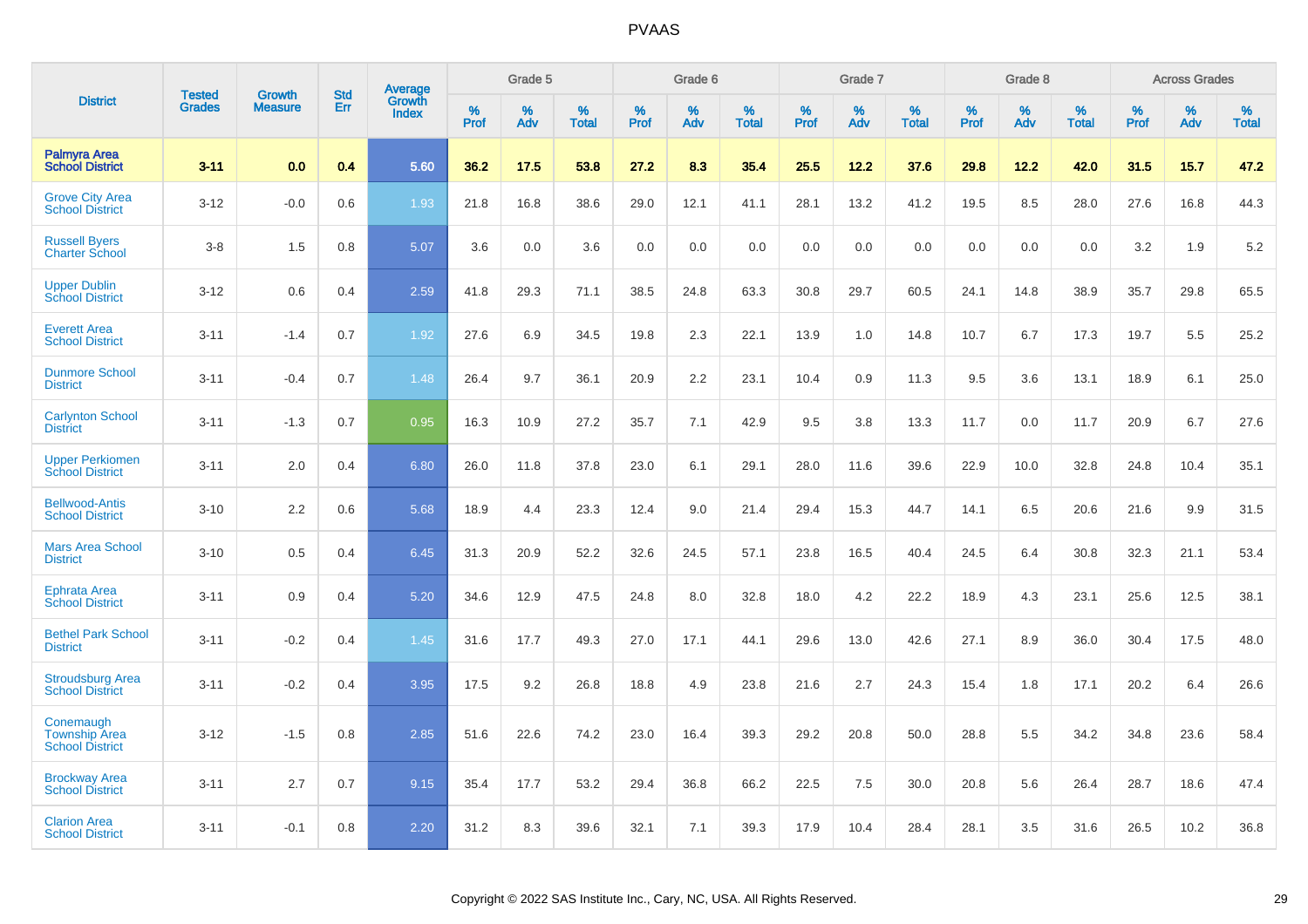|                                                                 | <b>Tested</b> | <b>Growth</b>  | <b>Std</b> | Average                |              | Grade 5  |                   |           | Grade 6  |                   |           | Grade 7  |                   |           | Grade 8  |                   |           | <b>Across Grades</b> |                   |
|-----------------------------------------------------------------|---------------|----------------|------------|------------------------|--------------|----------|-------------------|-----------|----------|-------------------|-----------|----------|-------------------|-----------|----------|-------------------|-----------|----------------------|-------------------|
| <b>District</b>                                                 | <b>Grades</b> | <b>Measure</b> | Err        | Growth<br><b>Index</b> | $\%$<br>Prof | %<br>Adv | %<br><b>Total</b> | %<br>Prof | %<br>Adv | %<br><b>Total</b> | %<br>Prof | %<br>Adv | %<br><b>Total</b> | %<br>Prof | %<br>Adv | %<br><b>Total</b> | %<br>Prof | %<br>Adv             | %<br><b>Total</b> |
| Palmyra Area<br><b>School District</b>                          | $3 - 11$      | 0.0            | 0.4        | 5.60                   | 36.2         | 17.5     | 53.8              | 27.2      | 8.3      | 35.4              | 25.5      | 12.2     | 37.6              | 29.8      | 12.2     | 42.0              | 31.5      | 15.7                 | 47.2              |
| <b>Ridgway Area</b><br><b>School District</b>                   | $3 - 11$      | 4.4            | 0.8        | 5.42                   | 36.7         | 20.0     | 56.7              | 42.6      | 18.0     | 60.7              | 25.0      | 13.3     | 38.3              | 28.3      | 5.0      | 33.3              | 30.2      | 18.4                 | 48.6              |
| Montessori<br><b>Regional Charter</b><br>School                 | $3-6$         | $-2.6$         | 1.1        | $-1.45$                | 15.0         | 5.0      | 20.0              | 5.1       | 1.7      | 6.8               |           |          |                   |           |          |                   | 11.1      | 6.3                  | 17.3              |
| Greencastle-Antrim<br><b>School District</b>                    | $3 - 11$      | $-0.1$         | 0.4        | 2.26                   | 28.2         | 15.8     | 44.1              | 31.2      | 8.1      | 39.3              | 24.8      | 7.8      | 32.6              | 18.7      | 5.6      | 24.4              | 26.8      | 11.4                 | 38.2              |
| <b>Northwest Area</b><br><b>School District</b>                 | $3 - 10$      | 0.9            | 0.8        | 2.73                   | 17.3         | 1.9      | 19.2              | 19.3      | 3.5      | 22.8              | 7.3       | 1.8      | 9.1               | 5.4       | 0.0      | 5.4               | 13.2      | 1.5                  | 14.8              |
| <b>Aliquippa School</b><br><b>District</b>                      | $3 - 11$      | 0.1            | 0.8        | 2.83                   | 1.5          | 0.0      | 1.5               | 0.0       | 1.6      | 1.6               | 6.9       | 0.0      | 6.9               | 0.0       | 0.0      | 0.0               | 2.0       | 0.5                  | 2.6               |
| <b>Bethlehem Area</b><br><b>School District</b>                 | $3 - 11$      | 0.4            | 0.4        | 3.53                   | 16.6         | 11.7     | 28.3              | 13.0      | 2.9      | 15.9              | 14.3      | 5.3      | 19.6              | 9.9       | 3.9      | 13.8              | 18.1      | 8.8                  | 26.8              |
| <b>Propel Charter</b><br>School-Hazelwood                       | $3-8$         | $-1.6$         | $1.2$      | 1.36                   | 3.4          | 0.0      | 3.4               | 0.0       | 0.0      | 0.0               | 0.0       | 4.8      | 4.8               | 0.0       | 0.0      | 0.0               | 0.6       | 0.6                  | 1.3               |
| <b>Sto-Rox School</b><br><b>District</b>                        | $3 - 10$      | $-0.5$         | 0.9        | 2.11                   | 4.4          | 1.1      | 5.4               | 1.2       | 0.0      | 1.2               | 0.0       | 0.0      | 0.0               | 0.0       | 0.0      | 0.0               | 2.8       | 0.5                  | 3.3               |
| Tamaqua Area<br><b>School District</b>                          | $3 - 12$      | 2.4            | 0.5        | 6.23                   | 28.7         | 9.3      | 38.0              | 18.6      | 1.6      | 20.2              | 19.7      | $7.2\,$  | 27.0              | 11.4      | 2.1      | 13.5              | 22.6      | 5.9                  | 28.4              |
| <b>Susquenita School</b><br><b>District</b>                     | $3 - 11$      | 1.6            | 0.6        | 3.26                   | 23.8         | 15.6     | 39.3              | 15.4      | 5.8      | 21.2              | 19.2      | 5.0      | 24.2              | 12.3      | 5.7      | 17.9              | 23.0      | 9.7                  | 32.7              |
| <b>Northern York</b><br><b>County School</b><br><b>District</b> | $3 - 11$      | 1.3            | 0.4        | 6.31                   | 26.3         | 11.1     | 37.4              | 24.5      | 8.2      | 32.7              | 20.4      | 5.3      | 25.7              | 10.9      | 0.9      | 11.8              | 23.2      | 8.9                  | 32.1              |
| Independence<br><b>Charter School</b><br>West                   | $3 - 7$       | $-1.0$         | 1.7        | 1.35                   | 0.0          | 0.0      | 0.0               | 16.7      | 0.0      | 16.7              | 5.6       | 0.0      | 5.6               |           |          |                   | $6.2\,$   | 1.8                  | $8.0\,$           |
| <b>Sugar Valley Rural</b><br><b>Charter School</b>              | $3 - 11$      | $-0.5$         | 1.0        | 1.21                   | 26.3         | 5.3      | 31.6              | 8.3       | 0.0      | 8.3               | 5.1       | 2.6      | 7.7               | 2.8       | 0.0      | 2.8               | 16.0      | 2.8                  | 18.9              |
| <b>Mahanoy Area</b><br><b>School District</b>                   | $3 - 10$      | $-0.3$         | 0.8        | 3.34                   | 7.3          | 0.0      | 7.3               | 4.0       | 0.0      | 4.0               | 7.7       | 0.0      | 7.7               | 4.6       | 0.0      | 4.6               | 10.4      | 0.8                  | 11.1              |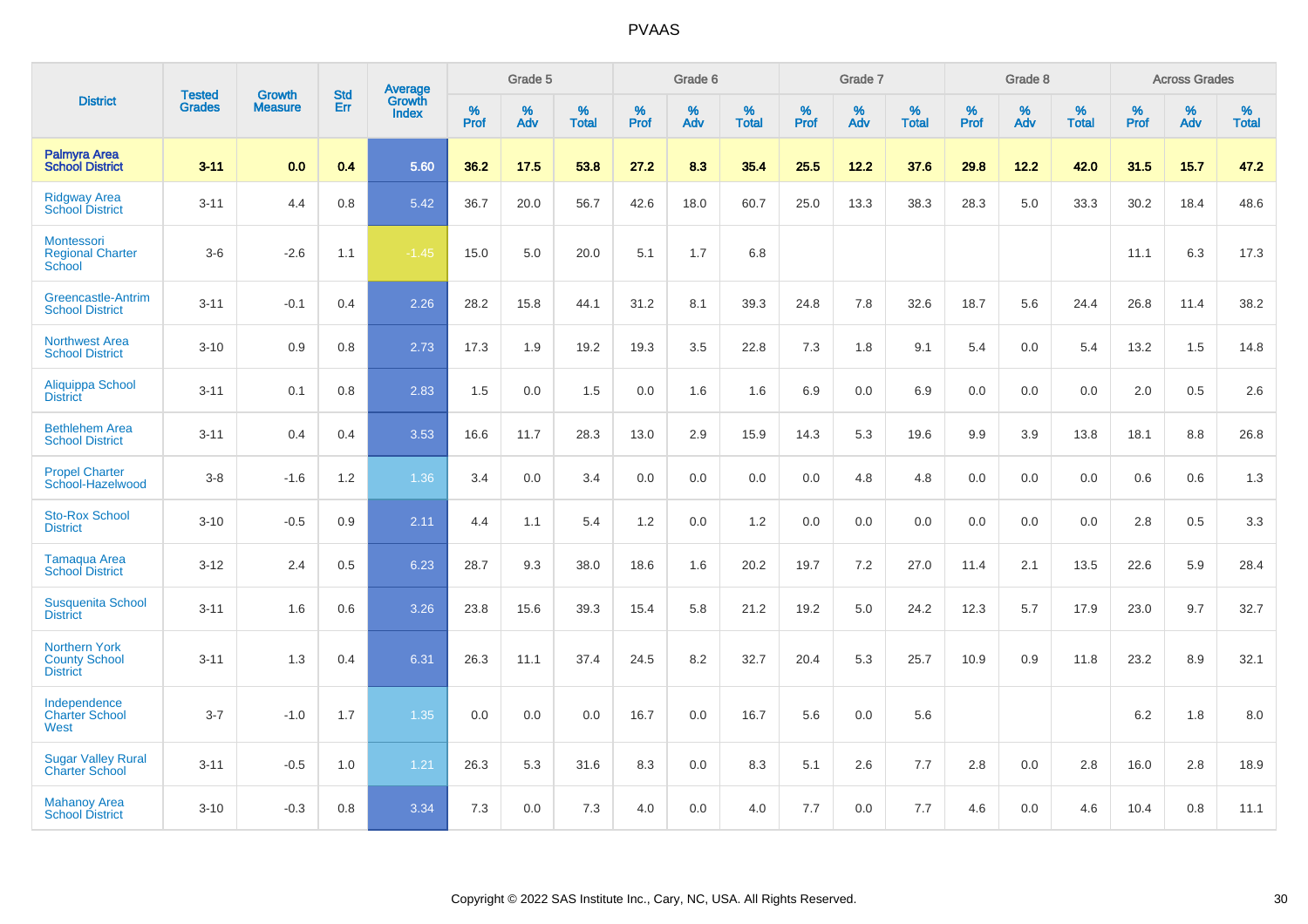|                                                                   |                                |                                 | <b>Std</b> |                                          |              | Grade 5  |                   |              | Grade 6  |                   |              | Grade 7  |                   |              | Grade 8  |                   |              | <b>Across Grades</b> |                   |
|-------------------------------------------------------------------|--------------------------------|---------------------------------|------------|------------------------------------------|--------------|----------|-------------------|--------------|----------|-------------------|--------------|----------|-------------------|--------------|----------|-------------------|--------------|----------------------|-------------------|
| <b>District</b>                                                   | <b>Tested</b><br><b>Grades</b> | <b>Growth</b><br><b>Measure</b> | Err        | <b>Average</b><br>Growth<br><b>Index</b> | $\%$<br>Prof | %<br>Adv | %<br><b>Total</b> | $\%$<br>Prof | %<br>Adv | %<br><b>Total</b> | $\%$<br>Prof | %<br>Adv | %<br><b>Total</b> | $\%$<br>Prof | %<br>Adv | %<br><b>Total</b> | $\%$<br>Prof | %<br>Adv             | %<br><b>Total</b> |
| <b>Palmyra Area</b><br><b>School District</b>                     | $3 - 11$                       | 0.0                             | 0.4        | 5.60                                     | 36.2         | 17.5     | 53.8              | 27.2         | 8.3      | 35.4              | 25.5         | 12.2     | 37.6              | 29.8         | 12.2     | 42.0              | 31.5         | 15.7                 | 47.2              |
| <b>Turkeyfoot Valley</b><br><b>Area School</b><br><b>District</b> | $3 - 12$                       | $-0.8$                          | 1.3        | 1.22                                     | 18.2         | 0.0      | 18.2              | 14.3         | 0.0      | 14.3              | 30.0         | 0.0      | 30.0              | 12.5         | 4.2      | 16.7              | 20.0         | 2.6                  | 22.6              |
| <b>Saint Clair Area</b><br><b>School District</b>                 | $3 - 8$                        | 1.1                             | 0.9        | 4.46                                     | 28.3         | 13.2     | 41.5              | 24.0         | 4.0      | 28.0              | 19.2         | 7.7      | 26.9              | 12.5         | 2.5      | 15.0              | 24.2         | 7.2                  | 31.4              |
| <b>Tidioute</b><br>Community<br><b>Charter School</b>             | $3 - 11$                       | $-0.3$                          | 1.4        | 2.22                                     | 15.4         | 0.0      | 15.4              | 27.8         | 0.0      | 27.8              | 10.5         | 0.0      | 10.5              | 7.4          | 0.0      | 7.4               | 16.0         | 1.6                  | 17.6              |
| <b>Curwensville Area</b><br><b>School District</b>                | $3 - 11$                       | 1.8                             | 0.8        | 4.90                                     | 43.9         | 17.1     | 61.0              | 21.4         | 7.1      | 28.6              | 27.1         | 4.3      | 31.4              | 21.7         | 2.9      | 24.6              | 32.0         | 11.2                 | 43.3              |
| <b>Deer Lakes School</b><br><b>District</b>                       | $3 - 11$                       | 1.8                             | 0.6        | 7.57                                     | 21.1         | 6.5      | 27.6              | 24.4         | 10.6     | 35.0              | 25.4         | 19.2     | 44.6              | 24.5         | 3.9      | 28.4              | 26.2         | 10.7                 | 36.9              |
| <b>Mohawk Area</b><br><b>School District</b>                      | $3 - 11$                       | 1.9                             | 0.6        | 3.98                                     | 26.2         | 4.8      | 31.1              | 19.2         | 13.8     | 33.0              | 27.4         | 11.8     | 39.2              | 22.8         | 8.7      | 31.5              | 27.0         | 10.4                 | 37.4              |
| <b>East Penn School</b><br><b>District</b>                        | $3 - 11$                       | 0.8                             | 0.3        | 4.48                                     | 32.6         | 12.6     | 45.2              | 20.7         | 7.8      | 28.4              | 23.5         | 11.3     | 34.8              | 17.8         | 8.6      | 26.5              | 26.4         | 13.0                 | 39.4              |
| <b>Wellsboro Area</b><br><b>School District</b>                   | $3 - 11$                       | 3.0                             | 0.6        | 6.61                                     | 30.4         | 7.0      | 37.4              | 16.2         | 5.0      | 21.2              | 20.5         | 13.7     | 34.2              | 24.5         | 13.3     | 37.8              | 24.3         | 8.8                  | 33.1              |
| <b>California Area</b><br><b>School District</b>                  | $3 - 10$                       | $-1.0$                          | 0.8        | 3.04                                     | 27.3         | 5.4      | 32.7              | 13.8         | 0.0      | 13.8              | 24.6         | 1.8      | 26.3              | 20.4         | 5.6      | 25.9              | 22.4         | 4.3                  | 26.6              |
| <b>West Branch Area</b><br><b>School District</b>                 | $3 - 11$                       | 0.5                             | 0.8        | 1.82                                     | 16.1         | 3.2      | 19.4              | 7.8          | 4.7      | 12.5              | 19.7         | 14.5     | 34.2              | 18.8         | 6.2      | 25.0              | 18.7         | 7.8                  | 26.5              |
| <b>Union City Area</b><br><b>School District</b>                  | $3 - 12$                       | 0.2                             | 0.7        | 1.91                                     | 18.8         | 8.7      | 27.5              | 19.4         | 11.3     | 30.6              | 23.4         | 3.9      | 27.3              | 10.1         | 5.6      | 15.7              | 21.6         | 9.8                  | 31.4              |
| <b>West Oak Lane</b><br><b>Charter School</b>                     | $3 - 8$                        | 0.7                             | 0.7        | 1.55                                     | 2.6          | 1.3      | 3.8               | 6.1          | 0.0      | 6.1               | 6.9          | 1.4      | 8.3               | 0.0          | 1.9      | 1.9               | 6.1          | 0.7                  | 6.8               |
| <b>Littlestown Area</b><br><b>School District</b>                 | $3 - 11$                       | 1.5                             | 0.6        | 5.61                                     | 18.6         | 2.6      | 21.2              | 16.3         | 1.6      | 17.9              | 14.0         | 4.7      | 18.7              | 21.0         | 4.0      | 25.0              | 23.5         | 4.6                  | 28.1              |
| <b>Corry Area School</b><br><b>District</b>                       | $3 - 11$                       | $-1.0$                          | 0.5        | 0.08                                     | 25.4         | 7.9      | 33.3              | 25.2         | 3.6      | 28.8              | 17.4         | 5.1      | 22.5              | 15.8         | 1.4      | 17.1              | 23.2         | 7.5                  | 30.7              |
| <b>Northeast Bradford</b><br><b>School District</b>               | $3 - 10$                       | 1.9                             | 0.9        | 4.85                                     | 40.0         | 12.5     | 52.5              | 34.8         | 2.2      | 37.0              | 24.0         | 2.0      | 26.0              | 13.8         | 5.2      | 19.0              | 29.7         | 6.0                  | 35.7              |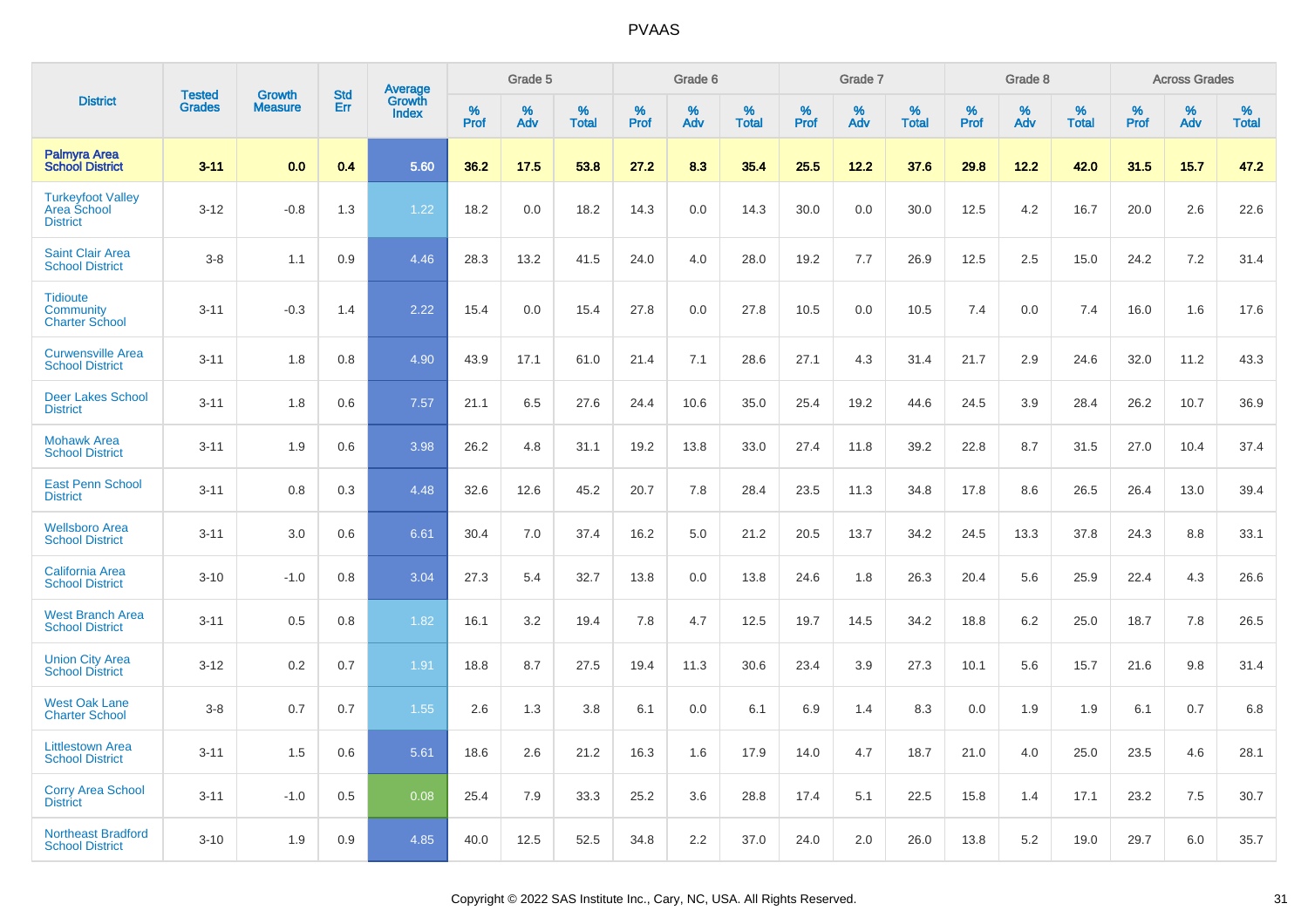|                                                                           | <b>Tested</b> | <b>Growth</b>  | <b>Std</b> | Average                |              | Grade 5  |                   |           | Grade 6  |                   |              | Grade 7  |                   |              | Grade 8  |                   |              | <b>Across Grades</b> |                   |
|---------------------------------------------------------------------------|---------------|----------------|------------|------------------------|--------------|----------|-------------------|-----------|----------|-------------------|--------------|----------|-------------------|--------------|----------|-------------------|--------------|----------------------|-------------------|
| <b>District</b>                                                           | <b>Grades</b> | <b>Measure</b> | Err        | Growth<br><b>Index</b> | $\%$<br>Prof | %<br>Adv | %<br><b>Total</b> | %<br>Prof | %<br>Adv | %<br><b>Total</b> | $\%$<br>Prof | %<br>Adv | %<br><b>Total</b> | $\%$<br>Prof | %<br>Adv | %<br><b>Total</b> | $\%$<br>Prof | $\%$<br>Adv          | %<br><b>Total</b> |
| <b>Palmyra Area</b><br><b>School District</b>                             | $3 - 11$      | 0.0            | 0.4        | 5.60                   | 36.2         | 17.5     | 53.8              | 27.2      | 8.3      | 35.4              | 25.5         | 12.2     | 37.6              | 29.8         | 12.2     | 42.0              | 31.5         | 15.7                 | 47.2              |
| <b>Carlisle Area</b><br><b>School District</b>                            | $3 - 11$      | 0.5            | 0.4        | 3.54                   | 22.0         | 8.3      | 30.3              | 20.5      | 3.3      | 23.8              | 18.9         | 7.6      | 26.5              | 11.6         | 5.6      | 17.1              | 21.3         | 7.2                  | 28.5              |
| <b>Greenville Area</b><br><b>School District</b>                          | $3 - 11$      | 0.3            | 0.7        | 2.17                   | 34.4         | 4.4      | 38.9              | 19.2      | 5.1      | 24.4              | 16.7         | 5.9      | 22.6              | 10.0         | 2.5      | 12.5              | 23.6         | 5.4                  | 29.1              |
| <b>Cranberry Area</b><br><b>School District</b>                           | $3 - 12$      | 0.9            | 0.7        | 2.03                   | 27.3         | 10.4     | 37.7              | 26.0      | 2.1      | 28.1              | 14.7         | 3.2      | 17.9              | 18.7         | 2.7      | 21.3              | 22.6         | 3.9                  | 26.5              |
| <b>Avon Grove</b><br><b>Charter School</b>                                | $3 - 11$      | 1.8            | 0.6        | 4.32                   | 22.1         | 6.6      | 28.7              | 29.9      | 11.7     | 41.6              | 27.2         | 9.8      | 37.0              | 13.9         | 2.0      | 15.8              | 24.3         | 10.2                 | 34.6              |
| <b>Penns Valley Area</b><br><b>School District</b>                        | $3 - 12$      | 5.2            | 0.6        | 10.29                  | 43.9         | 18.4     | 62.2              | 38.8      | 17.5     | 56.3              | 25.7         | 9.5      | 35.2              | 16.0         | 9.4      | 25.5              | 32.5         | 14.3                 | 46.8              |
| <b>Mifflinburg Area</b><br><b>School District</b>                         | $3 - 11$      | 2.1            | 0.6        | 5.49                   | 32.0         | 12.0     | 44.0              | 29.7      | 4.5      | 34.2              | 17.4         | 8.3      | 25.6              | 25.2         | 7.8      | 33.0              | 29.9         | 8.8                  | 38.6              |
| <b>Avella Area School</b><br><b>District</b>                              | $3 - 12$      | 1.2            | 1.0        | 2.47                   | 17.1         | 2.4      | 19.5              | 36.4      | 6.1      | 42.4              | 17.1         | 2.9      | 20.0              | 21.4         | 10.7     | 32.1              | 22.4         | 9.4                  | 31.8              |
| <b>Jersey Shore Area</b><br><b>School District</b>                        | $3 - 11$      | 1.3            | 0.5        | 4.52                   | 24.0         | 10.8     | 34.7              | 32.5      | 7.1      | 39.7              | 22.6         | 6.9      | 29.6              | 18.1         | 1.6      | 19.8              | 27.4         | 10.1                 | 37.6              |
| <b>Chester-Upland</b><br><b>School District</b>                           | $3 - 11$      | 0.1            | 0.7        | 2.70                   | 3.7          | 0.0      | 3.7               | 2.6       | 1.3      | 3.9               | 0.0          | 0.0      | 0.0               | 0.0          | 0.0      | 0.0               | 3.1          | 0.4                  | 3.4               |
| <b>Western Beaver</b><br><b>County School</b><br><b>District</b>          | $3 - 11$      | 3.4            | 1.1        | 5.38                   | 12.5         | 12.5     | 25.0              | 32.6      | 11.6     | 44.2              | 29.2         | 4.2      | 33.3              | 27.8         | 2.8      | 30.6              | 26.5         | 9.8                  | 36.3              |
| <b>Mastery Charter</b><br>School-Cleveland<br>Elementary                  | $3 - 8$       | $-1.3$         | 1.2        | 0.25                   | 3.8          | 7.7      | 11.5              | 5.9       | 0.0      | 5.9               | 3.6          | 0.0      | 3.6               | 3.8          | 3.8      | 7.7               | 2.4          | 1.8                  | 4.3               |
| <b>Erie Rise</b><br>Leadership<br><b>Academy Charter</b><br><b>School</b> | $3 - 8$       | $-0.6$         | 1.1        | 2.06                   | 6.9          | 0.0      | 6.9               | 0.0       | 0.0      | 0.0               | 0.0          | 0.0      | 0.0               | 0.0          | 0.0      | 0.0               | 1.6          | 1.0                  | 2.6               |
| <b>KIPP Philadelphia</b><br><b>Charter School</b>                         | $3 - 8$       | 0.0            | 0.9        | 3.74                   | 2.0          | 0.0      | 2.0               | 0.0       | 0.0      | 0.0               | 2.6          | 0.0      | 2.6               | 6.8          | 0.0      | 6.8               | 3.6          | 0.0                  | 3.6               |
| <b>Fox Chapel Area</b><br><b>School District</b>                          | $3 - 11$      | 1.4            | 0.4        | 5.89                   | 35.9         | 45.1     | 81.0              | 31.9      | 28.4     | 60.2              | 32.7         | 30.2     | 62.9              | 28.3         | 27.6     | 55.8              | 30.3         | 40.6                 | 70.9              |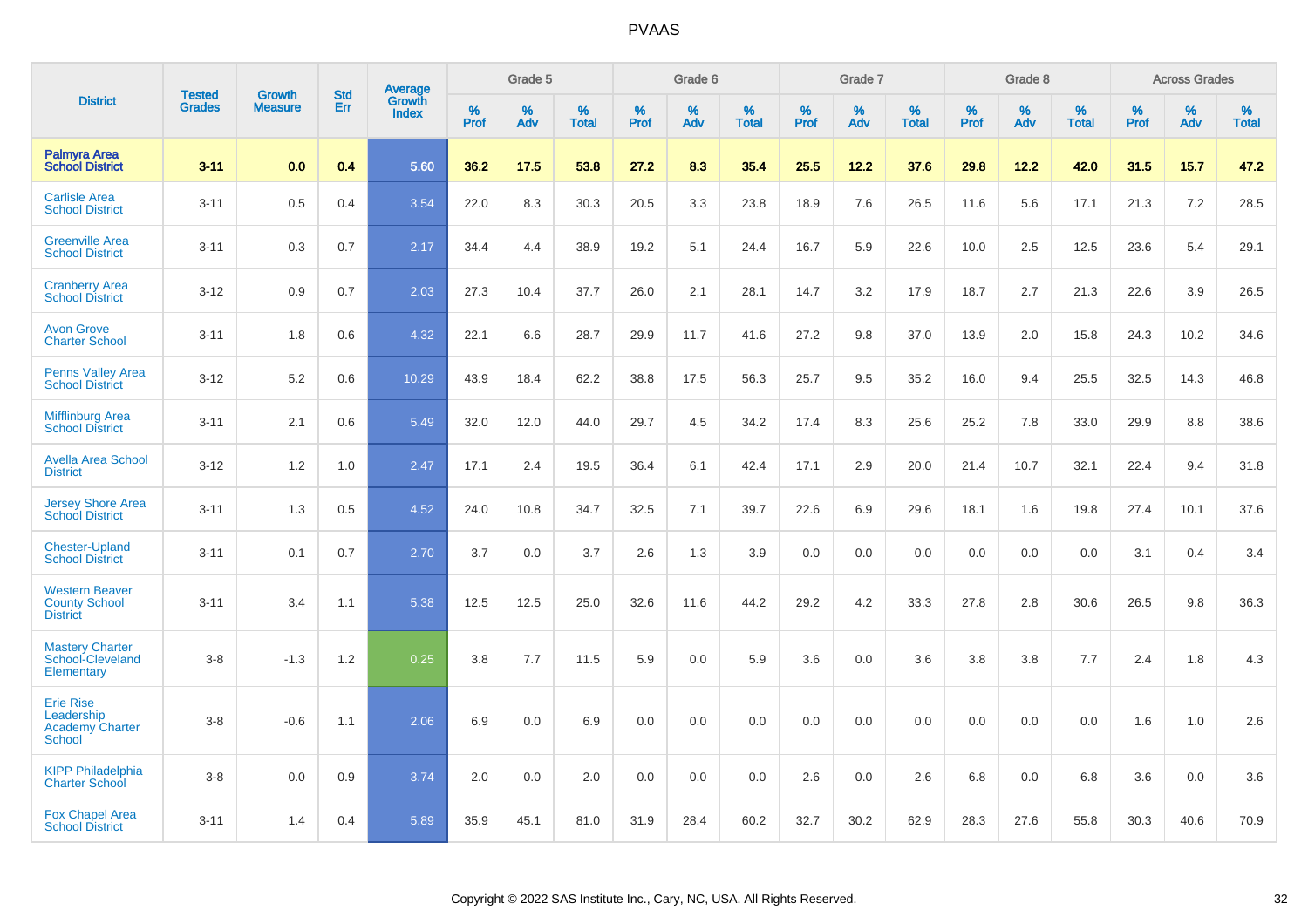|                                                               |                                | <b>Growth</b>  | <b>Std</b> | Average         |              | Grade 5  |                   |              | Grade 6  |                   |              | Grade 7  |                   |              | Grade 8  |                   |              | <b>Across Grades</b> |                   |
|---------------------------------------------------------------|--------------------------------|----------------|------------|-----------------|--------------|----------|-------------------|--------------|----------|-------------------|--------------|----------|-------------------|--------------|----------|-------------------|--------------|----------------------|-------------------|
| <b>District</b>                                               | <b>Tested</b><br><b>Grades</b> | <b>Measure</b> | Err        | Growth<br>Index | $\%$<br>Prof | %<br>Adv | %<br><b>Total</b> | $\%$<br>Prof | %<br>Adv | %<br><b>Total</b> | $\%$<br>Prof | %<br>Adv | %<br><b>Total</b> | $\%$<br>Prof | %<br>Adv | %<br><b>Total</b> | $\%$<br>Prof | $\%$<br>Adv          | %<br><b>Total</b> |
| Palmyra Area<br><b>School District</b>                        | $3 - 11$                       | 0.0            | 0.4        | 5.60            | 36.2         | 17.5     | 53.8              | 27.2         | 8.3      | 35.4              | 25.5         | 12.2     | 37.6              | 29.8         | 12.2     | 42.0              | 31.5         | 15.7                 | 47.2              |
| <b>Palmerton Area</b><br><b>School District</b>               | $3 - 11$                       | 3.0            | 0.6        | 9.28            | 27.7         | 15.7     | 43.4              | 30.6         | 9.3      | 39.8              | 20.8         | 6.2      | 26.9              | 17.9         | 4.7      | 22.6              | 24.8         | 8.0                  | 32.8              |
| Eugenio Maria De<br><b>Hostos Charter</b><br><b>School</b>    | $3 - 8$                        | $-1.0$         | 1.4        | 0.68            | 13.0         | 0.0      | 13.0              | 5.6          | 5.6      | 11.1              | 4.4          | 8.7      | 13.0              | 28.6         | 7.1      | 35.7              | 9.3          | 3.4                  | 12.7              |
| <b>Mastery Charter</b><br>School - Gratz<br>Campus            | $7 - 10$                       | 1.0            | 1.4        | 3.30            |              |          |                   |              |          |                   | 6.2          | 0.0      | 6.2               | 2.4          | 0.0      | 2.4               | 4.1          | 0.0                  | 4.1               |
| <b>Frederick Douglass</b><br><b>Mastery Charter</b><br>School | $3 - 8$                        | $-1.0$         | 1.2        | 2.52            | 4.8          | 0.0      | 4.8               | 0.0          | 0.0      | 0.0               | 0.0          | 0.0      | 0.0               | 3.4          | 3.4      | 6.9               | 1.5          | 0.8                  | $2.3\,$           |
| <b>Wilmington Area</b><br><b>School District</b>              | $3 - 11$                       | $-0.8$         | 0.8        | 1.83            | 36.8         | 10.5     | 47.4              | 12.7         | 1.6      | 14.3              | 29.4         | 3.9      | 33.3              | 13.6         | 3.4      | 17.0              | 26.8         | 7.9                  | 34.7              |
| <b>Mastery Charter</b><br>School-Mann<br>Campus               | $3-6$                          | 1.8            | 1.6        | 4.14            | 4.0          | 4.0      | 8.0               | 5.4          | 2.7      | 8.1               |              |          |                   |              |          |                   | $2.2\,$      | 1.4                  | 3.6               |
| <b>Allegheny Valley</b><br><b>School District</b>             | $3 - 11$                       | $-1.2$         | $0.8\,$    | 1.14            | 26.3         | 12.3     | 38.6              | 11.1         | 5.6      | 16.7              | 16.2         | 7.4      | 23.5              | 13.1         | 8.2      | 21.3              | 18.0         | 6.9                  | 24.9              |
| <b>Exeter Township</b><br><b>School District</b>              | $3 - 11$                       | 2.9            | 0.4        | 7.68            | 28.6         | 10.1     | 38.7              | 26.9         | 9.0      | 35.9              | 23.5         | 6.7      | 30.2              | 19.9         | 8.5      | 28.4              | 25.7         | 9.5                  | 35.3              |
| <b>Lincoln Charter</b><br><b>School</b>                       | $3 - 5$                        | $-2.5$         | 1.4        | $-1.78$         | 1.3          | 1.3      | 2.6               |              |          |                   |              |          |                   |              |          |                   | 3.6          | 0.8                  | 4.4               |
| <b>KIPP West</b><br>Philadelphia<br><b>Charter School</b>     | $3 - 8$                        | $-2.0$         | 1.2        | 0.29            | 3.2          | 0.0      | 3.2               | 0.0          | 0.0      | 0.0               | 0.0          | 0.0      | 0.0               | 0.0          | 0.0      | 0.0               | 2.6          | 0.0                  | 2.6               |
| <b>Galeton Area</b><br><b>School District</b>                 | $3 - 11$                       | 2.7            | 1.3        | 4.78            | 29.2         | 20.8     | 50.0              | 23.8         | 4.8      | 28.6              | 16.0         | 0.0      | 16.0              | 0.0          | 0.0      | 0.0               | 19.4         | 7.0                  | 26.4              |
| <b>Muncy School</b><br><b>District</b>                        | $3 - 11$                       | 2.4            | 0.7        | 5.81            | 36.7         | 8.3      | 45.0              | 32.5         | 14.3     | 46.8              | 29.0         | 15.9     | 44.9              | 23.3         | 6.7      | 30.0              | 31.5         | 13.1                 | 44.6              |
| Northwestern<br><b>Lehigh School</b><br><b>District</b>       | $3 - 11$                       | 0.6            | 0.5        | 3.03            | 26.0         | 11.0     | 37.0              | 28.7         | 9.3      | 38.0              | 25.2         | 8.4      | 33.6              | 20.4         | 15.9     | 36.3              | 26.4         | 10.7                 | 37.2              |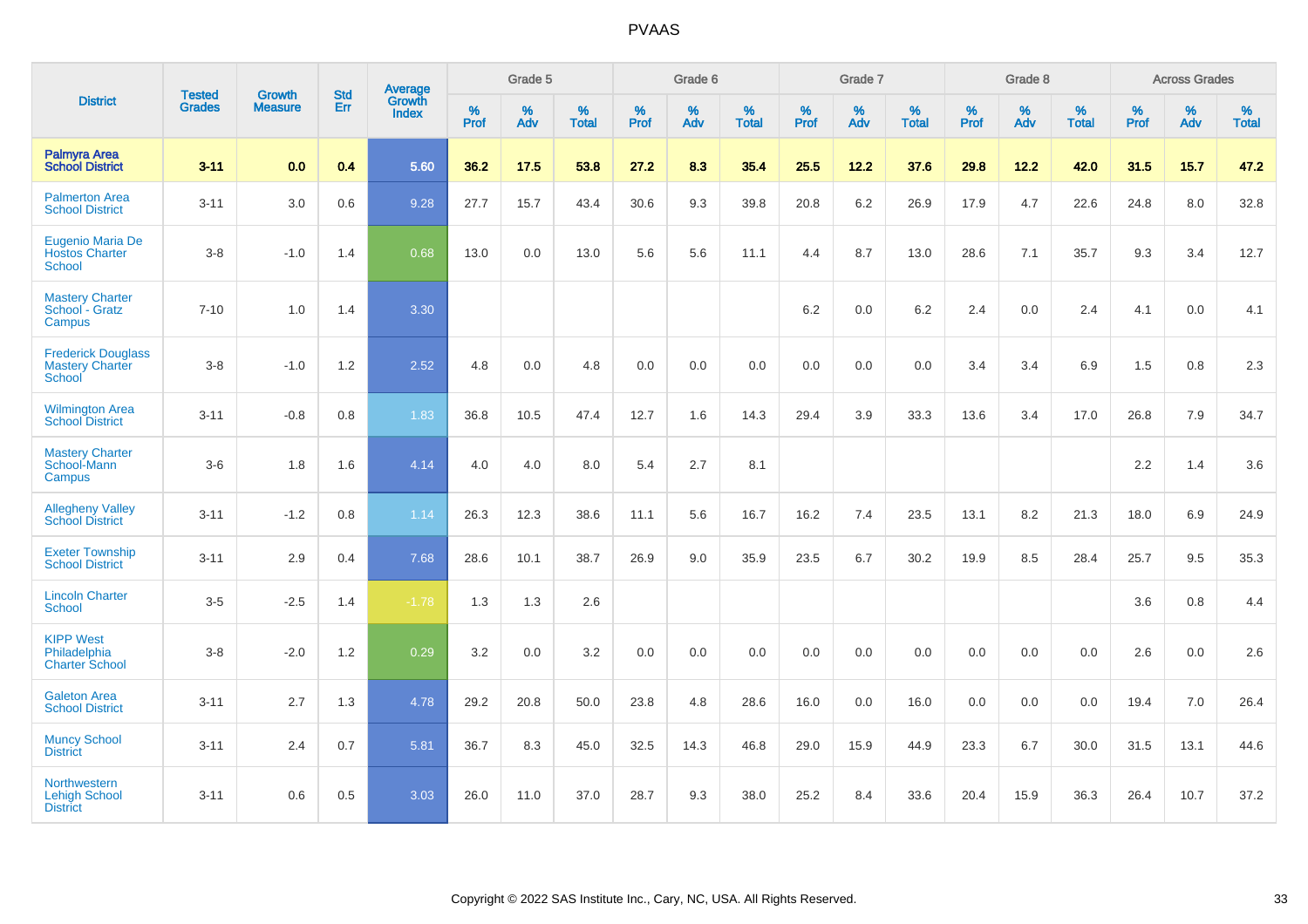|                                                                     | <b>Tested</b> | <b>Growth</b>  | <b>Std</b> |                                          |              | Grade 5  |                   |           | Grade 6  |                   |           | Grade 7  |                   |           | Grade 8  |                   |              | <b>Across Grades</b> |                   |
|---------------------------------------------------------------------|---------------|----------------|------------|------------------------------------------|--------------|----------|-------------------|-----------|----------|-------------------|-----------|----------|-------------------|-----------|----------|-------------------|--------------|----------------------|-------------------|
| <b>District</b>                                                     | <b>Grades</b> | <b>Measure</b> | <b>Err</b> | <b>Average</b><br>Growth<br><b>Index</b> | $\%$<br>Prof | %<br>Adv | %<br><b>Total</b> | %<br>Prof | %<br>Adv | %<br><b>Total</b> | %<br>Prof | %<br>Adv | %<br><b>Total</b> | %<br>Prof | %<br>Adv | %<br><b>Total</b> | $\%$<br>Prof | %<br>Adv             | %<br><b>Total</b> |
| <b>Palmyra Area</b><br><b>School District</b>                       | $3 - 11$      | 0.0            | 0.4        | 5.60                                     | 36.2         | 17.5     | 53.8              | 27.2      | 8.3      | 35.4              | 25.5      | 12.2     | 37.6              | 29.8      | 12.2     | 42.0              | 31.5         | 15.7                 | 47.2              |
| <b>Twin Valley School</b><br><b>District</b>                        | $3 - 12$      | 1.9            | 0.4        | 5.97                                     | 37.8         | 14.0     | 51.9              | 28.6      | 8.2      | 36.9              | 29.5      | 15.0     | 44.5              | 24.9      | 11.2     | 36.1              | 32.2         | 17.8                 | 50.0              |
| <b>Bermudian Springs</b><br><b>School District</b>                  | $3 - 11$      | 0.4            | 0.6        | 2.79                                     | 22.1         | 12.4     | 34.5              | 17.5      | 3.9      | 21.4              | 20.5      | 5.1      | 25.6              | 11.1      | 4.3      | 15.4              | 19.0         | 9.1                  | 28.1              |
| <b>Boys Latin Of</b><br>Philadelphia<br><b>Charter School</b>       | $6 - 12$      | 0.1            | 0.8        | 2.29                                     |              |          |                   | 0.0       | 0.0      | 0.0               | 3.3       | 0.0      | 3.3               | 1.0       | 0.0      | 1.0               | 1.5          | 0.0                  | 1.5               |
| <b>Halifax Area</b><br><b>School District</b>                       | $3 - 11$      | 0.1            | 0.7        | 3.46                                     | 26.8         | 14.1     | 40.8              | 18.5      | 3.7      | 22.2              | 9.1       | 3.9      | 13.0              | 5.3       | 1.3      | 6.6               | 17.3         | 7.4                  | 24.8              |
| <b>Brownsville Area</b><br><b>School District</b>                   | $3 - 12$      | $-0.6$         | 0.7        | 1.53                                     | 17.3         | 4.0      | 21.3              | 7.2       | $1.2$    | 8.4               | 6.4       | 1.3      | 7.7               | 4.2       | 1.4      | 5.6               | 10.2         | 1.5                  | 11.7              |
| <b>Milton Area School</b><br><b>District</b>                        | $3 - 11$      | 0.2            | 0.5        | 2.24                                     | 24.4         | 11.8     | 36.1              | 17.3      | 3.2      | 20.5              | 20.2      | 7.5      | 27.6              | 19.8      | 12.7     | 32.5              | 22.0         | 8.8                  | 30.9              |
| <b>Juniata County</b><br><b>School District</b>                     | $3 - 12$      | $-0.1$         | 0.5        | 1.50                                     | 19.4         | 5.3      | 24.7              | 11.1      | 3.7      | 14.8              | 13.1      | 2.2      | 15.3              | 11.9      | 1.8      | 13.7              | 16.9         | 4.3                  | 21.2              |
| <b>Global Leadership</b><br><b>Academy Charter</b><br>School        | $3 - 8$       | $-3.1$         | 1.9        | $-0.47$                                  | 0.0          | 0.0      | 0.0               |           |          |                   | 0.0       | 0.0      | 0.0               | 9.1       | 0.0      | 9.1               | 2.5          | 0.0                  | 2.5               |
| <b>Southern Tioga</b><br><b>School District</b>                     | $3 - 11$      | 0.3            | 0.6        | 3.78                                     | 23.7         | 1.0      | 24.7              | 17.9      | 1.9      | 19.8              | 8.0       | 2.2      | 10.2              | 10.8      | 2.5      | 13.3              | 18.0         | 4.1                  | 22.1              |
| <b>Eastern Lancaster</b><br><b>County School</b><br><b>District</b> | $3 - 12$      | 1.1            | 0.4        | 4.40                                     | 23.8         | 8.3      | 32.0              | 14.7      | 3.1      | 17.8              | 15.7      | 3.6      | 19.3              | 16.7      | 5.9      | 22.6              | 21.1         | 6.7                  | 27.8              |
| Pennsylvania<br><b>Virtual Charter</b><br><b>School</b>             | $3 - 11$      | 3.5            | 0.6        | 6.19                                     | 20.8         | 3.8      | 24.5              | 17.6      | 3.3      | 20.9              | 10.1      | 6.1      | 16.2              | 14.8      | 5.7      | 20.4              | 18.4         | 5.2                  | 23.5              |
| Loyalsock<br><b>Township School</b><br><b>District</b>              | $3 - 12$      | 3.7            | 0.6        | 7.24                                     | 33.0         | 18.3     | 51.3              | 32.6      | 10.2     | 42.9              | 23.4      | 9.4      | 32.8              | 27.0      | 9.0      | 36.0              | 31.1         | 13.2                 | 44.4              |
| <b>Northern Cambria</b><br><b>School District</b>                   | $3 - 11$      | $-0.4$         | 0.8        | 3.23                                     | 16.4         | 3.6      | 20.0              | 3.8       | 0.0      | 3.8               | 19.6      | 1.8      | 21.4              | 18.2      | 1.5      | 19.7              | 17.9         | 3.6                  | 21.4              |
| <b>Benton Area</b><br><b>School District</b>                        | $3 - 10$      | $-0.9$         | 0.9        | 0.54                                     | 24.6         | 11.5     | 36.1              | 17.4      | 4.4      | 21.7              | 13.6      | 3.4      | 17.0              | 10.3      | 2.6      | 12.8              | 21.6         | 7.1                  | 28.7              |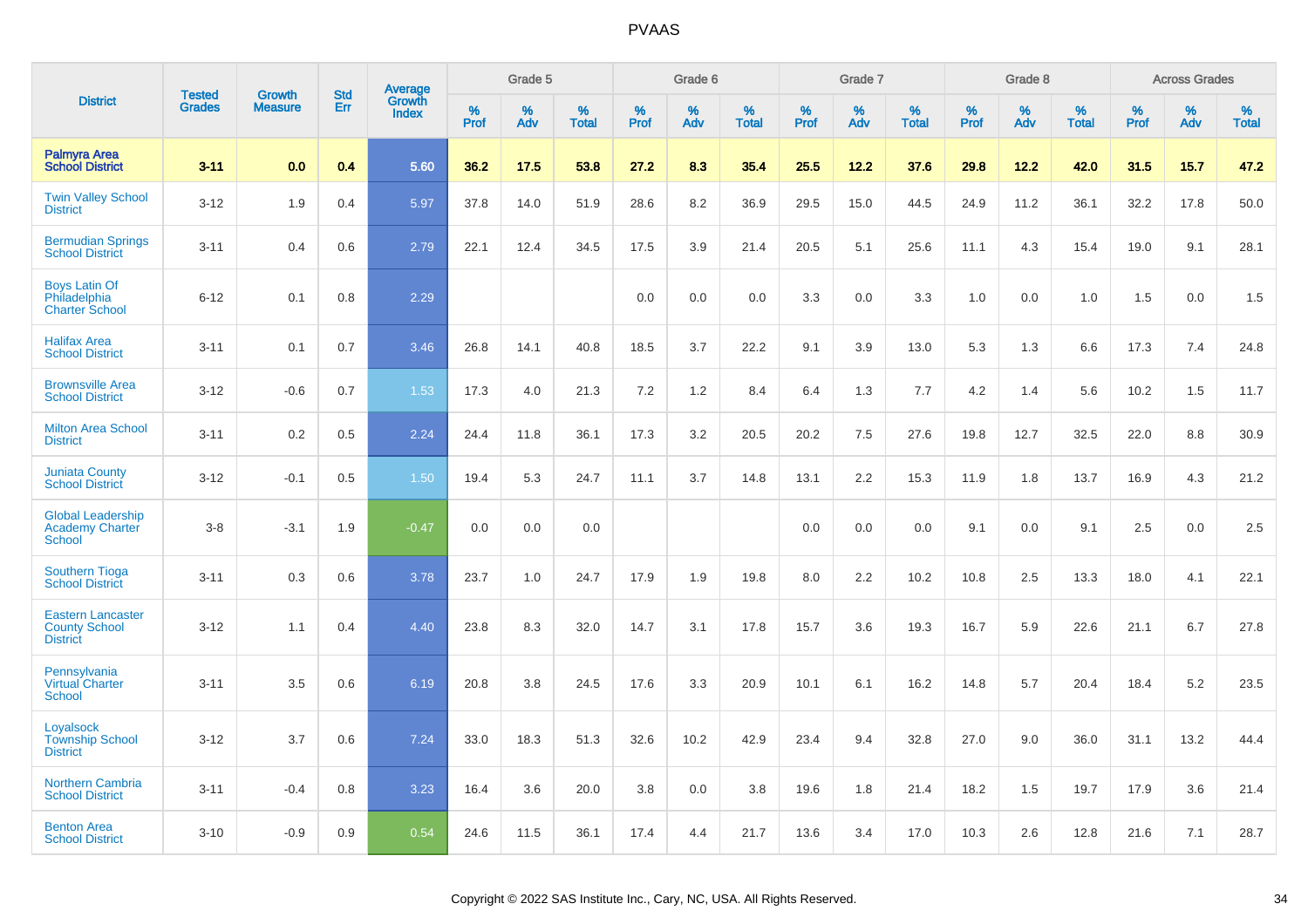|                                                                     |                                |                                 | <b>Std</b> | Average                |              | Grade 5  |                   |                  | Grade 6  |                   |           | Grade 7  |                   |           | Grade 8  |                   |                     | <b>Across Grades</b> |                   |
|---------------------------------------------------------------------|--------------------------------|---------------------------------|------------|------------------------|--------------|----------|-------------------|------------------|----------|-------------------|-----------|----------|-------------------|-----------|----------|-------------------|---------------------|----------------------|-------------------|
| <b>District</b>                                                     | <b>Tested</b><br><b>Grades</b> | <b>Growth</b><br><b>Measure</b> | Err        | Growth<br><b>Index</b> | $\%$<br>Prof | %<br>Adv | %<br><b>Total</b> | %<br><b>Prof</b> | %<br>Adv | %<br><b>Total</b> | %<br>Prof | %<br>Adv | %<br><b>Total</b> | %<br>Prof | %<br>Adv | %<br><b>Total</b> | $\%$<br><b>Prof</b> | %<br>Adv             | %<br><b>Total</b> |
| <b>Palmyra Area</b><br><b>School District</b>                       | $3 - 11$                       | 0.0                             | 0.4        | 5.60                   | 36.2         | 17.5     | 53.8              | 27.2             | 8.3      | 35.4              | 25.5      | 12.2     | 37.6              | 29.8      | 12.2     | 42.0              | 31.5                | 15.7                 | 47.2              |
| <b>Riverside Beaver</b><br><b>County School</b><br><b>District</b>  | $3 - 11$                       | 1.0                             | 0.6        | 4.05                   | 21.9         | 12.5     | 34.4              | 23.8             | 4.0      | 27.7              | 22.8      | 10.1     | 32.9              | 25.5      | 3.2      | 28.7              | 28.3                | 10.4                 | 38.7              |
| Claysburg-Kimmel<br><b>School District</b>                          | $3 - 11$                       | 3.0                             | 0.8        | 3.68                   | 29.7         | 6.2      | 35.9              | 30.0             | 2.0      | 32.0              | 21.8      | 1.8      | 23.6              | 10.5      | 1.8      | 12.3              | 24.4                | 5.7                  | 30.1              |
| <b>Union School</b><br><b>District</b>                              | $3 - 12$                       | 3.8                             | 1.0        | 7.42                   | 18.2         | 0.0      | 18.2              | 22.0             | 14.6     | 36.6              | 10.5      | 0.0      | 10.5              | 18.2      | 11.4     | 29.6              | 18.6                | 7.7                  | 26.3              |
| <b>Keystone</b><br><b>Education Center</b><br><b>Charter School</b> | $3 - 12$                       | $-4.8$                          | 3.2        | $-1.50$                |              |          |                   |                  |          |                   |           |          |                   | 0.0       | 0.0      | 0.0               | 0.0                 | 0.0                  | 0.0               |
| <b>Line Mountain</b><br><b>School District</b>                      | $3 - 11$                       | $-0.5$                          | 0.7        | 0.25                   | 19.7         | 12.1     | 31.8              | 15.3             | 2.8      | 18.1              | 13.3      | 6.1      | 19.4              | 9.9       | 2.8      | 12.7              | 17.8                | 7.7                  | 25.5              |
| <b>Quaker Valley</b><br><b>School District</b>                      | $3 - 11$                       | 0.6                             | 0.5        | 4.37                   | 36.4         | 23.6     | 60.0              | 32.5             | 20.8     | 53.3              | 36.4      | 11.2     | 47.6              | 26.5      | 7.6      | 34.1              | 34.0                | 24.3                 | 58.3              |
| <b>William Penn</b><br><b>School District</b>                       | $3 - 12$                       | 1.5                             | 0.5        | 5.98                   | 7.8          | 1.9      | 9.7               | 2.2              | 0.0      | 2.2               | 3.0       | 0.6      | 3.6               | 5.6       | 1.2      | 6.9               | 6.3                 | 1.6                  | 7.9               |
| <b>Monessen City</b><br><b>School District</b>                      | $3 - 10$                       | $-1.5$                          | 1.1        | $-0.31$                | 5.3          | 0.0      | 5.3               | 2.6              | 0.0      | 2.6               | 0.0       | 0.0      | 0.0               | 0.0       | 0.0      | 0.0               | 3.9                 | 0.6                  | 4.4               |
| <b>South Butler</b><br><b>County School</b><br><b>District</b>      | $3 - 10$                       | 0.6                             | 0.5        | 3.34                   | 35.1         | 12.8     | 48.0              | 22.9             | 5.0      | 27.9              | 21.2      | 11.4     | 32.6              | 13.3      | 1.6      | 14.8              | 27.0                | 11.2                 | 38.3              |
| <b>Hempfield Area</b><br><b>School District</b>                     | $3 - 12$                       | 2.3                             | 0.3        | 7.58                   | 34.6         | 13.8     | 48.4              | 24.6             | 14.9     | 39.6              | 30.2      | 13.5     | 43.7              | 26.8      | 10.7     | 37.5              | 30.5                | 16.4                 | 46.9              |
| <b>Tunkhannock Area</b><br><b>School District</b>                   | $3 - 11$                       | 1.2                             | 0.5        | 3.18                   | 19.8         | 8.8      | 28.7              | 22.7             | 2.3      | 25.0              | 12.6      | 5.5      | 18.1              | 14.7      | 1.4      | 16.1              | 18.1                | 5.2                  | 23.3              |
| <b>Forest Area School</b><br><b>District</b>                        | $3 - 11$                       | $-0.4$                          | 1.2        | 1.03                   | 43.5         | 4.4      | 47.8              | 19.0             | 0.0      | 19.0              | 13.8      | 0.0      | 13.8              | 3.1       | 0.0      | 3.1               | 23.4                | 5.5                  | 29.0              |
| <b>Franklin Regional</b><br><b>School District</b>                  | $3 - 11$                       | 0.3                             | 0.4        | 1.98                   | 39.6         | 22.0     | 61.7              | 33.2             | 19.3     | 52.5              | 27.9      | 18.3     | 46.2              | 25.8      | 8.1      | 33.9              | 31.7                | 25.0                 | 56.7              |
| Wilkinsburg<br><b>Borough School</b><br><b>District</b>             | $3-6$                          | 3.5                             | 1.4        | 5.04                   | 22.5         | 0.0      | 22.5              | 0.0              | 2.4      | 2.4               |           |          |                   |           |          |                   | 12.1                | 2.0                  | 14.1              |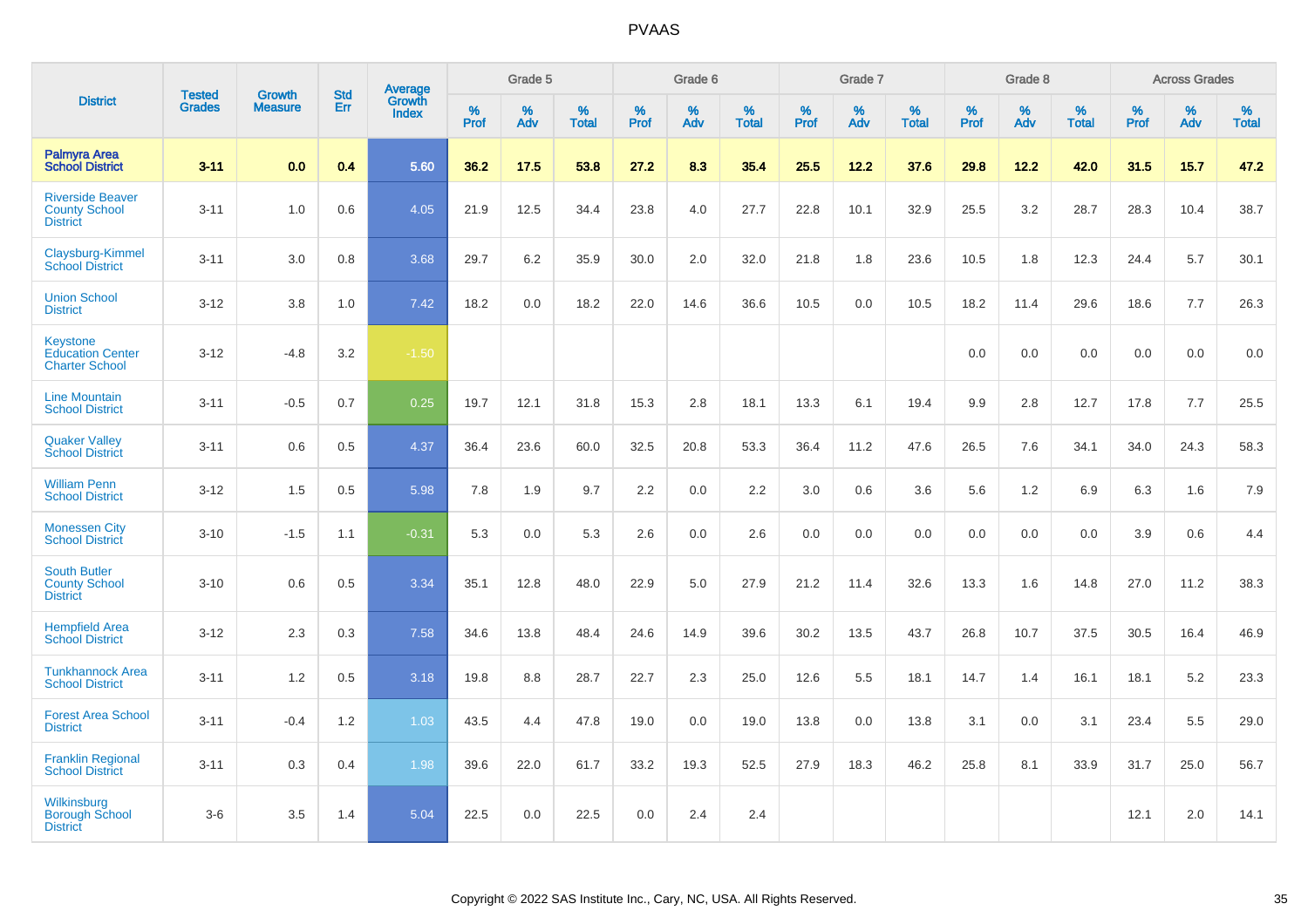|                                                                    | <b>Tested</b> | <b>Growth</b>  | <b>Std</b> | Average                |                     | Grade 5  |                   |                     | Grade 6  |                   |              | Grade 7  |                   |                     | Grade 8  |                   |                     | <b>Across Grades</b> |                   |
|--------------------------------------------------------------------|---------------|----------------|------------|------------------------|---------------------|----------|-------------------|---------------------|----------|-------------------|--------------|----------|-------------------|---------------------|----------|-------------------|---------------------|----------------------|-------------------|
| <b>District</b>                                                    | <b>Grades</b> | <b>Measure</b> | <b>Err</b> | Growth<br><b>Index</b> | $\%$<br><b>Prof</b> | %<br>Adv | %<br><b>Total</b> | $\%$<br><b>Prof</b> | %<br>Adv | %<br><b>Total</b> | $\%$<br>Prof | %<br>Adv | %<br><b>Total</b> | $\%$<br><b>Prof</b> | %<br>Adv | %<br><b>Total</b> | $\%$<br><b>Prof</b> | %<br>Adv             | %<br><b>Total</b> |
| <b>Palmyra Area</b><br><b>School District</b>                      | $3 - 11$      | 0.0            | 0.4        | 5.60                   | 36.2                | 17.5     | 53.8              | 27.2                | 8.3      | 35.4              | 25.5         | 12.2     | 37.6              | 29.8                | 12.2     | 42.0              | 31.5                | 15.7                 | 47.2              |
| Allegheny-Clarion<br><b>Valley School</b><br><b>District</b>       | $3 - 10$      | 0.1            | 0.9        | 2.43                   | 19.5                | 7.3      | 26.8              | 14.6                | 1.8      | 16.4              | 4.8          | 0.0      | 4.8               | 8.6                 | 0.0      | 8.6               | 14.2                | 8.1                  | 22.3              |
| <b>Brookville Area</b><br><b>School District</b>                   | $3 - 11$      | 4.3            | 0.6        | 11.53                  | 16.8                | 13.9     | 30.7              | 28.1                | 16.8     | 44.9              | 13.8         | 2.4      | 16.3              | 19.4                | 9.3      | 28.7              | 21.6                | 9.4                  | 31.0              |
| <b>Southwest</b><br>Leadership<br><b>Academy Charter</b><br>School | $3 - 8$       | 0.7            | 1.0        | 2.49                   | 2.2                 | 0.0      | 2.2               | 2.9                 | 0.0      | 2.9               | 5.1          | 0.0      | 5.1               | 0.0                 | 0.0      | 0.0               | 5.7                 | 1.5                  | 7.2               |
| <b>Oswayo Valley</b><br><b>School District</b>                     | $3 - 12$      | 0.2            | 1.1        | 2.50                   | 27.6                | 20.7     | 48.3              | 25.9                | 7.4      | 33.3              | 25.9         | 11.1     | 37.0              | 25.8                | 16.1     | 41.9              | 30.6                | 20.6                 | 51.2              |
| <b>South Eastern</b><br><b>School District</b>                     | $3 - 11$      | 1.8            | 0.5        | 5.70                   | 21.6                | 15.9     | 37.5              | 25.4                | 14.4     | 39.9              | 20.8         | 3.9      | 24.7              | 20.4                | 5.2      | 25.6              | 26.2                | 11.6                 | 37.7              |
| <b>Union Area School</b><br><b>District</b>                        | $3 - 11$      | $-0.6$         | 0.9        | 1.34                   | 40.0                | 12.5     | 52.5              | 32.8                | 5.2      | 37.9              | 26.3         | 3.5      | 29.8              | 17.8                | 0.0      | 17.8              | 30.2                | 7.4                  | 37.6              |
| Williamsburg<br><b>Community School</b><br><b>District</b>         | $3 - 11$      | 4.8            | 1.0        | 6.37                   | 25.0                | 12.5     | 37.5              | 34.3                | 8.6      | 42.9              | 26.2         | 4.8      | 31.0              | 40.6                | 0.0      | 40.6              | 28.1                | 8.4                  | 36.4              |
| <b>Slippery Rock Area</b><br><b>School District</b>                | $3 - 11$      | 1.4            | 0.5        | 3.52                   | 37.0                | 20.5     | 57.5              | 28.6                | 26.3     | 54.9              | 26.4         | 13.2     | 39.7              | 26.2                | 10.3     | 36.5              | 32.4                | 20.5                 | 53.0              |
| <b>Jeannette City</b><br><b>School District</b>                    | $3 - 11$      | 3.0            | 0.8        | 3.70                   | 12.5                | 0.0      | 12.5              | 22.6                | 1.9      | 24.5              | 12.9         | 4.8      | 17.7              | 15.4                | 3.8      | 19.2              | 16.1                | 3.6                  | 19.7              |
| Urban Pathways 6-<br>12 Charter School                             | $6 - 11$      | $-1.8$         | 1.6        | 0.00                   |                     |          |                   | $0.0\,$             | $0.0\,$  | 0.0               | $0.0\,$      | $0.0\,$  | 0.0               | 0.0                 | $0.0\,$  | 0.0               | 0.0                 | $0.0\,$              | $0.0\,$           |
| <b>Mastery Charter</b><br>School - Thomas<br>Campus                | $3 - 10$      | 1.5            | 0.9        | 4.14                   | 10.8                | 0.0      | 10.8              | 7.1                 | 2.4      | 9.5               | 7.0          | 0.0      | 7.0               | 2.2                 | 0.0      | 2.2               | 8.6                 | 0.8                  | 9.4               |
| <b>Iroquois School</b><br><b>District</b>                          | $3 - 11$      | 2.5            | 0.7        | 5.99                   | 36.7                | 10.1     | 46.8              | 20.7                | 17.1     | 37.8              | 11.5         | 9.4      | 20.8              | 21.0                | 6.0      | 27.0              | 23.5                | 11.1                 | 34.6              |
| <b>Red Lion Area</b><br><b>School District</b>                     | $3 - 11$      | 1.0            | 0.4        | 5.19                   | 24.8                | 8.9      | 33.7              | 20.6                | 5.3      | 25.9              | 16.7         | 9.1      | 25.8              | 14.5                | 6.6      | 21.0              | 23.3                | 8.6                  | 31.9              |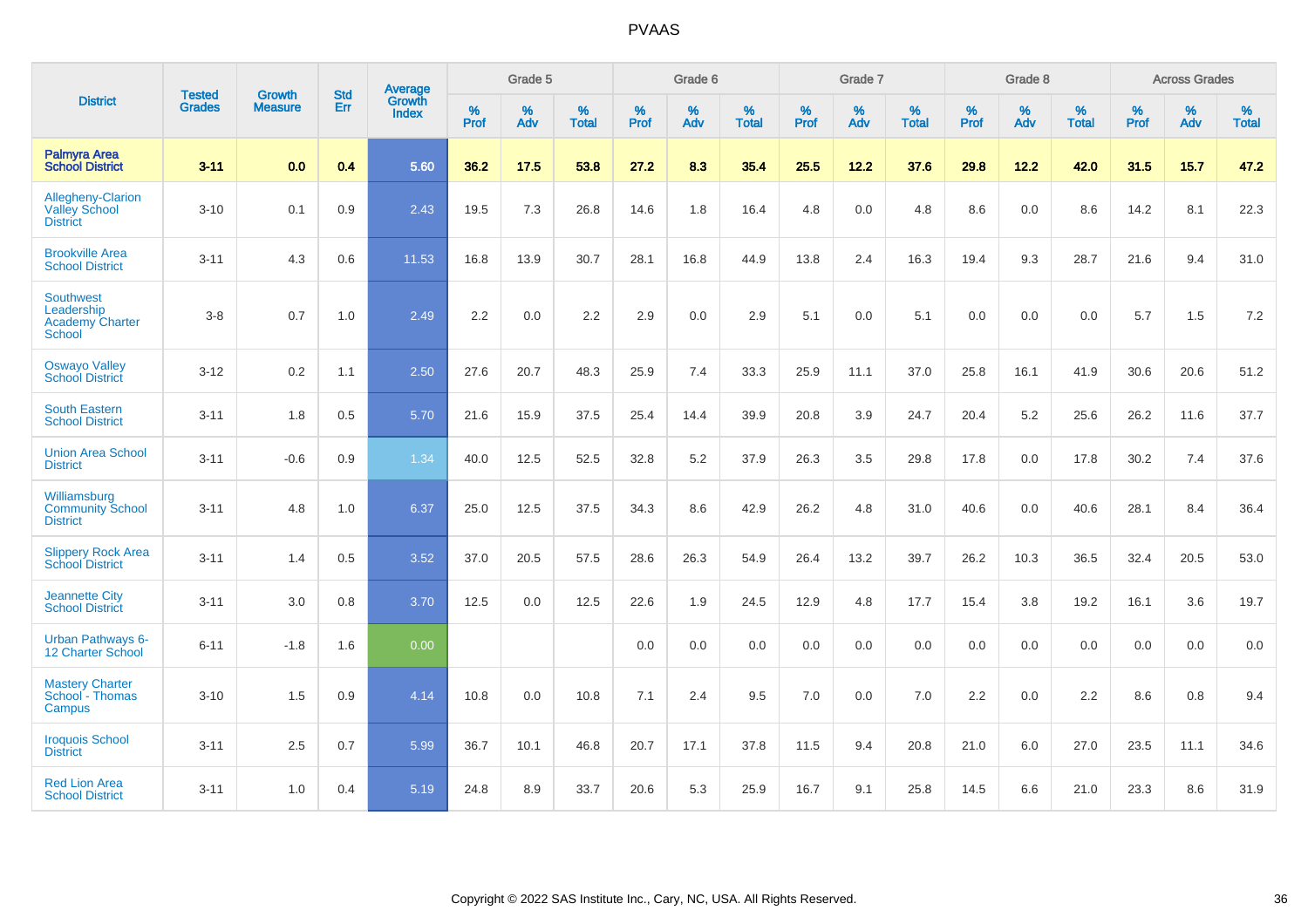|                                                      |                                |                          | <b>Std</b> | Average                |           | Grade 5  |                      |           | Grade 6  |                   |           | Grade 7  |                   |           | Grade 8  |                   |           | <b>Across Grades</b> |                   |
|------------------------------------------------------|--------------------------------|--------------------------|------------|------------------------|-----------|----------|----------------------|-----------|----------|-------------------|-----------|----------|-------------------|-----------|----------|-------------------|-----------|----------------------|-------------------|
| <b>District</b>                                      | <b>Tested</b><br><b>Grades</b> | Growth<br><b>Measure</b> | Err        | Growth<br><b>Index</b> | %<br>Prof | %<br>Adv | $\%$<br><b>Total</b> | %<br>Prof | %<br>Adv | %<br><b>Total</b> | %<br>Prof | %<br>Adv | %<br><b>Total</b> | %<br>Prof | %<br>Adv | %<br><b>Total</b> | %<br>Prof | %<br>Adv             | %<br><b>Total</b> |
| <b>Palmyra Area</b><br><b>School District</b>        | $3 - 11$                       | 0.0                      | 0.4        | 5.60                   | 36.2      | 17.5     | 53.8                 | 27.2      | 8.3      | 35.4              | 25.5      | 12.2     | 37.6              | 29.8      | 12.2     | 42.0              | 31.5      | 15.7                 | 47.2              |
| Achievement<br><b>House Charter</b><br><b>School</b> | $7 - 11$                       | $-0.3$                   | 1.5        | 0.79                   |           |          |                      |           |          |                   | 20.0      | 0.0      | 20.0              | 7.1       | 2.4      | 9.5               | 11.9      | 1.5                  | 13.4              |
| <b>Solanco School</b><br><b>District</b>             | $3 - 11$                       | 0.3                      | 0.4        | 2.53                   | 21.5      | 5.0      | 26.5                 | 12.6      | 5.6      | 18.1              | 17.0      | 7.4      | 24.4              | 11.9      | 2.9      | 14.8              | 20.0      | 7.2                  | 27.1              |
| <b>Annville-Cleona</b><br><b>School District</b>     | $3 - 12$                       | 0.4                      | 0.6        | 3.81                   | 33.8      | 12.5     | 46.2                 | 16.7      | 2.1      | 18.8              | 29.1      | 11.8     | 40.9              | 27.8      | 9.3      | 37.0              | 27.5      | 9.4                  | 36.9              |
| <b>Steelton-Highspire</b><br><b>School District</b>  | $3 - 11$                       | 2.5                      | 0.7        | 4.46                   | 2.9       | 0.0      | 2.9                  | 0.0       | 0.0      | 0.0               | 0.0       | 0.0      | 0.0               | 0.0       | 0.0      | 0.0               | 0.8       | 0.4                  | 1.3               |
| <b>Dallastown Area</b><br><b>School District</b>     | $3 - 11$                       | 0.6                      | 0.3        | 3.62                   | 25.8      | 13.0     | 38.8                 | 31.1      | 11.5     | 42.6              | 23.7      | 7.8      | 31.6              | 19.0      | 9.4      | 28.4              | 27.7      | 14.8                 | 42.4              |
| <b>Newport School</b><br><b>District</b>             | $3 - 12$                       | 2.2                      | 0.8        | 4.70                   | 22.2      | 11.1     | 33.3                 | 25.0      | 6.9      | 31.9              | 15.9      | 0.0      | 15.9              | 27.4      | 4.8      | 32.3              | 24.8      | 6.9                  | 31.7              |
| <b>Juniata Valley</b><br><b>School District</b>      | $3 - 11$                       | 2.4                      | 0.9        | 4.64                   | 23.3      | 4.6      | 27.9                 | 5.4       | 3.6      | 8.9               | 21.0      | 5.3      | 26.3              | 12.5      | 2.1      | 14.6              | 18.7      | 5.0                  | 23.8              |
| <b>East Lycoming</b><br><b>School District</b>       | $3 - 11$                       | 2.6                      | 0.6        | 7.47                   | 36.1      | 23.5     | 59.7                 | 26.2      | 26.2     | 52.3              | 26.4      | 20.7     | 47.1              | 27.9      | 14.8     | 42.6              | 31.5      | 19.5                 | 51.0              |
| <b>Penn Manor</b><br><b>School District</b>          | $3 - 11$                       | 3.2                      | 0.3        | 9.54                   | 33.8      | 14.9     | 48.6                 | 28.7      | 15.2     | 43.9              | 25.5      | 13.2     | 38.7              | 30.2      | 11.0     | 41.2              | 31.4      | 16.9                 | 48.2              |
| <b>Baden Academy</b><br><b>Charter School</b>        | $3-6$                          | 0.1                      | 1.1        | 1.04                   | 20.6      | 4.8      | 25.4                 | 22.4      | 8.6      | 31.0              |           |          |                   |           |          |                   | 20.8      | 6.4                  | 27.2              |
| <b>Millcreek Township</b><br><b>School District</b>  | $3 - 11$                       | 1.1                      | 0.3        | 8.82                   | 26.5      | 20.8     | 47.3                 | 23.1      | 9.4      | 32.4              | 22.1      | 14.3     | 36.4              | 21.6      | 13.0     | 34.7              | 25.4      | 15.9                 | 41.3              |
| <b>Jamestown Area</b><br><b>School District</b>      | $3 - 11$                       | 0.7                      | 1.2        | 2.23                   | 18.4      | 10.5     | 29.0                 | 16.7      | 0.0      | 16.7              | 24.1      | 3.4      | 27.6              | 19.0      | 0.0      | 19.0              | 18.3      | 6.1                  | 24.4              |
| <b>Eastern York</b><br><b>School District</b>        | $3 - 11$                       | $-0.5$                   | 0.5        | $-0.16$                | 29.5      | 11.0     | 40.5                 | 23.5      | 6.0      | 29.5              | 23.2      | 14.1     | 37.3              | 17.3      | 9.7      | 27.0              | 24.8      | 10.7                 | 35.4              |
| <b>Upper Adams</b><br><b>School District</b>         | $3 - 11$                       | 1.7                      | 0.6        | 5.68                   | 30.0      | 9.2      | 39.2                 | 18.0      | 7.7      | 25.6              | 18.1      | 1.9      | 20.0              | 11.4      | 3.8      | 15.3              | 22.6      | 6.3                  | 28.9              |
| <b>Discovery Charter</b><br>School                   | $3 - 8$                        | 2.6                      | 0.9        | 2.98                   | 8.5       | 2.1      | 10.6                 | 0.0       | 0.0      | 0.0               | 6.6       | 1.6      | 8.2               | 5.4       | $0.0\,$  | 5.4               | 5.2       | 1.1                  | 6.2               |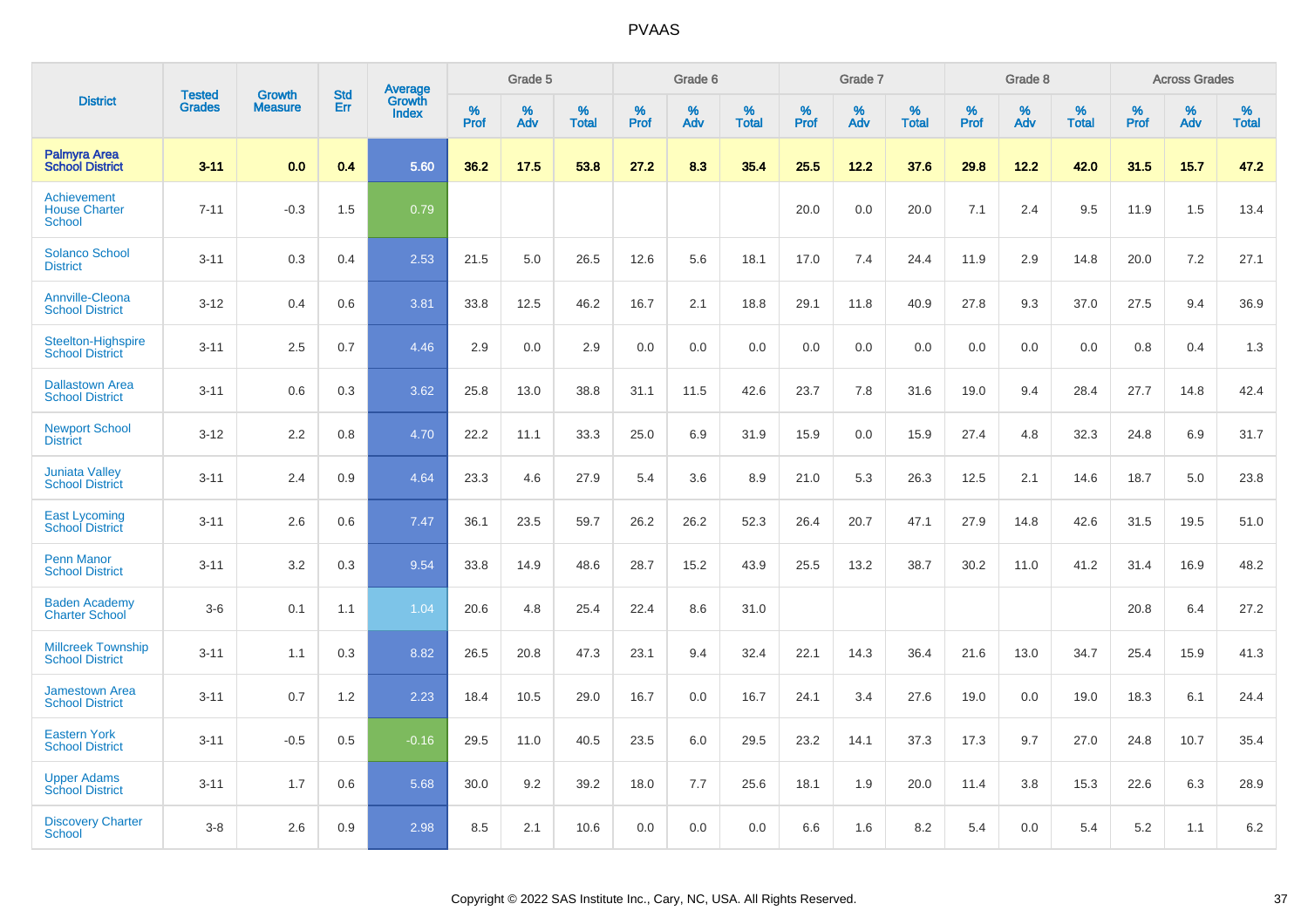|                                                                   | <b>Tested</b> | <b>Growth</b>  | <b>Std</b> | Average                |              | Grade 5  |                   |           | Grade 6  |                   |              | Grade 7  |                   |           | Grade 8  |                   |              | <b>Across Grades</b> |                   |
|-------------------------------------------------------------------|---------------|----------------|------------|------------------------|--------------|----------|-------------------|-----------|----------|-------------------|--------------|----------|-------------------|-----------|----------|-------------------|--------------|----------------------|-------------------|
| <b>District</b>                                                   | <b>Grades</b> | <b>Measure</b> | Err        | Growth<br><b>Index</b> | $\%$<br>Prof | %<br>Adv | %<br><b>Total</b> | %<br>Prof | %<br>Adv | %<br><b>Total</b> | $\%$<br>Prof | %<br>Adv | %<br><b>Total</b> | %<br>Prof | %<br>Adv | %<br><b>Total</b> | $\%$<br>Prof | %<br>Adv             | %<br><b>Total</b> |
| <b>Palmyra Area</b><br><b>School District</b>                     | $3 - 11$      | 0.0            | 0.4        | 5.60                   | 36.2         | 17.5     | 53.8              | 27.2      | 8.3      | 35.4              | 25.5         | 12.2     | 37.6              | 29.8      | 12.2     | 42.0              | 31.5         | 15.7                 | 47.2              |
| <b>Bloomsburg Area</b><br><b>School District</b>                  | $3 - 10$      | 1.2            | 0.6        | 3.43                   | 25.0         | 13.0     | 38.0              | 16.7      | 3.3      | 20.0              | 14.7         | 3.9      | 18.6              | 16.8      | 9.9      | 26.7              | 21.5         | 8.7                  | 30.2              |
| <b>Westmont Hilltop</b><br><b>School District</b>                 | $3 - 11$      | 2.7            | 0.6        | 6.24                   | 28.0         | 11.0     | 39.0              | 18.4      | 8.2      | 26.5              | 22.2         | 6.2      | 28.4              | 26.1      | 8.7      | 34.8              | 24.1         | 11.7                 | 35.7              |
| <b>Montrose Area</b><br><b>School District</b>                    | $3 - 10$      | 1.4            | 0.7        | 4.16                   | 19.4         | 19.4     | 38.8              | 27.2      | 4.4      | 31.5              | 25.0         | 4.4      | 29.4              | 14.5      | 2.4      | 16.9              | 24.4         | 7.4                  | 31.8              |
| <b>Universal</b><br><b>Creighton Charter</b><br>School            | $3 - 8$       | 1.1            | 0.7        | 2.15                   | 11.9         | 1.2      | 13.1              | 3.5       | 1.2      | 4.7               | 7.7          | 6.2      | 13.8              | 4.7       | 4.7      | 9.4               | 8.6          | 4.4                  | 13.1              |
| <b>Southern Columbia</b><br><b>Area School</b><br><b>District</b> | $3 - 11$      | 1.8            | 0.7        | 7.30                   | 34.7         | 9.7      | 44.4              | 18.8      | 5.2      | 24.0              | 29.0         | 14.0     | 43.0              | 15.4      | 2.2      | 17.6              | 28.0         | 10.6                 | 38.6              |
| <b>Shade-Central City</b><br><b>School District</b>               | $3 - 11$      | 1.4            | 1.4        | 2.94                   | 18.8         | 0.0      | 18.8              | 26.9      | 0.0      | 26.9              | 20.0         | 10.0     | 30.0              | 34.8      | 0.0      | 34.8              | 29.0         | 3.0                  | 32.1              |
| <b>Derry Township</b><br><b>School District</b>                   | $3 - 10$      | 4.3            | 1.3        | 7.27                   | 39.1         | 28.5     | 67.6              | 51.5      | 21.2     | 72.7              | 30.8         | 34.6     | 65.4              | 14.3      | 71.4     | 85.7              | 37.5         | 30.3                 | 67.8              |
| <b>Berlin</b><br><b>Brothersvalley</b><br><b>School District</b>  | $3 - 11$      | 2.2            | 0.8        | 3.87                   | 34.0         | 15.1     | 49.1              | 21.2      | 3.0      | 24.2              | 30.8         | 3.8      | 34.6              | 18.8      | 8.3      | 27.1              | 25.8         | 10.8                 | 36.6              |
| <b>Chestnut Ridge</b><br><b>School District</b>                   | $3 - 12$      | 4.2            | 0.6        | 7.56                   | 30.4         | 6.5      | 37.0              | 22.2      | 3.7      | 25.9              | 36.8         | 4.2      | 41.0              | 18.4      | 10.2     | 28.6              | 26.7         | 9.7                  | 36.4              |
| Springfield<br><b>Township School</b><br><b>District</b>          | $3 - 11$      | 1.7            | 0.5        | 5.78                   | 31.3         | 12.3     | 43.6              | 26.9      | 11.1     | 38.0              | 28.4         | 21.9     | 50.3              | 31.7      | 17.2     | 49.0              | 33.1         | 15.4                 | 48.5              |
| <b>Esperanza Cyber</b><br><b>Charter School</b>                   | $3 - 11$      | 0.4            | 1.3        | 1.00                   | 0.0          | 0.0      | 0.0               | 0.0       | 0.0      | 0.0               | 2.6          | 0.0      | 2.6               | 0.0       | 0.0      | 0.0               | 1.6          | 0.0                  | 1.6               |
| <b>Northern Tioga</b><br><b>School District</b>                   | $3 - 12$      | 3.4            | 0.5        | 10.12                  | 22.7         | 5.2      | 27.9              | 32.2      | 4.2      | 36.4              | 16.8         | 2.6      | 19.4              | 23.8      | 6.2      | 30.0              | 25.9         | 7.0                  | 32.8              |
| Lackawanna Trail<br><b>School District</b>                        | $3 - 10$      | 1.4            | 0.7        | 3.97                   | 21.8         | 9.1      | 30.9              | 34.3      | 10.4     | 44.8              | 12.7         | 11.3     | 23.9              | 11.8      | 6.6      | 18.4              | 24.2         | 11.5                 | 35.8              |
| <b>Pequea Valley</b><br><b>School District</b>                    | $3 - 11$      | 2.4            | 0.6        | 6.27                   | 15.6         | 6.4      | 22.0              | 14.0      | 2.2      | 16.1              | 11.7         | 2.3      | 14.1              | 13.1      | 2.0      | 15.2              | 16.9         | 3.8                  | 20.7              |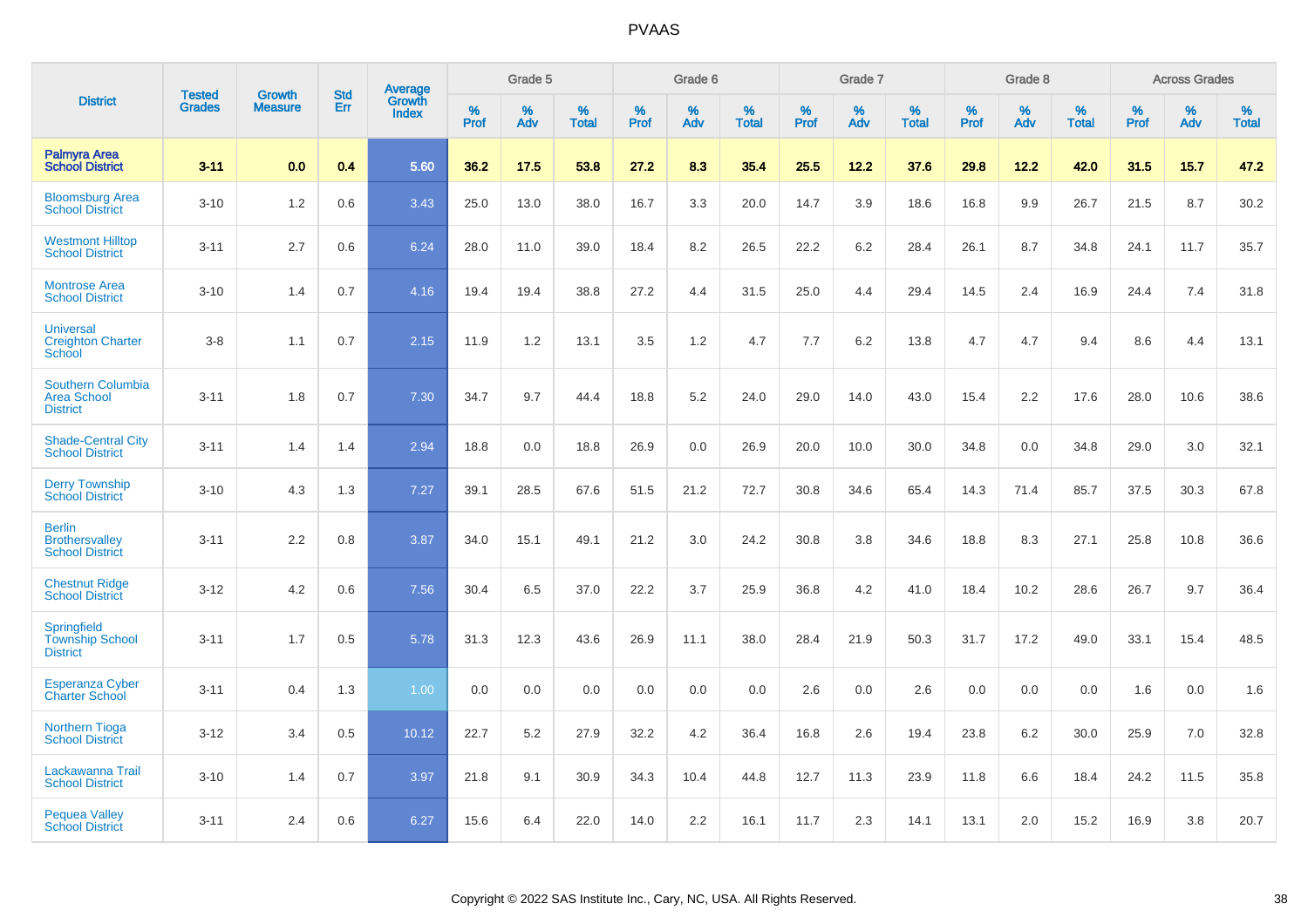|                                                                         |                                |                                 | <b>Std</b> | Average                |           | Grade 5  |                   |           | Grade 6  |                   |           | Grade 7  |                   |           | Grade 8  |                   |           | <b>Across Grades</b> |                   |
|-------------------------------------------------------------------------|--------------------------------|---------------------------------|------------|------------------------|-----------|----------|-------------------|-----------|----------|-------------------|-----------|----------|-------------------|-----------|----------|-------------------|-----------|----------------------|-------------------|
| <b>District</b>                                                         | <b>Tested</b><br><b>Grades</b> | <b>Growth</b><br><b>Measure</b> | <b>Err</b> | Growth<br><b>Index</b> | %<br>Prof | %<br>Adv | %<br><b>Total</b> | %<br>Prof | %<br>Adv | %<br><b>Total</b> | %<br>Prof | %<br>Adv | %<br><b>Total</b> | %<br>Prof | %<br>Adv | %<br><b>Total</b> | %<br>Prof | %<br>Adv             | %<br><b>Total</b> |
| <b>Palmyra Area</b><br><b>School District</b>                           | $3 - 11$                       | 0.0                             | 0.4        | 5.60                   | 36.2      | 17.5     | 53.8              | 27.2      | 8.3      | 35.4              | 25.5      | 12.2     | 37.6              | 29.8      | 12.2     | 42.0              | 31.5      | 15.7                 | 47.2              |
| <b>Centennial School</b><br><b>District</b>                             | $3 - 10$                       | 1.6                             | 0.3        | 5.91                   | 23.7      | 5.4      | 29.1              | 18.3      | 3.0      | 21.3              | 22.2      | 5.1      | 27.4              | 13.0      | 8.2      | 21.2              | 21.7      | 6.7                  | 28.4              |
| Kennett<br>Consolidated<br><b>School District</b>                       | $3 - 11$                       | 1.3                             | 0.4        | 6.12                   | 29.8      | 15.1     | 44.9              | 20.2      | 8.3      | 28.5              | 20.2      | 11.6     | 31.7              | 10.9      | 6.9      | 17.8              | 22.4      | 12.3                 | 34.7              |
| <b>Crawford Central</b><br><b>School District</b>                       | $3 - 11$                       | 1.9                             | 0.4        | 4.77                   | 24.2      | 7.9      | 32.1              | 15.7      | 3.8      | 19.6              | 16.7      | 3.7      | 20.4              | 9.0       | 2.6      | 11.6              | 18.4      | 5.5                  | 23.8              |
| <b>Memphis Street</b><br><b>Academy Charter</b><br>School @ JP<br>Jones | $5 - 8$                        | 0.7                             | 0.7        | 1.39                   | 0.0       | 3.2      | 3.2               | $0.0\,$   | 0.0      | 0.0               | 0.0       | 0.0      | 0.0               | 0.0       | 0.0      | 0.0               | 0.0       | 0.6                  | 0.6               |
| <b>Universal Vare</b><br><b>Charter School</b>                          | $6-8$                          | 1.8                             | 1.3        | 3.30                   |           |          |                   | 0.0       | 6.2      | 6.2               | 3.6       | 0.0      | 3.6               | 6.4       | 0.0      | 6.4               | 4.7       | 0.9                  | 5.7               |
| <b>Radnor Township</b><br><b>School District</b>                        | $3 - 12$                       | 4.4                             | 0.4        | 11.22                  | 34.0      | 41.4     | 75.4              | 41.7      | 25.4     | 67.1              | 34.3      | 31.8     | 66.2              | 35.0      | 21.5     | 56.5              | 36.8      | 31.8                 | 68.6              |
| Catasaugua Area<br><b>School District</b>                               | $3 - 12$                       | 1.1                             | 0.6        | 2.87                   | 12.0      | 5.4      | 17.4              | 22.7      | 4.0      | 26.7              | 9.8       | 4.9      | 14.7              | 8.9       | 3.3      | 12.2              | 15.4      | 4.4                  | 19.8              |
| Pennsylvania<br><b>Cyber Charter</b><br>School                          | $3 - 11$                       | 1.9                             | 0.5        | 4.83                   | 14.1      | 4.9      | 19.0              | 10.8      | 3.4      | 14.2              | 11.7      | 3.5      | 15.2              | 6.5       | 1.6      | 8.1               | 12.6      | 4.4                  | 17.1              |
| <b>Northern Potter</b><br><b>School District</b>                        | $3 - 12$                       | 2.0                             | 1.1        | 2.34                   | 26.7      | 3.3      | 30.0              | 9.3       | 2.3      | 11.6              | 29.0      | 12.9     | 41.9              | 11.1      | 0.0      | 11.1              | 18.7      | 7.4                  | 26.1              |
| <b>Greenwood School</b><br><b>District</b>                              | $3 - 11$                       | 3.3                             | 0.8        | 4.78                   | 30.3      | 13.6     | 43.9              | 32.1      | 7.6      | 39.6              | 9.1       | 1.8      | 10.9              | 25.9      | 14.8     | 40.7              | 28.8      | 15.4                 | 44.2              |
| <b>Mastery Charter</b><br>School - Smedley<br>Campus                    | $3-6$                          | $-0.6$                          | 1.2        | $-0.35$                | 1.9       | 0.0      | 1.9               | 3.5       | 0.0      | 3.5               |           |          |                   |           |          |                   | 3.5       | 0.0                  | 3.5               |
| <b>Millville Area</b><br><b>School District</b>                         | $3 - 12$                       | 3.8                             | 0.9        | 5.21                   | 34.0      | 0.0      | 34.0              | 18.9      | 1.9      | 20.8              | 15.9      | 9.1      | 25.0              | 18.4      | 2.6      | 21.0              | 24.6      | 4.7                  | 29.3              |
| <b>Fell Charter School</b>                                              | $3 - 8$                        | 1.1                             | 2.2        | 1.36                   | 25.0      | 0.0      | 25.0              | 6.7       | 0.0      | 6.7               |           |          |                   |           |          |                   | 17.1      | 4.0                  | 21.0              |
| <b>Midland Borough</b><br><b>School District</b>                        | $3 - 8$                        | 2.3                             | 1.3        | 2.65                   | 10.3      | 6.9      | 17.2              | 13.6      | 0.0      | 13.6              | 14.3      | 0.0      | 14.3              | 9.5       | 4.8      | 14.3              | 15.7      | 2.9                  | 18.6              |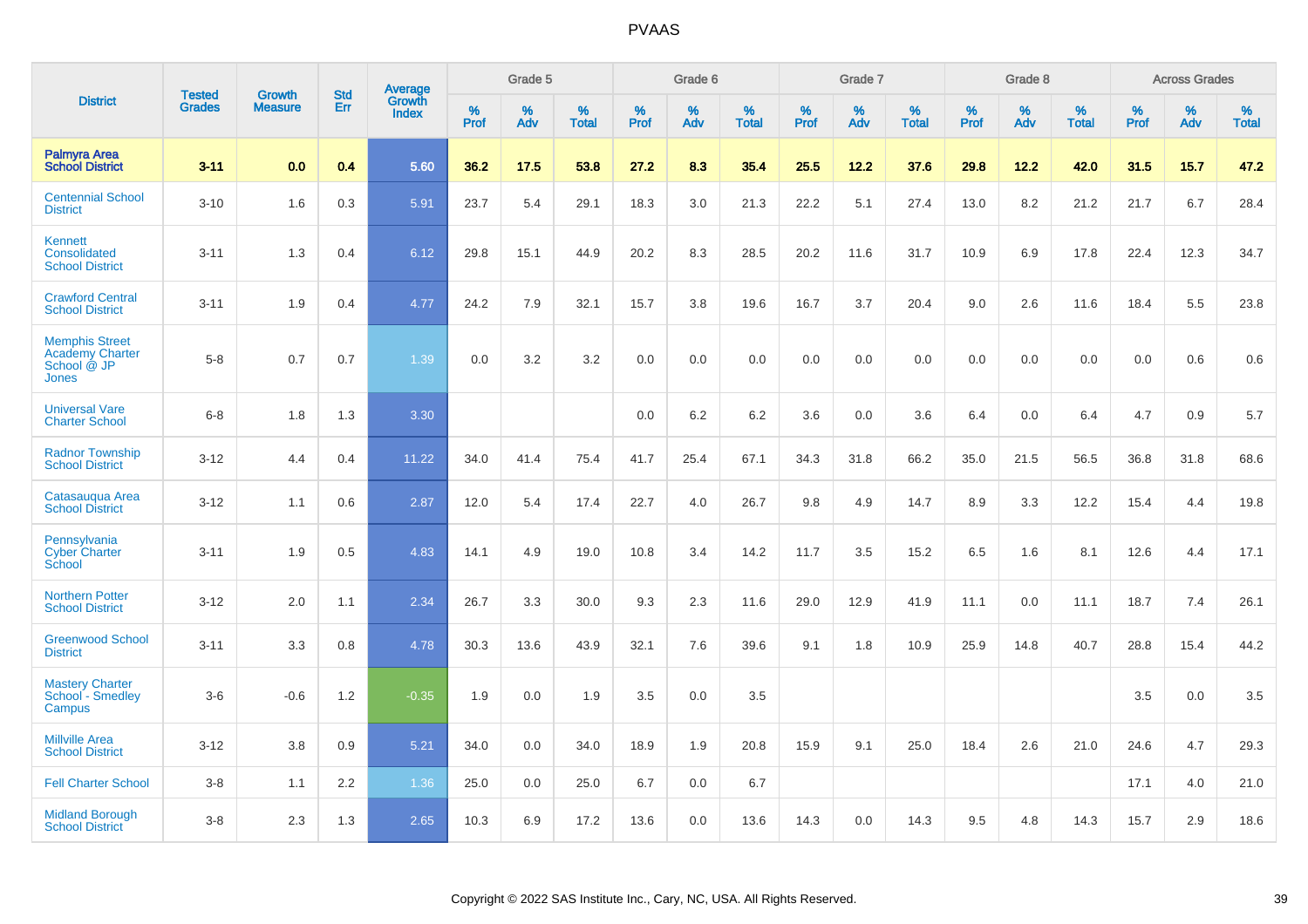|                                                                 |                                | <b>Growth</b>  | <b>Std</b> |                                          |              | Grade 5  |                   |              | Grade 6  |                   |              | Grade 7  |                      |              | Grade 8  |                   |              | <b>Across Grades</b> |                   |
|-----------------------------------------------------------------|--------------------------------|----------------|------------|------------------------------------------|--------------|----------|-------------------|--------------|----------|-------------------|--------------|----------|----------------------|--------------|----------|-------------------|--------------|----------------------|-------------------|
| <b>District</b>                                                 | <b>Tested</b><br><b>Grades</b> | <b>Measure</b> | <b>Err</b> | <b>Average</b><br>Growth<br><b>Index</b> | $\%$<br>Prof | %<br>Adv | %<br><b>Total</b> | $\%$<br>Prof | %<br>Adv | %<br><b>Total</b> | $\%$<br>Prof | %<br>Adv | $\%$<br><b>Total</b> | $\%$<br>Prof | %<br>Adv | %<br><b>Total</b> | $\%$<br>Prof | %<br>Adv             | %<br><b>Total</b> |
| <b>Palmyra Area</b><br><b>School District</b>                   | $3 - 11$                       | 0.0            | 0.4        | 5.60                                     | 36.2         | 17.5     | 53.8              | 27.2         | 8.3      | 35.4              | 25.5         | 12.2     | 37.6                 | 29.8         | 12.2     | 42.0              | 31.5         | 15.7                 | 47.2              |
| <b>York City School</b><br><b>District</b>                      | $3 - 12$                       | 1.6            | 0.3        | 5.64                                     | 2.5          | 1.0      | 3.5               | 2.0          | $0.2\,$  | 2.2               | 2.6          | 0.5      | 3.1                  | 1.4          | 0.2      | 1.6               | 2.8          | 0.6                  | 3.4               |
| <b>Coudersport Area</b><br><b>School District</b>               | $3 - 11$                       | 1.4            | 0.9        | 1.96                                     | 35.7         | 3.6      | 39.3              | 16.7         | 4.8      | 21.4              | 18.9         | 5.7      | 24.5                 | 15.1         | 3.8      | 18.9              | 22.0         | 5.7                  | 27.7              |
| <b>Duquesne City</b><br><b>School District</b>                  | $3 - 8$                        | 1.2            | 1.3        | 1.95                                     | 6.0          | 2.0      | 8.0               | 5.6          | 0.0      | 5.6               |              |          |                      |              |          |                   | 3.4          | 1.7                  | 5.0               |
| Hatboro-Horsham<br><b>School District</b>                       | $3 - 11$                       | 0.6            | 0.4        | 1.72                                     | 26.2         | 8.5      | 34.7              | 30.0         | 11.1     | 41.1              | 20.8         | 5.2      | 26.0                 | 19.7         | 5.7      | 25.4              | 25.9         | 8.7                  | 34.6              |
| <b>Keystone</b><br><b>Academy Charter</b><br>School             | $3 - 8$                        | 0.8            | 0.8        | 2.54                                     | 12.3         | 5.3      | 17.5              | 9.7          | 4.8      | 14.5              | 12.3         | 1.8      | 14.0                 | 6.8          | 1.7      | 8.5               | 12.4         | 2.8                  | 15.1              |
| <b>Northeastern York</b><br><b>School District</b>              | $3 - 11$                       | 1.4            | 0.4        | 3.99                                     | 32.1         | 13.8     | 46.0              | 21.2         | 8.1      | 29.3              | 21.9         | 6.0      | 27.9                 | 29.2         | 15.0     | 44.1              | 27.8         | 13.2                 | 41.0              |
| <b>West Perry School</b><br><b>District</b>                     | $3 - 11$                       | 2.7            | 0.5        | 6.23                                     | 22.5         | 15.9     | 38.4              | 20.9         | 5.7      | 26.6              | 14.0         | 6.7      | 20.7                 | 15.2         | 8.5      | 23.6              | 21.6         | 10.7                 | 32.3              |
| Punxsutawney<br><b>Area School</b><br><b>District</b>           | $3 - 11$                       | 4.6            | 0.6        | 8.24                                     | 37.0         | 6.5      | 43.5              | 36.3         | 10.6     | 46.9              | 22.4         | 4.8      | 27.2                 | 20.5         | 7.1      | 27.6              | 27.8         | 11.1                 | 38.8              |
| <b>General Mclane</b><br><b>School District</b>                 | $3 - 11$                       | 3.9            | 0.5        | 7.89                                     | 36.9         | 15.4     | 52.4              | 27.3         | 12.4     | 39.8              | 25.8         | 23.1     | 49.0                 | 26.9         | 7.7      | 34.6              | 30.2         | 16.6                 | 46.8              |
| Widener<br>Partnership<br><b>Charter School</b>                 | $3 - 7$                        | 2.8            | 1.0        | 2.67                                     | 0.0          | 0.0      | 0.0               | 2.5          | 0.0      | 2.5               | 0.0          | 2.3      | 2.3                  |              |          |                   | 1.4          | 0.5                  | 1.9               |
| <b>Keystone Central</b><br><b>School District</b>               | $3 - 11$                       | 1.5            | 0.4        | 3.98                                     | 18.6         | 8.5      | 27.1              | 20.9         | 8.6      | 29.5              | 10.9         | 3.3      | 14.1                 | 10.5         | 2.2      | 12.6              | 19.2         | 8.0                  | 27.2              |
| Pen Argyl Area<br><b>School District</b>                        | $3 - 12$                       | 0.7            | 0.6        | 1.46                                     | 27.3         | 12.5     | 39.8              | 26.8         | 0.0      | 26.8              | 17.1         | 5.4      | 22.5                 | 14.8         | 5.9      | 20.8              | 23.5         | 8.4                  | 32.0              |
| <b>Young Scholars Of</b><br>Central PA Charter<br><b>School</b> | $3 - 8$                        | 1.7            | 1.2        | 2.40                                     | 31.8         | 9.1      | 40.9              | 8.0          | 4.0      | 12.0              | 28.6         | 14.3     | 42.9                 | 0.0          | 0.0      | 0.0               | 21.7         | 11.1                 | 32.8              |
| <b>Oley Valley School</b><br><b>District</b>                    | $3 - 11$                       | 0.7            | 0.6        | 2.38                                     | 19.8         | 5.0      | 24.8              | 30.8         | 11.2     | 42.1              | 19.0         | 7.8      | 26.7                 | 12.8         | 2.3      | 15.1              | 25.2         | 6.6                  | 31.8              |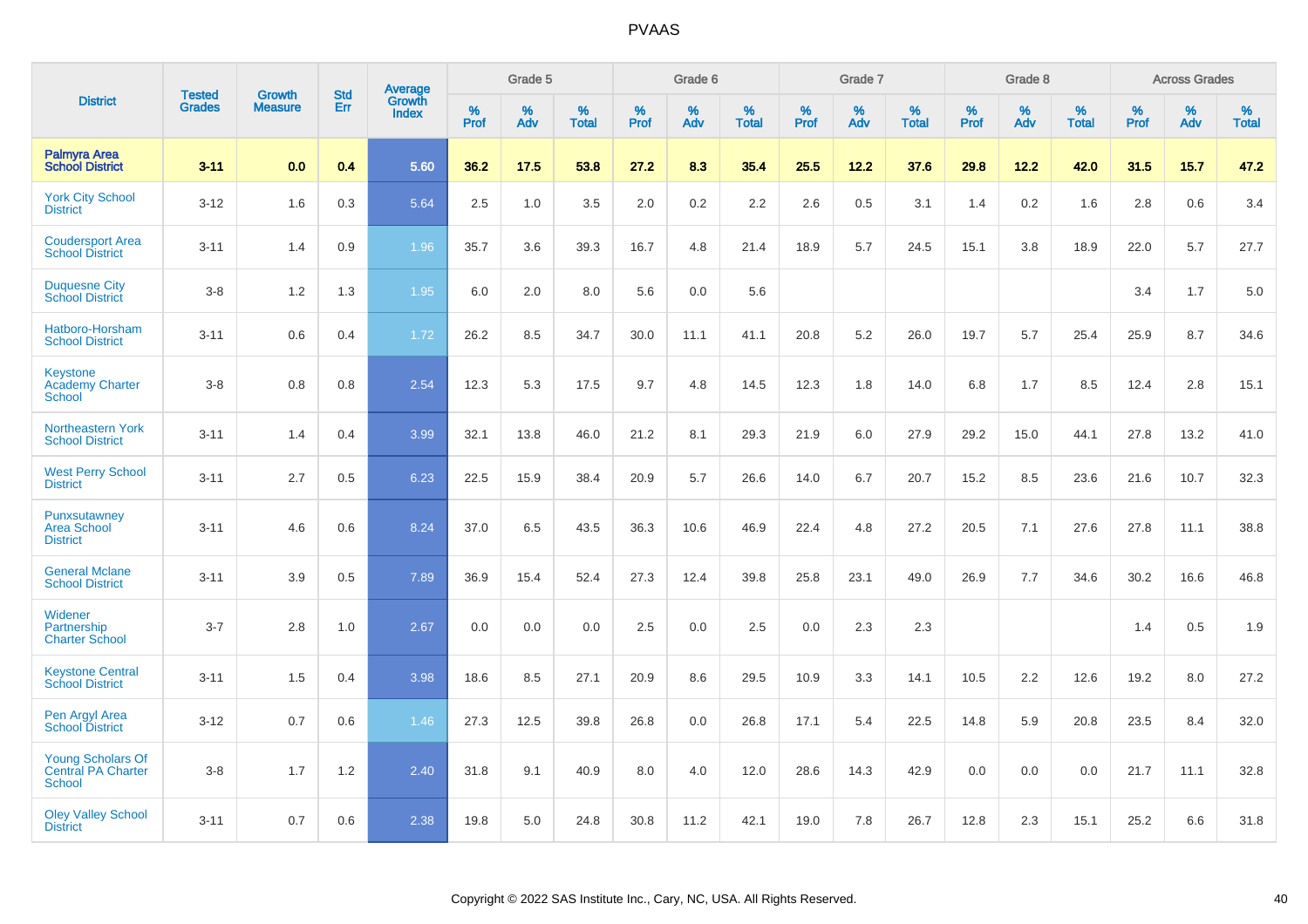|                                                                                          | <b>Tested</b> | <b>Growth</b>  | <b>Std</b> |                                          |              | Grade 5  |                   |              | Grade 6  |                   |              | Grade 7  |                   |              | Grade 8  |                   |              | <b>Across Grades</b> |                   |
|------------------------------------------------------------------------------------------|---------------|----------------|------------|------------------------------------------|--------------|----------|-------------------|--------------|----------|-------------------|--------------|----------|-------------------|--------------|----------|-------------------|--------------|----------------------|-------------------|
| <b>District</b>                                                                          | <b>Grades</b> | <b>Measure</b> | Err        | <b>Average</b><br>Growth<br><b>Index</b> | $\%$<br>Prof | %<br>Adv | %<br><b>Total</b> | $\%$<br>Prof | %<br>Adv | %<br><b>Total</b> | $\%$<br>Prof | %<br>Adv | %<br><b>Total</b> | $\%$<br>Prof | %<br>Adv | %<br><b>Total</b> | $\%$<br>Prof | %<br>Adv             | %<br><b>Total</b> |
| <b>Palmyra Area</b><br><b>School District</b>                                            | $3 - 11$      | 0.0            | 0.4        | 5.60                                     | 36.2         | 17.5     | 53.8              | 27.2         | 8.3      | 35.4              | 25.5         | 12.2     | 37.6              | 29.8         | 12.2     | 42.0              | 31.5         | 15.7                 | 47.2              |
| <b>Mastery Charter</b><br>School-Francis D.<br><b>Pastorius</b><br>Elementary            | $3 - 8$       | 0.3            | 1.3        | 0.60                                     | 3.8          | 0.0      | 3.8               | 3.7          | 0.0      | 3.7               | 0.0          | 0.0      | 0.0               | 0.0          | 0.0      | 0.0               | 3.1          | 0.0                  | 3.1               |
| <b>Mount Union Area</b><br><b>School District</b>                                        | $3 - 10$      | 3.0            | 0.7        | 5.20                                     | 11.7         | 4.3      | 16.0              | 12.4         | 0.0      | 12.4              | 13.4         | 2.4      | 15.8              | 0.0          | 1.2      | 1.2               | 12.2         | 3.3                  | 15.5              |
| <b>Robert Benjamin</b><br><b>Wiley Community</b><br><b>Charter School</b>                | $3 - 8$       | 2.8            | 0.8        | 3.93                                     | 7.0          | 2.3      | 9.3               | 0.0          | 0.0      | 0.0               | 7.3          | 0.0      | 7.3               | 4.4          | 0.0      | 4.4               | 5.7          | 1.7                  | 7.4               |
| <b>Center For Student</b><br><b>Learning Charter</b><br>School At<br>Pennsbury           | $6 - 12$      | $-0.6$         | 3.1        | $-0.20$                                  |              |          |                   |              |          |                   |              |          |                   | 0.0          | 0.0      | 0.0               | 3.4          | 0.0                  | 3.4               |
| <b>North East School</b><br><b>District</b>                                              | $3 - 11$      | 1.4            | 0.5        | 2.92                                     | 33.3         | 9.4      | 42.7              | 23.1         | 9.7      | 32.8              | 26.4         | 9.3      | 35.7              | 31.4         | 13.1     | 44.5              | 29.8         | 12.1                 | 41.8              |
| <b>Global Leadership</b><br><b>Academy Charter</b><br><b>School Southwest</b><br>at Huey | $3 - 8$       | 1.0            | 1.7        | 1.39                                     | 0.0          | 0.0      | 0.0               | 0.0          | 0.0      | 0.0               |              |          |                   | 0.0          | 0.0      | 0.0               | 0.0          | 0.0                  | 0.0               |
| <b>Hope For</b><br><b>Hyndman Charter</b><br>School                                      | $3 - 11$      | 4.1            | 1.8        | 3.10                                     |              |          |                   | 6.2          | 0.0      | 6.2               | 8.3          | 8.3      | 16.7              | 0.0          | 0.0      | 0.0               | 9.9          | $1.2$                | 11.1              |
| <b>Moshannon Valley</b><br><b>School District</b>                                        | $3 - 10$      | 2.3            | 0.8        | 2.85                                     | 19.6         | 13.0     | 32.6              | 14.8         | 18.5     | 33.3              | 21.0         | 4.8      | 25.8              | 16.9         | 6.2      | 23.1              | 19.9         | 8.5                  | 28.4              |
| Lake-Lehman<br><b>School District</b>                                                    | $3 - 11$      | 2.9            | 0.6        | 5.69                                     | 30.6         | 9.9      | 40.5              | 21.0         | 6.7      | 27.6              | 23.7         | 6.1      | 29.8              | 14.2         | 4.4      | 18.6              | 26.3         | 6.7                  | 33.1              |
| <b>Bellefonte Area</b><br><b>School District</b>                                         | $3 - 11$      | 3.1            | 0.5        | 7.49                                     | 32.7         | 22.0     | 54.8              | 31.6         | 7.3      | 39.0              | 23.4         | 5.5      | 29.0              | 14.8         | 9.9      | 24.8              | 28.6         | 15.7                 | 44.3              |
| <b>Premier Arts And</b><br><b>Science Charter</b><br>School                              | $3-5$         | $-0.1$         | 2.0        | $-0.05$                                  | 0.0          | 0.0      | 0.0               |              |          |                   |              |          |                   |              |          |                   | 3.8          | 1.0                  | 4.8               |
| Kane Area School<br><b>District</b>                                                      | $3 - 10$      | 3.7            | 0.7        | 6.38                                     | 21.1         | 19.7     | 40.8              | 14.1         | 3.1      | 17.2              | 29.8         | 17.9     | 47.8              | 6.1          | 1.2      | 7.3               | 21.5         | 9.0                  | 30.4              |
| <b>South Park School</b><br><b>District</b>                                              | $3 - 11$      | 3.3            | 0.6        | 5.37                                     | 33.3         | 11.9     | 45.2              | 27.8         | 11.3     | 39.2              | 21.8         | 16.8     | 38.7              | 24.0         | 8.6      | 32.7              | 28.8         | 10.4                 | 39.2              |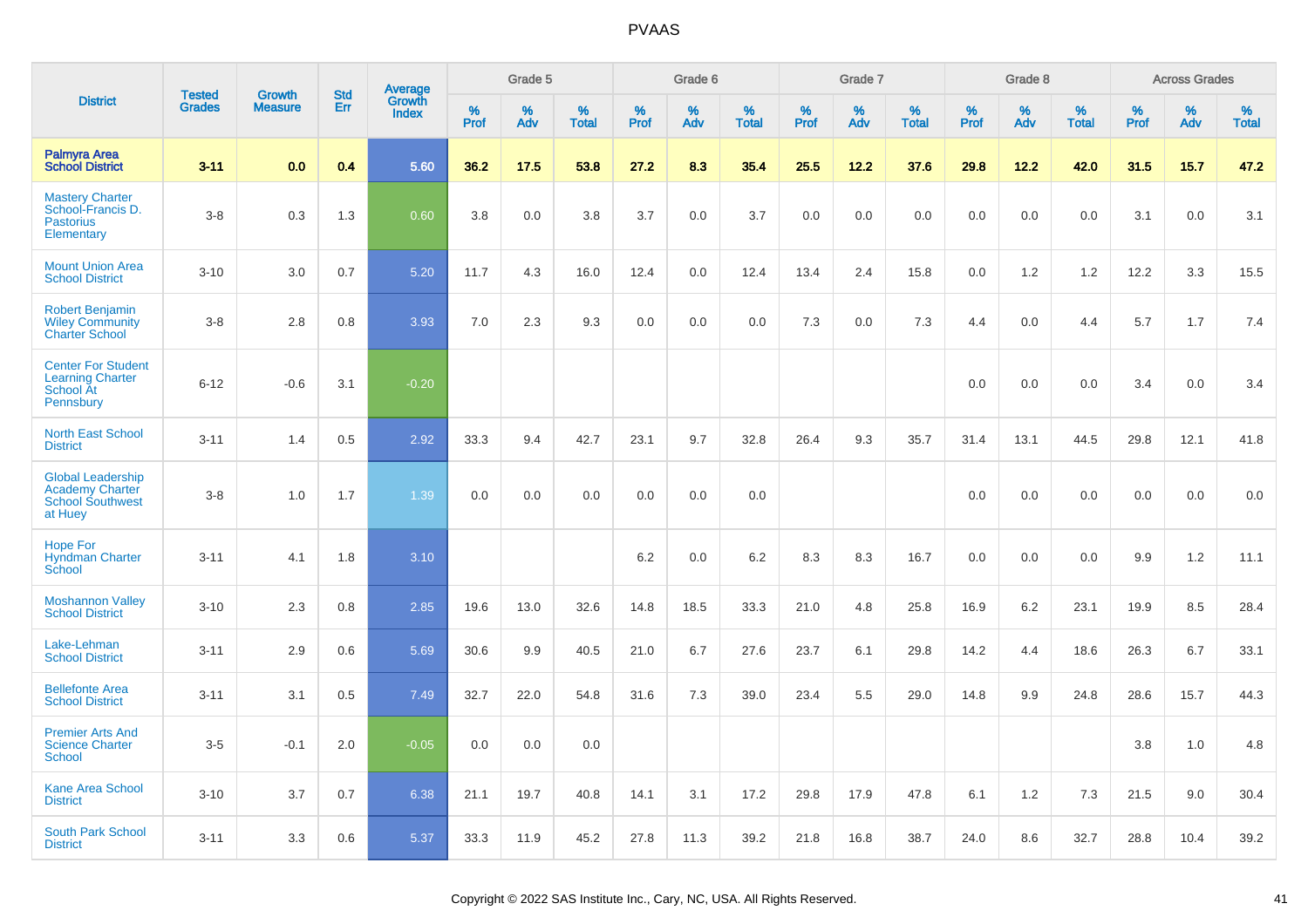|                                                                  | <b>Tested</b> | <b>Growth</b>  | <b>Std</b> | Average                |              | Grade 5  |                   |              | Grade 6  |                   |              | Grade 7  |                   |              | Grade 8  |                   |           | <b>Across Grades</b> |                   |
|------------------------------------------------------------------|---------------|----------------|------------|------------------------|--------------|----------|-------------------|--------------|----------|-------------------|--------------|----------|-------------------|--------------|----------|-------------------|-----------|----------------------|-------------------|
| <b>District</b>                                                  | <b>Grades</b> | <b>Measure</b> | Err        | Growth<br><b>Index</b> | $\%$<br>Prof | %<br>Adv | %<br><b>Total</b> | $\%$<br>Prof | %<br>Adv | %<br><b>Total</b> | $\%$<br>Prof | %<br>Adv | %<br><b>Total</b> | $\%$<br>Prof | %<br>Adv | %<br><b>Total</b> | %<br>Prof | %<br>Adv             | %<br><b>Total</b> |
| Palmyra Area<br><b>School District</b>                           | $3 - 11$      | 0.0            | 0.4        | 5.60                   | 36.2         | 17.5     | 53.8              | 27.2         | 8.3      | 35.4              | 25.5         | 12.2     | 37.6              | 29.8         | 12.2     | 42.0              | 31.5      | 15.7                 | 47.2              |
| <b>Mastery Charter</b><br>School -<br><b>Shoemaker</b><br>Campus | $7 - 10$      | 1.9            | 1.6        | 1.76                   |              |          |                   |              |          |                   | 9.4          | 0.0      | 9.4               | 4.2          | 0.0      | 4.2               | 7.1       | 0.0                  | 7.1               |
| <b>Aspira Bilingual</b><br><b>Cyber Charter</b><br>School        | $3 - 11$      | 4.2            | 1.5        | 3.82                   |              |          |                   | 0.0          | 0.0      | 0.0               | 0.0          | 0.0      | 0.0               | 0.0          | 0.0      | 0.0               | 1.6       | 0.0                  | 1.6               |
| <b>Bear Creek</b><br><b>Community</b><br><b>Charter School</b>   | $3 - 8$       | 4.4            | 0.8        | 5.57                   | 30.8         | 9.6      | 40.4              | 19.6         | 13.7     | 33.3              | 23.1         | 5.8      | 28.8              | 18.4         | 0.0      | 18.4              | 27.2      | 7.9                  | 35.1              |
| <b>Souderton Charter</b><br>School<br>Collaborative              | $3-8$         | 4.0            | 1.3        | 4.28                   | 51.8         | 22.2     | 74.1              | 44.0         | 24.0     | 68.0              | 28.6         | 38.1     | 66.7              | 41.2         | 11.8     | 52.9              | 40.1      | 26.8                 | 66.9              |
| <b>Central Cambria</b><br><b>School District</b>                 | $3 - 11$      | 2.5            | 0.6        | 4.43                   | 32.5         | 14.5     | 47.0              | 19.5         | 8.0      | 27.4              | 20.2         | 8.8      | 29.0              | 16.5         | 10.2     | 26.8              | 23.8      | 11.4                 | 35.1              |
| <b>Farrell Area School</b><br><b>District</b>                    | $3 - 11$      | 5.3            | 1.0        | 7.64                   | 15.6         | 0.0      | 15.6              | 17.1         | 0.0      | 17.1              | 2.3          | 0.0      | 2.3               | 5.1          | 0.0      | 5.1               | 12.3      | 1.5                  | 13.8              |
| <b>Infinity Charter</b><br><b>School</b>                         | $3-8$         | 5.9            | 1.2        | 4.84                   | 40.9         | 31.8     | 72.7              | 46.2         | 11.5     | 57.7              | 41.7         | 45.8     | 87.5              | 38.1         | 19.0     | 57.1              | 38.7      | 29.6                 | 68.3              |
| <b>Penncrest School</b><br><b>District</b>                       | $3 - 11$      | 1.8            | 0.4        | 4.21                   | 19.7         | $6.2\,$  | 25.8              | 21.6         | 1.8      | 23.4              | 17.5         | 5.0      | 22.5              | 17.1         | 3.5      | 20.6              | 22.0      | 5.3                  | 27.3              |
| <b>Lehigh Valley Dual</b><br>Language Charter<br>School          | $3 - 8$       | 3.1            | 2.3        | 1.36                   | 0.0          | 0.0      | 0.0               | 7.7          | 0.0      | 7.7               |              |          |                   |              |          |                   | 4.2       | 0.0                  | 4.2               |
| <b>Avonworth School</b><br><b>District</b>                       | $3 - 10$      | 2.8            | 0.5        | 5.25                   | 33.8         | 25.5     | 59.3              | 37.7         | 12.3     | 50.0              | 31.5         | 13.8     | 45.4              | 35.8         | 14.2     | 50.0              | 35.2      | 20.0                 | 55.2              |
| <b>Bald Eagle Area</b><br><b>School District</b>                 | $3 - 11$      | 2.6            | 0.6        | 4.48                   | 35.2         | 14.8     | 50.0              | 25.7         | 8.9      | 34.6              | 17.0         | 6.8      | 23.7              | 15.0         | 10.6     | 25.7              | 25.1      | 13.7                 | 38.8              |
| <b>Young Scholars</b><br><b>Charter School</b>                   | $6 - 8$       | 2.6            | 0.8        | 3.60                   |              |          |                   | 1.8          | 0.0      | 1.8               | 4.6          | 0.0      | 4.6               | 0.0          | 0.0      | 0.0               | 2.0       | 0.0                  | 2.0               |
| <b>Riverside School</b><br><b>District</b>                       | $3 - 11$      | 4.3            | 0.6        | 7.08                   | 18.6         | 7.8      | 26.5              | 13.1         | 7.1      | 20.2              | 16.5         | 13.6     | 30.1              | 16.4         | 4.6      | 20.9              | 19.2      | 7.7                  | 27.0              |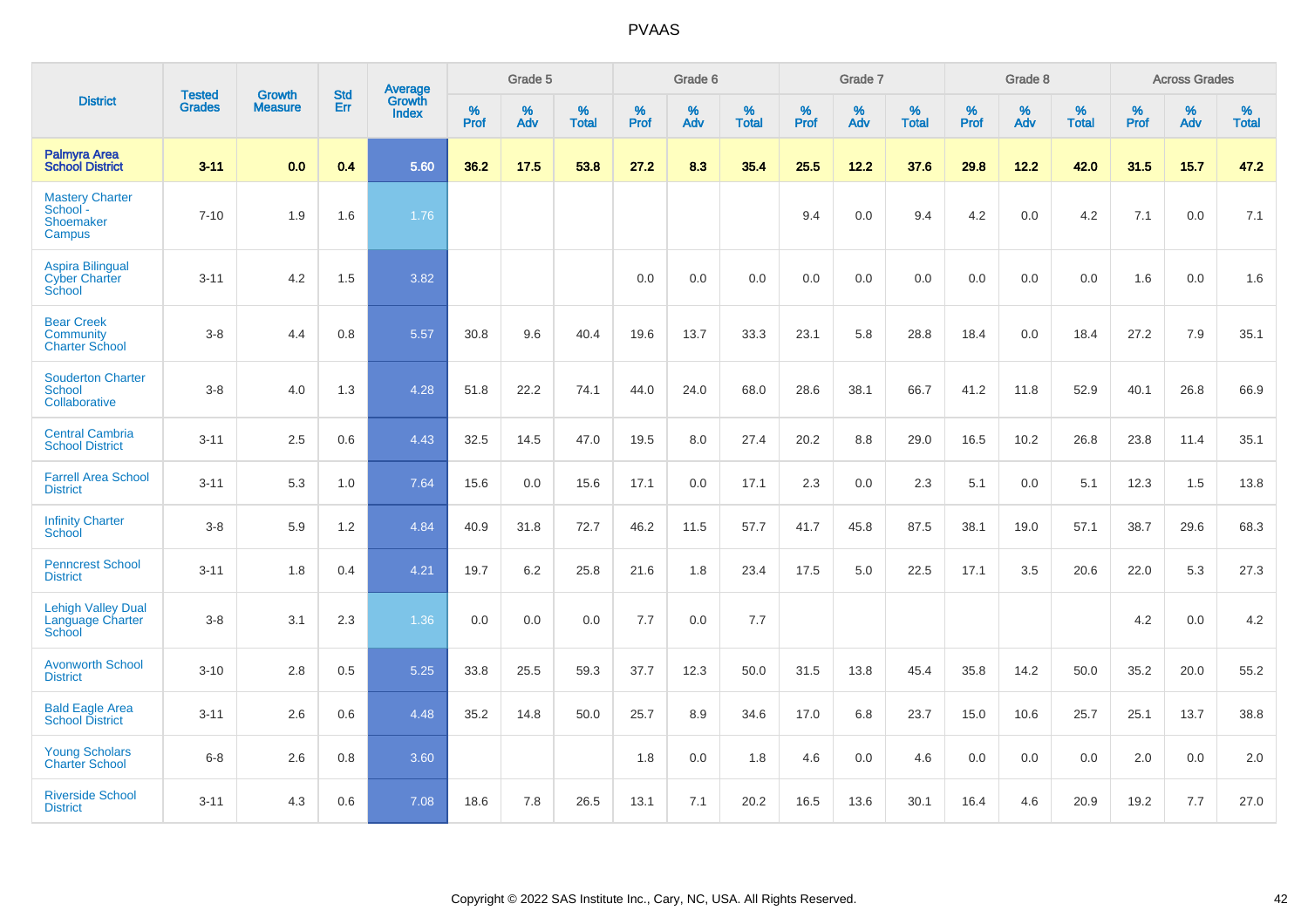|                                                                 |                                |                                 | <b>Std</b> | Average                |              | Grade 5  |                   |           | Grade 6  |                   |           | Grade 7  |                   |           | Grade 8  |                   |           | <b>Across Grades</b> |                   |
|-----------------------------------------------------------------|--------------------------------|---------------------------------|------------|------------------------|--------------|----------|-------------------|-----------|----------|-------------------|-----------|----------|-------------------|-----------|----------|-------------------|-----------|----------------------|-------------------|
| <b>District</b>                                                 | <b>Tested</b><br><b>Grades</b> | <b>Growth</b><br><b>Measure</b> | <b>Err</b> | Growth<br><b>Index</b> | $\%$<br>Prof | %<br>Adv | %<br><b>Total</b> | %<br>Prof | %<br>Adv | %<br><b>Total</b> | %<br>Prof | %<br>Adv | %<br><b>Total</b> | %<br>Prof | %<br>Adv | %<br><b>Total</b> | %<br>Prof | %<br>Adv             | %<br><b>Total</b> |
| Palmyra Area<br><b>School District</b>                          | $3 - 11$                       | 0.0                             | 0.4        | 5.60                   | 36.2         | 17.5     | 53.8              | 27.2      | 8.3      | 35.4              | 25.5      | 12.2     | 37.6              | 29.8      | 12.2     | 42.0              | 31.5      | 15.7                 | 47.2              |
| <b>Wayne Highlands</b><br><b>School District</b>                | $3 - 11$                       | 2.2                             | 0.5        | 4.54                   | 36.4         | 14.3     | 50.7              | 31.5      | 11.4     | 43.0              | 25.6      | 14.3     | 39.9              | 27.6      | 4.9      | 32.5              | 29.9      | 16.0                 | 46.0              |
| <b>North Clarion</b><br><b>County School</b><br><b>District</b> | $3 - 12$                       | 5.1                             | 0.9        | 5.51                   | 34.1         | 6.8      | 40.9              | 31.7      | 12.2     | 43.9              | 21.4      | 7.1      | 28.6              | 15.9      | 11.4     | 27.3              | 26.5      | 10.6                 | 37.1              |
| <b>Bradford Area</b><br><b>School District</b>                  | $3 - 12$                       | 4.4                             | 0.5        | 9.21                   | 33.5         | 10.2     | 43.7              | 23.4      | 8.8      | 32.2              | 18.9      | 13.9     | 32.8              | 27.8      | 7.6      | 35.4              | 26.9      | 11.3                 | 38.3              |
| <b>New Day Charter</b><br><b>School</b>                         | $7 - 11$                       | 2.2                             | 3.1        | 0.71                   |              |          |                   |           |          |                   |           |          |                   | 0.0       | 0.0      | 0.0               | 0.0       | 0.0                  | 0.0               |
| <b>Port Allegany</b><br><b>School District</b>                  | $3 - 11$                       | 1.7                             | 0.7        | 2.30                   | 20.0         | 5.7      | 25.7              | 7.4       | 1.5      | 8.8               | 17.4      | 2.9      | 20.3              | 13.1      | 9.8      | 23.0              | 16.8      | 5.7                  | 22.5              |
| <b>Athens Area</b><br><b>School District</b>                    | $3 - 11$                       | 3.8                             | 0.5        | 7.01                   | 31.2         | 6.2      | 37.5              | 28.2      | 5.9      | 34.1              | 22.2      | 5.2      | 27.4              | 19.3      | 10.7     | 30.0              | 26.5      | 8.2                  | 34.6              |
| <b>Provident Charter</b><br><b>School</b>                       | $3 - 8$                        | 3.6                             | 1.0        | 3.98                   | 4.4          | 2.2      | 6.5               | 10.5      | 0.0      | 10.5              | 9.1       | 0.0      | 9.1               | 0.0       | 3.3      | 3.3               | 9.2       | 2.5                  | 11.7              |
| <b>Mastery Charter</b><br>School - Clymer<br>Elementary         | $3-6$                          | 1.9                             | 1.5        | 1.23                   | 0.0          | 0.0      | 0.0               | 3.8       | 0.0      | 3.8               |           |          |                   |           |          |                   | 2.6       | 0.8                  | 3.4               |
| <b>Wattsburg Area</b><br><b>School District</b>                 | $3 - 11$                       | 4.1                             | 0.6        | 6.55                   | 25.0         | 18.2     | 43.2              | 27.2      | 17.4     | 44.6              | 19.6      | 7.6      | 27.2              | 31.7      | 12.9     | 44.6              | 26.7      | 12.5                 | 39.2              |
| <b>Arts Academy</b><br>Elementary<br><b>Charter School</b>      | $3-5$                          | 1.7                             | 1.9        | 0.91                   | 5.3          | 0.0      | 5.3               |           |          |                   |           |          |                   |           |          |                   | 5.1       | 0.0                  | 5.1               |
| <b>South Western</b><br><b>School District</b>                  | $3 - 12$                       | 2.8                             | 0.4        | 7.84                   | 23.7         | 5.4      | 29.2              | 15.7      | 11.7     | 27.4              | 17.8      | 6.0      | 23.8              | 19.1      | 10.1     | 29.2              | 21.6      | 8.9                  | 30.4              |
| <b>Donegal School</b><br><b>District</b>                        | $3 - 12$                       | 3.0                             | 0.5        | 6.51                   | 18.1         | 9.9      | 28.0              | 22.5      | 3.2      | 25.7              | 12.4      | 14.8     | 27.2              | 16.6      | 9.5      | 26.0              | 19.7      | 10.6                 | 30.3              |
| New Hope-<br><b>Solebury School</b><br><b>District</b>          | $3 - 11$                       | 4.2                             | 0.6        | 6.75                   | 40.4         | 25.5     | 66.0              | 41.2      | 11.8     | 52.9              | 25.5      | 17.0     | 42.6              | 37.6      | 19.3     | 56.9              | 36.8      | 21.0                 | 57.8              |
| <b>West York Area</b><br><b>School District</b>                 | $3 - 12$                       | 2.3                             | 0.4        | 5.18                   | 19.9         | 5.6      | 25.5              | 14.8      | 4.8      | 19.6              | 15.0      | 5.8      | 20.9              | 16.3      | 4.2      | 20.5              | 19.8      | 5.9                  | 25.6              |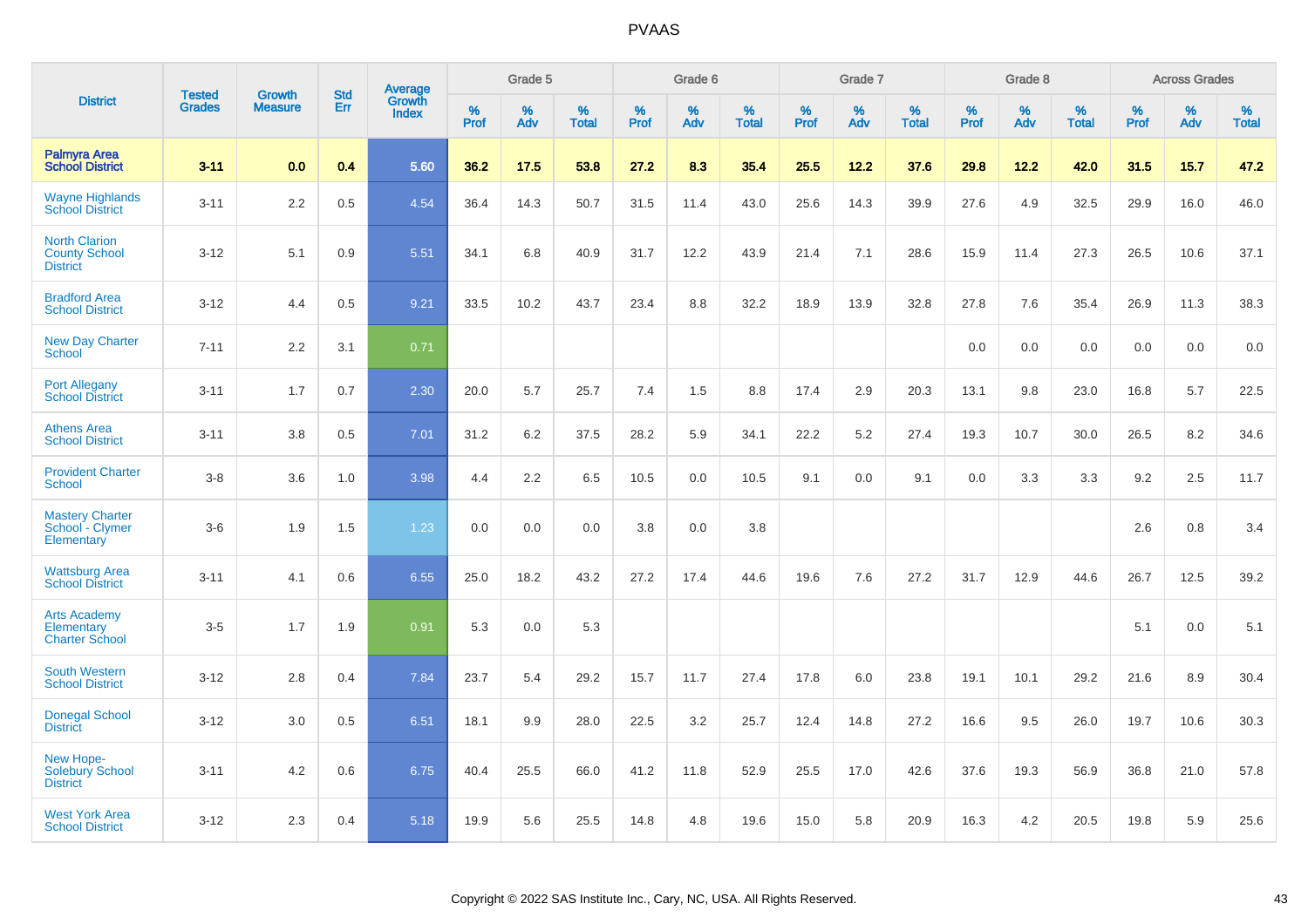|                                                              |                                |                                 | <b>Std</b> |                                   |                     | Grade 5  |                   |                     | Grade 6  |                   |              | Grade 7  |                   |              | Grade 8  |                   |              | <b>Across Grades</b> |                      |
|--------------------------------------------------------------|--------------------------------|---------------------------------|------------|-----------------------------------|---------------------|----------|-------------------|---------------------|----------|-------------------|--------------|----------|-------------------|--------------|----------|-------------------|--------------|----------------------|----------------------|
| <b>District</b>                                              | <b>Tested</b><br><b>Grades</b> | <b>Growth</b><br><b>Measure</b> | Err        | Average<br>Growth<br><b>Index</b> | $\%$<br><b>Prof</b> | %<br>Adv | %<br><b>Total</b> | $\%$<br><b>Prof</b> | %<br>Adv | %<br><b>Total</b> | $\%$<br>Prof | %<br>Adv | %<br><b>Total</b> | $\%$<br>Prof | %<br>Adv | %<br><b>Total</b> | $\%$<br>Prof | %<br>Adv             | $\%$<br><b>Total</b> |
| <b>Palmyra Area</b><br><b>School District</b>                | $3 - 11$                       | 0.0                             | 0.4        | 5.60                              | 36.2                | 17.5     | 53.8              | 27.2                | 8.3      | 35.4              | 25.5         | 12.2     | 37.6              | 29.8         | 12.2     | 42.0              | 31.5         | 15.7                 | 47.2                 |
| <b>Mountain View</b><br><b>School District</b>               | $3 - 11$                       | 5.6                             | 0.8        | 7.04                              | 28.3                | 1.7      | 30.0              | 16.3                | 2.0      | 18.4              | 25.9         | 7.4      | 33.3              | 27.1         | 8.5      | 35.6              | 21.4         | 4.2                  | 25.6                 |
| <b>Centre Learning</b><br>Community<br><b>Charter School</b> | $5 - 8$                        | 4.9                             | 2.0        | 2.45                              |                     |          |                   |                     |          |                   | 25.0         | 12.5     | 37.5              | 0.0          | 17.6     | 17.6              | 24.1         | 18.5                 | 42.6                 |
| <b>Bedford Area</b><br><b>School District</b>                | $3 - 11$                       | 3.8                             | 0.6        | 7.33                              | 34.4                | 4.2      | 38.7              | 32.2                | 7.8      | 40.0              | 25.4         | 8.8      | 34.2              | 24.2         | 7.8      | 32.0              | 31.3         | 10.5                 | 41.7                 |
| <b>Seven Generations</b><br><b>Charter School</b>            | $3-5$                          | 2.5                             | 2.0        | 1.26                              | 24.3                | 5.4      | 29.7              |                     |          |                   |              |          |                   |              |          |                   | 25.6         | 5.6                  | 31.2                 |
| <b>Richland School</b><br><b>District</b>                    | $3 - 11$                       | 3.8                             | 0.6        | 6.45                              | 40.8                | 21.4     | 62.1              | 40.4                | 10.6     | 51.1              | 39.8         | 10.9     | 50.8              | 25.5         | 13.2     | 38.7              | 36.6         | 16.5                 | 53.1                 |
| Tredyffrin-<br><b>Easttown School</b><br><b>District</b>     | $3 - 10$                       | 1.9                             | 0.4        | 4.37                              | 36.2                | 36.2     | 72.4              | 36.8                | 28.2     | 65.0              | 32.6         | 33.0     | 65.7              | 26.4         | 40.3     | 66.7              | 33.6         | 38.6                 | 72.2                 |
| <b>Karns City Area</b><br><b>School District</b>             | $3 - 11$                       | 3.6                             | 0.6        | 5.98                              | 23.6                | 9.0      | 32.6              | 29.6                | 1.1      | 30.7              | 22.4         | 3.4      | 25.9              | 16.8         | 3.7      | 20.6              | 24.0         | 3.2                  | 27.2                 |
| Shanksville-<br><b>Stonycreek School</b><br><b>District</b>  | $3 - 10$                       | 6.4                             | 1.4        | 4.61                              | 28.6                | 0.0      | 28.6              | 25.0                | 4.2      | 29.2              | 20.0         | 5.0      | 25.0              | 22.2         | 0.0      | 22.2              | 26.3         | 1.7                  | 28.0                 |
| <b>Mastery Charter</b><br>School John Wister<br>Elementary   | $3-5$                          | 3.9                             | 2.6        | 1.52                              | 5.0                 | 0.0      | 5.0               |                     |          |                   |              |          |                   |              |          |                   | 2.9          | 0.0                  | 2.9                  |
| <b>Universal Bluford</b><br><b>Charter School</b>            | $3-6$                          | 4.8                             | 1.4        | 4.14                              | 4.4                 | 0.0      | 4.4               | 2.7                 | 0.0      | 2.7               |              |          |                   |              |          |                   | 4.3          | 0.0                  | 4.3                  |
| <b>Dubois Area</b><br><b>School District</b>                 | $3 - 11$                       | 2.1                             | 0.4        | 5.38                              | 22.4                | 11.0     | 33.3              | 21.6                | 8.3      | 29.9              | 18.7         | 5.9      | 24.5              | 14.1         | 5.2      | 19.4              | 22.6         | 11.7                 | 34.2                 |
| Gettysburg<br><b>Montessori Charter</b><br>School            | $3-6$                          | 5.4                             | 1.9        | 2.75                              | 19.0                | 19.0     | 38.1              | 11.1                | 0.0      | 11.1              |              |          |                   |              |          |                   | 19.2         | 9.6                  | 28.7                 |
| <b>Warren County</b><br><b>School District</b>               | $3 - 11$                       | 2.7                             | 0.4        | 7.14                              | 21.0                | 7.4      | 28.4              | 15.7                | 3.7      | 19.3              | 12.0         | 0.7      | 12.6              | 13.8         | 2.9      | 16.7              | 17.7         | 4.3                  | 22.0                 |
| <b>Conneaut School</b><br><b>District</b>                    | $3 - 12$                       | 3.7                             | 0.5        | 6.95                              | 21.8                | 7.5      | 29.3              | 23.8                | 9.8      | 33.6              | 19.4         | 6.7      | 26.1              | 17.9         | 3.4      | 21.4              | 24.4         | 10.4                 | 34.8                 |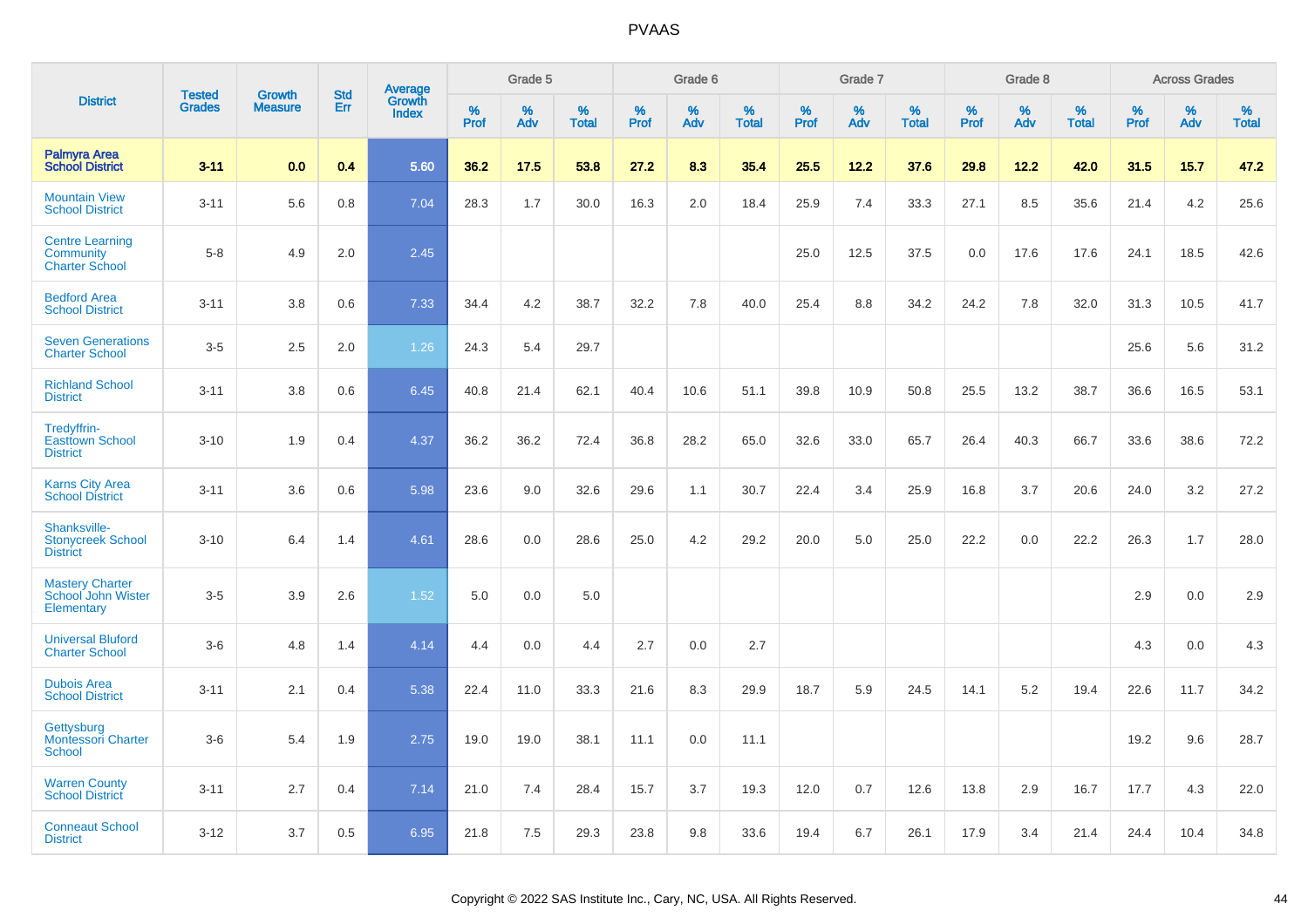|                                                                                              |                                |                                 |                   | Average                |              | Grade 5  |                   |           | Grade 6  |                   |           | Grade 7  |                   |           | Grade 8  |                   |           | <b>Across Grades</b> |                   |
|----------------------------------------------------------------------------------------------|--------------------------------|---------------------------------|-------------------|------------------------|--------------|----------|-------------------|-----------|----------|-------------------|-----------|----------|-------------------|-----------|----------|-------------------|-----------|----------------------|-------------------|
| <b>District</b>                                                                              | <b>Tested</b><br><b>Grades</b> | <b>Growth</b><br><b>Measure</b> | <b>Std</b><br>Err | Growth<br><b>Index</b> | $\%$<br>Prof | %<br>Adv | %<br><b>Total</b> | %<br>Prof | %<br>Adv | %<br><b>Total</b> | %<br>Prof | %<br>Adv | %<br><b>Total</b> | %<br>Prof | %<br>Adv | %<br><b>Total</b> | %<br>Prof | %<br>Adv             | %<br><b>Total</b> |
| <b>Palmyra Area</b><br><b>School District</b>                                                | $3 - 11$                       | 0.0                             | 0.4               | 5.60                   | 36.2         | 17.5     | 53.8              | 27.2      | 8.3      | 35.4              | 25.5      | 12.2     | 37.6              | 29.8      | 12.2     | 42.0              | 31.5      | 15.7                 | 47.2              |
| <b>Montour School</b><br><b>District</b>                                                     | $3 - 11$                       | 5.0                             | 0.4               | 11.10                  | 31.8         | 25.1     | 57.0              | 30.6      | 24.5     | 55.1              | 26.3      | 30.1     | 56.5              | 26.6      | 30.6     | 57.3              | 31.2      | 26.8                 | 58.1              |
| <b>Hempfield School</b><br><b>District</b>                                                   | $3 - 11$                       | 3.5                             | 0.3               | 11.50                  | 32.6         | 14.9     | 47.5              | 27.8      | 18.0     | 45.8              | 22.6      | 18.5     | 41.1              | 24.4      | 18.7     | 43.1              | 27.9      | 18.3                 | 46.2              |
| <b>Smethport Area</b><br><b>School District</b>                                              | $3 - 12$                       | 7.1                             | 0.8               | 8.76                   | 29.2         | 8.3      | 37.5              | 24.6      | 8.8      | 33.3              | 16.9      | 6.2      | 23.1              | 22.6      | 4.8      | 27.4              | 22.1      | 9.4                  | 31.5              |
| <b>Midd-West School</b><br><b>District</b>                                                   | $3 - 11$                       | 4.5                             | 0.6               | 8.11                   | 29.8         | 11.2     | 41.0              | 35.1      | 9.9      | 45.0              | 18.2      | 14.1     | 32.3              | 21.6      | 8.0      | 29.6              | 27.0      | 9.8                  | 36.8              |
| <b>Austin Area School</b><br><b>District</b>                                                 | $3 - 11$                       | 10.1                            | 1.6               | 6.38                   | 23.1         | 15.4     | 38.5              | 30.8      | 7.7      | 38.5              | 40.0      | 0.0      | 40.0              | 31.2      | 0.0      | 31.2              | 26.0      | 6.8                  | 32.9              |
| <b>Easton Arts</b><br>Academy<br>Elementary<br><b>Charter School</b>                         | $3-5$                          | 4.8                             | 2.4               | 1.94                   | 4.2          | 16.7     | 20.8              |           |          |                   |           |          |                   |           |          |                   | 12.6      | 3.9                  | 16.5              |
| <b>Huntingdon Area</b><br><b>School District</b>                                             | $3 - 11$                       | 9.5                             | 0.5               | 17.36                  | 23.7         | 13.2     | 36.8              | 17.8      | 10.2     | 28.0              | 18.0      | 4.3      | 22.3              | 13.6      | 4.8      | 18.4              | 19.7      | 9.1                  | 28.8              |
| <b>Shikellamy School</b><br><b>District</b>                                                  | $3 - 10$                       | 2.8                             | 0.4               | 6.42                   | 24.3         | 11.4     | 35.7              | 18.3      | 8.4      | 26.7              | 18.0      | 7.7      | 25.8              | 11.5      | 7.8      | 19.3              | 21.2      | 9.8                  | 31.0              |
| <b>Lehighton Area</b><br><b>School District</b>                                              | $3 - 11$                       | 3.8                             | 0.5               | 7.54                   | 23.0         | 5.9      | 29.0              | 26.0      | 4.1      | 30.1              | 12.0      | 5.7      | 17.7              | 14.7      | 1.8      | 16.6              | 23.4      | 5.4                  | 28.8              |
| <b>Central Columbia</b><br><b>School District</b>                                            | $3 - 12$                       | 3.8                             | 0.5               | 7.42                   | 30.5         | 25.2     | 55.6              | 28.2      | 25.2     | 53.3              | 32.6      | 14.9     | 47.5              | 30.6      | 20.1     | 50.7              | 32.6      | 22.1                 | 54.7              |
| <b>Warwick School</b><br><b>District</b>                                                     | $3 - 11$                       | 4.0                             | 0.4               | 10.87                  | 35.6         | 9.6      | 45.2              | 30.7      | 6.4      | 37.0              | 22.5      | 7.2      | 29.7              | 13.2      | 3.6      | 16.8              | 25.6      | 9.8                  | 35.4              |
| <b>Upper Saint Clair</b><br><b>School District</b>                                           | $3 - 11$                       | 3.0                             | 0.4               | 7.98                   | 36.3         | 35.5     | 71.8              | 40.8      | 27.3     | 68.1              | 33.3      | 35.5     | 68.8              | 31.1      | 30.4     | 61.5              | 36.7      | 35.6                 | 72.3              |
| <b>Bangor Area</b><br><b>School District</b>                                                 | $3 - 12$                       | 4.2                             | 0.5               | 8.44                   | 20.3         | 24.8     | 45.1              | 26.7      | 14.0     | 40.7              | 20.4      | 13.6     | 34.0              | 23.2      | 6.0      | 29.1              | 27.2      | 17.9                 | 45.2              |
| <b>West Philadelphia</b><br><b>Achievement</b><br><b>Charter</b><br><b>Elementary School</b> | $3-5$                          | 4.2                             | 1.6               | 2.63                   | 6.7          | 0.0      | 6.7               |           |          |                   |           |          |                   |           |          |                   | 2.8       | 0.5                  | 3.2               |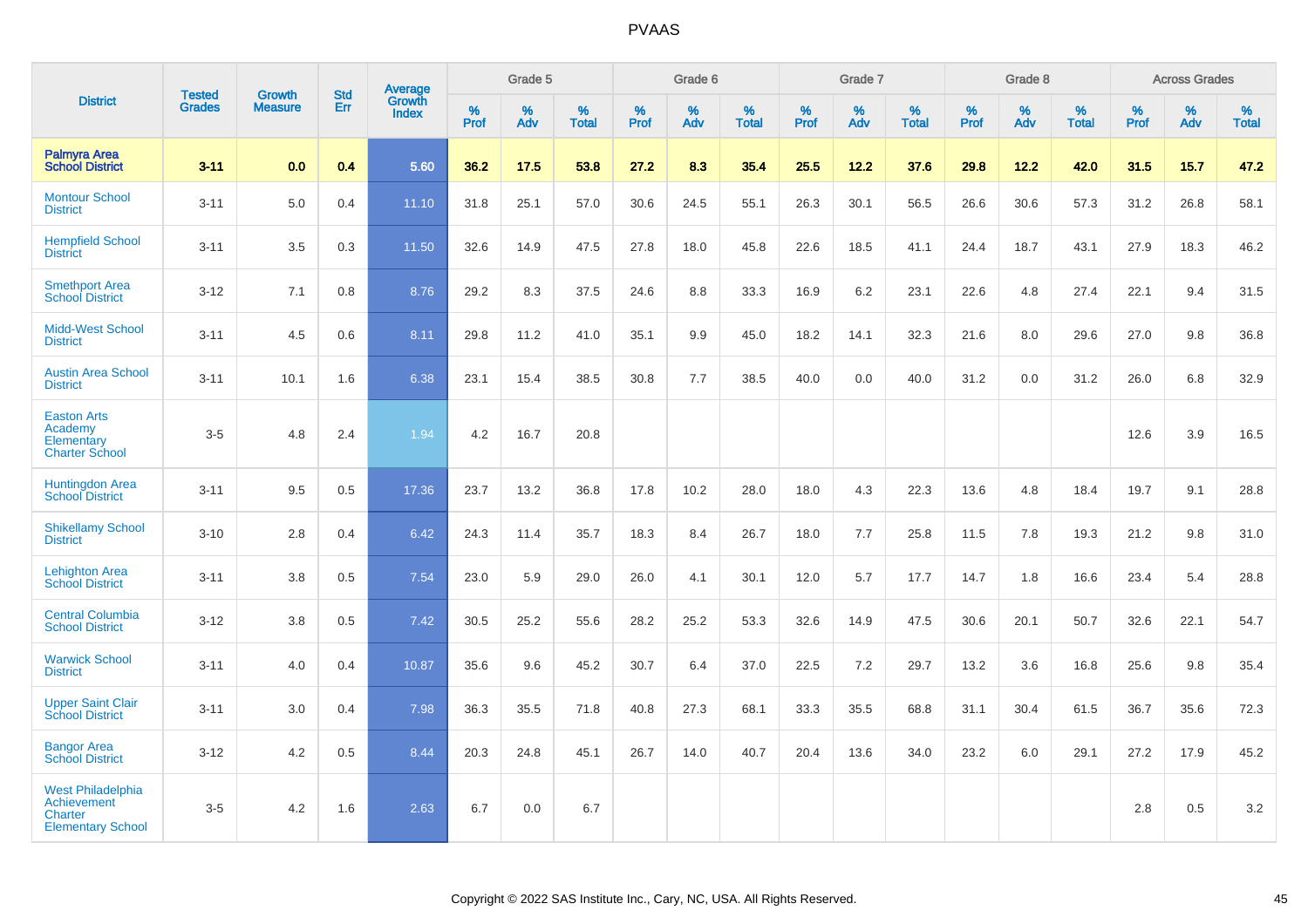|                                                                   | <b>Tested</b> | <b>Growth</b>  | <b>Std</b> | Average                       |           | Grade 5  |                   |           | Grade 6  |                   |           | Grade 7  |                   |           | Grade 8  |                   |           | <b>Across Grades</b> |                   |
|-------------------------------------------------------------------|---------------|----------------|------------|-------------------------------|-----------|----------|-------------------|-----------|----------|-------------------|-----------|----------|-------------------|-----------|----------|-------------------|-----------|----------------------|-------------------|
| <b>District</b>                                                   | <b>Grades</b> | <b>Measure</b> | Err        | <b>Growth</b><br><b>Index</b> | %<br>Prof | %<br>Adv | %<br><b>Total</b> | %<br>Prof | %<br>Adv | %<br><b>Total</b> | %<br>Prof | %<br>Adv | %<br><b>Total</b> | %<br>Prof | %<br>Adv | %<br><b>Total</b> | %<br>Prof | %<br>Adv             | %<br><b>Total</b> |
| <b>Palmyra Area</b><br><b>School District</b>                     | $3 - 11$      | 0.0            | 0.4        | 5.60                          | 36.2      | 17.5     | 53.8              | 27.2      | 8.3      | 35.4              | 25.5      | 12.2     | 37.6              | 29.8      | 12.2     | 42.0              | 31.5      | 15.7                 | 47.2              |
| Esperanza<br><b>Academy Charter</b><br>School                     | $4 - 11$      | 2.8            | 0.5        | 5.89                          |           |          |                   | 1.5       | 0.0      | 1.5               | 4.2       | 0.0      | 4.2               | 0.5       | 0.0      | 0.5               | 1.8       | 0.0                  | 1.8               |
| <b>Chester</b><br>Community<br><b>Charter School</b>              | $3 - 8$       | 3.5            | 0.6        | 6.06                          | 0.7       | 0.7      | 1.5               | 3.6       | 0.0      | 3.6               | 3.2       | 1.1      | 4.3               | 2.6       | 0.0      | 2.6               | 2.1       | 0.4                  | 2.5               |
| <b>Blacklick Valley</b><br><b>School District</b>                 | $3 - 11$      | 8.2            | 1.0        | 8.15                          | 24.1      | 6.9      | 31.0              | 34.2      | 10.5     | 44.7              | 16.7      | 0.0      | 16.7              | 14.3      | 4.8      | 19.0              | 22.6      | 9.5                  | 32.1              |
| <b>Saucon Valley</b><br><b>School District</b>                    | $3 - 11$      | 6.7            | 0.5        | 12.55                         | 32.0      | 25.4     | 57.4              | 33.6      | 11.0     | 44.5              | 31.1      | 12.1     | 43.2              | 32.8      | 16.0     | 48.8              | 31.2      | 18.8                 | 50.0              |
| <b>Universal Daroff</b><br><b>Charter School</b>                  | $3 - 8$       | 6.1            | 0.8        | 7.55                          | 1.6       | 1.6      | 3.2               | 0.0       | 0.0      | 0.0               | 2.2       | 0.0      | 2.2               | 3.6       | 0.0      | 3.6               | 2.2       | 0.3                  | 2.5               |
| <b>Bucks County</b><br><b>Montessori Charter</b><br><b>School</b> | $3-6$         | 9.5            | 1.8        | 5.15                          | 16.1      | 25.8     | 41.9              | 42.9      | 28.6     | 71.4              |           |          |                   |           |          |                   | 33.0      | 29.8                 | 62.8              |
| <b>Otto-Eldred School</b><br><b>District</b>                      | $3 - 11$      | 7.8            | 0.9        | 8.33                          | 23.8      | 28.6     | 52.4              | 45.0      | 12.5     | 57.5              | 20.0      | 15.6     | 35.6              | 25.0      | 6.2      | 31.2              | 28.3      | 13.9                 | 42.2              |
| <b>Vida Charter</b><br><b>School</b>                              | $3-6$         | 10.1           | 1.8        | 5.60                          | 23.1      | 19.2     | 42.3              | 16.7      | 11.1     | 27.8              |           |          |                   |           |          |                   | 20.4      | 7.8                  | 28.2              |
| <b>Lewisburg Area</b><br><b>School District</b>                   | $3 - 11$      | 6.7            | 0.6        | 12.13                         | 33.6      | 28.3     | 62.0              | 40.0      | 24.2     | 64.2              | 33.1      | 29.4     | 62.5              | 17.9      | 31.3     | 49.2              | 31.0      | 30.1                 | 61.1              |
| <b>Conestoga Valley</b><br><b>School District</b>                 | $3 - 11$      | 4.8            | 0.4        | 12.76                         | 21.3      | 12.6     | 33.8              | 24.9      | 7.7      | 32.7              | 20.4      | 14.0     | 34.4              | 23.0      | 13.5     | 36.5              | 24.2      | 13.5                 | 37.8              |
| <b>Homer-Center</b><br><b>School District</b>                     | $3 - 11$      | 10.3           | 0.8        | 13.11                         | 31.8      | 17.5     | 49.2              | 36.4      | 4.6      | 40.9              | 20.3      | 0.0      | 20.3              | 26.9      | 13.4     | 40.3              | 27.6      | 7.4                  | 35.0              |
| <b>Cumberland Valley</b><br><b>School District</b>                | $3 - 12$      | 3.8            | 0.2        | 15.85                         | 33.5      | 27.3     | 60.8              | 31.4      | 13.8     | 45.2              | 29.0      | 18.7     | 47.6              | 26.6      | 12.4     | 39.0              | 30.7      | 22.4                 | 53.2              |
| <b>Lower Merion</b><br><b>School District</b>                     | $3 - 11$      | 3.3            | 0.3        | 12.62                         | 27.6      | 48.2     | 75.8              | 31.4      | 37.3     | 68.6              | 33.9      | 31.3     | 65.2              | 33.0      | 28.3     | 61.3              | 31.2      | 40.9                 | 72.2              |
| <b>Circle Of Seasons</b><br><b>Charter School</b>                 | $3 - 8$       | 12.3           | 1.2        | 10.35                         | 20.0      | 5.7      | 25.7              | 16.7      | 6.7      | 23.3              | 25.0      | 11.1     | 36.1              |           |          |                   | 20.9      | 7.9                  | 28.8              |